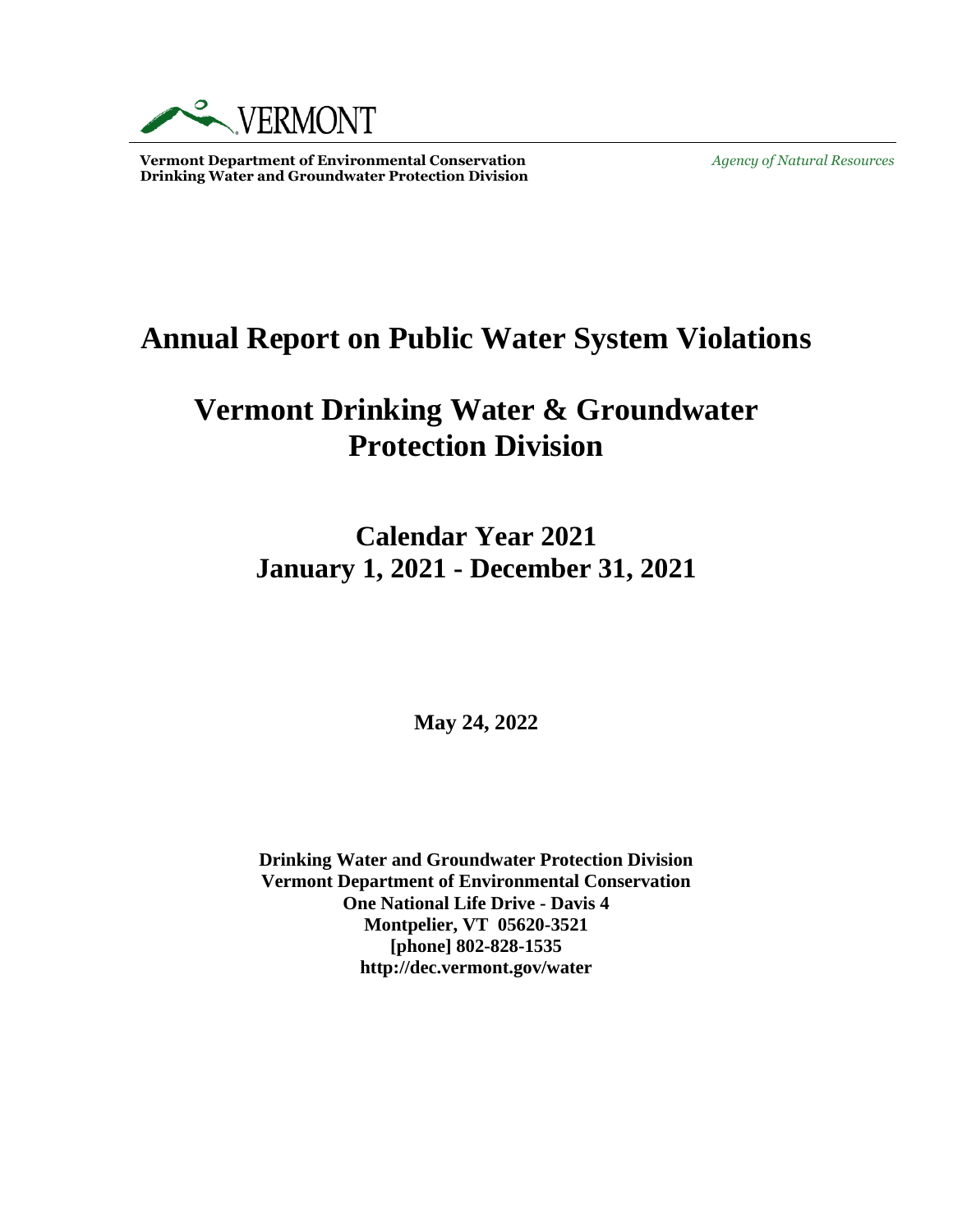# **OBTAINING A COPY OF THE 2021 REPORT**

As required by the Safe Drinking Water Act, the State of Vermont has made the 2021 Public Water System report available to the public. Interested individuals can obtain a copy of the 2021 Annual Report on Public Water System Violations for the State of Vermont by accessing:

|                        | State Websites: http://dec.vermont.gov/water                                                                                                                                                                                                                             |
|------------------------|--------------------------------------------------------------------------------------------------------------------------------------------------------------------------------------------------------------------------------------------------------------------------|
|                        | http://dec.vermont.gov/water/drinking-water/water-quality-monitoring                                                                                                                                                                                                     |
| Telephone:             | $(802)$ 828-1535                                                                                                                                                                                                                                                         |
| <b>FAX Number:</b>     | 802-828-1541                                                                                                                                                                                                                                                             |
| Mailing Address:       | Drinking Water and Groundwater Protection Division<br>Vermont Department of Environmental Conservation<br><b>Agency of Natural Resources</b><br>One National Life Drive - Davis 4<br>Montpelier, VT 05620-3521                                                           |
| <b>Contact Person:</b> | <b>Ben Montross</b><br>Drinking Water Program Manger<br>Drinking Water and Groundwater Protection Division<br>Department of Environmental Conservation<br>One National Life Drive - Davis 4<br>Montpelier, VT 05620-3521<br>$(802)$ 498-8981<br>Ben.Montross@vermont.gov |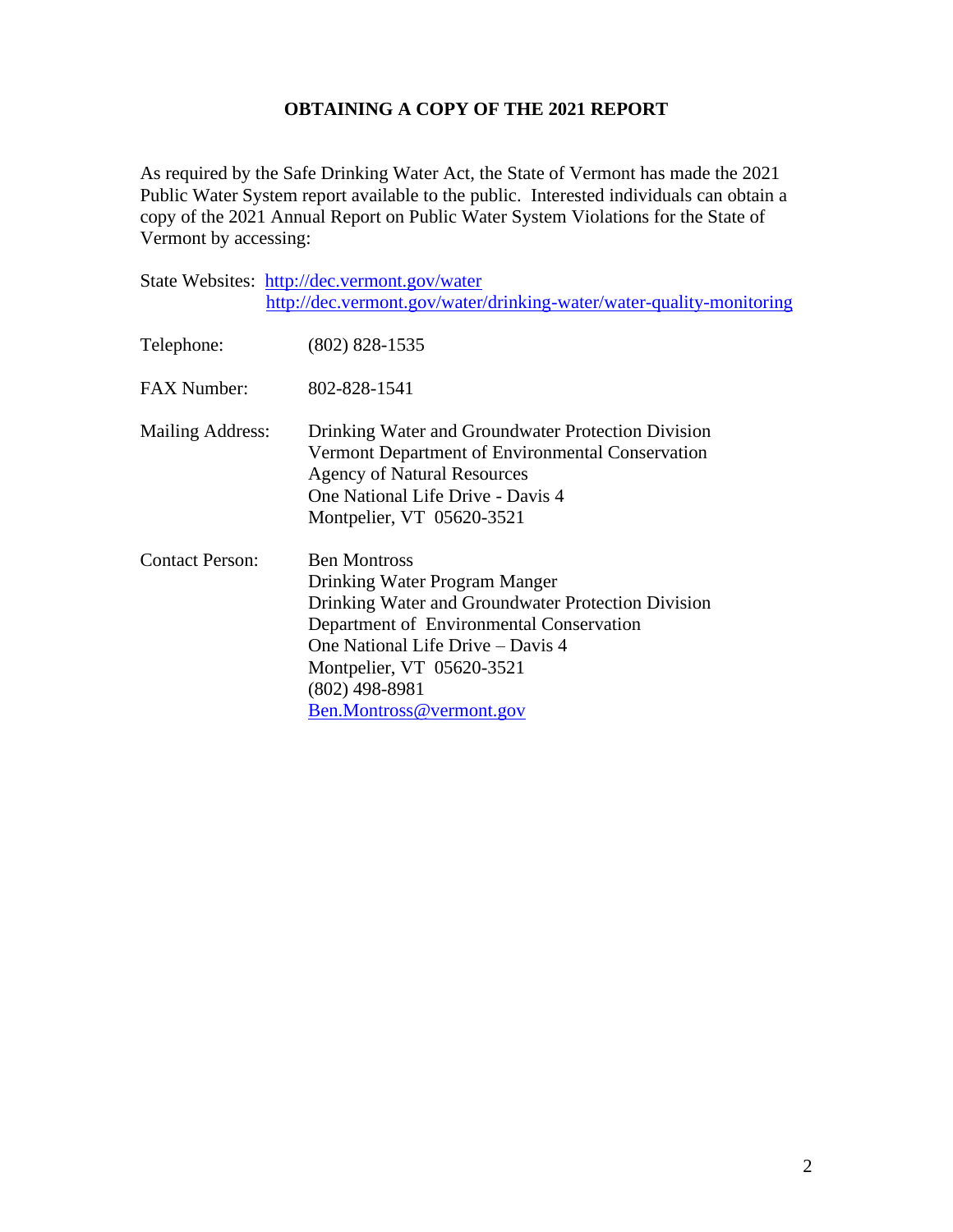# **INTRODUCTION**

Vermont's Department of Environmental Conservation (DEC) is authorized by the U.S. Environmental Protection Agency (EPA) to administer the Public Water Supply System program in the state. DEC's Drinking Water and Groundwater Protection Division (Division) implements the program. The Division's primary goal is to ensure that citizens and visitors of the Green Mountain State have drinking water that is safe for human consumption. To maintain the authority to administer the program (also called primacy), the state has to implement and enforce rules that are at least as stringent as the federal drinking water regulations.

To comply with federal regulations, DEC promulgated the State's Water Supply Rule (Chapter 21 of the Environmental Protection Rules) on September 24, 1992. The rule was revised in 1996, 1999, 2002, 2005, 2010, 2019 and again on March 17, 2020. The 2005 revisions incorporated the 1996 amendments to the federal Safe Drinking Water Act (SDWA). The 2010 revisions included adoption and incorporated by reference federal drinking water regulations promulgated after the 2005 revisions and minor revisions to the rule. This includes the January 4, 2006 Stage 2 Disinfectants and Disinfectant Byproducts Rule; January 5, 2006 Long Term 2 Enhanced Surface Water Treatment Rule; October 10, 2007 Lead and Copper Short-Term Regulatory Revisions and Clarifications; and the November 8, 2009 Ground Water Rule. The 2019 revision was to remove references to the regional wastewater program which is now regulated under a separate Rule. The 2020 revision was to include new Vermont-specific regulations relating to Per- and Polyfluoroalkyl Substances in drinking water and bottled water regulation in Vermont.

One important aspect of the SDWA is government and water system accountability as well as public awareness and involvement. The "Right-to-know" provisions (e.g. Consumer Confidence Reports for community public water systems) give citizens the information they need to make their own health decisions, allow increased participation in drinking water decision-making, and promote accountability at the water system, state, and federal levels.

One of the "Right-to-know" provisions requires states with primacy to prepare an annual Public Water System Compliance Report. The report must include the name and Water System Identification (WSID) number of each public water system that violated SDWA regulations during the year. The nature of each violation must also be reported, as well as the total number of violations that occurred in the state. The report for the previous calendar year must be submitted to EPA and available to the public by July 1st. Then, EPA must summarize and evaluate the reports submitted by the states in an annual national report.

This document is the State of Vermont's annual Public Water System Compliance Report for calendar year 2021. In addition to information on SDWA violations, the report includes an overview of the drinking water program and the state's compliance and technical assistance and enforcement activities.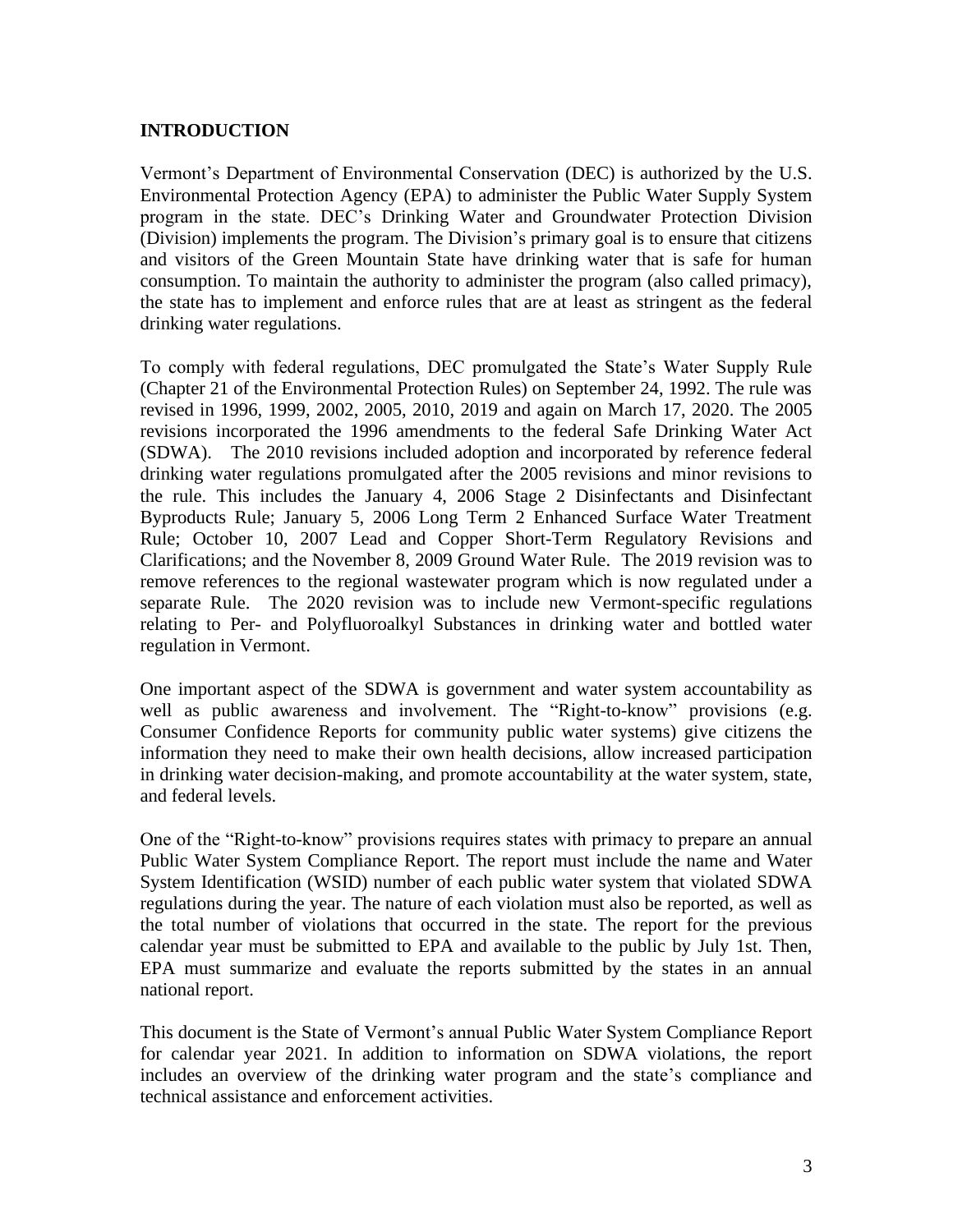### **OVERVIEW OF THE DRINKING WATER PROGRAM**

### *Drinking Water Program Regulations*

The SDWA aims to ensure that public water supplies meet national standards that protect citizens from harmful contaminants in drinking water. EPA regulations under the SDWA apply to public water systems. Public water systems, which can be publicly or privately owned, provide drinking water to at least 25 people or 15 service connections for at least 60 days per year. The regulations divide public water systems into three categories (Figure 1) based on 2 characteristics such as where they serve customers and how often they serve the same people. Water systems with different characteristics are then subject to different regulations.

The National Primary Drinking Water Regulations require public water systems to meet limits for contaminants in drinking water, use specific treatment techniques, and monitor, report, and keep records to ensure that drinking water is safe for human consumption. The limits on contaminant levels, known as Maximum Contaminant Levels (MCLs), set the maximum permitted level of a contaminant in water delivered to a user of a public water system. EPA has set MCLs for more than 80 contaminants. There are MCLs both

### **Figure 1. The three types of public water systems**

1. Community Water Systems provide drinking water to year-round residents.

2. Non-transient Non-Community Water Systems serve the same people for at least 6 months in a year (e.g. schools or factories with their own water source).

3. Transient Non-Community Water Systems provide water where people do not remain for long periods of time (e.g. campgrounds, restaurants, hotels with their own water source) and are open for at least 60 days.

for contaminants that can cause acute health effects after short-term exposure and for contaminants that can cause chronic health effects after long-term exposure. Additional information on the health effects of specific contaminants can be found on the federal EPA website (http://www.epa.gov/safewater). An MCL violation occurs when monitoring results indicate that the level of a contaminant in treated water is above the MCL (Figure 2 lists the main types of violations) using EPA prescribed determination methods.

For some regulations, EPA establishes a treatment technique requirement instead of an MCL. Treatment techniques protect drinking water where it is impractical to monitor and determine the level of a particular contaminant. The required treatment techniques are designed to prevent known or anticipated health effects. Treatment technique requirements have been established under the Surface Water Treatment Rules, the Lead and Copper Rule, the Ground Water Rule and the Revised Total Coliform Rule. A violation of a treatment technique indicates that the system failed to treat water or perform necessary follow-up directives specified to minimize the presence of potentially harmful contaminants.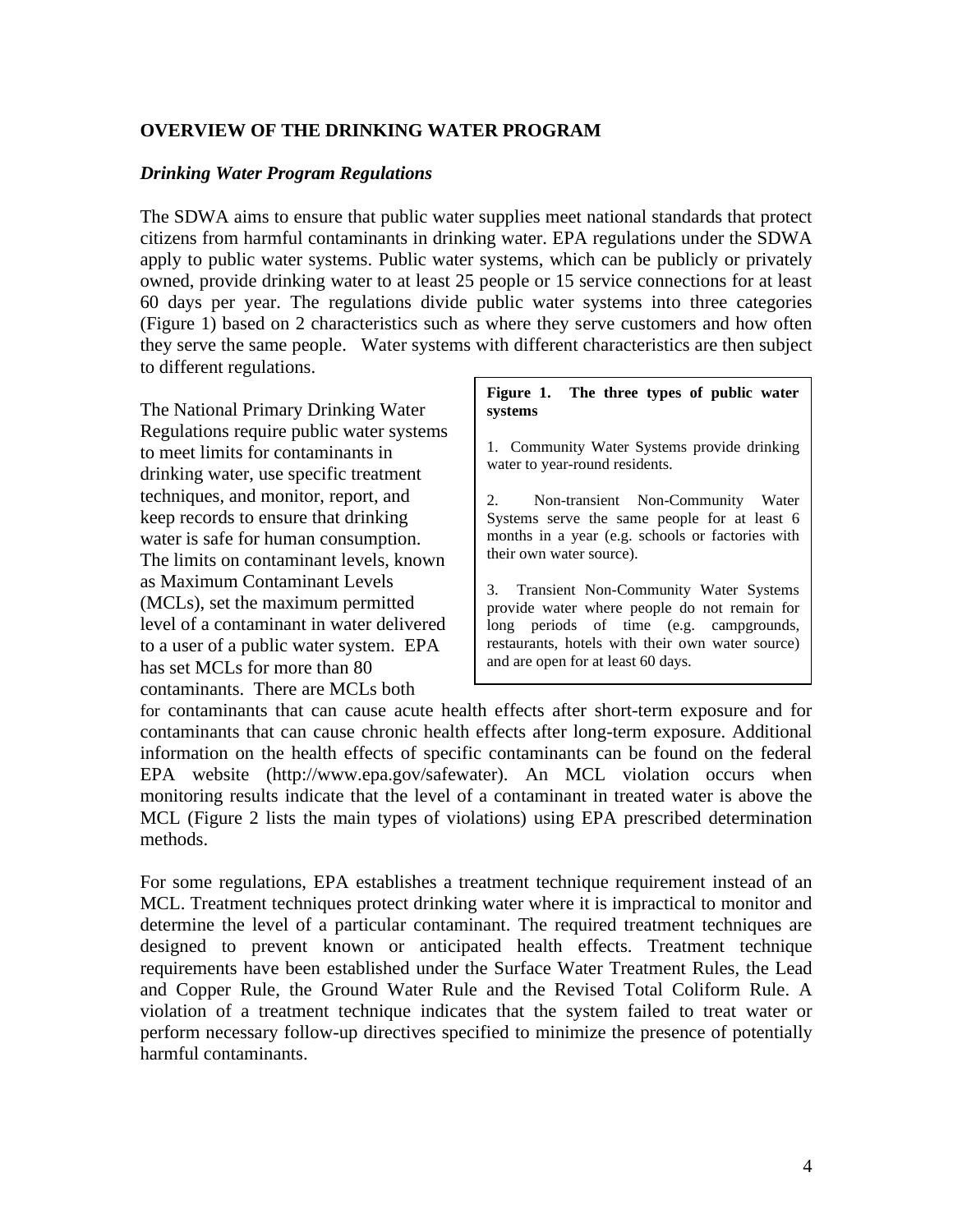EPA also sets monitoring, reporting, and record keeping requirements that public water systems must follow. A monitoring or reporting violation can occur when a public water system either fails to take the required number of samples/perform a required analysis or fails to report the results of an analysis performed in a timely manner as required by law. The SDWA requires the state to report only significant monitoring and reporting violations in their annual Public Water System Compliance Report. A significant monitoring or reporting violation occurs when a public water system collects none of the samples or submits none of the reports required by a particular regulatory provision. A significant monitoring or reporting violation can also occur if a public water system collects fewer than 90% of the samples or submits fewer than 90% of the reports required by the Surface Water Treatment Rules. Public water systems are required to report all monitoring results to the state. The state analyzes the monitoring results, determines compliance, and reports violations to EPA on a quarterly basis.

The state may grant a public water system a variance or exemption from national primary drinking water standards, provided that the terms of the variance or exemption adequately protect public health. As provided by the SDWA, variances are available to public water systems that cannot comply with national primary drinking water regulations. Variances generally allow a public water system to comply with less stringent, but still protective standards based on a specific EPA approved technology available to the system. An exemption allows the public water system with compelling circumstances (including economic considerations) additional time to achieve compliance with applicable SDWA requirements. An exemption is limited to three years, although extensions of up to six additional years are available to very small public water systems under certain defined conditions.

Currently, no SDWA variances or exemptions have been granted in Vermont.

### **Figure 2. The four main types of drinking water regulation violations.**

*Maximum contamination level (MCL) violation* occurs when a test indicates that the level of a contaminant in treated water is above EPA or the state's legal limit (states may set standards equal to, or more protective than, EPA's). These violations indicate a potential health risk, which may be immediate or long term.

*Treatment technique violation* - occurs when a water system fails to treat its water in the way prescribed by the state or EPA (e.g., by not applying corrosion control if lead levels are too high) or fails to take action to identify and eliminate sanitary defects. Treatment technique violations indicate a potential health risk to consumers.

*Monitoring violation* - occurs when a system fails to test its water for certain contaminants during the required monitoring period. If a water system does not properly monitor its water, no one can know whether or not it poses a health risk to consumers.

*Reporting violations* – occurs when a system performs required monitoring, assessment, or public notice, but fails to submit the monitoring or assessment report, or public notice certification in a timely fashion.

### *Vermont's Public Water Systems*

The 1372 active public water systems in Vermont include 409 community, 250 nontransient non-community (NTNCs), and 709 transient non-community (NCs – also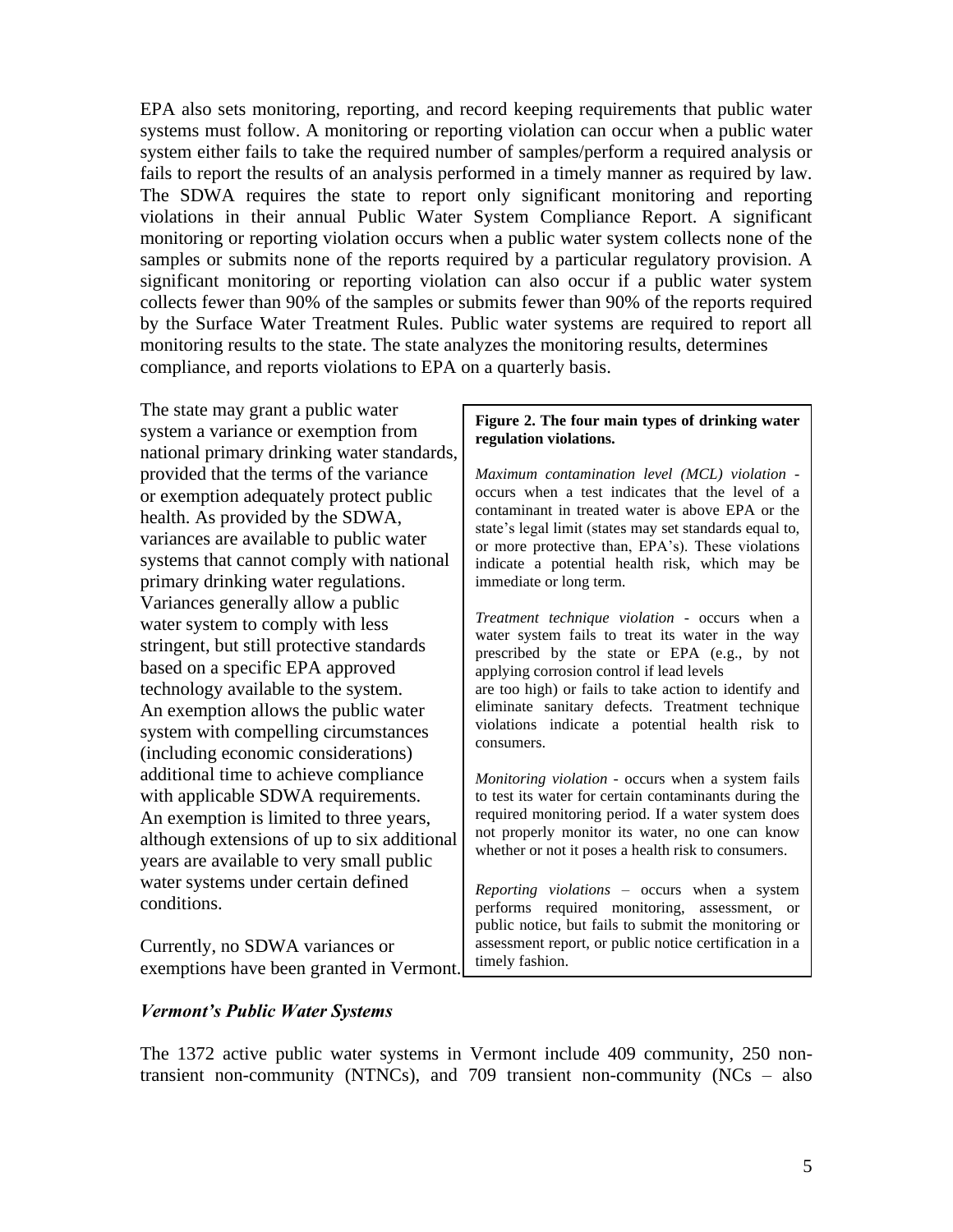commonly referred to as TNC) systems (Figure 3). There are also 4 in-state permitted bottled water facilities.

# **Figure 3.**



The NCs represent the largest number of systems in the state. Most of these systems are small businesses (e.g., service stations and restaurants) or recreational areas (i.e., campgrounds, ski areas, and parks) that serve a large number of people for a short time. Although NCs serve a large population across the state, they provide water to the same people for only a limited time.

Because people consume most of their drinking water at their places of residence, community systems are the primary focus

of the state drinking water program. About 71% of the population of Vermont is served by community water systems. The State of Vermont is unique in that, compared with the entire nation; a large percentage of the Vermont population is served by small community systems (i.e. serving less than 3,300 people). The smaller systems in Vermont supply water to about 26% of the total population served by community systems. Nationally, in 2009 only 9% of the total population served by community systems is supplied by smaller systems, as reported by the U.S. Census Bureau.

# **COMPLIANCE AND TECHNICAL ASSISTANCE**

The Drinking Water and Groundwater Protection Division's (Division) primary goals are to protect public health, retain primacy under the federal SDWA, and apply an enforcement strategy designed to encourage compliance with the law. One of the greatest challenges for the state's drinking water program is related to the smaller water systems (those serving 3,300 or fewer people). These systems are faced with increasing complexity and costs related to regulatory requirements, as well as the need for basic infrastructure repairs and replacements. Many of Vermont's smaller systems lack a sufficient customer base among which to spread costs and cannot find volunteers to track regulatory compliance. The smaller systems typically serve rural communities, often composed of residential customers that are less able to pay substantial amounts for their water (compared to industrial and commercial customers) or afford consultants.

Vermont's smaller water systems are developing an increased awareness of the components necessary to providing safe drinking water today and into the future. These components can be grouped into technical, managerial, and financial capabilities. To assist systems, the state has a capacity development program as required by the 1996 amendments to the SDWA. The program's goal is to ensure that no new systems are created that lack capacity to meet drinking water standards now and in the future, and to help existing systems develop sufficient capacity.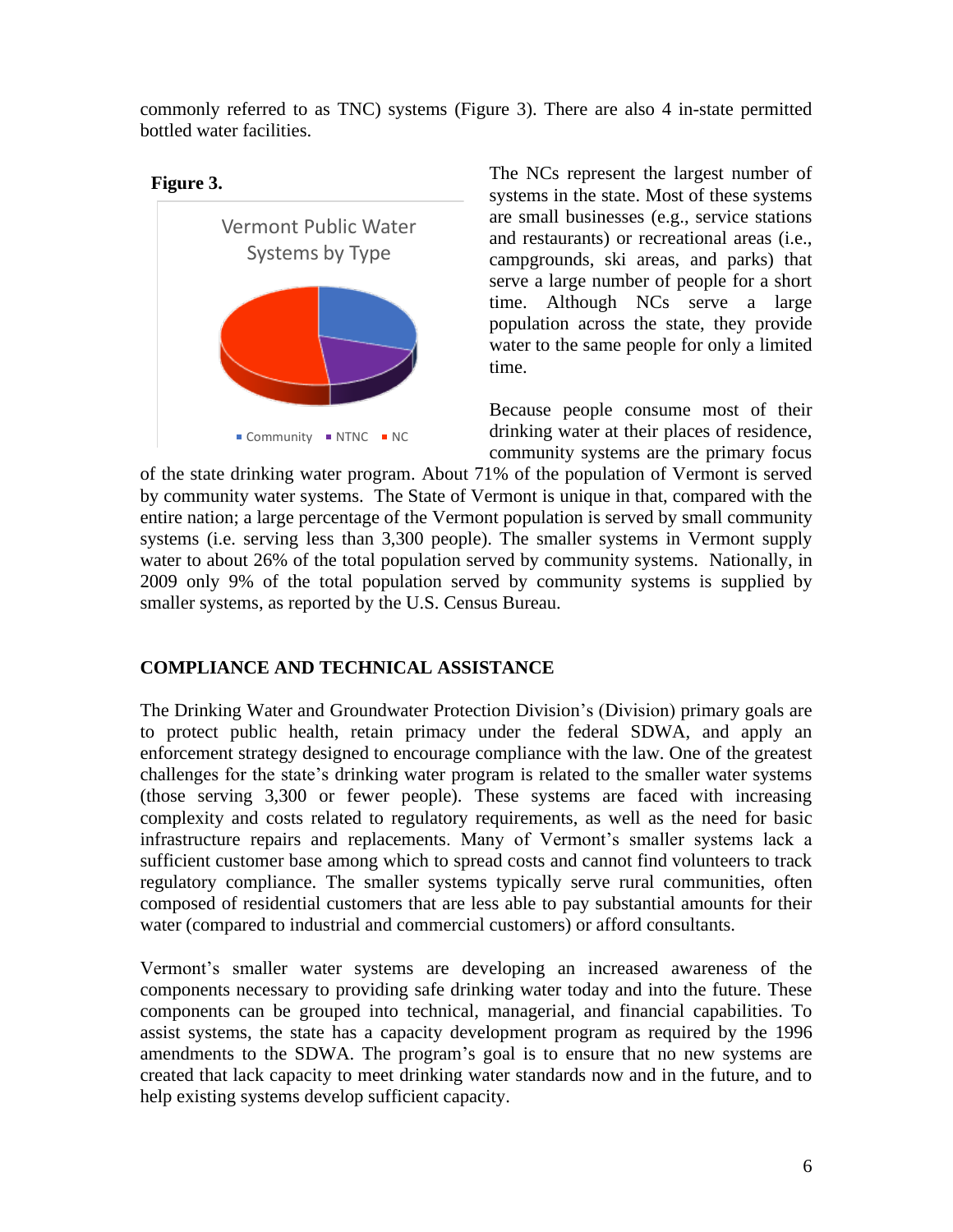In addition to system capacity, the SDWA includes an emphasis on contamination prevention through an expanded ground water protection strategy and efforts to assess and protect surface water sources of drinking water. The Division implemented a source water assessment program to assess the susceptibility to contamination of each public water system. Each assessment provided information to serve as the foundation for a source water protection program. Specifically, the assessment inventoried the significant potential sources of contamination within each delineated source water protection area and helped to gain a better understanding of the source's susceptibility to contamination. The Division also provides other types of technical assistance for public water systems, including the efforts listed in Figure 4. These efforts are designed to help with the successful operation of public water systems including compliance with the many requirements to avoid violations and enforcement actions.

### **Figure 4. Types of assistance the Drinking Water & Groundwater Protection Division provides to help water systems remain in and return to compliance.**

- conducting sanitary surveys every 3-5 years
- issuing chemical monitoring waivers, when appropriate
- providing on-site assistance
- publishing newsletters and contributing articles to other newsletters
- sending compliance reminder letters and pre-violation warning letters
- developing a coordinated training calendar
- participating in operator training
- holding public information meetings
- reviewing water systems plans and specifications
- issuing Operating Permits which identify system deficiencies and include compliance schedules
- providing financial assistance for system improvements through the State Revolving Fund
- using non-profit groups, such as Vermont Rural Water Association, to assist systems
- making telephone calls to remind systems of their requirements
- coordinating with the Waste Management and Prevention Division for on-site investigation/cleanup
- conducting source water assessments and reviewing source protection plans.

### **VIOLATIONS AND ENFORCEMENT ACTIVITIES**

The goals of enforcement actions are to deter future violations and to protect public health. If a public water system violates a federal or state regulation, notification of the violation is sent to the system. The notification usually requires the system to inform the public of the violation and to return to compliance. If the system does not comply, the state will take appropriate enforcement actions.

In most cases, sending a Notice of Alleged Violation (NOAV) is the first step in the enforcement process. An NOAV serves as formal notification to the water system that the Division believes a violation is occurring or has occurred. If a system fails to comply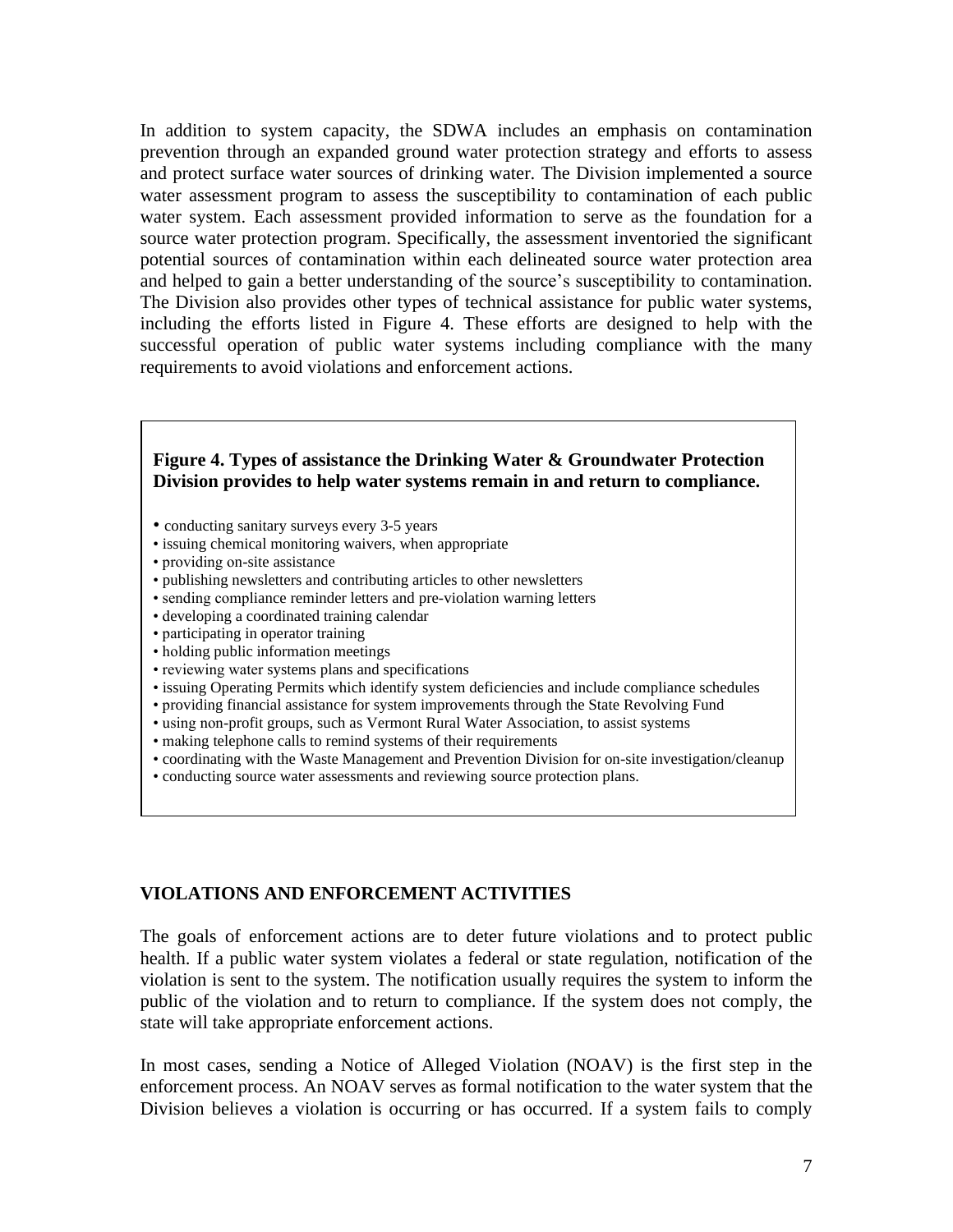with the conditions in the NOAV, the Division will evaluate the compliance status and decide whether further enforcement action is necessary.

The next enforcement action may be to refer the case to the Agency of Natural Resources Office of General Council, Enforcement and Litigation Section or the Environmental Protection Agency (EPA). The Division works closely with litigation staff or EPA until a final action has been completed. Typically, issuance of a Civil Complaint or an Assurance of Discontinuance (AOD) is the first course of action taken by litigation staff.

Litigation staff may issue a Civil Complaint which includes a monetary penalty when it is determined that a violation exists, however these complaints do not direct or mandate action on behalf of the system. A list of environmental citations for federal or state public drinking water regulatory violations and penalty amounts is provided at: [http://dec.vermont.gov/enforcement/final.](http://dec.vermont.gov/enforcement/final) The civil complaint process is currently in the process of being streamlined to allow for more efficient and uniform application across all DEC programs.

Once a Civil Complaint is filed with the Vermont Superior Court, Environmental Division (Environmental Court) and mailed to the respondent, respondents must deliver a plea to the Court (admitted, no contest, or denied) within 15 days of the issuance of the Complaint, otherwise a default judgment will be entered against the respondent. If a respondent requests a hearing on the Civil Complaint, the Environmental Court will schedule the matter for trial.

By issuing a Civil Complaint, the Secretary cannot seek an additional penalty for the violation specified in the complaint if the waiver penalty is paid, judgment is entered after trial or appeal, or a default judgment is entered. However, the Secretary may issue additional civil complaints or take other enforcement action authorized by law, including a monetary penalty when a violation is continuing or is repeated. It may also bring an enforcement action to obtain injunctive relief or remediation and may recover the costs of bringing that action and any economic benefit the respondent obtained as a result of the underlying violation as authorized by law.

An AOD is an agreement signed by the owner of the water system and the Commissioner of the Department of Environmental Conservation which sets milestones and schedules for the system to achieve compliance. The final step in the process is for the AOD to be signed by the Vermont Environmental Court Judge. Once signed by the judge the AOD assumes the authority of a court order. The agreement generally includes a penalty for the economic benefit of noncompliance plus a penalty for the actual violation and a schedule under which the water system will return to compliance.

If litigation staff, in consultation with the Division, are unable to settle a violation with an AOD, further enforcement action may include issuance of an Administrative Order (AO). If litigation staff determine that defending an AO will require more resources than are available within the ANR, it may refer the case to the Attorney General's office for further action. AOs are heard by the Environmental Court, with the final decision being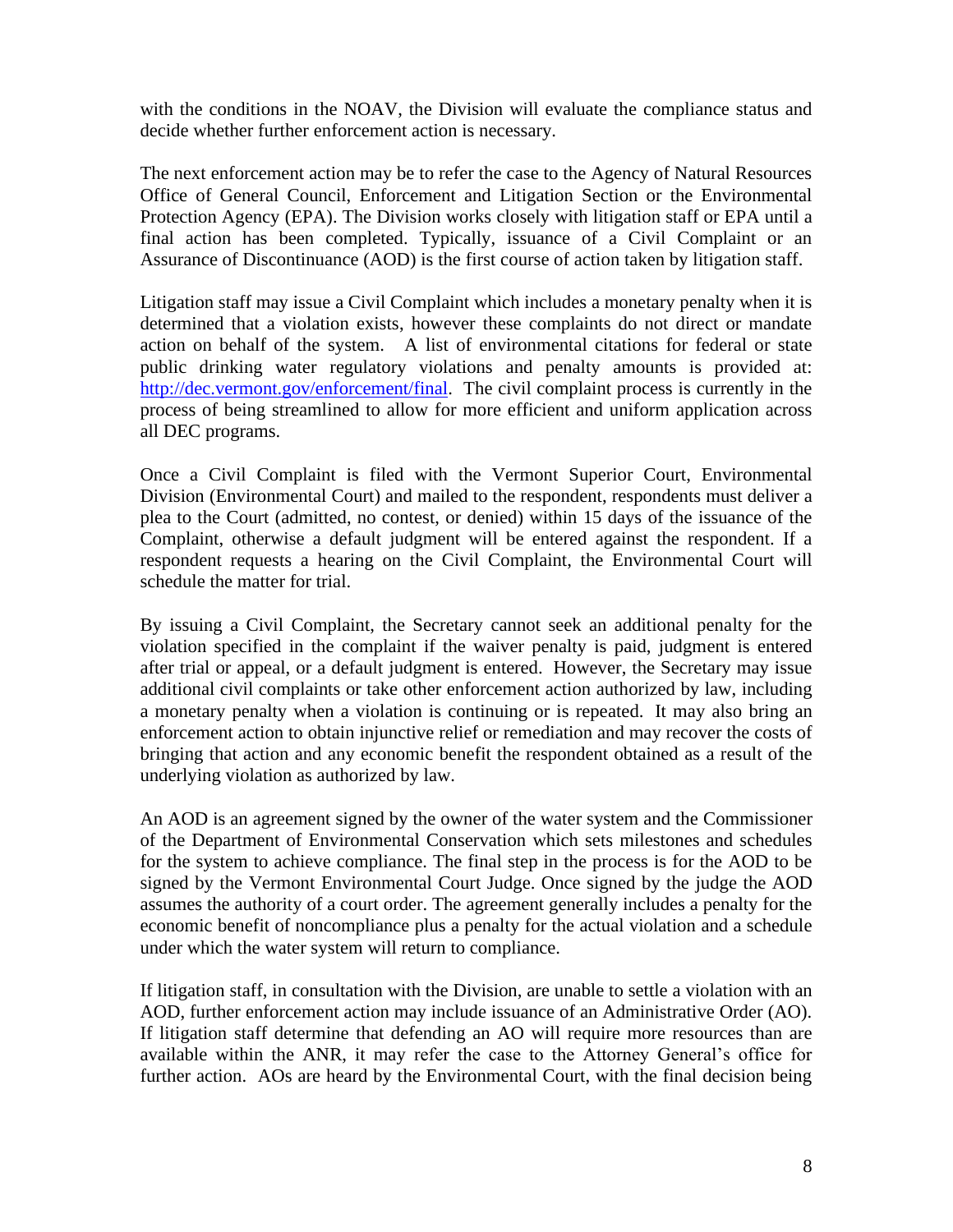provided as a Judgment Order by the Court. AOs also often contain a penalty for the violations.

The Division's enforcement historically has concentrated on group enforcement actions for specific types of violations. While this approach is still used (e.g. enforcing against NCs failing to do both coliform and nitrate monitoring), the Division uses tracking compliance with the Operating Permit as an all-encompassing approach for individual water systems. On-going enforcement efforts focus on systems that failed to: complete coliform or chemical monitoring and public notification requirements; reduce disinfection byproducts; install corrosion control; install radium, uranium or arsenic treatment; use permitted sources; install disinfection; obtain necessary source, construction, or operating permits; and comply with milestones to correct deficiencies outlined in their permit to operate.

# *Violations Issued In 2021*

In 2021, the Division issued 965 violations, i.e. Notices of Alleged Violations (NOAVs) to 363 water systems: 200 transient non-community systems (NCs), 109 community systems, 53 non-transient non-community systems (NTNCs) and 1 Non-Public (NP). This included 14 water systems with 29 violations that ceased operation as a public water system during 2021 including the NP water system. The NP system was a proposed NTNC water system that changed the facility design to remain non-public before being fully permitted. The NOAVs issued to water systems include failure to: conduct water quality monitoring; meet treatment techniques; meet MCLs; correct system deficiencies identified in a sanitary survey; meet the compliance schedule in the Operating Permit; issue public notice; complete RTCR assessments; resolve sanitary defects; complete seasonal start-ups (NCs); or issue the annual CCR (community systems). Table 1 shows the distribution of the 965 violations by water systems by type (Community, NTNC, NC, NP) in each category during 2021.

| Tanic T.         |                   |                    |               |                  |              |
|------------------|-------------------|--------------------|---------------|------------------|--------------|
| <b>Type</b>      | <b>Monitoring</b> | <b>Maximum</b>     | <b>Public</b> | <b>Treatment</b> | <b>Other</b> |
|                  | and               | <b>Contaminant</b> | <b>Notice</b> | <b>Technique</b> |              |
|                  | <b>Reporting</b>  | <b>Level</b>       |               |                  |              |
| <b>Community</b> | 183               | 10                 |               |                  | 20           |
| <b>NTNC</b>      | 59                |                    |               |                  | 28           |
| <b>NC</b>        | 575               |                    |               | 15               | 46           |
| <b>NP</b>        |                   |                    |               |                  |              |
| <b>Total</b>     | 818               |                    |               | 19               | 94           |

**Table 1.**

The total number of reported violations issued in 2020 was significantly lower than previous years mostly due to the impacts of covid-19. That number did not accurately reflect the actual quantity of violations incurred. Due to workload demands and many systems opening/closing or working in non-routine operating periods as a result of the pandemic, Division staff were significantly delayed in issuing timely violations, so many of those violations were issued in 2021 and counted in this report. The average of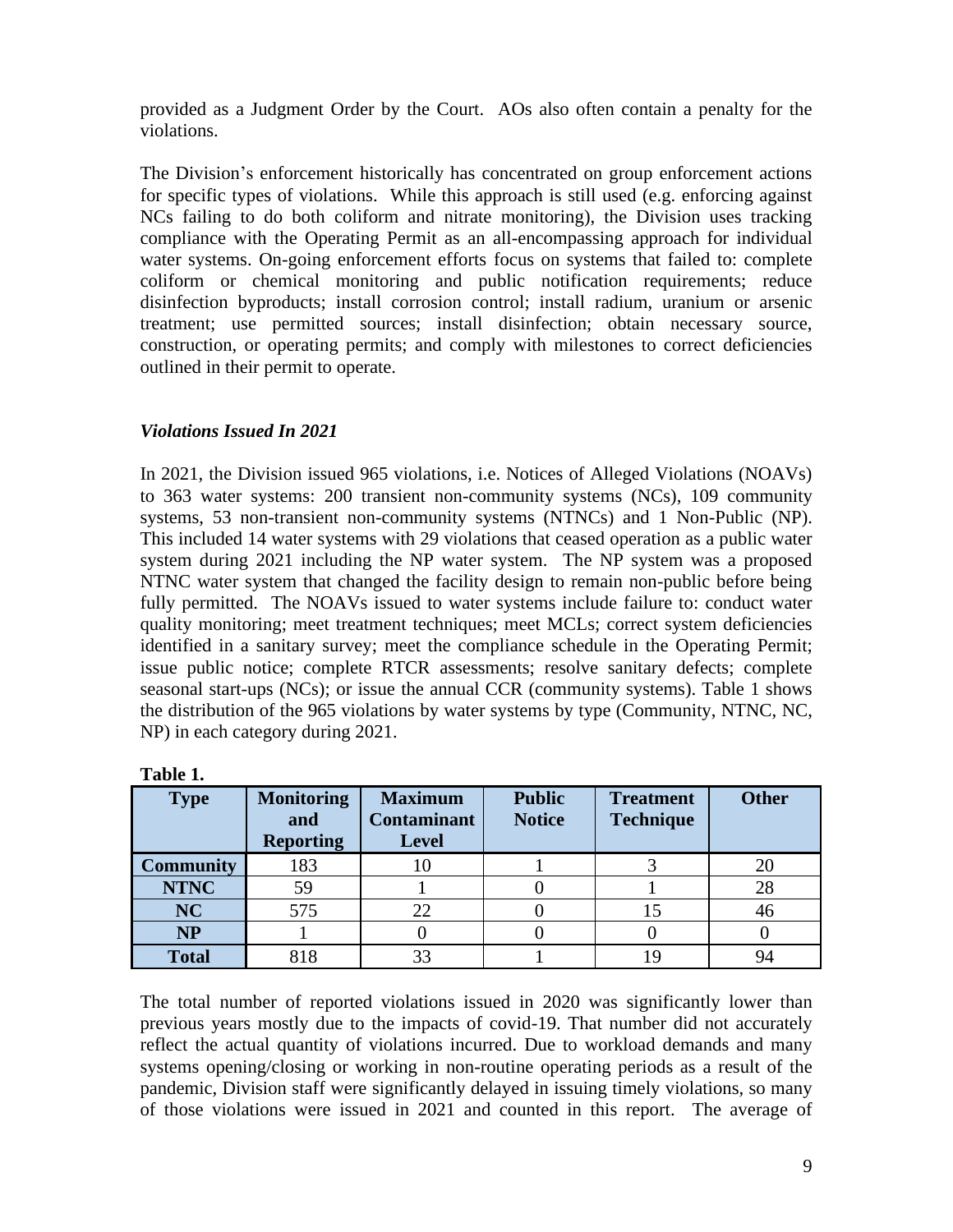violations issued from 2020 and 2021 is consistent with the number of violations issued each of the previous years since the implementation of the RTCR. The decrease of violations since 2015 has more to do with the implementation of the RTCR (April 1, 2016) than increased water system compliance. Prior to RTCR implementation, two or more total coliform detections in a month was an MCL violation and failure to collect all repeat samples was a monitoring violation. Following RTCR implementation, two or more total coliform detections in a month or failure to collect all repeat samples results in the need to perform an assessment to "find and fix" sanitary defects that caused the detections. While a violation may result in the need to perform an assessment (e.g. Type 1A E. coli MCL), there is no violation for triggering an assessment. Figure 5 below shows the total number of violations issued between 2015 and 2021.



**Figure 5.**

One system was referred to the Agency of Natural Resources litigation staff in 2022 for enforcement action. This is in addition to seven other systems with enforcement actions in progress that have been referred in previous years. One case referral was fully resolved in 2022.

The Division does not yet have primacy to fully implement the RTCR. Water systems with ongoing violations including RTCR will be referred to EPA for enforcement. No water systems were referred to EPA for enforcement in 2022.

# *Violation Reporting*

The state reports violation and enforcement information to EPA quarterly. These reports include public water system inventory information, updates on new and existing enforcement actions, and Maximum Contaminant Level (MCL), monitoring, reporting, treatment technique and public notice violations. In addition, the state prepares this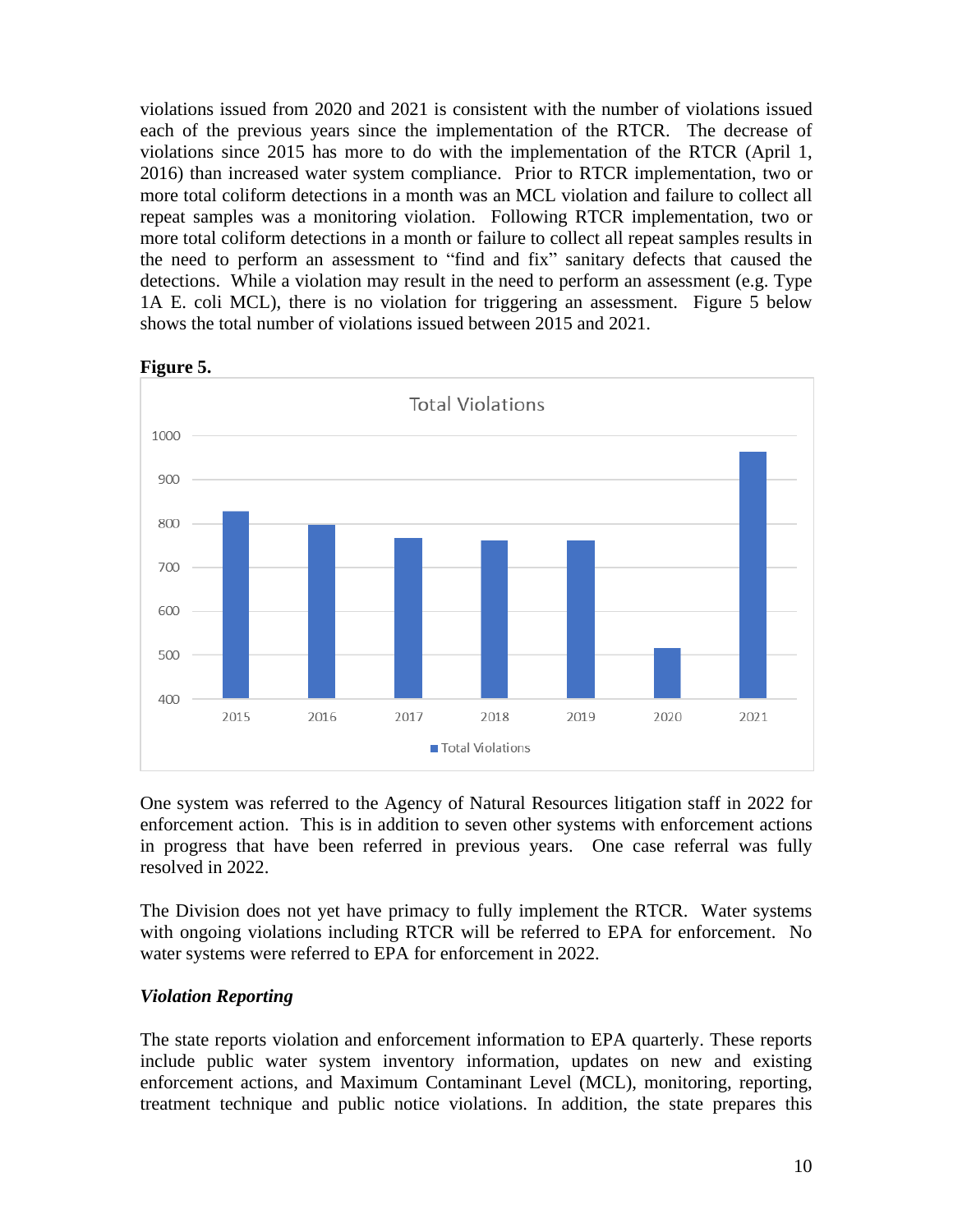annual compliance report by July 1st for the previous calendar year. This report provides the total numbers of violations during the year for each of the categories required in the Safe Drinking Water Act: 1) MCLs, 2) Treatment Techniques, and 3) Monitoring, Reporting & Public Notification violations. Figure 6 provides a description of each violation category. The annual report also includes the name and WSID number of the systems with violations.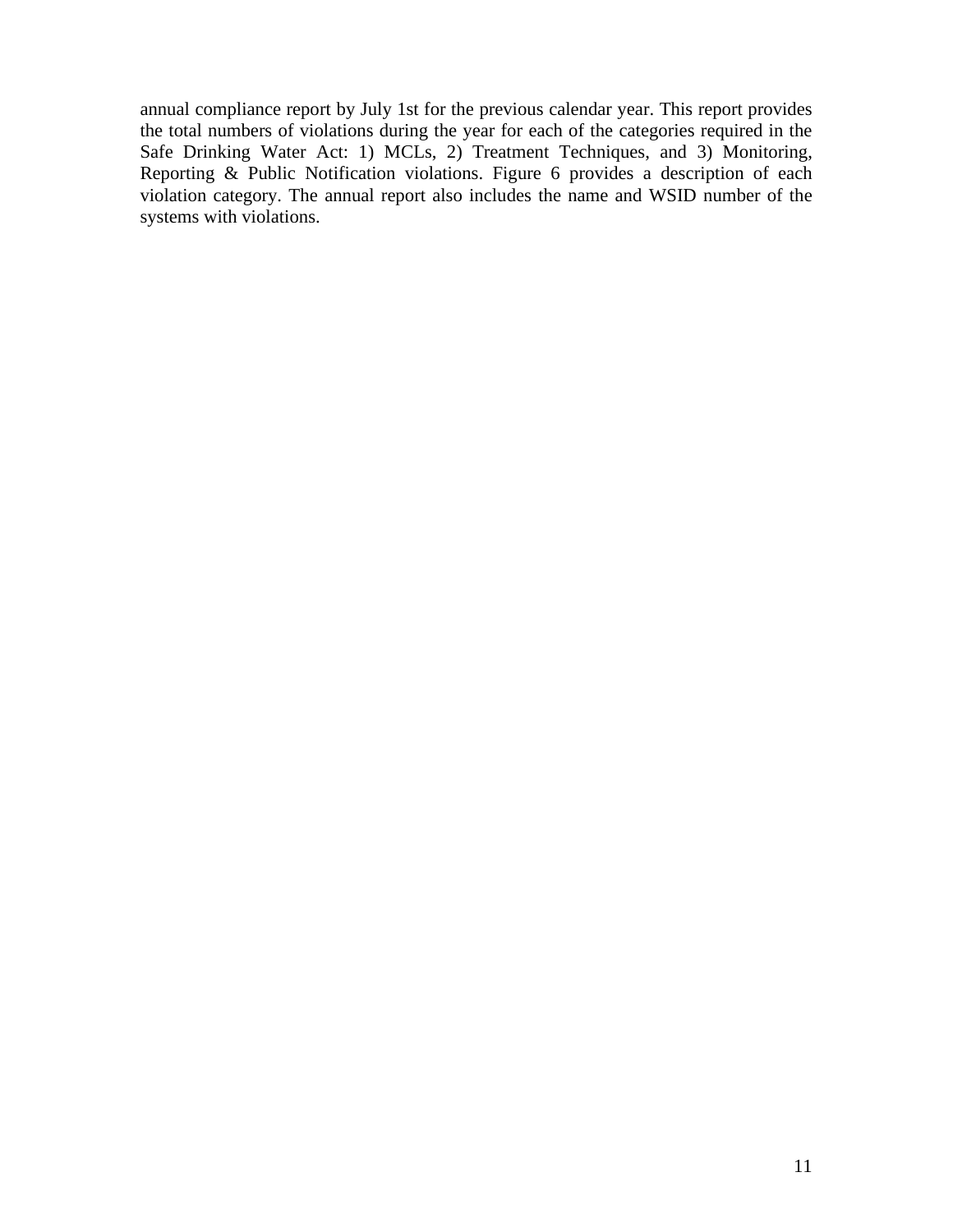Figure 6. Description of the 2020 violation categories.

### 1. Maximum Contaminant Level (MCL)

Under the SDWA the EPA sets national standards on contaminant levels in drinking water to ensure that the water is safe for human consumption. States can be more but not less stringent on setting new standards (e.g. Uranium has a lower standard in Vermont than SDWA). These standards are known as Maximum Contaminant Levels (MCLs). This report includes MCL violations for the regulated chemical contaminants and the microbiological contaminants under the Revised Total Coliform Rule.

### 2. Treatment Techniques (TT)

For some regulations, the EPA establishes treatment techniques in lieu of an MCL to control unacceptable levels of certain contaminants. For example, treatment techniques have been established for viruses, bacteria, and turbidity under the Surface Water Treatment Rule. This report includes treatment technique violations for the Surface Water Treatment Rule, the Lead and Copper Rule, the Ground Water Rule and the Revised Total Coliform Rule.

### 3. Significant Monitoring & Reporting (M&R) Violations

A PWS is required to monitor and verify that the levels of contaminants present in the water do not exceed the MCL. Generally, the larger the population served by a water system, the more frequent the M&R requirements. If a PWS fails to have its water tested as required, then a monitoring violation occurs. An M&R violation also includes failure to report test results correctly to the primacy agency (except for the Revised Total Coliform Rule).

For this report, significant monitoring and reporting violations are defined as any major monitoring violation that has occurred during the specified report interval. A major monitoring violation (except for the Surface Water Treatment Rule) occurs when no samples were collected or no results were reported during a compliance period. A major Surface Water Treatment Rule M/R violation occurs when fewer than 90 % of the required samples are taken or no results are reported during a reporting interval. A minor violation occurs when some but not all of the required numbers of samples are taken. This report includes both major and minor monitoring violations for chemical monitoring, the Revised Total Coliform Rule, the Surface Water Treatment Rule, the Groundwater Rule and the Lead and Copper Rule.

### 4. Reporting Violations

Inder the Revised Total Coliform Rule, monitoring and reporting violations were broken out into their own directives and apply more stringent directives for monitoring violations. If a PWS completes required work (e.g. required monitoring or assessment) but fails to submit the monitoring or assessment separate categories rather than under one M&R violation. This allows for reporting violations to have report to the state within the required timeframe, then a reporting violation has occurred.

# 5. Significant Consumer Notification Violations

Every Community Water System is required to deliver to its customers a consumer confidence report (CCR), which is a brief annual water quality report. This report is to provide information on source water, the levels of any detected contaminants, and compliance with drinking water regulations, as well as include some educational material. A community water system that completely fails to provide customers with the required annual water quality report will incur a significant consumer notification violation.

12 6. Public Notification Violations – Public notification is required when a PWS receives a violation or in certain emergency situations such as a boil water notice. If a PWS fails to notify customers and provide certification within the specified time frames, the system will incur a violation for failing to public notice. Should the situation warrant an immediate response, such as a Boil Water Notice or Do Not Drink Notice, the Division may step in and distribute the notice to system users, then issue a violation for the system's failure to do so.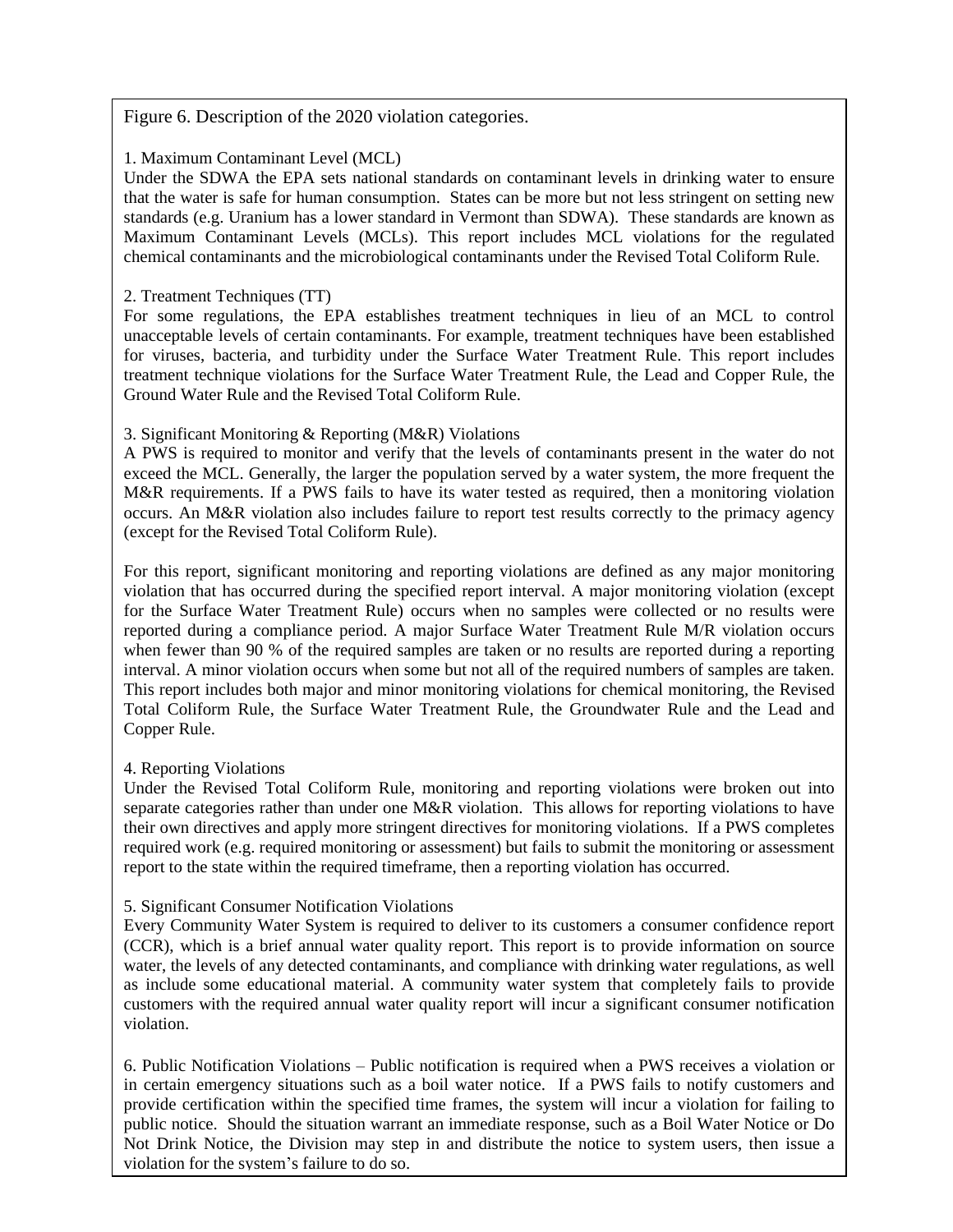The attached table titled "2021 *Violations – Vermont Public Water Systems*" reports the number of violations and systems with violations for all public water systems during 2021. Note that subtotals indicating the number of systems with violations may not equal the sum of the number of violations because some systems had multiple violations.

Definitions for table headings in the *2021 Violation – Vermont Public Water Systems* attachment are as follows:

Violation: A failure to meet any state or federal drinking water regulation.

Vio Type: Specific numeric codes from the Safe Drinking Water Information System (SDWIS) have been assigned to each violation type included in this report. The violations to be reported include exceeding contaminant MCLs, failure to comply with treatment requirements, and failure to meet monitoring, reporting and public notification requirements. See Figure 7.

| TYPE CODE | CATEGORY_CODE | <b>NAME</b>                             |
|-----------|---------------|-----------------------------------------|
| 01        | <b>MCL</b>    | MCL, SINGLE SAMPLE                      |
| 02        | <b>MCL</b>    | MCL, AVERAGE, WITHOUT NO. EXCEEDANCE    |
| 02        | <b>MCL</b>    | MCL, AVERAGE, WITH NO. EXCEEDANCE       |
| 03        | <b>MON</b>    | MONITORING, ROUTINE MAJOR               |
| 03        | <b>MON</b>    | MONITORING, ROUTINE MINOR               |
| 04        | <b>MON</b>    | MONITORING, CONFIRMATION/CHECK MINOR    |
| 04        | <b>MON</b>    | MONITORING, CONFIRMATION/CHECK MAJOR    |
| 05        | PN            | NOTIFICATION, STATE                     |
| 06        | PN            | NOTIFICATION, PUBLIC                    |
| 07        | <b>TT</b>     | TREATMENT TECHNIQUES (NON-SWTR)         |
| 08        | V/E           | VARIANCE/EXEMPTION/OTHER COMPLIANCE     |
| 09        | <b>RPT</b>    | <b>RECORD KEEPING</b>                   |
| 09        | <b>RPT</b>    | RECORD KEEPING FOR INDI. FILTER /FBR    |
| 10        | <b>RPT</b>    | OPERATATIONAL EVALUATION REPORT (DBP2)  |
| 11        | <b>MON</b>    | MAX RES DISINFECT LVL (MRDL) MONITORING |
| 11        | <b>MCL</b>    | MAX RES DISINFECT LVL (MRDL) NON-ACUTE  |
| 12        | TT            | <b>QUALIFIED OPERATOR FAILURE</b>       |
| 13        | <b>MCL</b>    | MAX RES DISINFECT LVL (MRDL) ACUTE      |
| 1A        | <b>MCL</b>    | MCL, E. COLI, POS E COLI (RTCR)         |
| 21        | <b>MCL</b>    | MCL (TCR), ACUTE                        |
| 22        | <b>MCL</b>    | MCL (TCR), MONTHLY                      |
| 23        | <b>MON</b>    | MONITORING (TCR), ROUTINE MAJOR         |
| 24        | <b>MON</b>    | MONITORING (TCR), ROUTINE MINOR         |
| 25        | <b>MON</b>    | MONITORING (TCR), REPEAT MAJOR          |
| 26        | <b>MON</b>    | MONITORING (TCR), REPEAT MINOR          |
| 27        | <b>MON</b>    | MONITORING, (DBP) (CHL. DIOXIDE)        |
| 27        | <b>MON</b>    | MONITORING, ROUTINE (DBP1), MAJOR       |
| 27        | <b>MON</b>    | MONITORING, ROUTINE (DBP1), MINOR       |
| 27        | <b>MON</b>    | FAILURE TO HAVE MONITORING PLAN (DBP1)  |

Figure 7. EPA Violation Codes: Violation Type and Name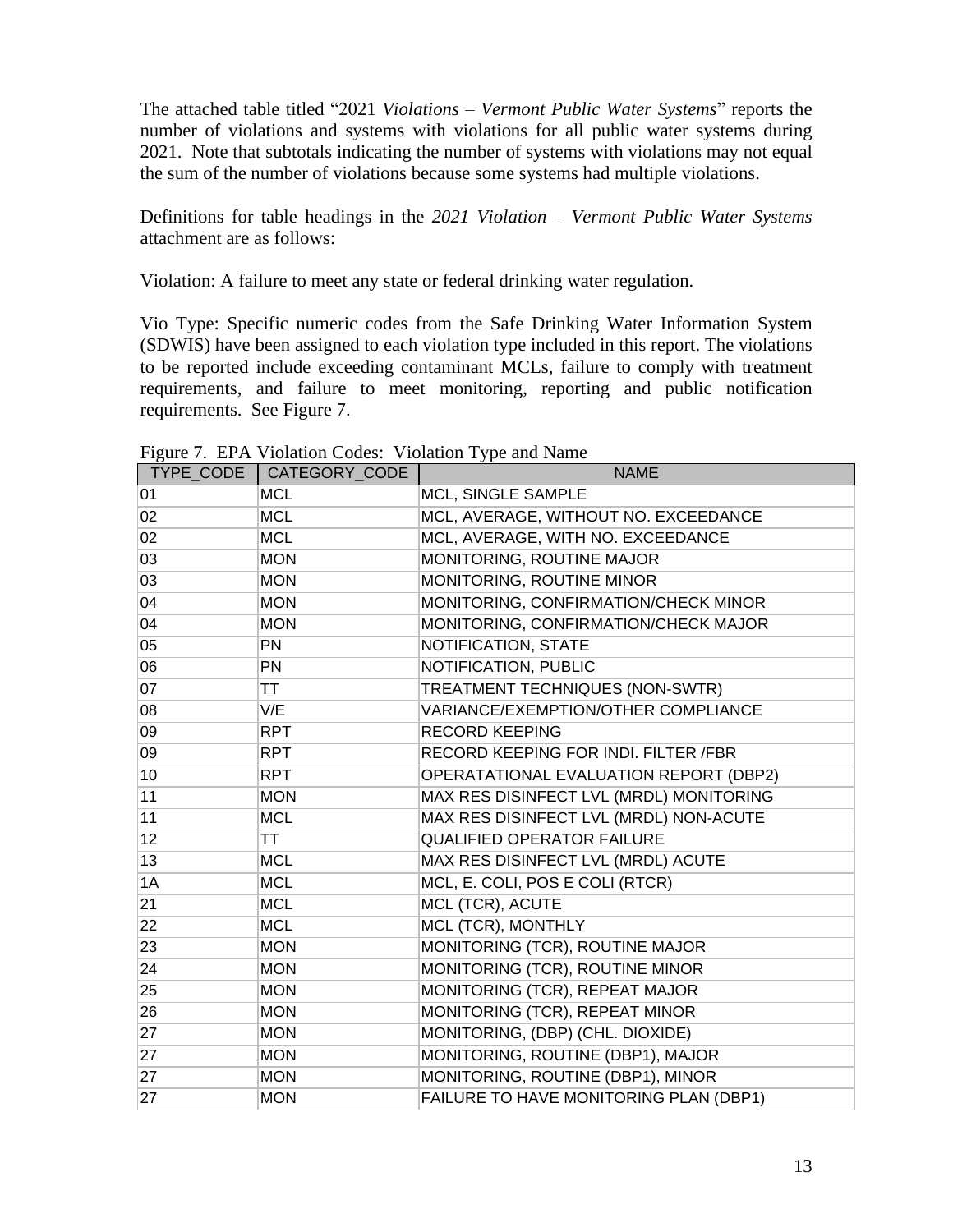| 27 | <b>MON</b> | MONITORING, (DBP) WITH NO. MISSING SAMP      |
|----|------------|----------------------------------------------|
| 28 | <b>SS</b>  | SANITARY SURVEY (TCR)                        |
| 29 | <b>MON</b> | FAILURE TO PRODUCE CPE (IESWTR)              |
| 29 | <b>MON</b> | FAILURE TO PRODUCE FILTER ASSESSMENT         |
| 2A | ТT         | LEVEL 1 ASSESS, MULTIPLE TC POS (RTCR)       |
| 2A | ТT         | LEVEL 1 ASSESS, TC POS RT NO RPT (RTCR)      |
| 2B | ТT         | LEVEL 2 ASSESSMENT, MCL TRIGGERED (RTCR)     |
| 2B | ТT         | LEVEL 2 ASSESSMENT, 2ND LEVEL 1(RTCR)        |
| 2C | ТT         | CORRECTIVE/EXPEDITED ACTIONS (RTCR)          |
| 2D | ТT         | STARTUP PROCEDURES TT (RTCR)                 |
| 30 | <b>MON</b> | MONITORING, ROUTINE (DBP2), MAJOR            |
| 30 | <b>MON</b> | MONITORING, ROUTINE (DBP2), MINOR            |
| 30 | <b>RPT</b> | FAILURE TO HAVE MONITORING PLAN (DBP2)       |
| 31 | <b>MON</b> | MONITORING, RTN/RPT MAJOR (SWTR-UNFILT)      |
| 31 | <b>MON</b> | MONITORING, RTN/RPT MINOR (SWTR-UNFILT)      |
| 31 | <b>MON</b> | MONITORING, RTN/RPT MAJOR (GWR)              |
| 31 | <b>MON</b> | MONITORING, RTN/RPT MINOR (GWR)              |
| 32 | <b>MON</b> | MONITORING, SOURCE, MAJOR (LT2)              |
| 32 | <b>MON</b> | MONITORING, SOURCE, MINOR (LT2)              |
| 32 | <b>RPT</b> | FAILURE TO HAVE MONITORING PLAN (LT2)        |
| 33 | <b>RPT</b> | FAILURE SUBMIT BIN DETERMINATION (LT2)       |
| 34 | <b>MON</b> | MONITORING, SOURCE, MAJOR (GWR)              |
| 34 | <b>MON</b> | MONITORING, SOURCE, MINOR (GWR)              |
| 35 | <b>RPT</b> | FAILURE SUBMIT IDSE REPORT (DBP2)            |
| 36 | <b>MON</b> | MONITORING, RTN/RPT MAJOR (SWTR-FILTER)      |
| 36 | <b>MON</b> | MONITORING, RTN/RPT MINOR (SWTR-FILTER)      |
| 38 | <b>MON</b> | MONITORING, ROUTINE (IESWTR/LT1), MINOR      |
| 39 | <b>MON</b> | FAILURE TO SUBMIT PLANT SCHEMATIC (FBR)      |
| 3A | <b>MON</b> | MONITORING, ROUTINE, MAJOR (RTCR)            |
| 3A | <b>MON</b> | MONITORING, ROUTINE, MINOR (RTCR)            |
| 3B | <b>MON</b> | MONITORING, ADDITIONAL ROUTINE, MAJOR (RTCR) |
| 3B | <b>MON</b> | MONITORING, ADDITIONAL ROUTINE, MINOR (RTCR) |
| 3C | <b>MON</b> | MONITOR COLIFORM TURBIDITY TRIGGER (RTCR)    |
| 3D | <b>MON</b> | MONITORING, LAB CERT/METHOD ERROR (RTCR)     |
| 40 | <b>TT</b>  | FAILURE TO PROPERLY RECYCLE (FBR)            |
| 41 | TT         | RES DISINFECT CONCENTRATION (SWTR)           |
| 41 | ТT         | MONTHLY COMB. FILTER EFFLUENT (SWTR          |
| 41 | ТT         | SINGLE COMB. FILTER EFFLUENT (SWTR)          |
| 41 | ТT         | FAILURE MAINTAIN ADEQ. TREATMENT (GWR)       |
| 42 | ТT         | FAILURE TO FILTER (SWTR)                     |
| 42 | ТT         | FAILURE TO PROVIDE TREATMENT (GWR)           |
| 42 | ТT         | FAILURE TO PROVIDE TREATMENT (LT2)           |
| 43 | ТT         | SINGLE COMB. FILTER EFFLUENT (IESWTR/LT1)    |
| 44 | ТT         | MONTHLY COMB. FILTER EFFLUENT (IESWTR/LT1)   |
| 45 | ТT         | FAILURE TO ADDRESS DEFICIENCY (SWTR)         |
| 45 | TT         | FAILURE TO ADDRESS DEFICIENCY (GWR)          |
| 45 | ТT         | FAILURE TO ADDRESS DEFICIENCY (EPA SURVEY)   |
|    |            |                                              |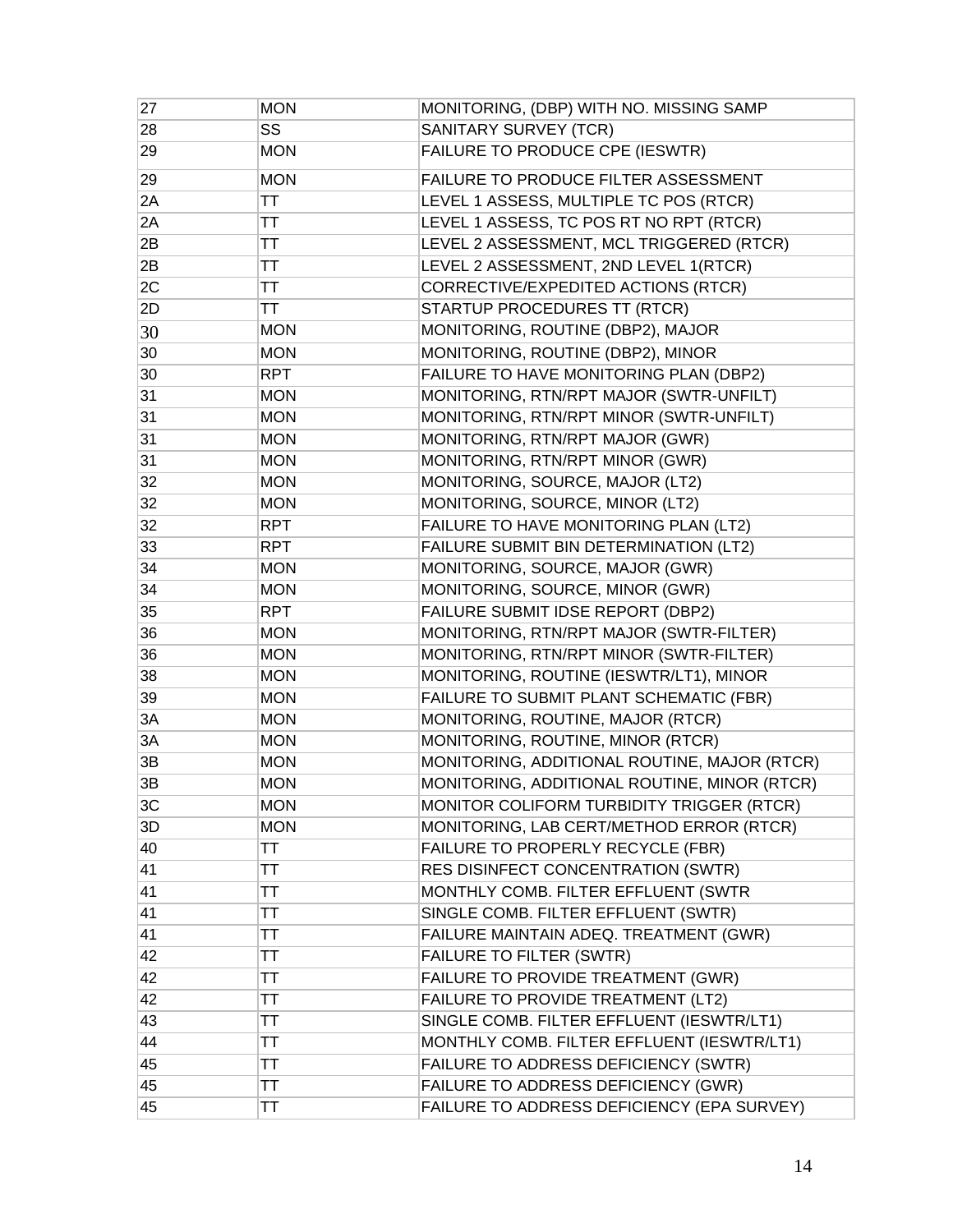| 46 | ТT               | INADEQUATE DBP PRECURSOR REMOVAL             |
|----|------------------|----------------------------------------------|
| 47 | ТT               | UNCOVERED STORAGE FACILITY (IESWTR)          |
| 47 | ТT               | COVER OR TREAT STORAGE FACILITY (LT2)        |
| 48 | TT               | FAILURE TO ADDRESS CONTAMINATION (GWR)       |
| 4A | <b>REPORTING</b> | REPORTING, ASSESSMENT FORMS (RTCR)           |
| 4B | <b>REPORTING</b> | REPORT SAMPLE RESULT/FAIL MONITOR (RTCR)     |
| 4C | <b>REPORTING</b> | REPORT STARTUP PROCEDURES CERT FORM (RTCR)   |
| 4D | <b>REPORTING</b> | NOTIFICATION, E COLI POSITIVE (RTCR)         |
| 4E | <b>REPORTING</b> | NOTIFICATION, E. COLI MCL (RTCR)             |
| 4F | <b>REPORTING</b> | NOTIFY L1/L2 TT VIO, CORRECT ACTION (RTCR)   |
| 51 | <b>MON</b>       | INITIAL TAP SAMPLING (LCR)                   |
| 52 | <b>MON</b>       | FOLLOW-UP OR ROUTINE TAP M/R (LCR)           |
| 53 | <b>MON</b>       | WATER QUALITY PARAMETER M&R (LCR)            |
| 56 | <b>MON</b>       | INITIAL/FOLLOW-UP/ROUTINE SRC WTR M/R (LCR)  |
| 57 | <b>RPT</b>       | OCCT/SOWT RECOMMENDATION/STUDY (LCR)         |
| 58 | ТT               | OCCT/SOWT INSTALLATION DEMONSTRATION (LCR)   |
| 59 | ТT               | WATER QUALITY PARAMETER NON-COMPLIANCE (LCR) |
| 5A | <b>REPORTING</b> | SAMPLE SITING PLAN ERRORS (RTCR)             |
| 5Β | <b>REPORTING</b> | RECORDKEEPING VIOLATIONS (RTCR)              |
| 63 | ТT               | MPL NON-COMPLIANCE (LCR)                     |
| 64 | TT               | LEAD SERVICE LINE REPLACEMENT (LCR)          |
| 65 | <b>RPT</b>       | PUBLIC EDUCATION (LCR)                       |
| 66 | <b>RPT</b>       | LEAD CONSUMER NOTICE (LCR)                   |
| 71 | <b>RPT</b>       | <b>CCR REPORT</b>                            |
| 72 | <b>RPT</b>       | CCR ADEQUACY/AVAILABILITY/CONTENT            |
| 73 | <b>RPT</b>       | FAILURE TO NOTIFY OTHER PWS                  |
| 75 | PN               | PUBLIC NOTICE RULE LINKED TO VIOLATION       |
| 76 | PN               | PUBLIC NOTICE RULE NOT LINKED VIOLATION      |

Vio Name: This identifies which violation category is assigned to the violation. (e.g. MCL, Monitoring, Reporting, etc.).

Analyte/Group Code: Four-digit SDWIS Contaminant Codes have also been included in the chart for specific Maximum Contaminant Level or Monitoring & Reporting violations.

Analyte/Group Name: Identifies the specific contaminant or contaminant group involved in the violation.

System Type: This indicates whether the public water system is a community (C), a noncommunity non-transient (NTNC) or a transient non-community (NC). Examples of NTNCs are schools and businesses. Examples of NCs are restaurants or inns.

Compliance Period: The period the water system is in violation for.

Maximum Contaminant Level (MCL): The standard set for a contaminant or the highest amount of a contaminant that EPA allows in drinking water. MCLs ensure that drinking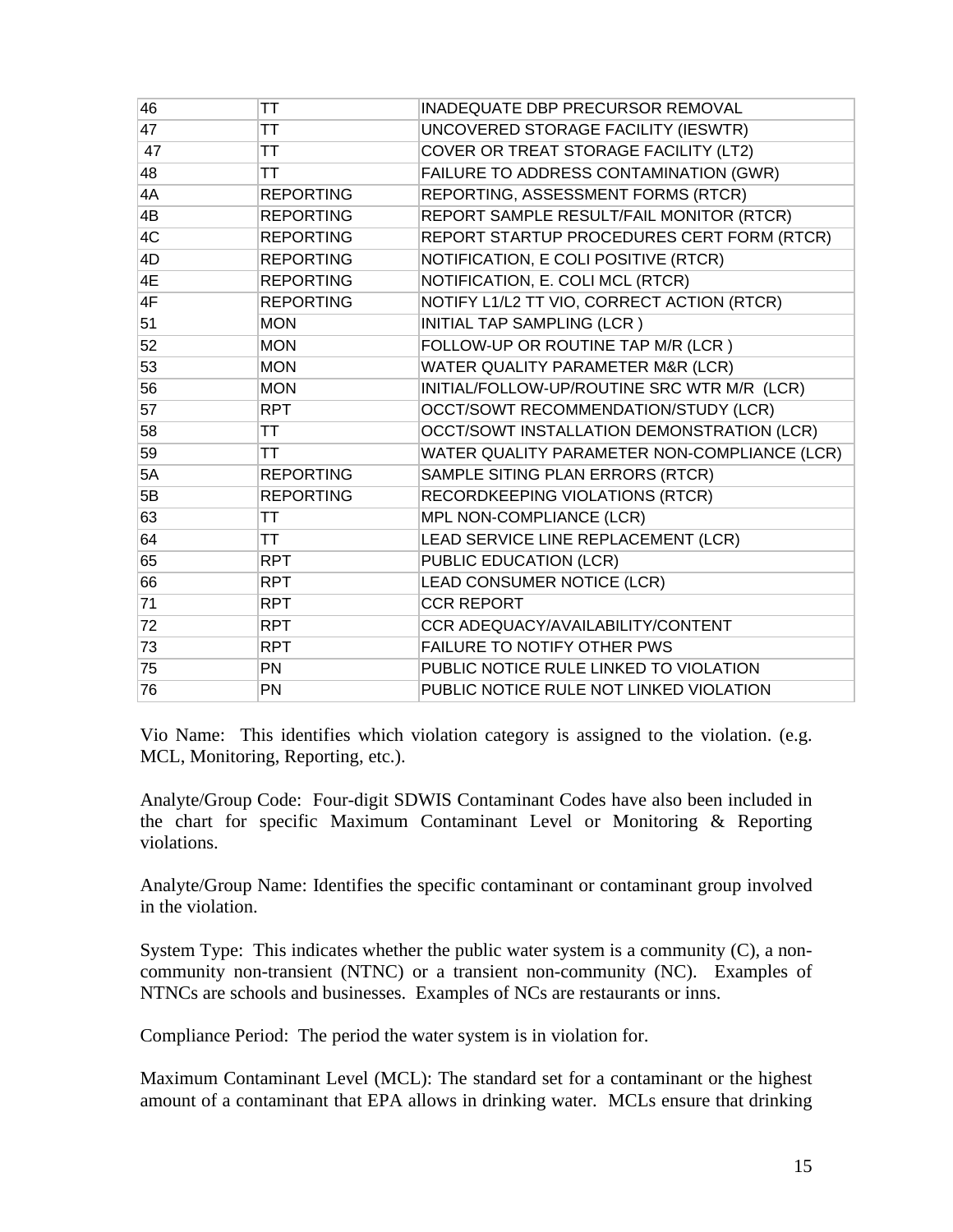water does not pose either a short-term or long-term health risk. MCLs are defined in milligrams per liter (parts per million) unless otherwise specified.

Significant Monitoring/Reporting Violations (M&R): All public water systems are required to sample their water for drinking water contaminants. EPA specifies which water testing methods the water systems must use and sets schedules for the frequency of testing. A water system that does not follow EPA's schedule or methodology is in violation [40 CFR 141]. States must report monitoring violations that are significant as determined by the EPA Administrator and in consultation with the states. For purposes of this report, significant monitoring violations are major violations and they occur when no samples are collected or no results are reported during a compliance period. A major monitoring violation for the surface water treatment rule occurs when at least 90% of the required samples are not taken or results are not reported during the compliance period.

Treatment Techniques (TT): A water treatment process that EPA requires instead of an MCL for contaminants that laboratories cannot adequately measure. Failure to meet other operational and system requirements under the Surface Water Treatment Rule, Groundwater Rule, Revised Total Coliform Rule, and the Lead and Copper Rule have also been included in this category of violation for purposes of this report.

# *Contaminant-Specific Information*

# Organic Contaminants (VOCs and SOCs)

Organic Contaminants are carbon-based compounds, such as industrial solvents and pesticides. These contaminants generally get into water through improperly cured sealant, runoff from crop land, discharge from factories, or contamination from underground fuel storage tanks. EPA has set legal limits on 54 organic contaminants that are to be reported [40 CFR 141.61]. Individual organic contaminants are classified as being either volatile organic compounds (VOCs) or synthetic organic compounds (SOCs).

A statewide waiver has been approved for the following chemicals by the EPA: Dibromochloropropane (DBCP), Dalapon, Diquat, Endothall, Glyphosate, and Dioxin. However, a Vermont Action Level (VAL) exists for DBCP and therefore, monitoring is required for all C and NTNC water systems.

Ethylene Dibromide testing is required for only groundwater systems. A statewide waiver has been approved for surface water systems by the EPA.

Public water systems are required to certify annually in writing to the Drinking Water and Groundwater Protection Division that the combination of percent monomer and treatment chemical dosage does not exceed certain levels when coagulant aids, which contain the monomers Acrylamide and Epichlorohydrin, are used to treat drinking water.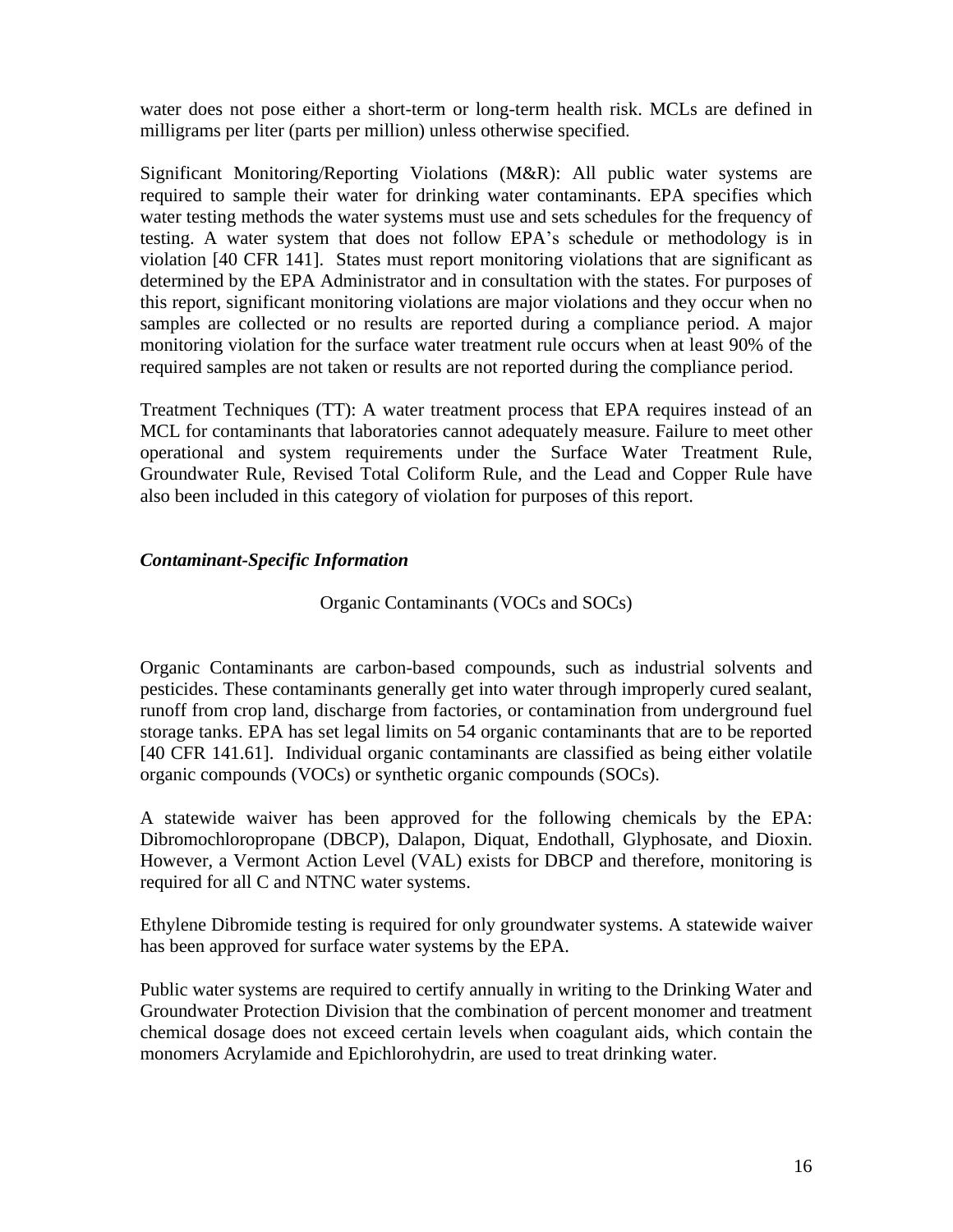EPA Analyte Codes, the contaminant name, and the corresponding MCL (mg/l) are given below for the organic contaminants (VOC and SOC groups).

2981 1,1,1-Trichloroethane 0.2 2977 1,1-Dichloroethylene 0.007 2985 1,1,2-Trichloroethane 0.005 2378 1,2,4-Trichlorobenzene 0.07 2931 1,2-Dibromo-3-chloropropane (DBCP) 0.0002 2980 1,2-Dichloroethane 0.005 2983 1,2-Dichloropropane 0.005 2063 2,3,7,8-TCDD (Dioxin) 3x10-8 2110 2,4,5-TP 0.05 2105 2,4-D 0.07 2265 Acrylamide 2051 Alachlor 0.002 2050 Atrazine 0.003 2990 Benzene 0.005 2306 Benzo[a]pyrene 0.0002 2046 Carbofuran 0.04 2982 Carbon tetrachloride 0.005 2959 Chlordane 0.002 2380 cis-1,2-Dichloroethylene 0.07 2031 Dalapon 0.2 2035 Di(2-ethylhexyl)adipate 0.4 2039 Di(2-ethylhexyl)phthalate 0.006 2964 Dichloromethane 0.005 2041 Dinoseb 0.007 2032 Diquat 0.02 NA 2033 Endothall 0.1 2005 Endrin 0.002 2257 Epichlorohydrin 2992 Ethylbenzene 0.7 2946 Ethylene dibromide 0.00005 2034 Glyphosate 0.7 2065 Heptachlor 0.0004 2067 Heptachlor epoxide 0.0002 2274 Hexachlorobenzene 0.001 2042 Hexachlorocyclopentadiene 0.05 2010 Lindane 0.0002 2015 Methoxychlor 0.04 2989 Monochlorobenzene 0.1 2968 o-Dichlorobenzene 0.6 2969 para-Dichlorobenzene 0.075 2383 Total polychlorinated biphenyls 0.0005 2326 Pentachlorophenol 0.001 2987 Tetrachloroethylene 0.005 2984 Trichloroethylene 0.005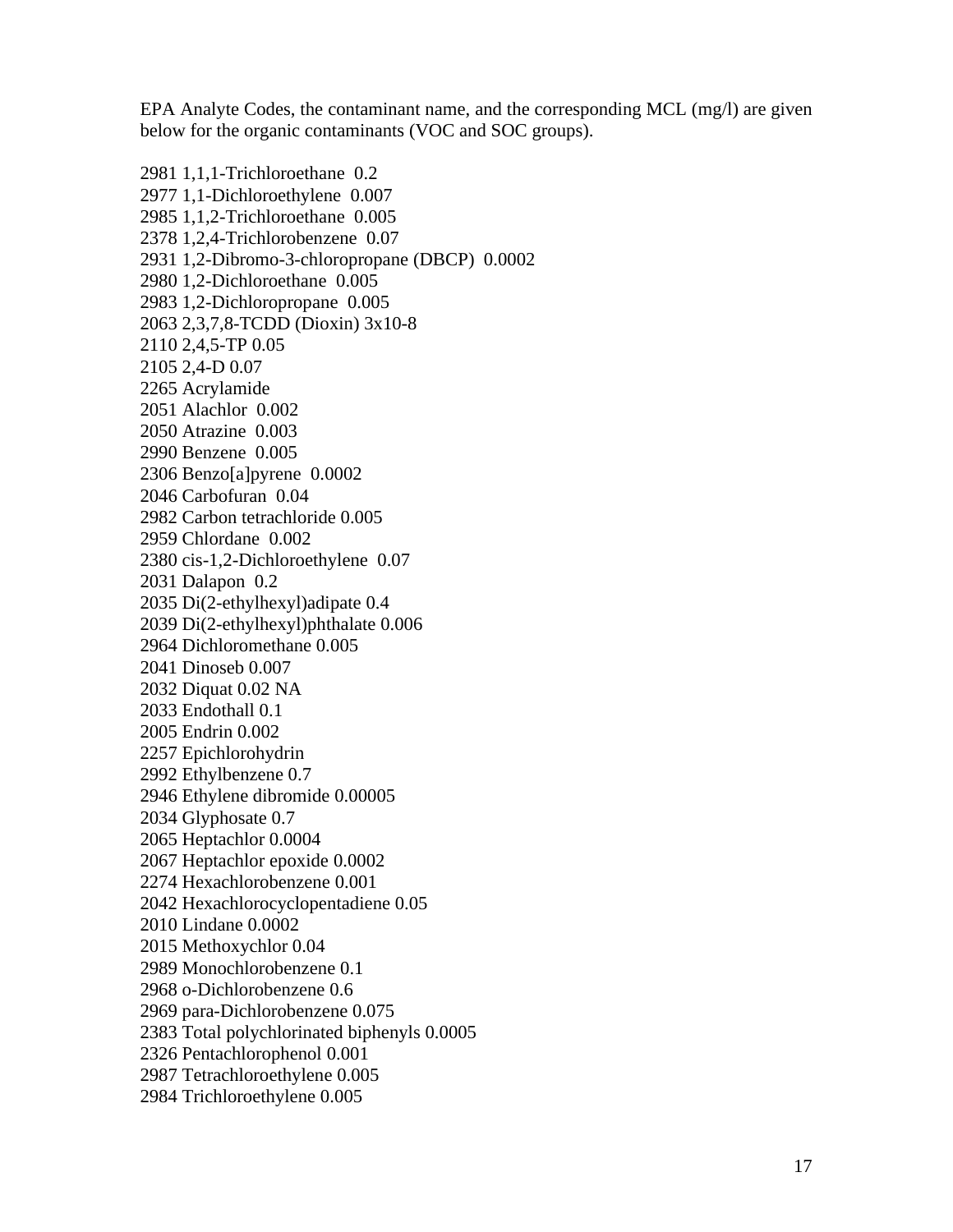2996 Styrene 0.1 2991 Toluene 1 2979 trans-1,2-Dichloroethylene 0.1 2955 Xylenes (total) 10 2020 Toxaphene 0.003 2036 Oxamyl (Vydate) 0.2 2040 Picloram 0.5 2037 Simazine 0.004 2976 Vinyl chloride 0.002

SDWIS Codes MCL - Total disinfectant by-products 2950 Total Trihalomethanes 0.080 2456 Total Haloacetic Acids 0.060

### Per- and Polyfluoroalkyl Substance (PFAS)

PFAS are a group of over 4,000 human-made chemicals (they do not occur naturally) that have been used in industry and consumer products worldwide since at least the 1950s. They do not break down easily and are widespread in the environment. These chemicals are used to make household and commercial products that resist heat and chemical reactions and repel oil, stains, grease, and water. Some common products that may contain PFAS include non-stick cookware, water-resistant clothing and materials, cleaning products, cosmetics, food packaging materials, and some personal care products.

In May 2019, Act 21 (S.49), An act relating to the regulation of polyfluoroalkyl substances in drinking and surface waters, was signed by Governor Scott. This Act provides a comprehensive framework to identify PFAS contamination and to issue new rules to govern PFAS levels in Vermont drinking water. It set an interim standard for five PFAS in drinking water: **PFOA** (perfluorooctanoic acid), **PFOS** (perfluorooctanesulfonic acid), **PFHxS** (perfluorohexane sulfonic acid), **PFHpA** (perfluoroheptanoic acid), **PFNA** (perfluorononanoic acid). The sum of these five PFAS cannot exceed 20 parts per trillion (ppt).

In 2020, the interim standard set by Act 21 was established as an MCL in a revision to the Vermont Water Supply Rule.

EPA Analyte Codes and contaminant names are given below for the regulated PFAS.

2802 Perfluoroheptanoic acid (PFHpA) 2803 Perfluorohexane sulfonic acid (PFHxS) 2804 Perfluorononanoic acid (PFNA) 2805 Perfluorooctanesulfonic acid (PFOS) 2806 Perfluorooctonoic acid (PFOA)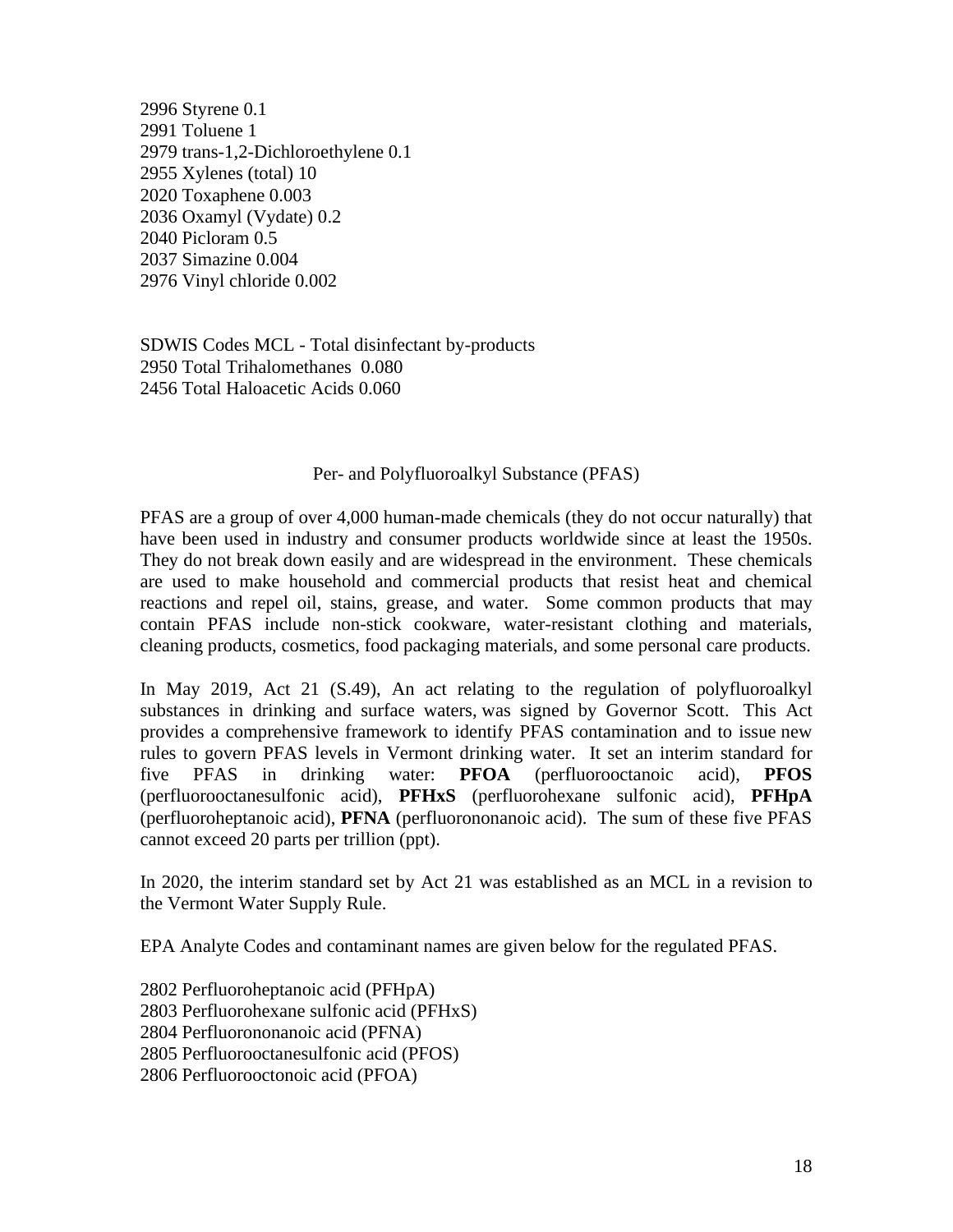### Inorganic Contaminants

Inorganic Contaminants are non-carbon-based compounds such as metals, nitrates, and asbestos. These contaminants can be naturally-occurring in some water, but can get into water through farming, chemical manufacturing, and other human activities. EPA has established MCLs for 15 inorganic contaminants [40 CFR 141.62]. Few inorganic chemicals have been detected above the MCL in Vermont's drinking water supplies.

Monitoring for Asbestos is required only for systems that have asbestos/cement pipes in their distribution system. A statewide waiver for groundwater and surface water sources has been approved for Asbestos by the EPA.

EPA Analyte Codes, the contaminant name, and the corresponding MCL (mg/l) are given below for the Inorganic Contaminants (IOCs).

1074 Antimony 0.006 1005 Arsenic 0.01 1094 Asbestos 7 million fibers/ $R \neq 10 \mu m$  long 1010 Barium 2 1075 Beryllium 0.004 1015 Cadmium 0.005 1020 Chromium 0.1 1024 Cyanide (as free cyanide) 0.2 1025 Fluoride 4.0 1035 Mercury 0.002 1040 Nitrate 10 (as Nitrogen) 1041 Nitrite 1 (as Nitrogen) 1045 Selenium 0.05 1085 Thallium 0.002 1038 Total nitrate and nitrite 10 (as Nitrogen)

### Radionuclides

Radionuclides are radioactive particles which can occur naturally in water or result from human activity. EPA has set limits on four types of radionuclides: combined radium-226 and -228, total uranium, gross alpha particle activity (excluding radon and uranium), and beta particle and photon radioactivity [40 CFR 141.66].

Violations for these contaminants are to be reported using the following three categories:

Gross alpha particle activity: SDWIS Contaminant Code 4000 for alpha radiation above MCL of 15 picocuries/liter (pCi/L). Gross alpha includes radium-226 but excludes radon and uranium.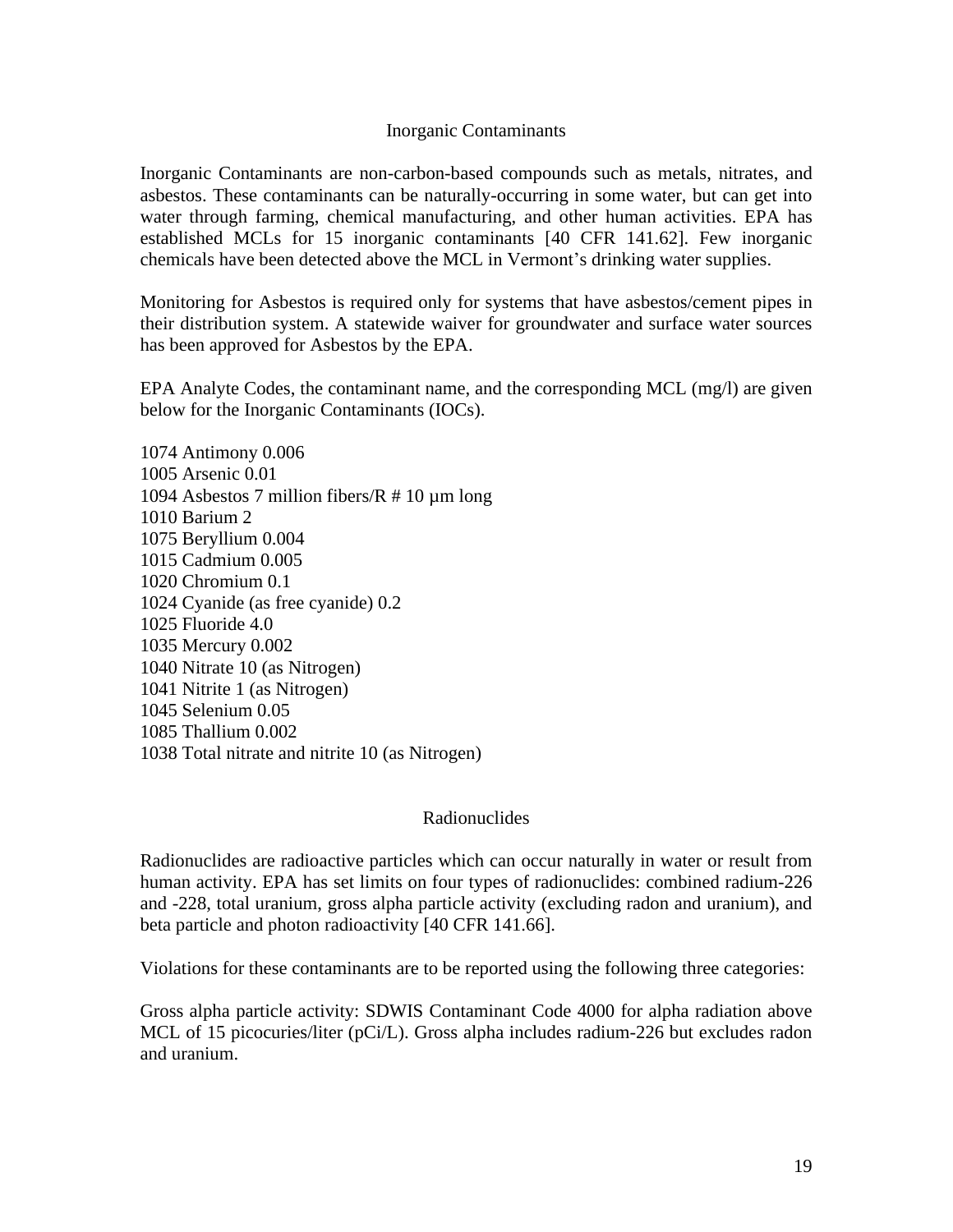Combined radium-226 and radium-228: SDWIS Contaminant Code 4010 for combined radiation from these two isotopes above MCL of 5 pCi/L.

Total Uranium: SDWIS Contaminant Code 4006 for total uranium above the MCL. In Vermont, the MCL is 20 ppb.

Beta particle and photon radioactivity: SDWIS Contaminant Code 4101 for beta particle and photon radioactivity from man-made radionuclides above 4 millirem/year. Only Community Water Systems designated as utilizing waters contaminated by effluents from nuclear facilities or otherwise designated as vulnerable must sample for beta particle and photon radioactivity.

The MCL for this group of contaminants is based on an annual average of four consecutive quarters. Routine monitoring/reporting violations were reported only for those systems which detected a contaminant during routine monitoring and failed to complete the required repeat monitoring.

4000 Gross alpha 15 pCi/L 4010 Combined Radium-226 and Radium-228 5 pCi/L 4006 Combined Uranium 20 ppb 4101 Gross beta 4 mrem/yr

# Revised Total Coliform Rule

The Revised Total Coliform Rule (RTCR), became effective on April 1, 2016, superseding the Total Coliform Rule (TCR). The RTCR, like its predecessor establishes regulations for microbiological contaminants in drinking water. The RTCR establishes an MCL for E. coli and uses E. coli and total coliforms to initiate a "find and fix" approach to address fecal contamination that could enter into the distribution system. It requires public water systems to perform assessments to identify sanitary defects and subsequently take action to correct them and prevent future contamination. Upon transitioning to the RTCR on April 1, 2016 from the TCR, the violation codes changed. States are to report five categories of violations – MCL, Treatment Technique, Monitoring, Reporting & Other Violations:

### MCL Violations:

E. coli (EC) MCL Violation: SDWIS Violation Code 1A indicates that the system found fecal coliform, or E. Coli, in its water and at least one other total-coliform-positive sample, thereby violating the rule.

### Treatment Technique Violations:

Level 1 (L1) Assessment/Assessment Form Treatment Technique Violation: SDWIS Violation Code 2A indicates that a system failed to conduct a L1 assessment or failed to conduct an adequate L1 assessment to identify the possible presence of sanitary defects and defects in distribution system coliform monitoring practices.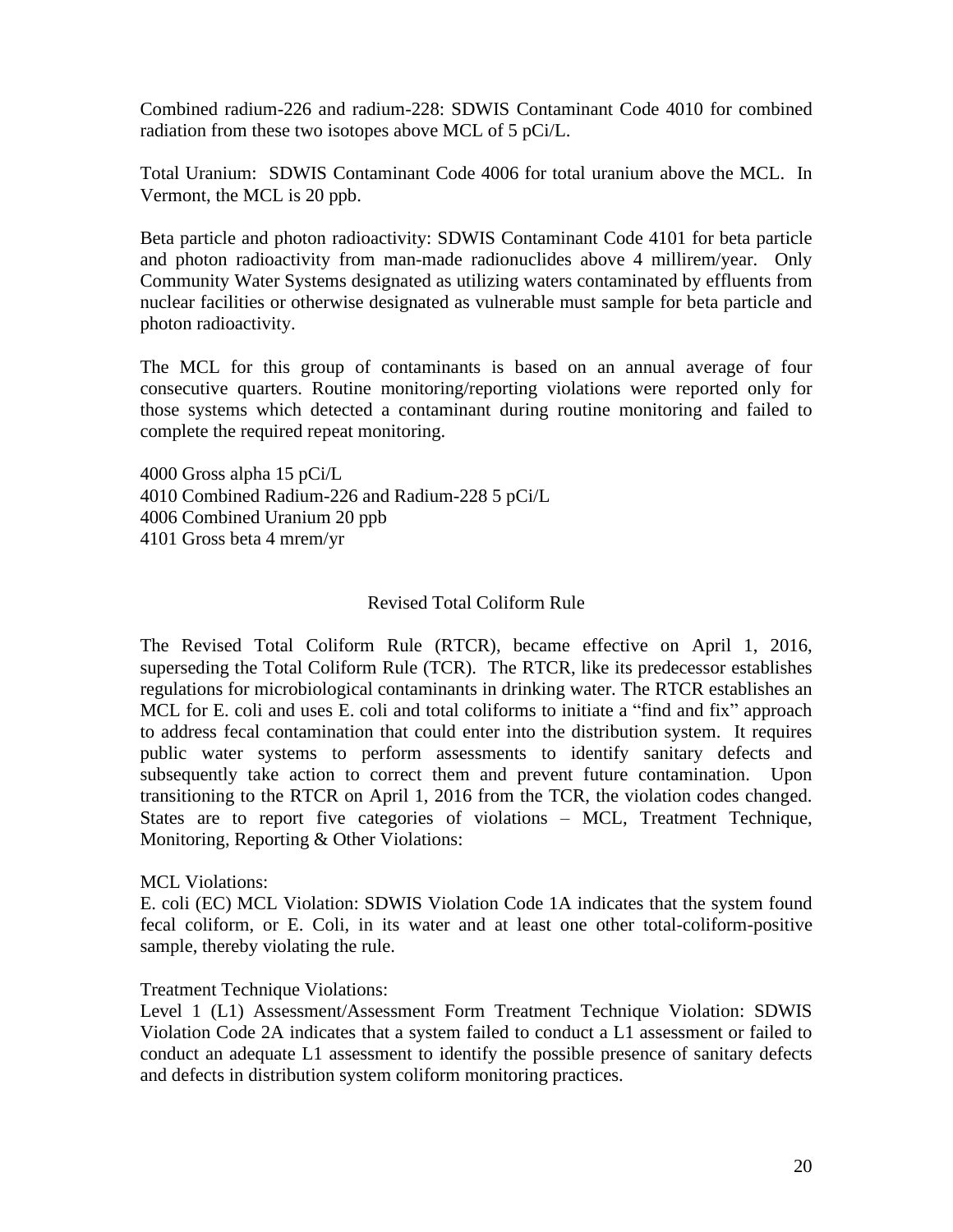Level 2 (L2) Assessment/Assessment Form Treatment Technique Violation: SDWIS Violation Code 2B indicates that a system failed to conduct a L2 assessment of failed to conduct an adequate L2 assessment to identify the possible presence of sanitary defects and defects in distribution system coliform monitoring practices.

Corrective Actions/Expedited Action Treatment Technique Violation: SDWIS Violation Code 2C indicates a system failed to complete corrective actions within the requirement timeframe when a L1 or L2 assessment is triggered or fails to comply with state-required expedited/additional actions when an E.coli MCL is exceeded.

Start-Up Treatment Technique Violation: SDWIS Violation Code 2D indicates a seasonal system (NC) failed to complete seasonal start-up procedures.

# Monitoring Violations:

Routine Monitoring Violation: SDWIS Violation Code 3A indicates that a system failed to collect routine samples at the appropriate site/frequency or failed to collect replacement samples when the State or lab invalidated one or more routine samples.

Additional Routine Monitoring Violation: SDWIS Violation Code 3B indicates that a system failed to collect additional routine samples required the next month after any TC+ happens. This is only applicable when the system's baseline RTCR monitoring frequency is quarterly.

TC Samples (triggered by turbidity exceedance) Monitoring Violation: SDWIS Violation Code 3C indicates that a system failed to collect required extra total coliform samples due to a turbidity exceedance. This only applies to Subpart H Systems avoiding filtration, which there are currently none in Vermont.

Monitoring Violation due to Lab and/or Analytical Method Errors: SDWIS Violation Code 3D indicates that a system failed to use the required/approved analytical methods, or to follow holding times, or sample preparation or collection methods or failure to use a certified and/or State-approved laboratory.

Reporting Violations:

Assessment Forms Reporting Violation: SDWIS Violation Code 4A indicates that a system failed to timely submit a completed assessment form.

Sample Results Reporting Violation: SDWIS Violation Code 4B indicates that a system failed to provide sample results information to the state or failed to provide notification to the state that a monitoring violation happened.

Certification Form (for Start-up Procedures Reporting Violation: SDWIS Violation Code 4C indicates that a system failed to provide the certificate that confirms seasonal system start-up procedures have been completed. This is applicable when the start-up procedures were completed on-time and were adequate but the delivery of the certificate to the state was late.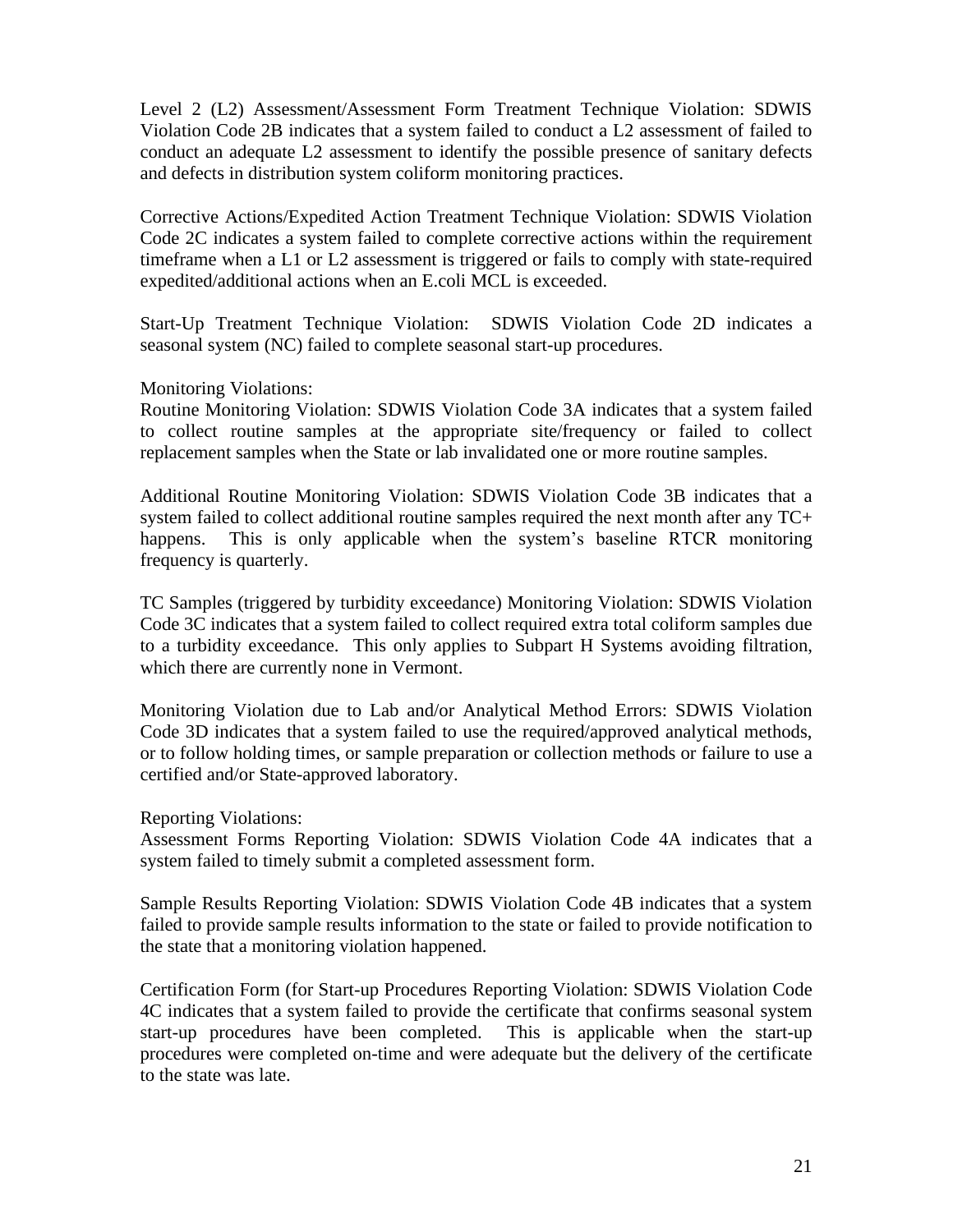EC+ Notification Reporting Violation: SDWIS Violation Code 4D indicates that a system failed to notify the State within 24 hours about an EC+ compliance sample result, even if there is no E. coli MCL violation.

EC+ MCL Reporting Violation: SDWIS Violation Code 4E indicates that a system failed to provide notification to the State that an E.coli MCL violation happened.

Assessment, Assessment Forms, Corrective/Expedited Actions Reporting Violation: SDWIS Violation Code 4F indicates that a system failed to notify the State that violations related to Level 1  $\&$  Level 2 assessments, assessment forms and corrective actions have happened.

# Other Violations:

Errors with Sample Siting Plan (Other) Violation: SDWIS Violation Code 5A indicates that a system failed develop a sample siting plan or to revise a sample siting plant that includes a sample collection schedule and or sample sites or the SOP describing how the sample sites were chosen.

RTCR Recordkeeping Violation: SDWIS Violation Code 5B indicates that a system failed to keep records for L1 and L2 assessments and corrective/expedited actions for 5 years or for failure to keep records for 1 year on repeat samples results that the State approved and extended the time frame for sample collection.

# Surface Water Treatment Rule

The Surface Water Treatment Rule establishes criteria under which water systems supplied by surface water sources, or ground water sources under the direct influence of surface water, must filter and disinfect their water. Filtered Systems are water systems that have installed filtration treatment. Unfiltered Systems are water systems that do not need to filter their water before disinfecting it because the source is very clean. Surface water treatment regulations are contained in 40 CFR 141, Subpart H.

Violations of the "Surface Water Treatment Rule" are to be reported for the following categories:

Monitoring, routine/repeat (for filtered systems): SDWIS Violation Code 36 indicates a system's failure to carry out required tests, or to report the results of those tests.

Treatment techniques (for filtered systems): SDWIS Violation Code 41 shows a system's failure to properly treat its water.

Monitoring, routine/repeat (for unfiltered systems): SDWIS Violation Code 31 indicates a system's failure to carry out required water tests, or to report the results of those tests.

Failure to filter (for unfiltered systems): SDWIS Violation Code 42 shows a system's failure to properly treat its water.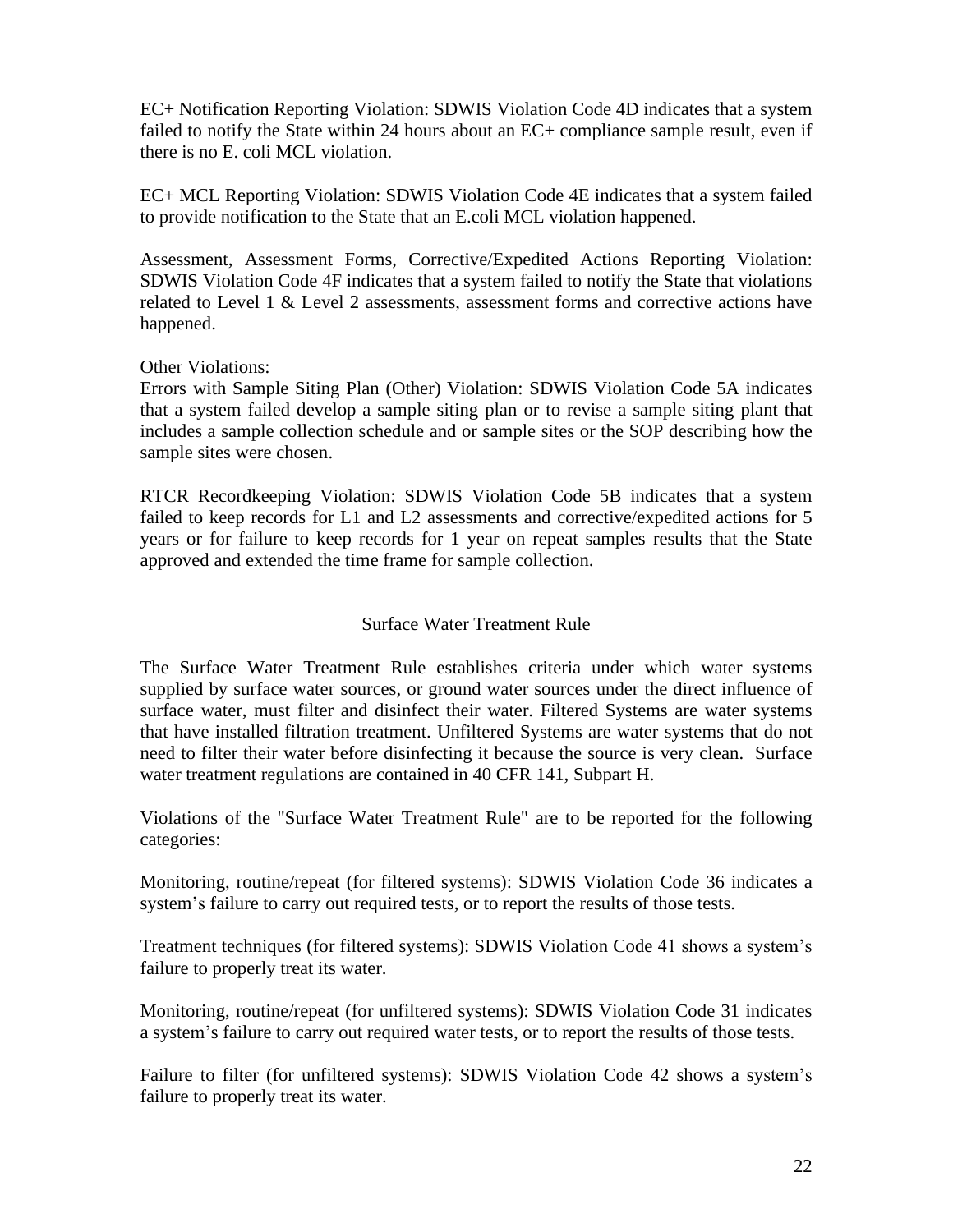Surface Water Treatment Rule – EPA Violation Codes

Filtered Systems 36 Monitoring, routine/repeat 41 Treatment techniques

Unfiltered systems 31 Monitoring, routine/repeat 42 Failure to filter

### Lead and Copper Rule

The Lead and Copper Rule's purpose is to ensure that elevated levels of lead (Pb) and copper (Cu) are reduced through corrosion control of a water system. Systems identified as having corrosion problems are required to do follow-up monitoring and reporting. [40 CFR 141, Subpart I].

Violations of the "Lead and Copper Rule" are to be reported for the following categories:

Initial lead and copper tap monitoring/reporting: SDWIS Violation Code 51 indicates a system's failure to carry out an initial test on Pb/Cu.

Follow-up or routine lead and copper tap monitoring/reporting: SDWIS Violation Code 52 indicates that periodic monitoring is not being done as required.

Water quality parameter monitoring/reporting: SDWIS Violation Code 53 indicates that this monitoring was not done as required.

Source water monitoring/reporting: SDWIS Violation Code 56 indicates that this monitoring was not done as required.

Corrosion control treatment recommendation: SDWIS Violation Code 57 indicates that this recommendation was not submitted as required.

Treatment installation: SDWIS Violation Codes 58, 62 indicate treatment was not installed to mitigate high levels of Pb/Cu.

Public education: SDWIS Violation Code 65 indicates public education not done.

Consumer Notification: SDWIS Violation Code 66 indicates consumer notification of test results was not done.

Lead and Copper Rule – EPA Violation Codes 51 Initial lead and copper tap M/R 52 Follow-up or routine lead and copper tap M/R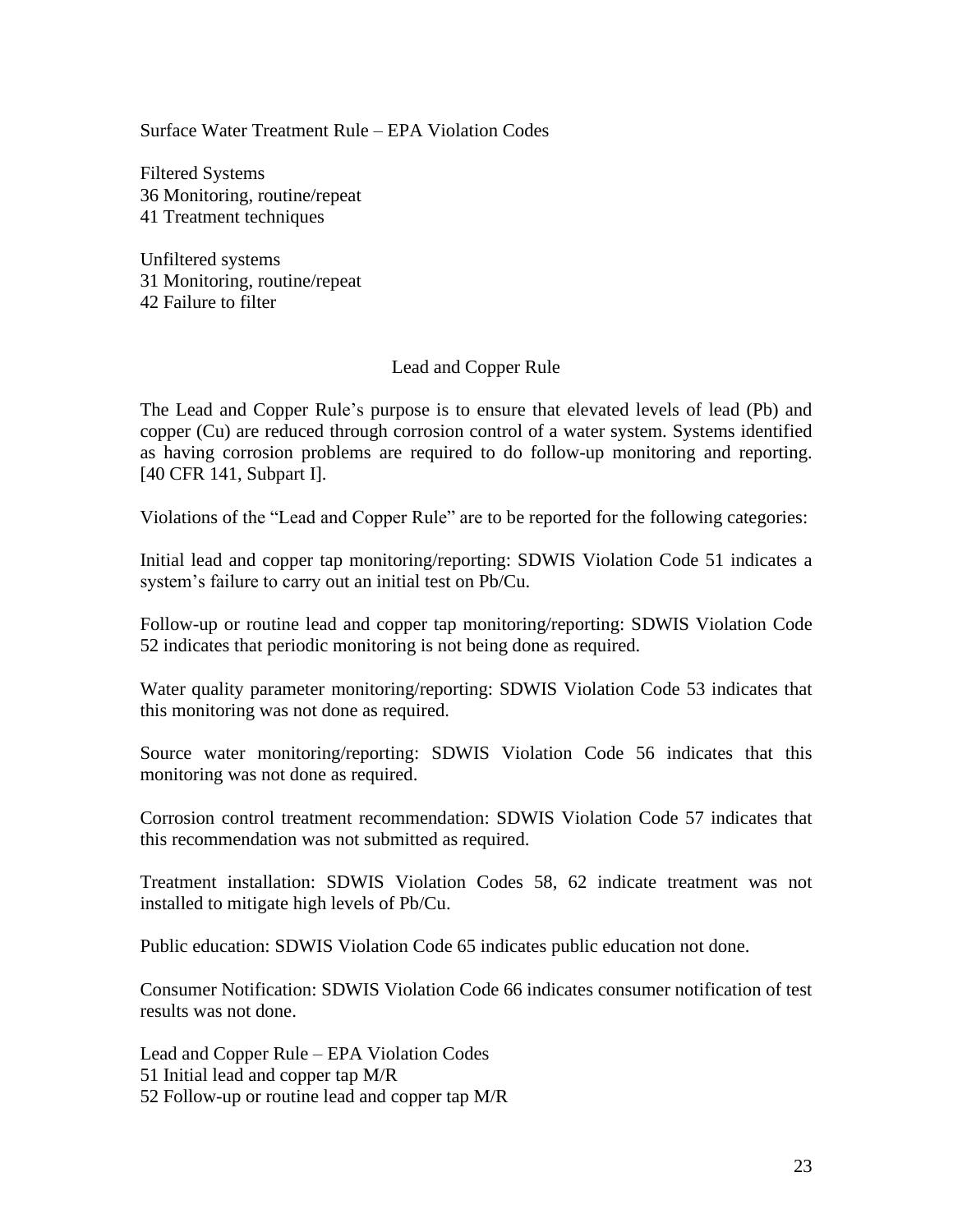53 Water Quality Parameter M/R 56 Source water monitoring M/R 57 Treatment Recommendation 58 & 62 Treatment Installation 65 Public Education 66 Consumer Notice

### Ground Water Rule

The Ground Water Rule's purpose is to reduce the risk of illness caused by microbial contamination in public water systems. The rule establishes a risk-targeting approach to identify ground systems susceptible to fecal contamination and requires corrective action to correct significant deficiencies and source water fecal contamination in all public ground water systems including consecutives. [40 CFR 141, Subpart R]

Violations of the "Ground Water Rule" are to be reported for the following categories:

Monitoring & Reporting: SDWIS Violation Codes 31 & 34

Treatment techniques: SDWIS Violation Codes 41, 42, 45 & 48

Other: SDWIS Violation Codes 5, 9, 20, 28 & 73

### Consumer Confidence Report Rule

The Consumer Confidence Report (CCR) Rule requires Public Community Water Systems to issue an annual water quality report to their customers. The CCR for the previous calendar year must be distributed to customers by July 1st of each year. The reports tell where drinking water comes from, what's in it, and how you can help protect it. EPA classifies violations for failure to provide customers a CCR as a Significant Consumer Notification Violation. [40 CFR 141, Subpart O]

Consumer Confidence Report Rule - EPA Violation Codes: 71 CCR Report 72 CCR Adequacy/Availability/Content

### Public Notification Rule

Public notification is required when a PWS receives certain violations and must be provided within a specified time frame depending on the type of violation. If a PWS fails to notify customers of the violation and provide certification within the specified time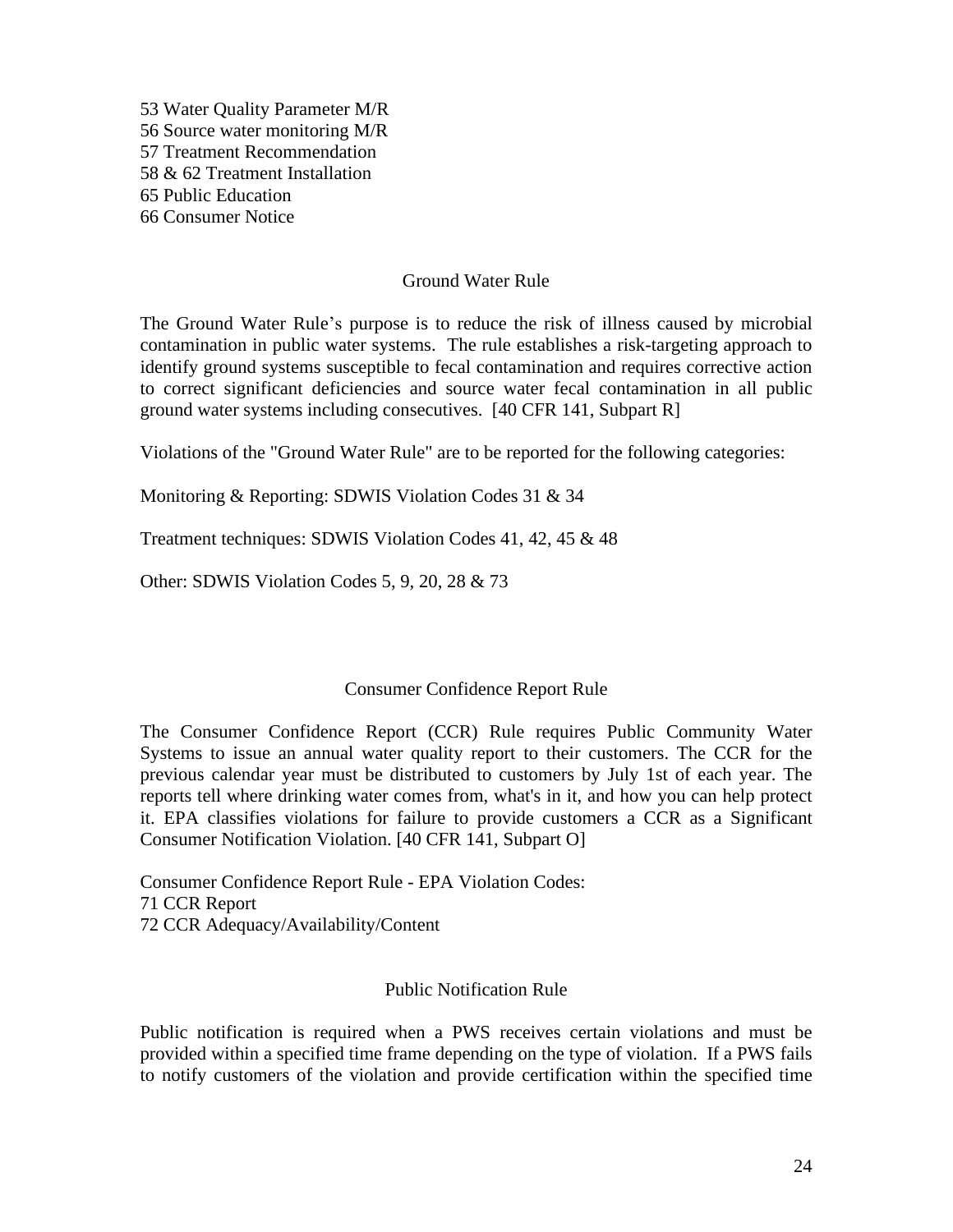frames, the system will incur a violation for failing to public notice. [40 CFR 141, Subpart Q]

Public Notification Rule – EPA Violations Codes: 75 Public notice linked to violation 76 Pubic notice not linked to violation

# END OF REPORT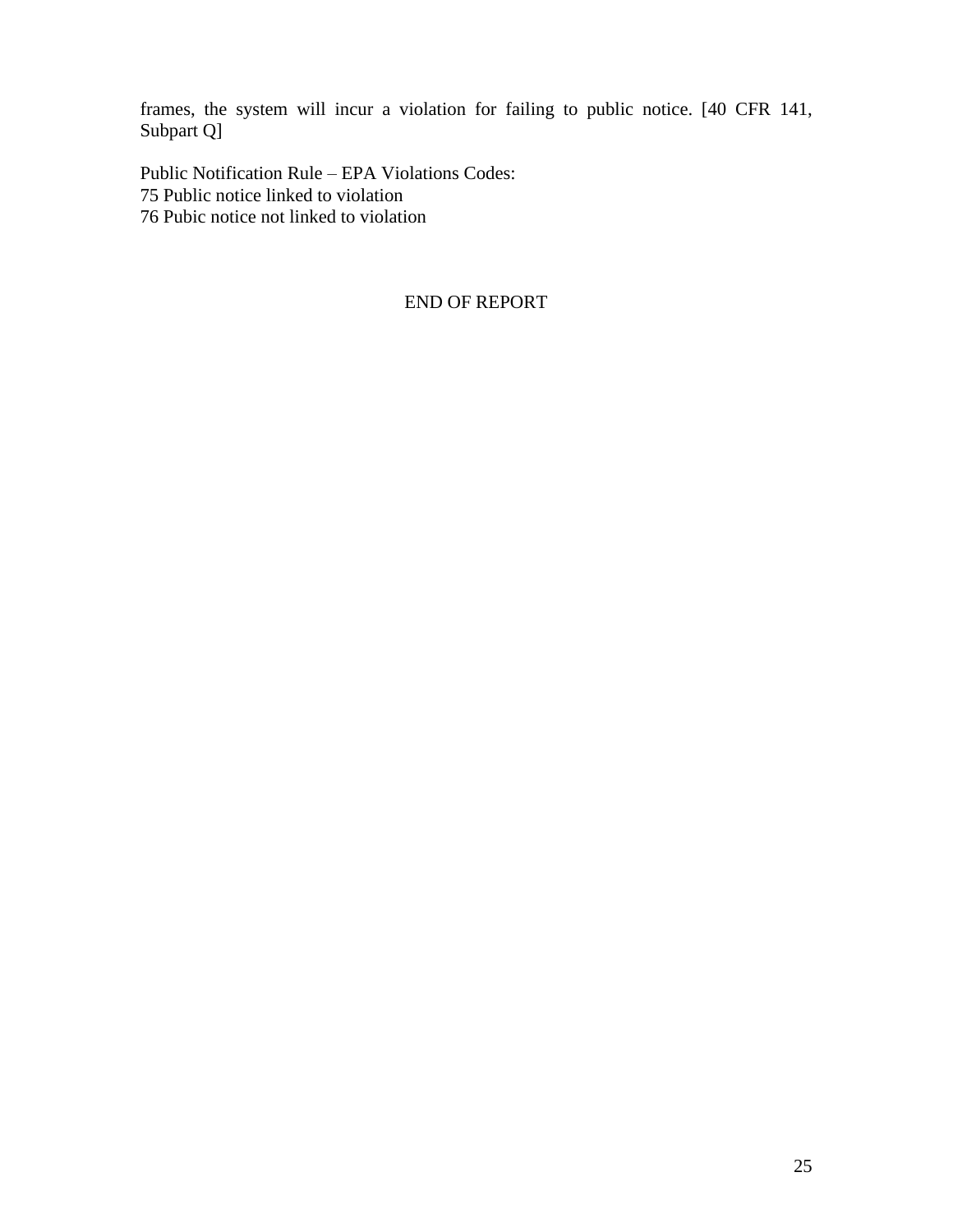# **2021 Violations - Vermont Public Water Systems** 1/3/2022 **1/3/2022**

| Vio Type: 01                                                     |                                  | Vio Name:                    |               | <b>MCL, SINGLE SAMPLE</b> |                                                   |                                |                              |                    |  |
|------------------------------------------------------------------|----------------------------------|------------------------------|---------------|---------------------------|---------------------------------------------------|--------------------------------|------------------------------|--------------------|--|
| Analyte/Group Name: COMBINED URANIUM<br>Analyte/Group Code: 4006 |                                  |                              |               |                           |                                                   |                                |                              |                    |  |
| WSID                                                             | <b>WS Name</b>                   |                              | Active        | <b>Population</b>         | <b>System Type</b>                                | <b>Compliance Period Begin</b> | <b>Compliance Period End</b> | City/Town          |  |
| VT0020876                                                        | RIDGEVIEW 91 ROASTERS CAFE DELI  |                              | A             | 33                        | <b>NC</b>                                         | 7/1/2021                       | 9/30/2021                    | <b>DERBY</b>       |  |
| VT0020876                                                        | RIDGEVIEW 91 ROASTERS CAFE DELI  |                              | Α             | 33                        | $NC$                                              | 4/1/2021                       | 6/30/2021                    | <b>DERBY</b>       |  |
| VT0020876                                                        | RIDGEVIEW 91 ROASTERS CAFE DELI  |                              | A             | 33                        | NC                                                | 1/1/2021                       | 3/31/2021                    | <b>DERBY</b>       |  |
| <b>Number of Systems:</b>                                        | $\overline{\phantom{1}}$         | <b>Number of Violations:</b> |               | 3                         | Population: 33                                    |                                |                              |                    |  |
| Vio Type: 01                                                     |                                  | Vio Name: MCL, SINGLE SAMPLE |               |                           |                                                   |                                |                              |                    |  |
|                                                                  | Analyte/Group Code: 4010         |                              |               |                           | Analyte/Group Name: COMBINED RADIUM (-226 & -228) |                                |                              |                    |  |
| <b>WSID</b>                                                      | <b>WS Name</b>                   |                              | Active        | Population                | <b>System Type</b>                                | <b>Compliance Period Begin</b> | <b>Compliance Period End</b> | City/Town          |  |
| VT0002603                                                        | <b>BUTTERNUT PROPERTIES</b>      |                              | Α             | 36                        | <b>NC</b>                                         | 7/1/2021                       | 9/30/2021                    | <b>KILLINGTON</b>  |  |
| VT0002603                                                        | <b>BUTTERNUT PROPERTIES</b>      |                              | Α             | 36                        | <b>NC</b>                                         | 4/1/2021                       | 6/30/2021                    | <b>KILLINGTON</b>  |  |
| <b>Number of Systems:</b>                                        | $\mathbf{1}$                     | <b>Number of Violations:</b> |               | $\mathbf{2}$              | Population: 36                                    |                                |                              |                    |  |
| Vio Type: 02                                                     |                                  | Vio Name: MCL, AVERAGE       |               |                           |                                                   |                                |                              |                    |  |
|                                                                  | Analyte/Group Code: 1005         | Analyte/Group Name: ARSENIC  |               |                           |                                                   |                                |                              |                    |  |
| <b>WSID</b>                                                      | <b>WS Name</b>                   |                              | Active        | Population                | <b>System Type</b>                                | <b>Compliance Period Begin</b> | <b>Compliance Period End</b> | City/Town          |  |
| VT0021379                                                        | <b>WESTMINSTER IRVING</b>        |                              | Α             | 35                        | <b>NC</b>                                         | 1/1/2021                       | 3/31/2021                    | <b>WESTMINSTER</b> |  |
|                                                                  | VT0021379 WESTMINSTER IRVING     |                              | A             | 35                        | <b>NC</b>                                         | 10/1/2020                      | 12/31/2020                   | <b>WESTMINSTER</b> |  |
| <b>Number of Systems:</b>                                        | $\mathbf{1}$                     | <b>Number of Violations:</b> |               | $\overline{2}$            | Population: 35                                    |                                |                              |                    |  |
| Vio Type: 02                                                     |                                  | Vio Name: MCL, AVERAGE       |               |                           |                                                   |                                |                              |                    |  |
|                                                                  | Analyte/Group Code: 2950         | Analyte/Group Name: TTHM     |               |                           |                                                   |                                |                              |                    |  |
| <b>WSID</b>                                                      | <b>WS Name</b>                   |                              | Active        | Population                | <b>System Type</b>                                | <b>Compliance Period Begin</b> | <b>Compliance Period End</b> | City/Town          |  |
| VT0021302                                                        | <b>HIGHGATE SPRINGS POE</b>      |                              | A             | 150                       | <b>NTNC</b>                                       | 4/1/2021                       | 6/30/2021                    | <b>HIGHGATE</b>    |  |
| <b>Number of Systems:</b>                                        | $\overline{\mathbf{1}}$          | <b>Number of Violations:</b> |               | $\mathbf{1}$              | Population: 150                                   |                                |                              |                    |  |
| Vio Type: 02                                                     |                                  | Vio Name: MCL, AVERAGE       |               |                           |                                                   |                                |                              |                    |  |
|                                                                  | Analyte/Group Code: 4006         |                              |               |                           | Analyte/Group Name: COMBINED URANIUM              |                                |                              |                    |  |
| <b>WSID</b>                                                      | <b>WS Name</b>                   |                              | <b>Active</b> | Population                | <b>System Type</b>                                | <b>Compliance Period Begin</b> | <b>Compliance Period End</b> | City/Town          |  |
| VT0005324                                                        | OKEMO VILLAGE CONDOMINIUMS       |                              | Α             | 180                       | $\mathsf C$                                       | 4/1/2021                       | 6/30/2021                    | <b>LUDLOW</b>      |  |
| VT0005324                                                        | OKEMO VILLAGE CONDOMINIUMS       |                              | Α             | 180                       | C                                                 | 1/1/2021                       | 3/31/2021                    | <b>LUDLOW</b>      |  |
| VT0005324                                                        | OKEMO VILLAGE CONDOMINIUMS       |                              | A             | 180                       | $\mathsf C$                                       | 7/1/2021                       | 9/30/2021                    | <b>LUDLOW</b>      |  |
| VT0005324                                                        | OKEMO VILLAGE CONDOMINIUMS       |                              | A             | 180                       | $\mathsf C$                                       | 10/1/2021                      | 12/31/2021                   | <b>LUDLOW</b>      |  |
| VT0005532                                                        | <b>VERNON GREEN NURSING HOME</b> |                              | Α             | 96                        | $\mathsf{C}$                                      | 10/1/2021                      | 12/31/2021                   | <b>VERNON</b>      |  |
| VT0020876                                                        | RIDGEVIEW 91 ROASTERS CAFE DELI  |                              | A             | 33                        | <b>NC</b>                                         | 10/1/2021                      | 12/31/2021                   | <b>DERBY</b>       |  |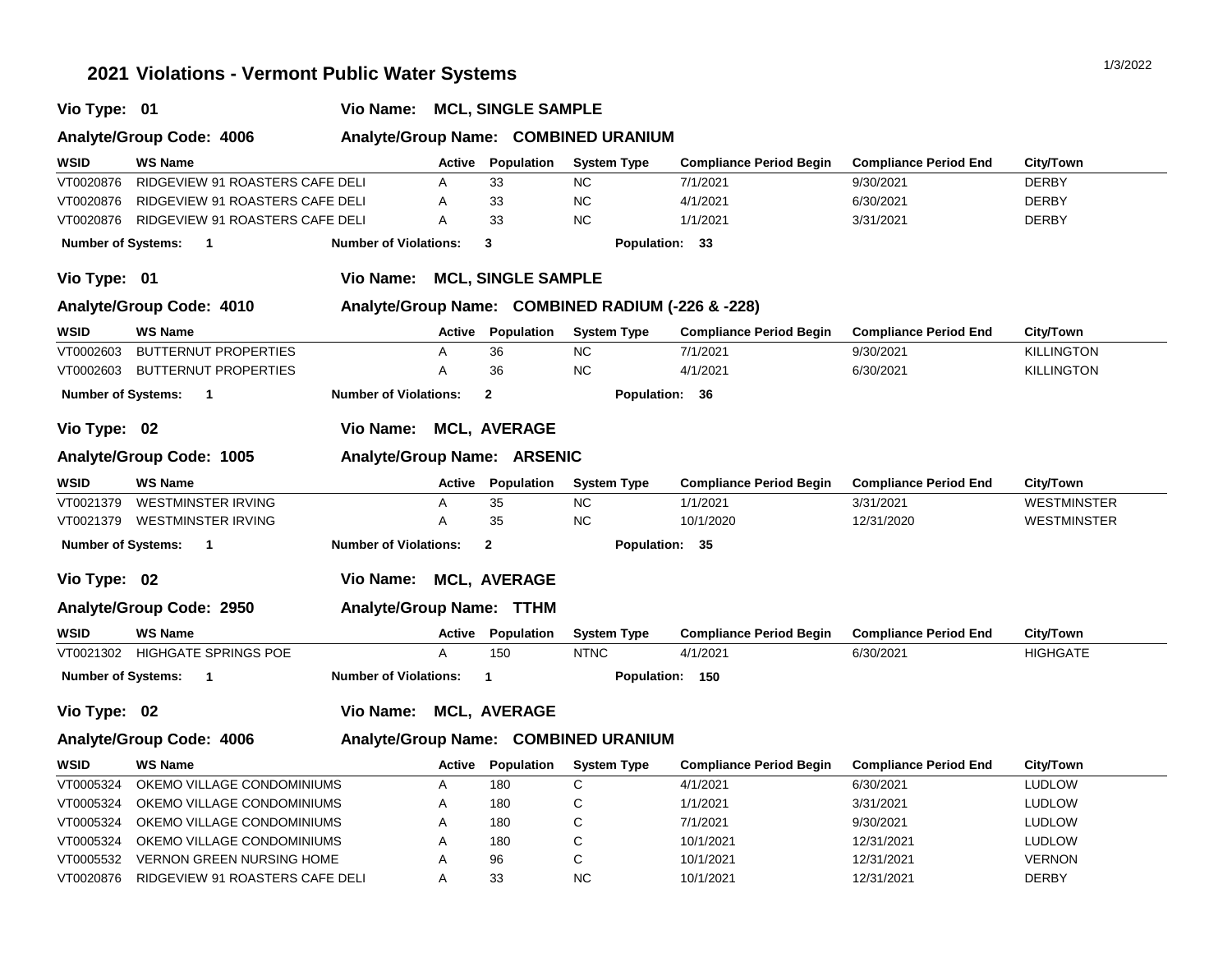**Number of Systems: 3 Number of Violations: 6 Population: 309**

**Vio Type: 02 Vio Name: MCL, AVERAGE**

### **Analyte/Group Code: 4010 Analyte/Group Name: COMBINED RADIUM (-226 & -228)**

| <b>WSID</b>               | WS Name                              | <b>Active</b> | Population | <b>System Type</b> | <b>Compliance Period Begin</b> | <b>Compliance Period End</b> | City/Town     |
|---------------------------|--------------------------------------|---------------|------------|--------------------|--------------------------------|------------------------------|---------------|
| VT0005589                 | CHRISTMAS TREE - SUNDOWN CONDOMINIUM |               | 110        |                    | 10/1/2021                      | 12/31/2021                   | <b>WARREN</b> |
| VT0005589                 | CHRISTMAS TREE - SUNDOWN CONDOMINIUM | A             | 110        |                    | 7/1/2021                       | 9/30/2021                    | <b>WARREN</b> |
| VT0009073                 | KILLINGTON CENTER INN                |               | 132        | NC.                | 7/1/2021                       | 9/30/2021                    | KILLINGTON    |
| VT0009073                 | KILLINGTON CENTER INN                |               | 132        | <b>NC</b>          | 1/1/2021                       | 3/31/2021                    | KILLINGTON    |
| VT0009073                 | KILLINGTON CENTER INN                |               | 132        | <b>NC</b>          | 4/1/2021                       | 6/30/2021                    | KILLINGTON    |
| VT0009073                 | KILLINGTON CENTER INN                |               | 132        | NC.                | 10/1/2021                      | 12/31/2021                   | KILLINGTON    |
| <b>Number of Systems:</b> | <b>Number of Violations:</b><br>2    |               | 6          | <b>Population:</b> | - 242                          |                              |               |
|                           |                                      |               |            |                    |                                |                              |               |

### **Vio Type: 03 Vio Name: MONITORING, ROUTINE MAJOR**

### **Analyte/Group Code: 1005 Analyte/Group Name: ARSENIC**

| <b>WSID</b> | <b>WS Name</b>              | Active                       | Population | <b>System Type</b> | <b>Compliance Period Begin</b> | <b>Compliance Period End</b> | City/Town         |
|-------------|-----------------------------|------------------------------|------------|--------------------|--------------------------------|------------------------------|-------------------|
| VT0005319   | HARTFORD WATER DEPT         |                              | 7600       |                    | 10/1/2020                      | 12/31/2020                   | <b>HARTFORD</b>   |
|             | VT0008012 WILGUS STATE PARK |                              | 172        | <b>NC</b>          | 4/1/2021                       | 6/30/2021                    | WEATHERSFIELD     |
|             | VT0020873 CAMERON PROPERTY  |                              | 155        | <b>NTNC</b>        | 4/1/2021                       | 6/30/2021                    | <b>FERRISBURG</b> |
|             | Number of Systems:          | <b>Number of Violations:</b> |            | <b>Population:</b> | 7927                           |                              |                   |

### **Vio Type: 03 Vio Name: MONITORING, ROUTINE MAJOR**

### **Analyte/Group Code: 4006 Analyte/Group Name: COMBINED URANIUM**

| <b>WSID</b>               | <b>WS Name</b> |                                      | Active | Population | <b>System Type</b> | <b>Compliance Period Begin</b> | <b>Compliance Period End</b> | <b>City/Town</b> |
|---------------------------|----------------|--------------------------------------|--------|------------|--------------------|--------------------------------|------------------------------|------------------|
| VT0005589                 |                | CHRISTMAS TREE - SUNDOWN CONDOMINIUM |        | 110        |                    | 7/1/2020                       | 9/30/2020                    | WARREN           |
| <b>Number of Systems:</b> |                | <b>Number of Violations:</b>         |        |            | <b>Population:</b> | 110                            |                              |                  |

### **Vio Type: 03 Vio Name: MONITORING, ROUTINE MAJOR**

# **Analyte/Group Code: CAIN Analyte/Group Name: CDS FOR ALL INORGAN**

| <b>WSID</b>               | <b>WS Name</b>                    | <b>Active</b> | Population | <b>System Type</b> | <b>Compliance Period Begin</b> | <b>Compliance Period End</b> | City/Town       |
|---------------------------|-----------------------------------|---------------|------------|--------------------|--------------------------------|------------------------------|-----------------|
| VT0000196                 | <b>CORTINA INN RESORT</b>         |               | 237        |                    | 1/1/2021                       | 3/31/2021                    | <b>MENDON</b>   |
| VT0002327                 | THREE CORNERS PLAZA               |               | 83         | <b>NTNC</b>        | 4/1/2021                       | 6/30/2021                    | HARTLAND        |
| VT0005379                 | RHODESIDE ACRES                   | $\mathsf{A}$  | 65         |                    | 7/1/2020                       | 9/30/2020                    | <b>GEORGIA</b>  |
| VT0005427                 | WARNER PLACE WATER SYSTEM         |               | 42         |                    | 4/1/2021                       | 6/30/2021                    | ROCKINGHAM      |
| VT0006642                 | <b>VERNON ELEMENTARY SCHOOL</b>   |               | 348        | <b>NTNC</b>        | 7/1/2020                       | 9/30/2020                    | <b>VERNON</b>   |
| VT0021454                 | <b>HEARTBEET COMMUNITY CENTER</b> |               | 266        | <b>NTNC</b>        | 1/1/2021                       | 3/31/2021                    | <b>HARDWICK</b> |
| <b>Number of Systems:</b> | <b>Number of Violations:</b><br>6 |               |            | <b>Population:</b> | 1041                           |                              |                 |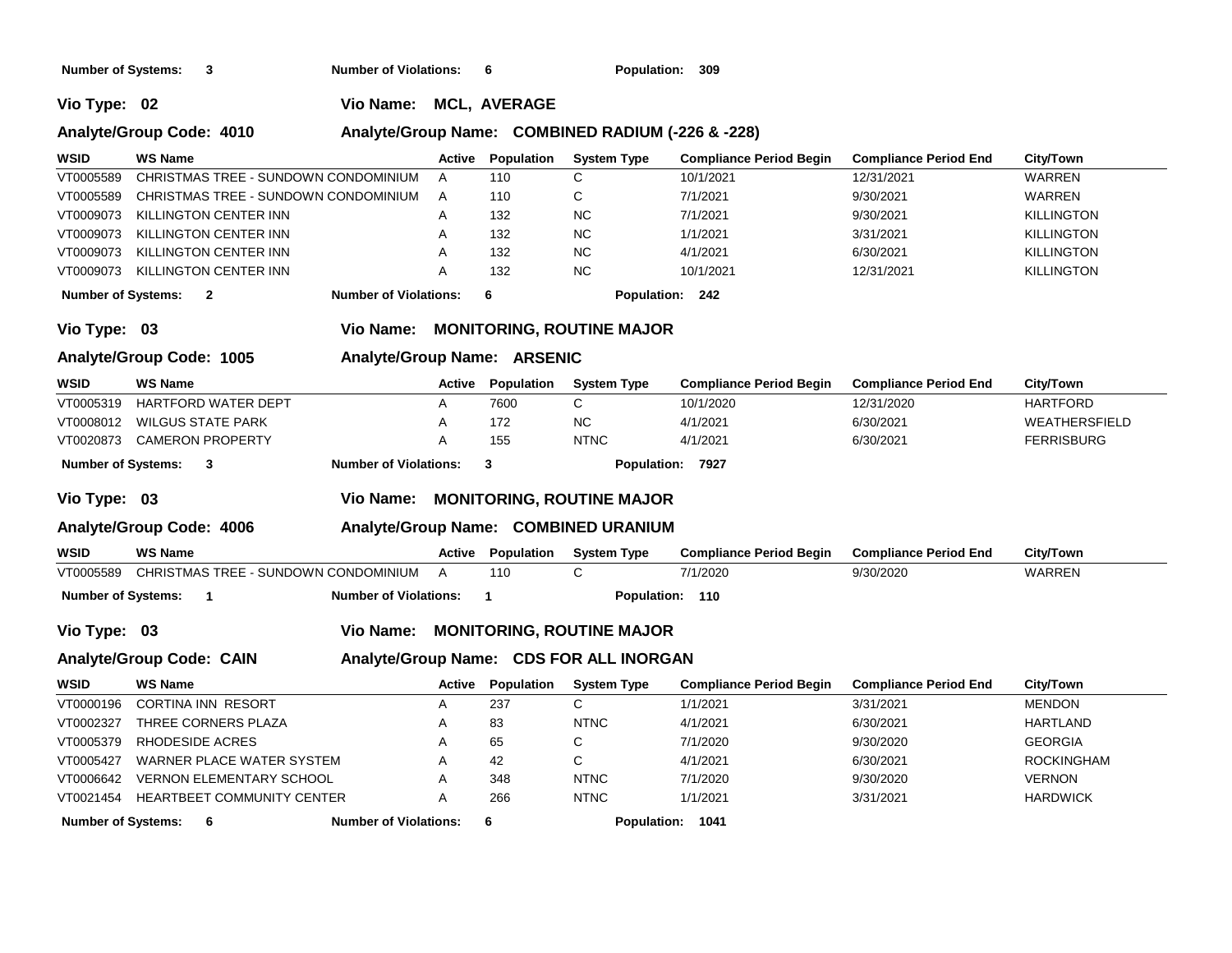### **Vio Type: 03 Vio Name: MONITORING, ROUTINE MAJOR**

### **Analyte/Group Code: CASB Analyte/Group Name: CDS FOR ASBESTOS**

| WSID                      | <b>WS Name</b>                       |                              | Active | Population | <b>System Type</b>                  | <b>Compliance Period Begin</b> | <b>Compliance Period End</b> | <b>City/Town</b>  |
|---------------------------|--------------------------------------|------------------------------|--------|------------|-------------------------------------|--------------------------------|------------------------------|-------------------|
| VT0005294                 | MAGIC VILLAGE WATER COOP             |                              | A      | 308        | C                                   | 1/1/2021                       | 3/31/2021                    | LONDONDERRY       |
| <b>Number of Systems:</b> | -1                                   | <b>Number of Violations:</b> |        | 1          | Population:                         | 308                            |                              |                   |
| Vio Type: 03              |                                      | <b>Vio Name:</b>             |        |            | <b>MONITORING, ROUTINE MAJOR</b>    |                                |                              |                   |
|                           | <b>Analyte/Group Code: CCYN</b>      |                              |        |            | Analyte/Group Name: CDS FOR CYANIDE |                                |                              |                   |
| <b>WSID</b>               | <b>WS Name</b>                       |                              | Active | Population | <b>System Type</b>                  | <b>Compliance Period Begin</b> | <b>Compliance Period End</b> | City/Town         |
| VT0005070                 | HINESBURG WATER DEPT                 |                              | A      | 2800       | C                                   | 7/1/2020                       | 9/30/2020                    | <b>HINESBURG</b>  |
| VT0005211                 | <b>BRANDON FIRE DISTRICT 1</b>       |                              | A      | 3865       | С                                   | 7/1/2020                       | 9/30/2020                    | <b>BRANDON</b>    |
| VT0005228                 | PROCTOR WATER DEPT                   |                              | A      | 2000       | C                                   | 4/1/2021                       | 6/30/2021                    | <b>PROCTOR</b>    |
| VT0005289                 | <b>WORCESTER FIRE DISTRICT 1</b>     |                              | A      | 350        | С                                   | 1/1/2021                       | 3/31/2021                    | <b>WORCESTER</b>  |
| VT0005530                 | UNION HOUSE NURSING HOME             |                              | A      | 56         | C                                   | 10/1/2020                      | 12/31/2020                   | <b>GLOVER</b>     |
| VT0005577                 | <b>MOUNTAIN SIDE CONDOMINIUM</b>     |                              | A      | 45         | С                                   | 7/1/2020                       | 9/30/2020                    | LONDONDERRY       |
| VT0005601                 | <b>MURRAY HILL</b>                   |                              | A      | 212        | C                                   | 7/1/2020                       | 9/30/2020                    | <b>MONTPELIER</b> |
| VT0006660                 | PEACHAM ELEMENTARY SCHOOL            |                              | A      | 74         | <b>NTNC</b>                         | 1/1/2021                       | 3/31/2021                    | PEACHAM           |
| VT0021345                 | ADVANCED ILLUMINATION INC            |                              | A      | 60         | <b>NTNC</b>                         | 7/1/2020                       | 9/30/2020                    | <b>ROCHESTER</b>  |
| VT0021368                 | BURR AND BURTON ACADEMY MOUNTAIN CAM |                              | A      | 110        | <b>NTNC</b>                         | 4/1/2021                       | 6/30/2021                    | PERU              |
| <b>Number of Systems:</b> | 10                                   | <b>Number of Violations:</b> |        | 10         | Population:                         | 9572                           |                              |                   |
| Vio Type:                 | -03                                  | Vio Name:                    |        |            | <b>MONITORING, ROUTINE MAJOR</b>    |                                |                              |                   |

### **Analyte/Group Code: CFLU Analyte/Group Name: CDS FOR FLUORIDE**

| <b>WSID</b>        | <b>WS Name</b>                   | Active | <b>Population</b> | <b>System Type</b> | <b>Compliance Period Begin</b> | <b>Compliance Period End</b> | City/Town         |
|--------------------|----------------------------------|--------|-------------------|--------------------|--------------------------------|------------------------------|-------------------|
| VT0005289          | <b>WORCESTER FIRE DISTRICT 1</b> |        | 350               |                    | 1/1/2021                       | 3/31/2021                    | <b>WORCESTER</b>  |
| VT0005601          | MURRAY HILL                      |        | 212               |                    | 7/1/2020                       | 9/30/2020                    | <b>MONTPELIER</b> |
| VT0006660          | PEACHAM ELEMENTARY SCHOOL        |        | 74                | <b>NTNC</b>        | 1/1/2021                       | 3/31/2021                    | <b>PEACHAM</b>    |
| Number of Systems: | <b>Number of Violations:</b>     |        |                   | Population: 636    |                                |                              |                   |

**Vio Type: 03 Vio Name: MONITORING, ROUTINE MAJOR**

### **Analyte/Group Code: CGA Analyte/Group Name: CDS FOR GROSS ALPHA**

| WSID      | <b>WS Name</b>                   | Active | Population | <b>System Type</b> | <b>Compliance Period Begin</b> | <b>Compliance Period End</b> | City/Town         |
|-----------|----------------------------------|--------|------------|--------------------|--------------------------------|------------------------------|-------------------|
| VT0000918 | <b>FOUNDRY</b>                   |        | 200        | <b>NC</b>          | 7/1/2020                       | 9/30/2020                    | <b>KILLINGTON</b> |
| VT0000918 | <b>FOUNDRY</b>                   |        | 200        | <b>NC</b>          | 4/1/2021                       | 6/30/2021                    | <b>KILLINGTON</b> |
| VT0000918 | <b>FOUNDRY</b>                   |        | 200        | <b>NC</b>          | 1/1/2021                       | 3/31/2021                    | <b>KILLINGTON</b> |
| VT0005040 | LYNDONVILLE WATER SYSTEM         |        | 4500       | C                  | 10/1/2020                      | 12/31/2020                   | <b>LYNDON</b>     |
| VT0005240 | <b>HEMLOCK RIDGE CONDOMINIUM</b> |        | 63         | C.                 | 4/1/2021                       | 6/30/2021                    | <b>KILLINGTON</b> |
| VT0005269 | MARSHFIELD WATER SYSTEM          |        | 350        | C                  | 7/1/2020                       | 9/30/2020                    | <b>MARSHFIELD</b> |
| VT0005499 | COLONIAL ESTATES WATER CORP      |        | 300        | C                  | 1/1/2021                       | 3/31/2021                    | RUTLAND TOWN      |
| VT0005597 | TRAIL CREEK CONDOMINIUM          |        | 212        | $\sim$             | 1/1/2021                       | 3/31/2021                    | <b>KILLINGTON</b> |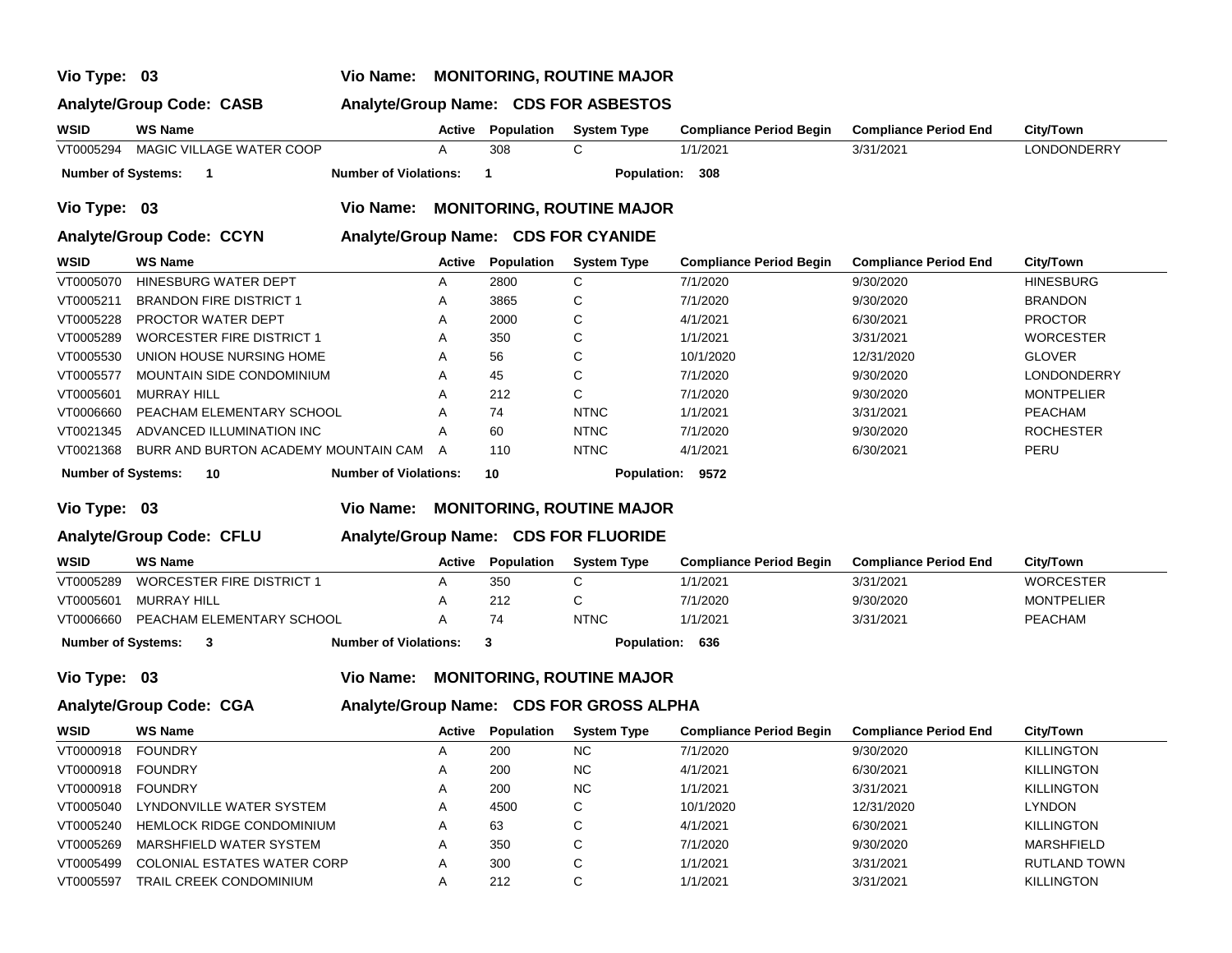**Number of Systems: 6 Number of Violations: 8 Population: 5625**

**Vio Type: 03 Vio Name: MONITORING, ROUTINE MAJOR**

### **Analyte/Group Code: CIOC**

|  | Analyte/Group Name: CDS FOR INORGANICS |
|--|----------------------------------------|
|--|----------------------------------------|

| <b>WSID</b>                                        | <b>WS Name</b>            | Active | Population | <b>System Type</b> | <b>Compliance Period Begin</b> | <b>Compliance Period End</b> | City/Town         |
|----------------------------------------------------|---------------------------|--------|------------|--------------------|--------------------------------|------------------------------|-------------------|
| VT0005289                                          | WORCESTER FIRE DISTRICT 1 |        | 350        |                    | 1/1/2021                       | 3/31/2021                    | <b>WORCESTER</b>  |
| VT0005601                                          | MURRAY HILL               |        | 212        |                    | 7/1/2020                       | 9/30/2020                    | <b>MONTPELIER</b> |
| VT0006660                                          | PEACHAM ELEMENTARY SCHOOL |        |            | <b>NTNC</b>        | 1/1/2021                       | 3/31/2021                    | PEACHAM           |
| <b>Number of Violations:</b><br>Number of Systems: |                           |        |            | <b>Population:</b> | 636                            |                              |                   |

**Vio Type: 03 Vio Name: MONITORING, ROUTINE MAJOR**

# **Analyte/Group Code: CNO3 Analyte/Group Name: CDS FOR NITRATE**

| WSID      | <b>WS Name</b>                   | Active | <b>Population</b> | <b>System Type</b> | <b>Compliance Period Begin</b> | <b>Compliance Period End</b> | City/Town            |
|-----------|----------------------------------|--------|-------------------|--------------------|--------------------------------|------------------------------|----------------------|
| VT0000121 | INN AT SAXTONS RIVER             |        | 135               | <b>NC</b>          | 1/1/2020                       | 12/31/2020                   | <b>ROCKINGHAM</b>    |
| VT0000153 | <b>OLYMPIA MOTOR LODGE</b>       | Α      | 91                | <b>NC</b>          | 1/1/2020                       | 12/31/2020                   | <b>MANCHESTER</b>    |
| VT0000160 | <b>INNSBRUCK MOTOR INN</b>       | A      | 83                | NC                 | 1/1/2020                       | 12/31/2020                   | <b>STOWE</b>         |
| VT0000372 | WHEEL INN RESTAURANT             | A      | 35                | <b>NC</b>          | 1/1/2020                       | 12/31/2020                   | <b>BENSON</b>        |
| VT0000448 | <b>RED FOX INN</b>               | Α      | 117               | <b>NC</b>          | 1/1/2020                       | 12/31/2020                   | WINHALL              |
| VT0000502 | <b>FRONT ROW FLATS LLC</b>       | Α      | 60                | <b>NC</b>          | 1/1/2020                       | 12/31/2020                   | <b>BETHEL</b>        |
| VT0000600 | <b>KITZHOF INN</b>               | A      | 125               | NC                 | 1/1/2020                       | 12/31/2020                   | <b>DOVER</b>         |
| VT0000621 | <b>WINDHAM HILL INN</b>          |        | 67                | NC                 | 1/1/2020                       | 12/31/2020                   | <b>TOWNSHEND</b>     |
| VT0000621 | <b>WINDHAM HILL INN</b>          |        | 67                | NC                 | 1/1/2020                       | 12/31/2020                   | <b>TOWNSHEND</b>     |
| VT0000637 | <b>SALT ASH INN</b>              | A      | 96                | <b>NC</b>          | 1/1/2020                       | 12/31/2020                   | PLYMOUTH             |
| VT0000783 | QUECHEE INN AT MARSHLAND         | A      | 150               | NC                 | 1/1/2020                       | 12/31/2020                   | <b>HARTFORD</b>      |
| VT0001228 | <b>16 MAIN STREET</b>            |        | 54                | <b>NC</b>          | 1/1/2020                       | 12/31/2020                   | <b>ROCKINGHAM</b>    |
| VT0001661 | <b>MOCKINGBIRD TAVERN</b>        | A      | 50                | <b>NC</b>          | 1/1/2020                       | 12/31/2020                   | <b>PUTNEY</b>        |
| VT0001706 | MIKE & TAMMYS MAIN STREET MARKET | Α      | 71                | <b>NC</b>          | 1/1/2020                       | 12/31/2020                   | <b>LONDONDERRY</b>   |
| VT0001728 | <b>MANCHESTER COUNTRY CLUB</b>   | Α      | 166               | NC                 | 1/1/2020                       | 12/31/2020                   | <b>MANCHESTER</b>    |
| VT0001750 | <b>FLANNELS RESTAURANT LLC</b>   | Α      | 100               | NC                 | 1/1/2020                       | 12/31/2020                   | <b>MENDON</b>        |
| VT0001991 | ORLEANS COUNTRY CLUB             | Α      | 140               | <b>NC</b>          | 1/1/2020                       | 12/31/2020                   | <b>BARTON</b>        |
| VT0002097 | JERBIL, LLC                      | Α      | 40                | NC                 | 1/1/2020                       | 12/31/2020                   | <b>WINHALL</b>       |
| VT0002116 | <b>LANDGROVE INN</b>             | Α      | 87                | <b>NC</b>          | 1/1/2020                       | 12/31/2020                   | LANDGROVE            |
| VT0002541 | DREWSKIS ON THE RIVER            |        | 25                | <b>NC</b>          | 1/1/2020                       | 12/31/2020                   | <b>BRIDGEWATER</b>   |
| VT0002974 | <b>GARLIC RESTAURANT</b>         | Α      | 166               | <b>NC</b>          | 1/1/2020                       | 12/31/2020                   | <b>KILLINGTON</b>    |
| VT0003118 | <b>WILLOUGHVALE INN</b>          | Α      | 100               | $NC$               | 1/1/2020                       | 12/31/2020                   | WESTMORE             |
| VT0004062 | <b>JACKSONS LODGE</b>            | Α      | 66                | <b>NC</b>          | 1/1/2020                       | 12/31/2020                   | CANAAN               |
| VT0004313 | <b>WINDSOR MOTEL</b>             | Α      | 36                | NC                 | 1/1/2020                       | 12/31/2020                   | <b>WEATHERSFIELD</b> |
| VT0004333 | <b>BRITTANY MOTEL</b>            | Α      | 32                | <b>NC</b>          | 1/1/2020                       | 12/31/2020                   | <b>MANCHESTER</b>    |
| VT0004413 | <b>VINTAGE MOTEL</b>             |        | 78                | <b>NC</b>          | 1/1/2020                       | 12/31/2020                   | <b>WILMINGTON</b>    |
| VT0004547 | SUNSET LODGE                     | Α      | 70                | <b>NC</b>          | 1/1/2020                       | 12/31/2020                   | <b>SALISBURY</b>     |
| VT0004552 | <b>WEATHERVANE MOTEL</b>         | A      | 72                | <b>NC</b>          | 1/1/2020                       | 12/31/2020                   | <b>MANCHESTER</b>    |
| VT0004708 | VAL ROC MOTEL                    | Α      | 96                | <b>NC</b>          | 1/1/2020                       | 12/31/2020                   | <b>KILLINGTON</b>    |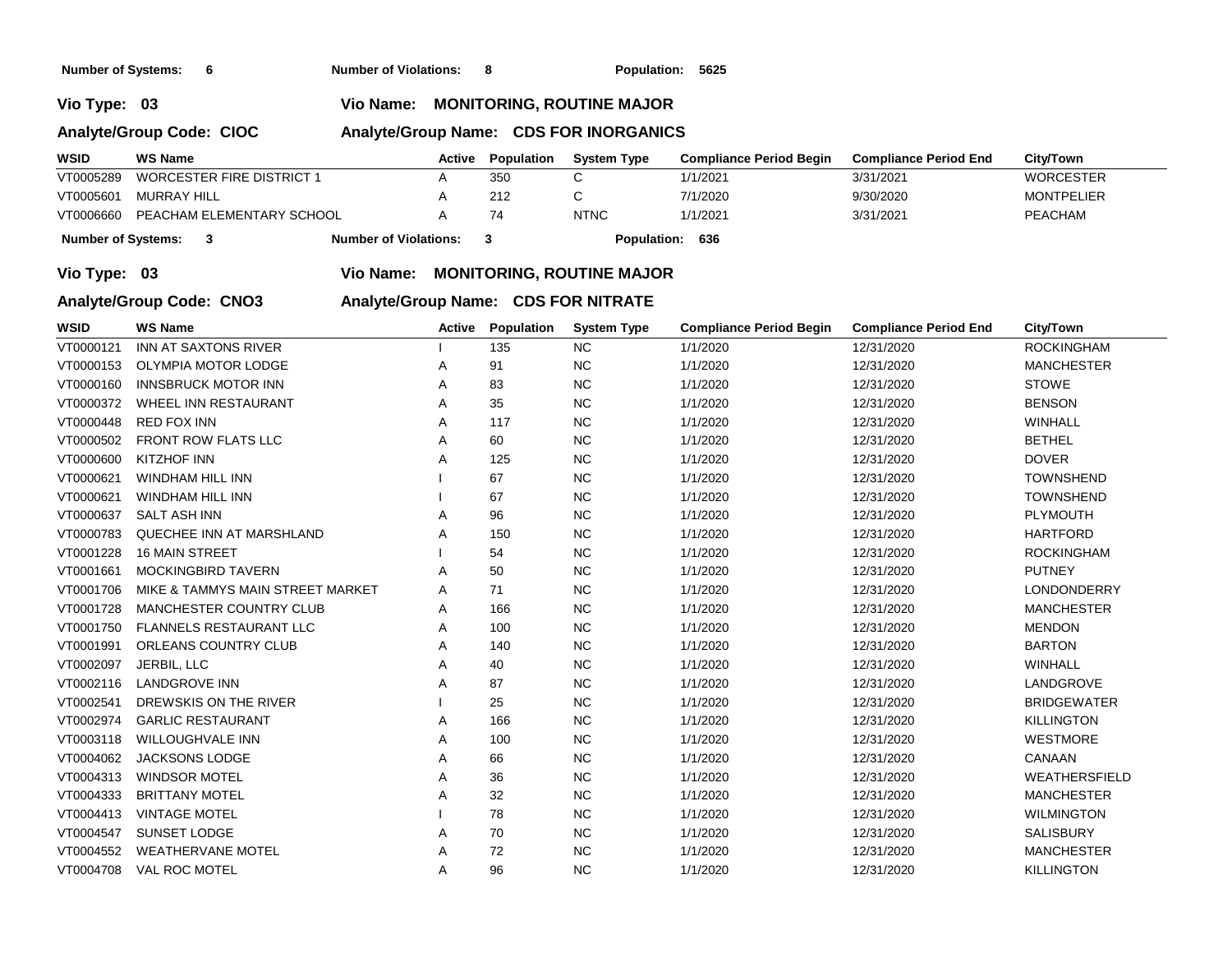| VT0004789 | <b>GREENBRIER INN</b>                      | Α | 65   | <b>NC</b>   | 1/1/2020  | 12/31/2020 | <b>KILLINGTON</b>    |
|-----------|--------------------------------------------|---|------|-------------|-----------|------------|----------------------|
| VT0004811 | <b>REST</b>                                | Α | 35   | <b>NC</b>   | 1/1/2020  | 12/31/2020 | <b>MANCHESTER</b>    |
| VT0004905 | <b>GOVERNORS ROCK MOTEL</b>                | Α | 32   | <b>NC</b>   | 1/1/2020  | 12/31/2020 | <b>SHAFTSBURY</b>    |
| VT0004916 | SLEEP WOODSTOCK MOTEL                      | Α | 43   | <b>NC</b>   | 1/1/2020  | 12/31/2020 | <b>WOODSTOCK</b>     |
| VT0005043 | <b>RYEGATE FIRE DISTRICT 2</b>             | Α | 131  | C           | 1/1/2021  | 3/31/2021  | <b>RYEGATE</b>       |
| VT0005049 | <b>WHEELOCK FIRE DISTRICT 1</b>            | Α | 50   | C           | 4/1/2021  | 6/30/2021  | <b>WHEELOCK</b>      |
| VT0005118 | <b>FAIRFAX HEIGHTS WATER CO</b>            | Α | 100  | C           | 7/1/2020  | 9/30/2020  | <b>FAIRFAX</b>       |
| VT0005184 | <b>EAST THETFORD WATER CO</b>              | Α | 250  | C           | 7/1/2020  | 9/30/2020  | <b>THETFORD</b>      |
| VT0005218 | <b>FAIR HAVEN WATER DEPT</b>               | Α | 3076 | C           | 7/1/2020  | 9/30/2020  | <b>FAIR HAVEN</b>    |
| VT0005262 | <b>EAST CALAIS FIRE DISTRICT 1</b>         | Α | 200  | C           | 1/1/2021  | 3/31/2021  | CALAIS               |
| VT0005305 | WINHALL STRATTON F D 1                     | Α | 6200 | C           | 1/1/2021  | 3/31/2021  | <b>STRATTON</b>      |
| VT0005317 | <b>CAVENDISH TOWN WATER SYSTEM</b>         | Α | 950  | C           | 1/1/2021  | 3/31/2021  | <b>CAVENDISH</b>     |
| VT0005318 | CHESTER WATER DEPT                         | Α | 3200 | C           | 4/1/2021  | 6/30/2021  | <b>CHESTER</b>       |
| VT0005325 | OKEMO TRAILSIDE CONDOMINIUM                | Α | 540  | C           | 1/1/2021  | 3/31/2021  | <b>LUDLOW</b>        |
| VT0005325 | OKEMO TRAILSIDE CONDOMINIUM                | Α | 540  | C           | 1/1/2021  | 3/31/2021  | <b>LUDLOW</b>        |
| VT0005379 | <b>RHODESIDE ACRES</b>                     | Α | 65   | C           | 1/1/2021  | 3/31/2021  | <b>GEORGIA</b>       |
| VT0005381 | SHEFFIELD FIRE DISTRICT 1                  | Α | 50   | C           | 10/1/2020 | 12/31/2020 | SHEFFIELD            |
| VT0005478 | <b>SNOW CREEK INN</b>                      | Α | 40   | <b>NC</b>   | 1/1/2020  | 12/31/2020 | <b>DOVER</b>         |
| VT0005502 | <b>WASHINGTON NORTH MHP</b>                | Α | 63   | C           | 4/1/2021  | 6/30/2021  | <b>WASHINGTON</b>    |
| VT0005598 | LEDGES SYSTEM 1                            | Α | 252  | C           | 1/1/2021  | 3/31/2021  | PLYMOUTH             |
| VT0005653 | DEER CREEK CONDOMINIUMS                    | Α | 97   | C           | 7/1/2020  | 9/30/2020  | <b>DOVER</b>         |
| VT0006628 | TUNBRIDGE CENTRAL SCHOOL                   | Α | 185  | <b>NTNC</b> | 1/1/2021  | 3/31/2021  | <b>TUNBRIDGE</b>     |
| VT0006640 | <b>WHITINGHAM SCHOOL</b>                   | Α | 345  | <b>NTNC</b> | 7/1/2020  | 9/30/2020  | WHITINGHAM           |
| VT0006645 | <b>SHARON ELEMENTARY SCHOOL</b>            | Α | 150  | <b>NTNC</b> | 1/1/2021  | 3/31/2021  | <b>SHARON</b>        |
| VT0006650 | LOWELL GRADED SCHOOL                       | Α | 120  | <b>NTNC</b> | 4/1/2021  | 6/30/2021  | <b>LOWELL</b>        |
| VT0006654 | FLOOD BROOK USD 20                         | Α | 400  | <b>NTNC</b> | 7/1/2020  | 9/30/2020  | LONDONDERRY          |
| VT0006724 | ORWELL VILLAGE SCHOOL                      | Α | 184  | <b>NTNC</b> | 1/1/2021  | 3/31/2021  | ORWELL               |
| VT0006729 | <b>CONCORD SCHOOL</b>                      | Α | 175  | <b>NTNC</b> | 10/1/2020 | 12/31/2020 | <b>CONCORD</b>       |
| VT0008112 | LAKE DUNMORE KAMPERS                       | Α | 475  | <b>NC</b>   | 1/1/2020  | 12/31/2020 | SALISBURY            |
| VT0008125 | <b>REST N NEST CAMPGROUND</b>              | Α | 92   | <b>NC</b>   | 1/1/2020  | 12/31/2020 | <b>THETFORD</b>      |
| VT0008130 | LAKE BOMOSEEN CAMPGROUND                   | Α | 596  | <b>NC</b>   | 1/1/2020  | 12/31/2020 | <b>HUBBARDTON</b>    |
| VT0008131 | OTTER CREEK CAMPGROUND                     | Α | 154  | <b>NC</b>   | 1/1/2020  | 12/31/2020 | <b>DANBY</b>         |
| VT0008140 | LAKEWOOD CAMPGROUND                        | Α | 998  | <b>NC</b>   | 1/1/2020  | 12/31/2020 | <b>SWANTON</b>       |
| VT0008201 | CHIPMAN POINT MARINA                       | Α | 75   | <b>NC</b>   | 1/1/2020  | 12/31/2020 | ORWELL               |
| VT0020030 | TOURTERELLE RESTAURANT AND INN             | Α | 74   | <b>NC</b>   | 1/1/2020  | 12/31/2020 | <b>NEW HAVEN</b>     |
| VT0020049 | <b>BREWSKIS PUB</b>                        | Α | 66   | <b>NC</b>   | 1/1/2020  | 12/31/2020 | <b>IRASBURG</b>      |
| VT0020516 | MOOSELOOK DINER                            | Α | 45   | <b>NC</b>   | 1/1/2020  | 12/31/2020 | CONCORD              |
| VT0020521 | ECONO LODGE - MANCHESTER                   | Α | 81   | <b>NC</b>   | 1/1/2020  | 12/31/2020 | <b>MANCHESTER</b>    |
| VT0020616 | <b>MENDON MOUNTAIN ORCHARDS</b>            |   | 34   | <b>NC</b>   | 1/1/2020  | 12/31/2020 | <b>MENDON</b>        |
| VT0020629 | ISLE LA MOTTE ELEMENTARY SCHOOL            |   | 40   | <b>NTNC</b> | 7/1/2020  | 9/30/2020  | <b>ISLE LA MOTTE</b> |
| VT0020649 | <b>GREEN MOUNTAIN NATIONAL GOLF COURSE</b> | A | 694  | <b>NC</b>   | 1/1/2020  | 12/31/2020 | <b>KILLINGTON</b>    |
| VT0020671 | PROSPECT MOUNTAIN                          | A | 75   | <b>NC</b>   | 1/1/2020  | 12/31/2020 | <b>WOODFORD</b>      |
| VT0020681 | CAJUNS SNACK BAR                           | A | 30   | <b>NC</b>   | 7/1/2020  | 9/30/2020  | LOWELL               |
| VT0020855 | <b>COLONIAL ESTATES HOMEOWNERS ASSN</b>    | A | 79   | С           | 1/1/2021  | 3/31/2021  | <b>FAIRFAX</b>       |
| VT0020890 | KILLINGTON VILLAGE PROPERTIES INC          | Α | 30   | <b>NC</b>   | 1/1/2020  | 12/31/2020 | <b>KILLINGTON</b>    |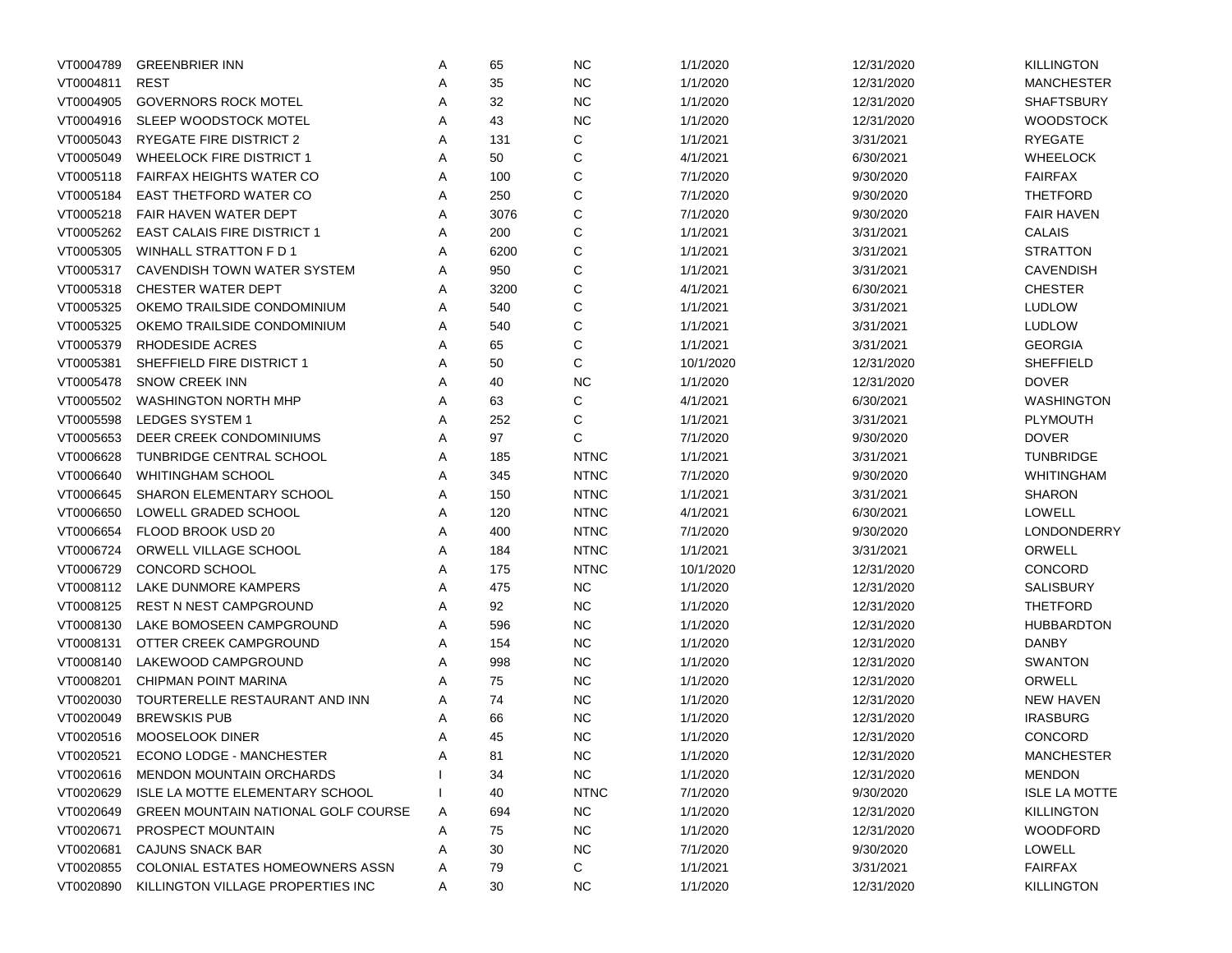| VT0021035 | BOULDER RIDGE AT MT SNOW                                                                             | A | 131 | C           | 7/1/2020 | 9/30/2020  | <b>DOVER</b>           |  |
|-----------|------------------------------------------------------------------------------------------------------|---|-----|-------------|----------|------------|------------------------|--|
| VT0021059 | AMERICAN LEGION POST 90                                                                              | A | 201 | <b>NC</b>   | 1/1/2020 | 12/31/2020 | <b>POWNAL</b>          |  |
| VT0021078 | <b>HYDE PARK VFW</b>                                                                                 | A | 175 | <b>NC</b>   | 1/1/2020 | 12/31/2020 | <b>HYDE PARK</b>       |  |
| VT0021082 | <b>VILLAGE GROCERY</b>                                                                               | A | 86  | <b>NC</b>   | 1/1/2020 | 12/31/2020 | WAITSFIELD             |  |
| VT0021140 | HONORA WINERY AND VINEYARD                                                                           | A | 200 | <b>NC</b>   | 1/1/2020 | 12/31/2020 | <b>HALIFAX</b>         |  |
| VT0021177 | ORWELL GAS N GO                                                                                      | A | 28  | <b>NC</b>   | 1/1/2020 | 12/31/2020 | ORWELL                 |  |
| VT0021192 | SUNRAY PEACE VILLAGE                                                                                 | A | 264 | <b>NC</b>   | 1/1/2020 | 12/31/2020 | <b>LINCOLN</b>         |  |
| VT0021192 | SUNRAY PEACE VILLAGE                                                                                 | A | 264 | <b>NC</b>   | 1/1/2020 | 12/31/2020 | <b>LINCOLN</b>         |  |
| VT0021237 | 7 ELEVEN STORE NO 32511                                                                              | A | 30  | <b>NC</b>   | 1/1/2020 | 12/31/2020 | <b>WINHALL</b>         |  |
| VT0021311 | NVRH WATER SYSTEM                                                                                    | A | 125 | <b>NTNC</b> | 4/1/2021 | 6/30/2021  | <b>ST. JOHNSBURY</b>   |  |
| VT0021317 | <b>FAIRFAX COMMONS</b>                                                                               | A | 49  | <b>NC</b>   | 1/1/2020 | 12/31/2020 | <b>FAIRFAX</b>         |  |
| VT0021345 | ADVANCED ILLUMINATION INC                                                                            | A | 60  | <b>NTNC</b> | 1/1/2021 | 3/31/2021  | <b>ROCHESTER</b>       |  |
| VT0021367 | ALLEN BROTHERS INC                                                                                   | A | 36  | <b>NC</b>   | 1/1/2020 | 12/31/2020 | <b>WESTMINSTER</b>     |  |
| VT0021372 | DISHMILL FOREST PRODUCTS LLC                                                                         | Α | 81  | <b>NC</b>   | 1/1/2020 | 12/31/2020 | <b>BURKE</b>           |  |
| VT0021373 | <b>LIONS GATE INN</b>                                                                                |   | 34  | <b>NC</b>   | 1/1/2020 | 12/31/2020 | <b>HUNTINGTON</b>      |  |
| VT0021404 | JJ HAPGOOD                                                                                           | A | 29  | <b>NC</b>   | 1/1/2020 | 12/31/2020 | PERU                   |  |
| VT0021415 | KAMPERSVILLE SNACK BAR                                                                               | A | 25  | <b>NC</b>   | 1/1/2020 | 12/31/2020 | <b>SALISBURY</b>       |  |
| VT0021514 | <b>MOUNTAIN ROAD RESORT</b>                                                                          |   | 64  | <b>NC</b>   | 1/1/2020 | 12/31/2020 | <b>STOWE</b>           |  |
| VT0021571 | NORTHSIDE BAPTIST CHURCH                                                                             | A | 360 | <b>NC</b>   | 1/1/2020 | 12/31/2020 | <b>ST. ALBANS CITY</b> |  |
| VT0021637 | ARROWHEAD GOLF COURSE                                                                                | A | 73  | <b>NC</b>   | 1/1/2020 | 12/31/2020 | <b>MILTON</b>          |  |
| VT0021647 | <b>WESTFORD COUNTRY STORE</b>                                                                        | Α | 28  | <b>NC</b>   | 1/1/2020 | 12/31/2020 | WESTFORD               |  |
|           | <b>Number of Systems:</b><br><b>Number of Violations:</b><br>95<br><b>Population:</b><br>92<br>25123 |   |     |             |          |            |                        |  |

### **Vio Type: 03 Vio Name: MONITORING, ROUTINE MAJOR**

**Analyte/Group Code: CSOC Analyte/Group Name: CDS FOR SOC** 

| <b>WSID</b>               | <b>WS Name</b>               | Active | Population | <b>System Type</b> | <b>Compliance Period Begin</b> | <b>Compliance Period End</b> | City/Town       |
|---------------------------|------------------------------|--------|------------|--------------------|--------------------------------|------------------------------|-----------------|
| VT0005045                 | ST JOHNSBURY WATER SYSTEM    |        | 5000       |                    | 4/1/2021                       | 6/30/2021                    | ST. JOHNSBURY   |
| VT0005136                 | ALBURGH VILLAGE WATER SYSTEM |        | 576        |                    | 7/1/2020                       | 9/30/2020                    | ALBURG          |
| VT0005289                 | WORCESTER FIRE DISTRICT 1    |        | 350        |                    | 1/1/2021                       | 3/31/2021                    | WORCESTER       |
| VT0021454                 | HEARTBEET COMMUNITY CENTER   |        | 266        | <b>NTNC</b>        | 1/1/2021                       | 3/31/2021                    | <b>HARDWICK</b> |
| <b>Number of Systems:</b> | <b>Number of Violations:</b> |        |            | Population: 6192   |                                |                              |                 |

**Vio Type: 03 Vio Name: MONITORING, ROUTINE MAJOR**

### **Analyte/Group Code: CTRA Analyte/Group Name: CDS FOR RADIUM**

| <b>WSID</b> | <b>WS Name</b>                     | Active | Population | <b>System Type</b> | <b>Compliance Period Begin</b> | <b>Compliance Period End</b> | City/Town         |
|-------------|------------------------------------|--------|------------|--------------------|--------------------------------|------------------------------|-------------------|
| VT0000918   | <b>FOUNDRY</b>                     |        | 200        | <b>NC</b>          | 4/1/2021                       | 6/30/2021                    | <b>KILLINGTON</b> |
| VT0000918   | <b>FOUNDRY</b>                     |        | 200        | <b>NC</b>          | 1/1/2021                       | 3/31/2021                    | KILLINGTON        |
| VT0000918   | <b>FOUNDRY</b>                     |        | 200        | <b>NC</b>          | 7/1/2020                       | 9/30/2020                    | KILLINGTON        |
| VT0005198   | <b>GREENSBORO FIRE DISTRICT 1</b>  |        | 551        | C.                 | 10/1/2020                      | 12/31/2020                   | <b>GREENSBORO</b> |
| VT0005269   | MARSHFIELD WATER SYSTEM            |        | 350        | C.                 | 7/1/2020                       | 9/30/2020                    | MARSHFIELD        |
| VT0005379   | RHODESIDE ACRES                    |        | 65         | C                  | 1/1/2021                       | 3/31/2021                    | <b>GEORGIA</b>    |
| VT0005499   | <b>COLONIAL ESTATES WATER CORP</b> |        | 300        | C                  | 1/1/2021                       | 3/31/2021                    | RUTLAND TOWN      |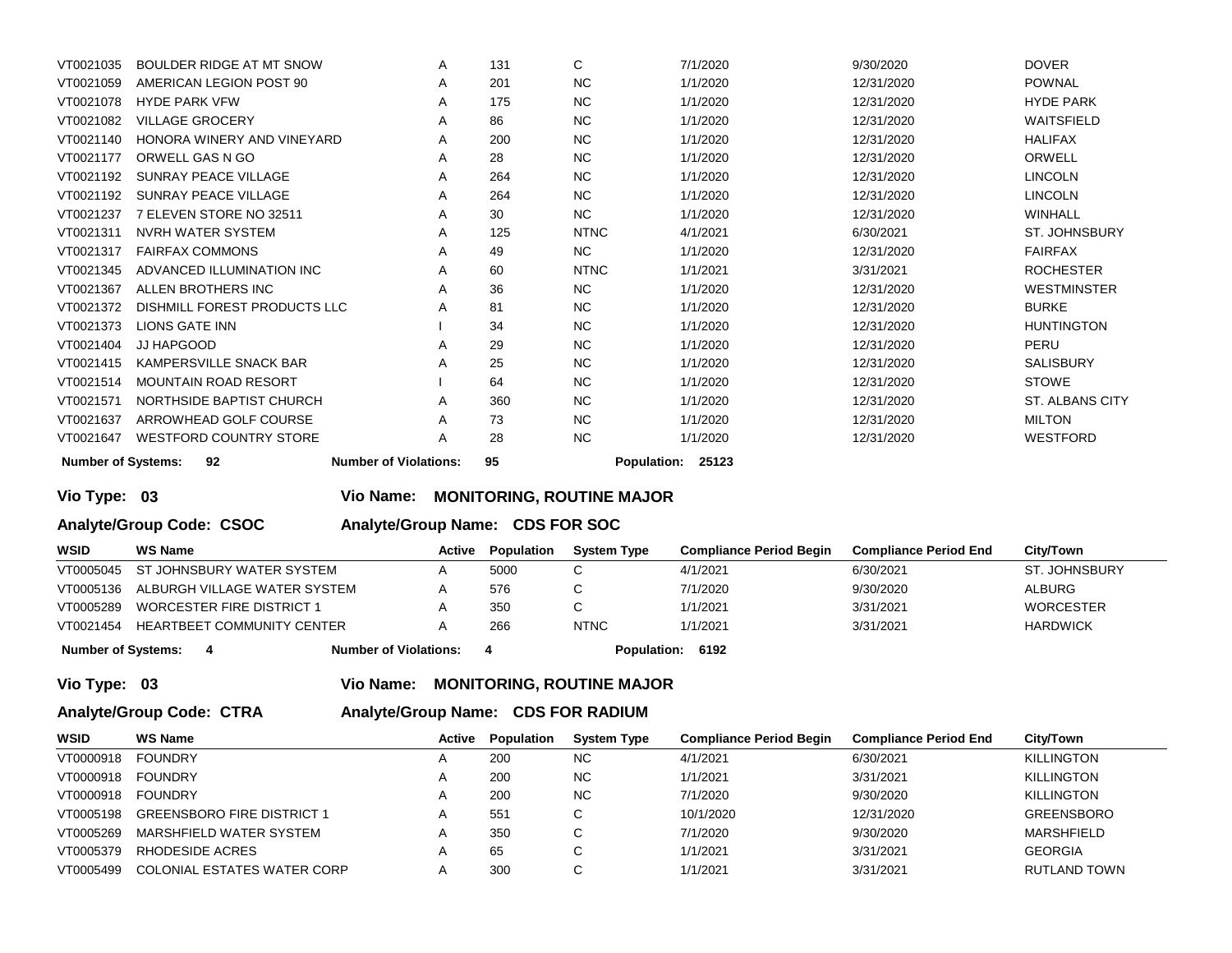| VT0005538 | RIVER ROAD APARTMENTS              | 50  | 4/1/2021 | 6/30/2021 | STOWE            |
|-----------|------------------------------------|-----|----------|-----------|------------------|
|           | VT0020092 STERLING VIEW SENIOR MHP | 290 | 1/1/2021 | 3/31/2021 | <b>HYDE PARK</b> |

**Number of Systems: 7 Number of Violations: 9 Population: 1806**

**Vio Type: 03 Vio Name: MONITORING, ROUTINE MAJOR**

**Analyte/Group Code: CVOC Analyte/Group Name: CDS FOR VOC** 

| <b>WSID</b> | <b>WS Name</b>                                                                                      | Active | Population | <b>System Type</b> | <b>Compliance Period Begin</b> | <b>Compliance Period End</b> | <b>City/Town</b>  |  |  |  |
|-------------|-----------------------------------------------------------------------------------------------------|--------|------------|--------------------|--------------------------------|------------------------------|-------------------|--|--|--|
| VT0000196   | CORTINA INN RESORT                                                                                  | A      | 237        | ⌒<br>U             | 10/1/2020                      | 12/31/2020                   | <b>MENDON</b>     |  |  |  |
| VT0005043   | RYEGATE FIRE DISTRICT 2                                                                             | A      | 131        | $\sim$<br>Ü        | 1/1/2021                       | 3/31/2021                    | <b>RYEGATE</b>    |  |  |  |
| VT0005198   | <b>GREENSBORO FIRE DISTRICT 1</b>                                                                   | A      | 551        | С                  | 7/1/2020                       | 9/30/2020                    | <b>GREENSBORO</b> |  |  |  |
| VT0005217   | DANBY MOUNT TABOR F D 1                                                                             | A      | 385        | С                  | 7/1/2020                       | 9/30/2020                    | <b>DANBY</b>      |  |  |  |
| VT0005228   | PROCTOR WATER DEPT                                                                                  | A      | 2000       | С                  | 4/1/2021                       | 6/30/2021                    | <b>PROCTOR</b>    |  |  |  |
| VT0005262   | <b>EAST CALAIS FIRE DISTRICT 1</b>                                                                  | A      | 200        | С                  | 1/1/2021                       | 3/31/2021                    | CALAIS            |  |  |  |
| VT0005379   | RHODESIDE ACRES                                                                                     | A      | 65         | С                  | 1/1/2021                       | 3/31/2021                    | <b>GEORGIA</b>    |  |  |  |
| VT0005597   | TRAIL CREEK CONDOMINIUM                                                                             | A      | 212        | С                  | 1/1/2021                       | 3/31/2021                    | <b>KILLINGTON</b> |  |  |  |
| VT0005598   | LEDGES SYSTEM 1                                                                                     | A      | 252        | C                  | 7/1/2020                       | 9/30/2020                    | PLYMOUTH          |  |  |  |
| VT0006724   | ORWELL VILLAGE SCHOOL                                                                               | А      | 184        | <b>NTNC</b>        | 10/1/2020                      | 12/31/2020                   | ORWELL            |  |  |  |
| VT0020570   | SOUTHEAST STATE CORRECTIONAL FACILITY                                                               | A      | 50         | <b>NTNC</b>        | 4/1/2021                       | 6/30/2021                    | <b>WINDSOR</b>    |  |  |  |
| VT0021524   | <b>GARVEY NISSAN</b>                                                                                | A      | 50         | NC.                | 10/1/2020                      | 12/31/2020                   | <b>CLARENDON</b>  |  |  |  |
| VT0021694   | <b>GRISTMILL PROPERTIES</b>                                                                         |        | 55         | <b>NP</b>          | 1/1/2021                       | 3/31/2021                    | <b>WATERBURY</b>  |  |  |  |
|             | <b>Number of Systems:</b><br><b>Number of Violations:</b><br>13<br><b>Population:</b><br>13<br>4372 |        |            |                    |                                |                              |                   |  |  |  |

**Vio Type: 05 Vio Name: NOTIFICATION, STATE**

**Analyte/Group Code: N/A Analyte/Group Name: N/A**

| <b>WSID</b>               | <b>WS Name</b>         | Active                       | Population | <b>System Type</b> | <b>Compliance Period Begin</b> | <b>Compliance Period End</b> | <b>City/Town</b> |
|---------------------------|------------------------|------------------------------|------------|--------------------|--------------------------------|------------------------------|------------------|
|                           | VT0005594 WINDY HOLLOW |                              | 118        |                    | 10/27/2021                     |                              | CASTLETON        |
| <b>Number of Systems:</b> |                        | <b>Number of Violations:</b> |            | Population: 118    |                                |                              |                  |

**Vio Type: 1A Vio Name: MCL, E. COLI, POS E COLI (RTCR)**

**Analyte/Group Code: 3014 Analyte/Group Name: E. COLI**

| <b>WSID</b> | <b>WS Name</b>                             | Active                | Population | <b>System Type</b> | <b>Compliance Period Begin</b> | <b>Compliance Period End</b> | City/Town          |
|-------------|--------------------------------------------|-----------------------|------------|--------------------|--------------------------------|------------------------------|--------------------|
| VT0000004   | <b>BIG PICTURE</b>                         | $\mathbf{\mathsf{m}}$ | 202        | NC.                | 12/14/2021                     |                              | WAITSFIELD         |
| VT0000282   | COOPER HILL INN                            |                       | 34         | NC.                | 7/1/2021                       | 7/31/2021                    | <b>DOVER</b>       |
| VT0005220   | <b>EASTRIDGE ACRES ASSOCIATION</b>         | $\mathsf{A}$          | 95         | С                  | 8/19/2021                      |                              | <b>MENDON</b>      |
| VT0008038   | <b>BOMOSEEN STATE PARK</b>                 | A                     | 444        | NC.                | 8/1/2021                       | 8/31/2021                    | CASTLETON          |
| VT0008108   | <b>CAMPING ON THE BATTENKILL</b>           | A                     | 452        | NC.                | 7/1/2021                       | 7/31/2021                    | ARLINGTON          |
| VT0020649   | <b>GREEN MOUNTAIN NATIONAL GOLF COURSE</b> | A                     | 694        | NC.                | 9/1/2021                       | 9/30/2021                    | <b>KILLINGTON</b>  |
| VT0021035   | BOULDER RIDGE AT MT SNOW                   | A                     | 131        | $\sim$<br>Ü        | 9/20/2021                      |                              | <b>DOVER</b>       |
| VT0021254   | LEISURE LODGE CORPORATION                  |                       | 75         | ⌒<br>◡             | 7/9/2021                       |                              | WINHALL            |
| VT0021548   | <b>MOLLY STARK MOTEL</b>                   |                       | 32         | <b>NC</b>          | 12/1/2020                      | 12/31/2020                   | <b>BRATTLEBORO</b> |
| VT0021548   | <b>MOLLY STARK MOTEL</b>                   |                       | 32         | <b>NC</b>          | 7/1/2021                       | 7/31/2021                    | <b>BRATTLEBORO</b> |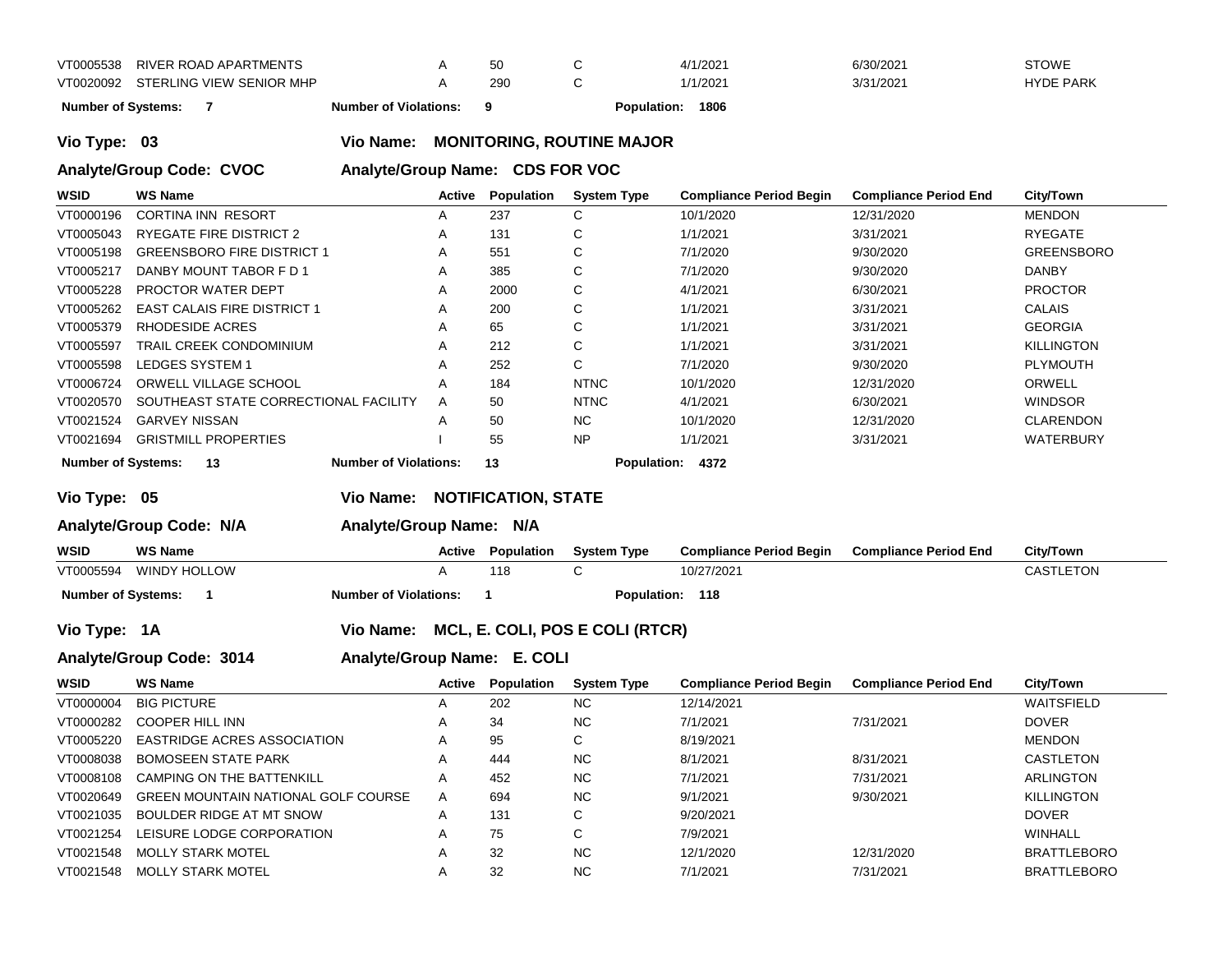| VT0021548                 | MOLLY STARK MOTEL                            |                              |     | ΝC | 9/1/2021                   | 9/30/2021 | <b>BRATTLEBORO</b> |
|---------------------------|----------------------------------------------|------------------------------|-----|----|----------------------------|-----------|--------------------|
|                           | VT0021562 DOLLAR GENERAL - POWNAL (DGN12564) |                              |     | ΝC | 7/1/2021                   | 7/31/2021 | <b>POWNAL</b>      |
| VT0021647                 | WESTFORD COUNTRY STORE                       |                              |     | ΝC | 8/30/2021                  |           | WESTFORD           |
| <b>Number of Systems:</b> |                                              | <b>Number of Violations:</b> | -13 |    | 2212<br><b>Population:</b> |           |                    |

**Vio Type: 27 Vio Name: MONITORING, ROUTINE (DBP), MAJOR**

**Analyte/Group Code: 0999 Analyte/Group Name: CHLORINE** 

| <b>WSID</b> | <b>WS Name</b>                       | Active | Population | <b>System Type</b> | <b>Compliance Period Begin</b> | <b>Compliance Period End</b> | City/Town              |
|-------------|--------------------------------------|--------|------------|--------------------|--------------------------------|------------------------------|------------------------|
| VT0000196   | <b>CORTINA INN RESORT</b>            | Α      | 237        | C                  | 12/1/2020                      | 12/31/2020                   | <b>MENDON</b>          |
| VT0000196   | <b>CORTINA INN RESORT</b>            | Α      | 237        | С                  | 10/1/2020                      | 10/31/2020                   | <b>MENDON</b>          |
| VT0000196   | <b>CORTINA INN RESORT</b>            | Α      | 237        | C                  | 9/1/2020                       | 9/30/2020                    | <b>MENDON</b>          |
| VT0000196   | <b>CORTINA INN RESORT</b>            | Α      | 237        | $\mathsf C$        | 11/1/2020                      | 11/30/2020                   | <b>MENDON</b>          |
| VT0001033   | <b>BASIN HARBOR CLUB</b>             | Α      | 470        | <b>NC</b>          | 8/1/2020                       | 8/31/2020                    | <b>FERRISBURG</b>      |
| VT0002159   | RUTHCLIFFE LODGE RESORT              | Α      | 45         | NC                 | 5/1/2020                       | 5/31/2020                    | <b>ISLE LA MOTTE</b>   |
| VT0002433   | RICHFORD COUNTRY CLUB                | Α      | 49         | NC                 | 7/1/2020                       | 7/31/2020                    | <b>RICHFORD</b>        |
| VT0002433   | RICHFORD COUNTRY CLUB                | Α      | 49         | NC                 | 5/1/2020                       | 5/31/2020                    | <b>RICHFORD</b>        |
| VT0003118   | <b>WILLOUGHVALE INN</b>              | A      | 100        | NC                 | 4/1/2020                       | 6/30/2020                    | <b>WESTMORE</b>        |
| VT0003118   | WILLOUGHVALE INN                     | Α      | 100        | <b>NC</b>          | 7/1/2020                       | 9/30/2020                    | WESTMORE               |
| VT0003118   | WILLOUGHVALE INN                     | A      | 100        | <b>NC</b>          | 10/1/2020                      | 12/31/2020                   | <b>WESTMORE</b>        |
| VT0005007   | <b>LAZY BROOK MHP</b>                | Α      | 205        | С                  | 9/1/2020                       | 9/30/2020                    | <b>STARKSBORO</b>      |
| VT0005043   | <b>RYEGATE FIRE DISTRICT 2</b>       | Α      | 131        | $\mathsf C$        | 7/1/2020                       | 7/31/2020                    | <b>RYEGATE</b>         |
| VT0005043   | <b>RYEGATE FIRE DISTRICT 2</b>       | Α      | 131        | С                  | 8/1/2020                       | 8/31/2020                    | <b>RYEGATE</b>         |
| VT0005043   | <b>RYEGATE FIRE DISTRICT 2</b>       | A      | 131        | $\mathsf C$        | 9/1/2020                       | 9/30/2020                    | <b>RYEGATE</b>         |
| VT0005111   | <b>GUILDHALL WATER SYSTEM</b>        | Α      | 136        | $\mathsf C$        | 8/1/2020                       | 8/31/2020                    | <b>GUILDHALL</b>       |
| VT0005165   | <b>MOUNTAINSIDE RESORT</b>           | Α      | 240        | $\mathsf{C}$       | 11/1/2020                      | 11/30/2020                   | <b>STOWE</b>           |
| VT0005248   | <b>GRANITEVILLE FIRE DISTRICT 4</b>  | Α      | 700        | C                  | 11/1/2020                      | 11/30/2020                   | <b>BARRE TOWN</b>      |
| VT0005255   | BERLIN WATER CO INC                  | Α      | 139        | $\mathsf C$        | 12/1/2020                      | 12/31/2020                   | <b>BERLIN</b>          |
| VT0005325   | OKEMO TRAILSIDE CONDOMINIUM          | Α      | 540        | $\mathsf C$        | 12/1/2020                      | 12/31/2020                   | <b>LUDLOW</b>          |
| VT0005555   | WEST BURKE HOUSING                   | Α      | 40         | $\mathsf C$        | 12/1/2020                      | 12/31/2020                   | <b>BURKE</b>           |
| VT0005570   | <b>BENSON HEIGHTS</b>                | Α      | 40         | C                  | 7/1/2020                       | 7/31/2020                    | <b>BENSON</b>          |
| VT0006008   | POINT COUNTERPOINT                   | Α      | 50         | <b>NC</b>          | 8/1/2021                       | 8/31/2021                    | <b>LEICESTER</b>       |
| VT0006722   | <b>SOAR LEARNING CENTER</b>          | Α      | 160        | <b>NTNC</b>        | 10/1/2020                      | 12/31/2020                   | ST. ALBANS TOWN        |
| VT0008243   | HAPGOOD POND CAMPGROUND              | Α      | 754        | NC                 | 8/1/2021                       | 8/31/2021                    | PERU                   |
| VT0020397   | CATAMOUNT CHARLOTTE                  | Α      | 74         | <b>NTNC</b>        | 12/1/2020                      | 12/31/2020                   | <b>CHARLOTTE</b>       |
| VT0020466   | <b>WESTBURY PARK</b>                 | Α      | 663        | С                  | 9/1/2020                       | 9/30/2020                    | <b>COLCHESTER</b>      |
| VT0020760   | <b>EAST MOUNTAIN MHP</b>             | Α      | 76         | C                  | 7/1/2020                       | 7/31/2020                    | <b>BENNINGTON</b>      |
| VT0020796   | CHAMBERS MOBILE HOME VILLAGE         | A      | 150        | C                  | 9/1/2020                       | 9/30/2020                    | <b>HARTFORD</b>        |
| VT0020796   | <b>CHAMBERS MOBILE HOME VILLAGE</b>  | Α      | 150        | $\mathsf C$        | 11/1/2020                      | 11/30/2020                   | <b>HARTFORD</b>        |
| VT0020796   | CHAMBERS MOBILE HOME VILLAGE         | Α      | 150        | C                  | 12/1/2020                      | 12/31/2020                   | <b>HARTFORD</b>        |
| VT0021037   | VA MEDICAL CENTER                    | Α      | 1225       | <b>NTNC</b>        | 10/1/2020                      | 10/31/2020                   | <b>HARTFORD</b>        |
| VT0021085   | NORTH COUNTRY CAREER CENTER LAND LAB | Α      | 80         | <b>NTNC</b>        | 8/1/2020                       | 8/31/2020                    | <b>DERBY</b>           |
| VT0021272   | SOUTH FACE VILLAGE AT OKEMO          | A      | 70         | С                  | 12/1/2020                      | 12/31/2020                   | <b>LUDLOW</b>          |
| VT0021515   | NORTHWOODS VILLAGE APARTMENTS        | Α      | 130        | C                  | 7/1/2020                       | 7/31/2020                    | <b>EAST MONTPELIER</b> |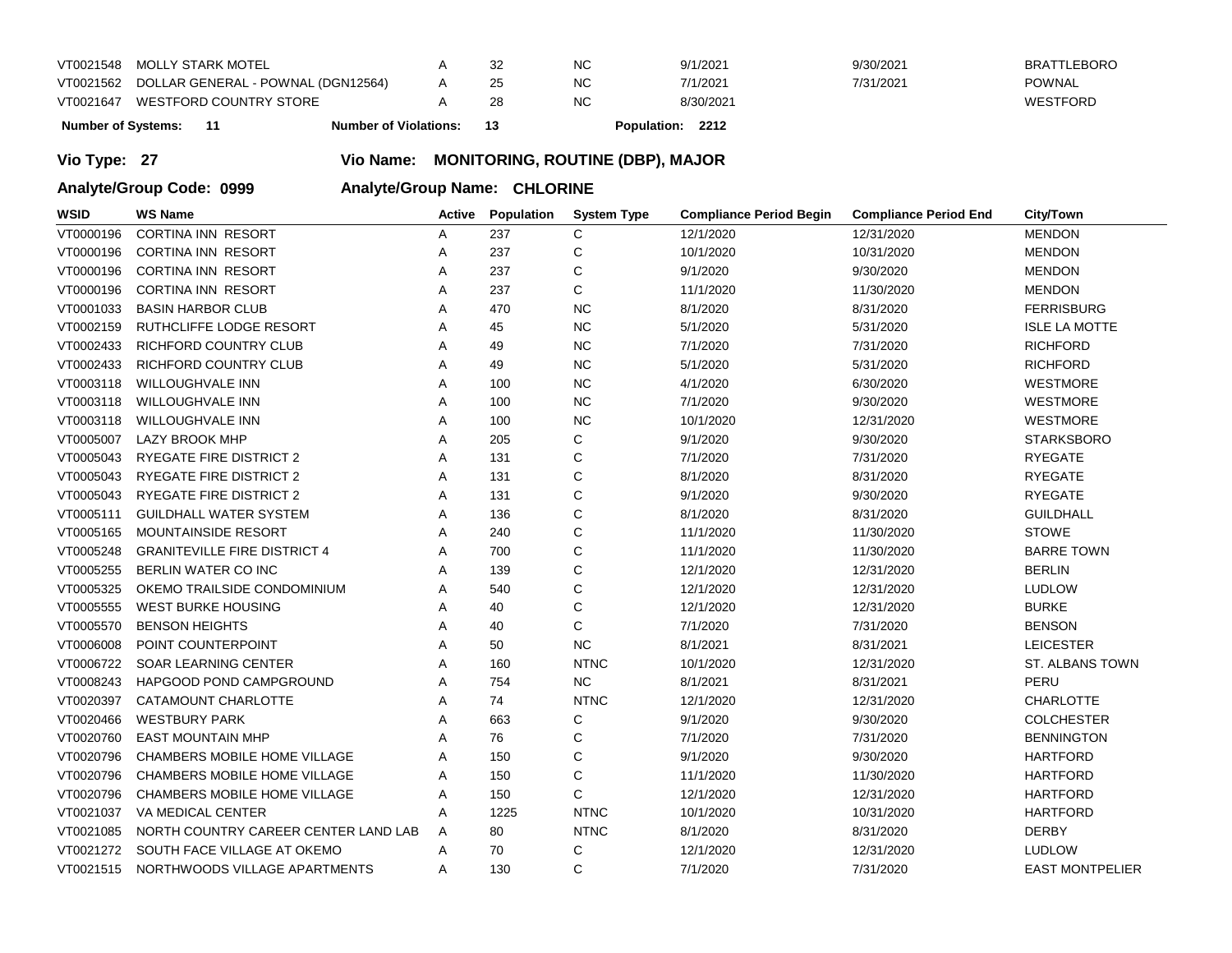| <b>Number of Systems:</b> | - 25 |                               | <b>Number of Violations:</b> | 40  | 6504<br><b>Population:</b> |            |                        |
|---------------------------|------|-------------------------------|------------------------------|-----|----------------------------|------------|------------------------|
| VT0021515                 |      | NORTHWOODS VILLAGE APARTMENTS |                              | 130 | 12/1/2020                  | 12/31/2020 | <b>EAST MONTPELIER</b> |
| VT0021515                 |      | NORTHWOODS VILLAGE APARTMENTS |                              | 130 | 11/1/2020                  | 11/30/2020 | <b>EAST MONTPELIER</b> |
| VT0021515                 |      | NORTHWOODS VILLAGE APARTMENTS |                              | 130 | 9/1/2020                   | 9/30/2020  | <b>EAST MONTPELIER</b> |
| VT0021515                 |      | NORTHWOODS VILLAGE APARTMENTS |                              | 130 | 8/1/2020                   | 8/31/2020  | <b>EAST MONTPELIER</b> |
| VT0021515                 |      | NORTHWOODS VILLAGE APARTMENTS |                              | 130 | 10/1/2020                  | 10/31/2020 | <b>EAST MONTPELIER</b> |
|                           |      |                               |                              |     |                            |            |                        |

### **Vio Type: 27 Vio Name: MONITORING, ROUTINE (DBP), MAJOR**

**Analyte/Group Code: CDB2 Analyte/Group Name: CDS FOR DBP STAGE 2** 

| WSID      | WS Name                                                                                              | Active | Population | <b>System Type</b> | <b>Compliance Period Begin</b> | <b>Compliance Period End</b> | City/Town           |  |
|-----------|------------------------------------------------------------------------------------------------------|--------|------------|--------------------|--------------------------------|------------------------------|---------------------|--|
| VT0005004 | MIDDLEBURY WATER DEPT                                                                                | A      | 8000       | C                  | 1/1/2021                       | 12/31/2021                   | <b>MIDDLEBURY</b>   |  |
| VT0005043 | <b>RYEGATE FIRE DISTRICT 2</b>                                                                       | A      | 131        | C                  | 1/1/2021                       | 12/31/2021                   | <b>RYEGATE</b>      |  |
| VT0005056 | PINE RIDGE WATER SYSTEM                                                                              | A      | 46         | C                  | 1/1/2021                       | 12/31/2023                   | <b>CHARLOTTE</b>    |  |
| VT0005204 | NEWPORT CENTER WATER SYSTEM                                                                          | A      | 330        | C                  | 1/1/2021                       | 12/31/2023                   | NEWPORT TOWN        |  |
| VT0005218 | <b>FAIR HAVEN WATER DEPT</b>                                                                         | A      | 3076       | C                  | 1/1/2021                       | 12/31/2021                   | <b>FAIR HAVEN</b>   |  |
| VT0005339 | ASCUTNEY FD #2                                                                                       | A      | 485        | C                  | 1/1/2021                       | 12/31/2023                   | WEATHERSFIELD       |  |
| VT0005342 | MOUNT ASCUTNEY MHP                                                                                   | A      | 42         | C                  | 1/1/2021                       | 12/31/2023                   | <b>WINDSOR</b>      |  |
| VT0005441 | MCINDOE FALLS FIRE DISTRICT 3                                                                        | A      | 176        | C                  | 10/1/2020                      | 12/31/2020                   | <b>BARNET</b>       |  |
| VT0005442 | TIMBERLINE CONDOMINIUM ASSOCIATION                                                                   | A      | 50         | C                  | 1/1/2021                       | 12/31/2023                   | WARREN              |  |
| VT0005499 | <b>COLONIAL ESTATES WATER CORP</b>                                                                   | A      | 300        | C                  | 1/1/2021                       | 12/31/2023                   | <b>RUTLAND TOWN</b> |  |
| VT0005525 | STERLING RIDGE WATER                                                                                 | A      | 66         | C                  | 1/1/2021                       | 12/31/2023                   | <b>WARREN</b>       |  |
| VT0005565 | <b>JAY PEAK WATER SYSTEM</b>                                                                         | A      | 6740       | C                  | 1/1/2021                       | 12/31/2021                   | <b>JAY</b>          |  |
| VT0005655 | <b>HOLBROOK BAY COMMONS</b>                                                                          | A      | 95         | C                  | 1/1/2020                       | 12/31/2022                   | NEWPORT TOWN        |  |
| VT0020003 | <b>MOUNTAINDALE</b>                                                                                  | A      | 48         | C                  | 1/1/2020                       | 12/31/2022                   | <b>DOVER</b>        |  |
| VT0020760 | <b>EAST MOUNTAIN MHP</b>                                                                             | A      | 76         | C                  | 1/1/2021                       | 12/31/2021                   | <b>BENNINGTON</b>   |  |
| VT0020796 | CHAMBERS MOBILE HOME VILLAGE                                                                         | A      | 150        | C                  | 1/1/2021                       | 12/31/2023                   | <b>HARTFORD</b>     |  |
| VT0021007 | <b>RUTLAND TOWN FIRE DISTRICT 11</b>                                                                 | A      | 29         | C                  | 10/1/2020                      | 12/31/2020                   | <b>RUTLAND TOWN</b> |  |
| VT0021057 | <b>OUTLOOK AT MOUNT SNOW</b>                                                                         | A      | 96         | $\mathsf{C}$       | 10/1/2020                      | 12/31/2020                   | <b>DOVER</b>        |  |
| VT0021287 | NORTHERN VERMONT UNIVERSITY - JOHNSON                                                                | A      | 1476       | <b>NTNC</b>        | 1/1/2021                       | 12/31/2021                   | <b>JOHNSON</b>      |  |
| VT0021585 | KIDS OF THE KINGDOM ON THE HILL                                                                      | A      | 55         | <b>NTNC</b>        | 1/1/2020                       | 12/31/2022                   | ST. JOHNSBURY       |  |
|           | <b>Number of Systems:</b><br>20<br>20<br><b>Number of Violations:</b><br><b>Population:</b><br>21467 |        |            |                    |                                |                              |                     |  |

**Vio Type: 2D Vio Name: STARTUP PROCEDURES TT (RTCR)**

# **Analyte/Group Code: 8000 Analyte/Group Name: REVISED TOTAL COLIFORM RULE (RTCR)**

| <b>WSID</b> | WS Name                   | Active | Population | <b>System Type</b> | <b>Compliance Period Begin</b> | <b>Compliance Period End</b> | City/Town          |
|-------------|---------------------------|--------|------------|--------------------|--------------------------------|------------------------------|--------------------|
| VT0000237   | SANDYS DRIVE IN           |        | 29         | NC.                | 6/11/2021                      | 9/2/2021                     | <b>SHARON</b>      |
| VT0001226   | <b>TOZIERS RESTAURANT</b> |        | 136        | NC.                | 5/11/2021                      | 7/12/2021                    | <b>BETHEL</b>      |
| VT0001554   | NORTHFIELD COUNTRY CLUB   |        | 50         | NC.                | 5/11/2021                      | 7/26/2021                    | NORTHFIELD         |
| VT0002042   | PINE CONE SNACK BAR       |        | 33         | <b>NC</b>          | 5/11/2021                      | 6/15/2021                    | <b>BERKSHIRE</b>   |
| VT0002141   | <b>TCS RESTAURANT</b>     |        | 87         | <b>NC</b>          | 12/11/2021                     |                              | <b>DOVER</b>       |
| VT0003064   | BAKERSFIELD COUNTRY CLUB  |        | 165        | <b>NC</b>          | 5/11/2021                      | 6/24/2021                    | <b>BAKERSFIELD</b> |
| VT0008125   | REST N NEST CAMPGROUND    |        | 92         | <b>NC</b>          | 5/11/2021                      |                              | <b>THETFORD</b>    |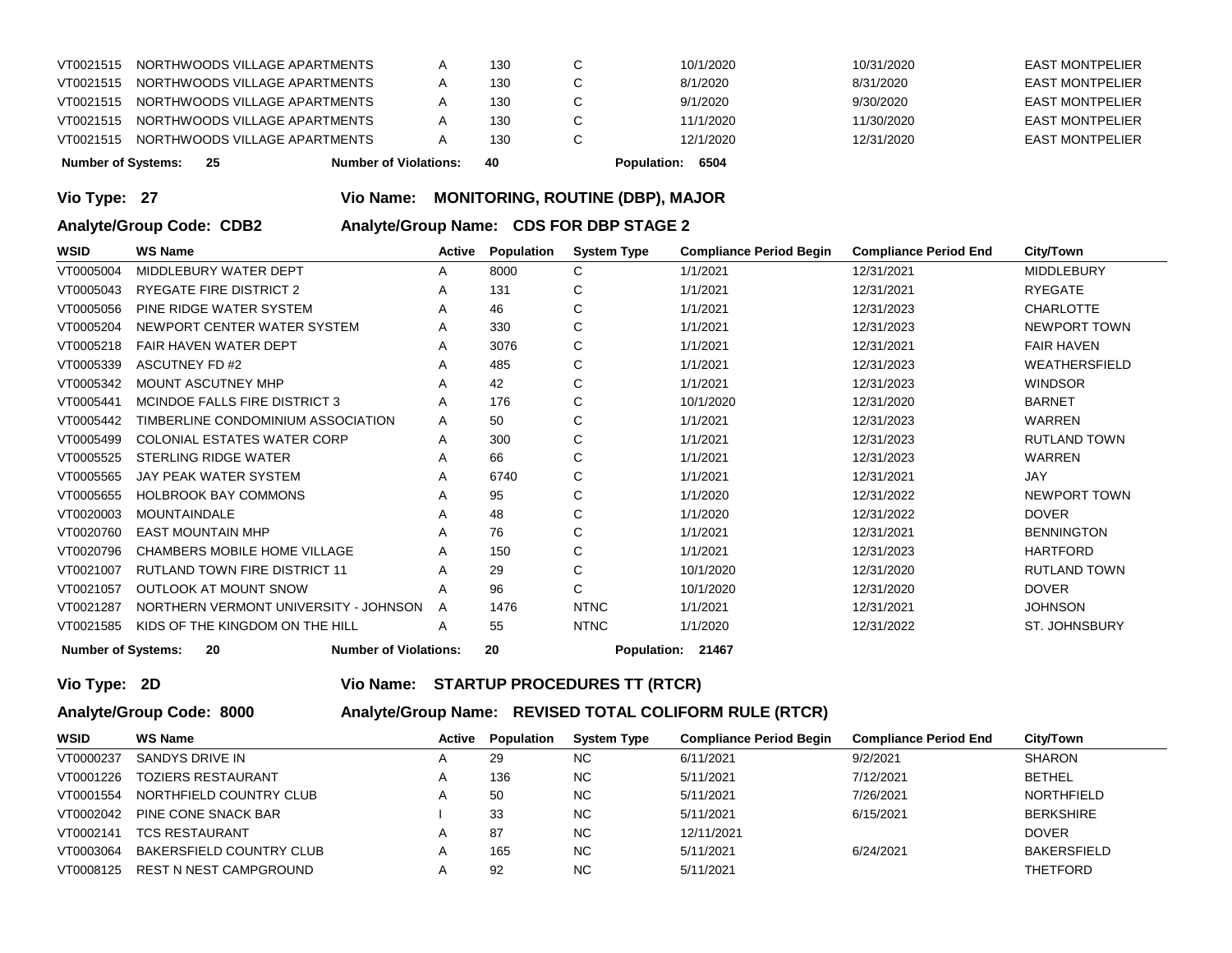| <b>Number of Systems:</b> | -15                      | <b>Number of Violations:</b> |   | 15  |           | 1385<br><b>Population:</b> |           |                    |
|---------------------------|--------------------------|------------------------------|---|-----|-----------|----------------------------|-----------|--------------------|
| VT0021415                 | KAMPERSVILLE SNACK BAR   |                              |   | 25  | <b>NC</b> | 6/11/2021                  |           | <b>SALISBURY</b>   |
| VT0021397                 | <b>HARLOW FARM STAND</b> |                              |   | 31  | <b>NC</b> | 6/11/2021                  | 8/3/2021  | <b>WESTMINSTER</b> |
| VT0021297                 | MEADOWCREST CAMPGROUND   |                              | A | 68  | <b>NC</b> | 6/11/2021                  | 8/5/2021  | <b>MARSHFIELD</b>  |
| VT0021192                 | SUNRAY PEACE VILLAGE     |                              | A | 264 | <b>NC</b> | 7/11/2021                  |           | LINCOLN            |
| VT0020844                 | BARREWOOD CAMPGROUND     |                              | A | 102 | <b>NC</b> | 6/11/2021                  | 8/24/2021 | WESTFIELD          |
| VT0020681                 | CAJUNS SNACK BAR         |                              |   | -30 | <b>NC</b> | 5/11/2021                  |           | LOWELL             |
| VT0008201                 | CHIPMAN POINT MARINA     |                              |   | 75  | <b>NC</b> | 6/11/2021                  | 8/6/2021  | ORWELL             |
| VT0008137                 | BRATTLEBORO NORTH KOA    |                              | A | 198 | <b>NC</b> | 5/11/2021                  |           | <b>PUTNEY</b>      |
|                           |                          |                              |   |     |           |                            |           |                    |

# **Vio Type: 34 Vio Name: MONITOR GWR TRIGGERED/ADDITONAL, MAJOR**

**Analyte/Group Code: 3014 Analyte/Group Name: E. COLI**

| <b>WSID</b> | <b>WS Name</b>                    | Active | <b>Population</b> | <b>System Type</b> | <b>Compliance Period Begin</b> | <b>Compliance Period End</b> | <b>City/Town</b>       |
|-------------|-----------------------------------|--------|-------------------|--------------------|--------------------------------|------------------------------|------------------------|
| VT0000523   | <b>JAX FOOD &amp; GAMES</b>       | Α      | 50                | <b>NC</b>          | 9/9/2021                       | 9/24/2021                    | <b>KILLINGTON</b>      |
| VT0001089   | <b>QUIMBY COUNTRY</b>             | Α      | 135               | NC                 | 8/3/2021                       | 8/13/2021                    | <b>AVERILL</b>         |
| VT0001089   | <b>QUIMBY COUNTRY</b>             | A      | 135               | <b>NC</b>          | 6/8/2021                       | 6/18/2021                    | <b>AVERILL</b>         |
| VT0001517   | <b>LAZY LIONS CAMPGROUND</b>      | A      | 124               | <b>NC</b>          | 8/24/2021                      | 9/3/2021                     | <b>BARRE TOWN</b>      |
| VT0001724   | KILLINGTON PICO MOTOR INN         | Α      | 113               | <b>NC</b>          | 4/16/2021                      | 4/26/2021                    | <b>MENDON</b>          |
| VT0001724   | KILLINGTON PICO MOTOR INN         | A      | 113               | <b>NC</b>          | 1/22/2021                      | 2/7/2021                     | <b>MENDON</b>          |
| VT0001900   | <b>GREEN RIVER INN</b>            | Α      | 34                | NC                 | 6/9/2021                       | 6/19/2021                    | SANDGATE               |
| VT0001900   | <b>GREEN RIVER INN</b>            | A      | 34                | <b>NC</b>          | 1/26/2021                      | 2/8/2021                     | <b>SANDGATE</b>        |
| VT0002115   | <b>BAYSIDE PAVILION</b>           | A      | 78                | <b>NC</b>          | 12/2/2020                      | 12/12/2020                   | <b>ST. ALBANS TOWN</b> |
| VT0003064   | BAKERSFIELD COUNTRY CLUB          | Α      | 165               | <b>NC</b>          | 6/25/2021                      | 7/8/2021                     | <b>BAKERSFIELD</b>     |
| VT0003064   | <b>BAKERSFIELD COUNTRY CLUB</b>   | A      | 165               | <b>NC</b>          | 9/1/2020                       | 9/11/2020                    | <b>BAKERSFIELD</b>     |
| VT0003064   | <b>BAKERSFIELD COUNTRY CLUB</b>   | Α      | 165               | <b>NC</b>          | 7/21/2020                      | 7/31/2020                    | <b>BAKERSFIELD</b>     |
| VT0003064   | <b>BAKERSFIELD COUNTRY CLUB</b>   | A      | 165               | <b>NC</b>          | 6/8/2021                       | 6/18/2021                    | <b>BAKERSFIELD</b>     |
| VT0004560   | <b>MIDDLEBURY SWEETS MOTEL</b>    | A      | 44                | <b>NC</b>          | 12/30/2020                     | 1/9/2021                     | <b>MIDDLEBURY</b>      |
| VT0005043   | <b>RYEGATE FIRE DISTRICT 2</b>    | Α      | 131               | С                  | 7/8/2020                       | 7/18/2020                    | <b>RYEGATE</b>         |
| VT0005490   | <b>GREENES MHP</b>                | A      | 39                | $\mathsf C$        | 7/8/2020                       | 7/18/2020                    | <b>RANDOLPH</b>        |
| VT0005542   | SNOWTREE CONDOMINIUM              | Α      | 302               | C                  | 12/2/2020                      | 12/12/2020                   | <b>DOVER</b>           |
| VT0005633   | <b>INTERVALE AT STRATTON</b>      | A      | 241               | C                  | 10/2/2020                      | 10/12/2020                   | <b>WINHALL</b>         |
| VT0008109   | CHAMPLAIN VALLEY CAMPGROUND       | A      | 354               | <b>NC</b>          | 10/9/2020                      | 10/19/2020                   | <b>SWANTON</b>         |
| VT0008128   | WHITE CAPS CAMPGROUND             | Α      | 224               | <b>NC</b>          | 10/16/2020                     | 10/26/2020                   | <b>WESTMORE</b>        |
| VT0008136   | ONION RIVER CAMPGROUND            | A      | 112               | <b>NC</b>          | 8/26/2021                      | 9/5/2021                     | <b>MARSHFIELD</b>      |
| VT0008139   | <b>BALD MOUNTAIN CAMPGROUND</b>   | A      | 740               | <b>NC</b>          | 8/26/2021                      | 9/5/2021                     | <b>TOWNSHEND</b>       |
| VT0008159   | <b>MARYVILLE CAMPGROUND</b>       | Α      | 100               | <b>NC</b>          | 6/30/2021                      | 7/10/2021                    | <b>DORSET</b>          |
| VT0008163   | WARNERS CAMPGROUND AND APARTMENTS | A      | 140               | <b>NC</b>          | 8/27/2021                      | 9/3/2021                     | <b>RYEGATE</b>         |
| VT0020049   | <b>BREWSKIS PUB</b>               | Α      | 66                | <b>NC</b>          | 12/22/2020                     | 1/4/2021                     | <b>IRASBURG</b>        |
| VT0020524   | <b>SMORE FAMILY FUN</b>           | A      | 243               | <b>NC</b>          | 6/30/2020                      | 7/10/2020                    | <b>HYDE PARK</b>       |
| VT0020642   | <b>VILLAGERS RESTAURANT</b>       | A      | 40                | <b>NC</b>          | 8/21/2020                      | 8/31/2020                    | WEATHERSFIELD          |
| VT0020646   | RYDER BROOK GOLF CLUB             | Α      | 45                | <b>NC</b>          | 7/31/2020                      | 8/10/2020                    | <b>MORRISTOWN</b>      |
| VT0020669   | PINE CREST MOTEL                  | A      | 42                | <b>NC</b>          | 12/30/2020                     | 1/9/2021                     | <b>BARTON</b>          |
| VT0020802   | <b>KAMPFIRES</b>                  | A      | 160               | <b>NC</b>          | 8/12/2020                      | 8/22/2020                    | <b>DUMMERSTON</b>      |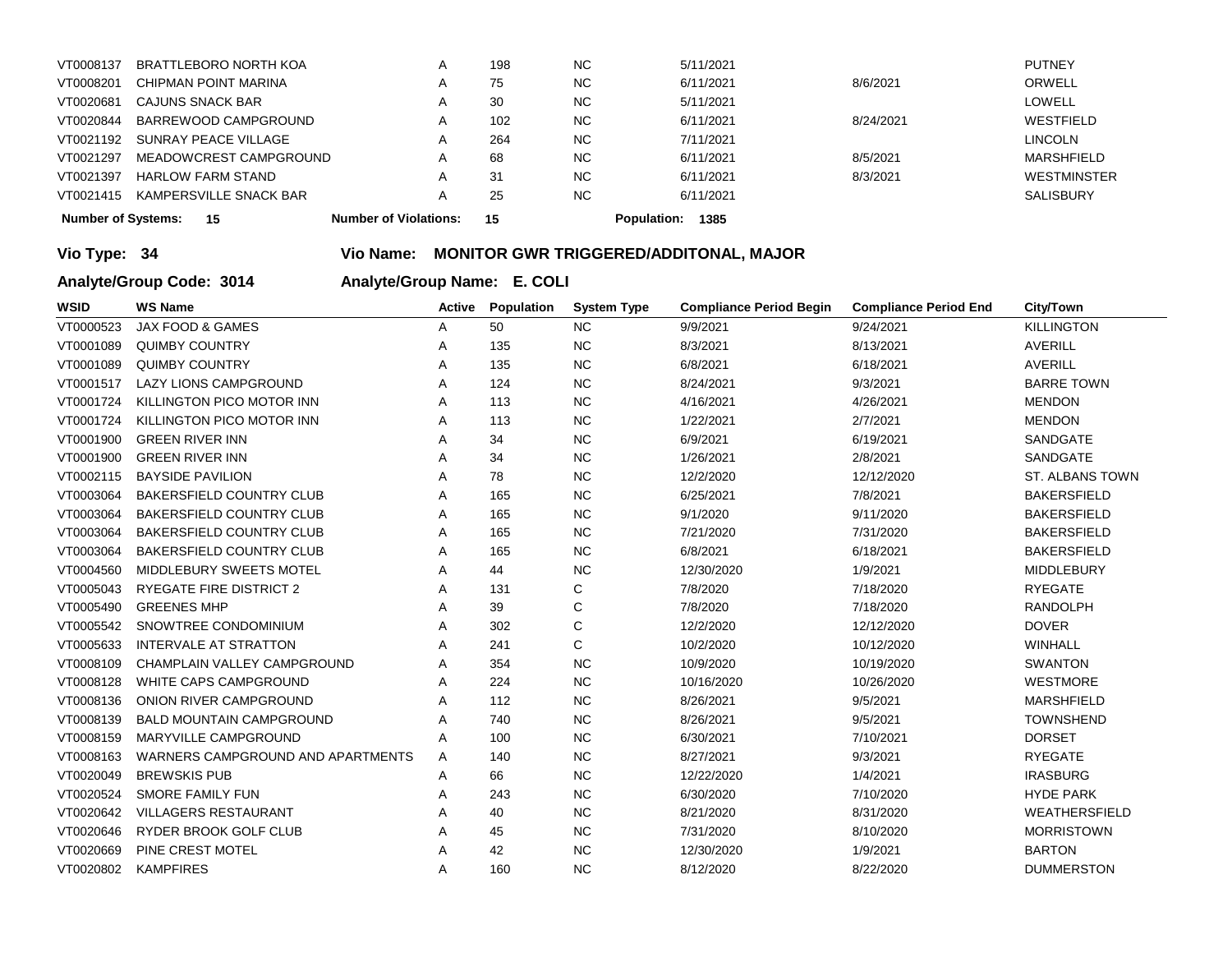|           | <b>Number of Systems:</b><br><b>Number of Violations:</b><br>46<br><b>Population:</b><br>36<br>4847 |   |     |           |            |           |                   |  |  |  |
|-----------|-----------------------------------------------------------------------------------------------------|---|-----|-----------|------------|-----------|-------------------|--|--|--|
| VT0021708 | MONKTON TOWN OFFICES - METHODIST CHUR                                                               | A | 155 | <b>NC</b> | 6/3/2021   | 6/14/2021 | <b>MONKTON</b>    |  |  |  |
| VT0021653 | SNOW REPUBLIC BREWERY                                                                               | A | 42  | <b>NC</b> | 12/30/2020 | 1/9/2021  | <b>DOVER</b>      |  |  |  |
| VT0021489 | <b>MOUNTAIN VIEW SNACK BAR - MORRISVILLE</b>                                                        | A | 32  | <b>NC</b> | 7/30/2020  | 8/9/2020  | <b>MORRISTOWN</b> |  |  |  |
| VT0021489 | MOUNTAIN VIEW SNACK BAR - MORRISVILLE                                                               | A | 32  | <b>NC</b> | 8/31/2020  | 9/10/2020 | <b>MORRISTOWN</b> |  |  |  |
| VT0021489 | <b>MOUNTAIN VIEW SNACK BAR - MORRISVILLE</b>                                                        | A | 32  | <b>NC</b> | 7/29/2021  | 8/9/2021  | <b>MORRISTOWN</b> |  |  |  |
| VT0021372 | DISHMILL FOREST PRODUCTS LLC                                                                        | A | 81  | <b>NC</b> | 3/26/2021  | 4/5/2021  | <b>BURKE</b>      |  |  |  |
| VT0021248 | <b>BURKE TOWN OFFICES</b>                                                                           | A | 112 | NC.       | 6/29/2021  | 7/9/2021  | <b>BURKE</b>      |  |  |  |
| VT0021188 | CAMP DREAM                                                                                          | A | 30  | <b>NC</b> | 7/8/2020   | 7/18/2020 | <b>FLETCHER</b>   |  |  |  |
| VT0021180 | WILMINGTON HOUSE OF PIZZA                                                                           | A | 40  | <b>NC</b> | 8/27/2021  | 9/3/2021  | <b>WILMINGTON</b> |  |  |  |
| VT0021177 | ORWELL GAS N GO                                                                                     | A | 28  | <b>NC</b> | 8/27/2021  | 9/6/2021  | ORWELL            |  |  |  |
| VT0021124 | MILL POND CAMPGROUND                                                                                | A | 283 | <b>NC</b> | 7/28/2021  | 8/8/2021  | <b>FRANKLIN</b>   |  |  |  |
| VT0021099 | <b>FAMILY KITCHEN AND PIZZERIA</b>                                                                  | A | 33  | <b>NC</b> | 6/29/2021  | 7/12/2021 | <b>JAMAICA</b>    |  |  |  |
| VT0021099 | <b>FAMILY KITCHEN AND PIZZERIA</b>                                                                  | A | 33  | NC.       | 7/27/2021  | 8/9/2021  | <b>JAMAICA</b>    |  |  |  |
| VT0020870 | <b>CHARLOTTE SENIOR CENTER</b>                                                                      | A | 100 | <b>NC</b> | 5/26/2021  | 6/5/2021  | <b>CHARLOTTE</b>  |  |  |  |
| VT0020845 | <b>HILLSIDE INN</b>                                                                                 | A | 189 | <b>NC</b> | 8/27/2021  | 9/3/2021  | <b>KILLINGTON</b> |  |  |  |
| VT0020802 | <b>KAMPFIRES</b>                                                                                    | A | 160 | <b>NC</b> | 8/11/2021  | 8/21/2021 | <b>DUMMERSTON</b> |  |  |  |
|           |                                                                                                     |   |     |           |            |           |                   |  |  |  |

# **Vio Type: 34 Vio Name: MONITOR GWR TRIGGERED/ADDITONAL, MINOR**

**Analyte/Group Code: 3014 Analyte/Group Name: E. COLI**

| <b>WSID</b>               | <b>WS Name</b> |                      | Active                       | Population | <b>System Type</b> | <b>Compliance Period Begin</b> | <b>Compliance Period End</b> | City/Town       |
|---------------------------|----------------|----------------------|------------------------------|------------|--------------------|--------------------------------|------------------------------|-----------------|
| VT0021124                 |                | MILL POND CAMPGROUND |                              | 283        | NC                 | 6/9/2021                       | 6/19/2021                    | <b>FRANKLIN</b> |
| <b>Number of Systems:</b> |                |                      | <b>Number of Violations:</b> |            | <b>Population:</b> | 283                            |                              |                 |

**Vio Type: 3A Vio Name: MONITORING, ROUTINE, MAJOR (RTCR)**

**Analyte/Group Code: 3014 Analyte/Group Name: E. COLI**

| WSID      | <b>WS Name</b>           | Active | Population | <b>System Type</b> | <b>Compliance Period Begin</b> | <b>Compliance Period End</b> | City/Town     |
|-----------|--------------------------|--------|------------|--------------------|--------------------------------|------------------------------|---------------|
| VT0000131 | <b>NORTON RESTAURANT</b> | A      | 86         | NC.                | 7/1/2020                       | 7/31/2020                    | <b>NORTON</b> |
| VT0000131 | <b>NORTON RESTAURANT</b> | A      | 86         | NC.                | 4/1/2020                       | 4/30/2020                    | <b>NORTON</b> |
| VT0000131 | <b>NORTON RESTAURANT</b> | A      | 86         | <b>NC</b>          | 9/1/2020                       | 9/30/2020                    | <b>NORTON</b> |
| VT0000131 | <b>NORTON RESTAURANT</b> | A      | 86         | NC.                | 8/1/2020                       | 8/31/2020                    | <b>NORTON</b> |
| VT0000131 | <b>NORTON RESTAURANT</b> | A      | 86         | NC.                | 5/1/2020                       | 5/31/2020                    | <b>NORTON</b> |
| VT0000131 | <b>NORTON RESTAURANT</b> | A      | 86         | <b>NC</b>          | 10/1/2020                      | 10/31/2020                   | <b>NORTON</b> |
| VT0000131 | <b>NORTON RESTAURANT</b> | A      | 86         | <b>NC</b>          | 11/1/2020                      | 11/30/2020                   | <b>NORTON</b> |
| VT0000131 | <b>NORTON RESTAURANT</b> | A      | 86         | NC.                | 12/1/2020                      | 12/31/2020                   | <b>NORTON</b> |
| VT0000131 | <b>NORTON RESTAURANT</b> | A      | 86         | NC.                | 2/1/2021                       | 2/28/2021                    | <b>NORTON</b> |
| VT0000131 | <b>NORTON RESTAURANT</b> | A      | 86         | NC.                | 3/1/2021                       | 3/31/2021                    | <b>NORTON</b> |
| VT0000131 | NORTON RESTAURANT        | A      | 86         | NC.                | 4/1/2021                       | 4/30/2021                    | <b>NORTON</b> |
| VT0000131 | <b>NORTON RESTAURANT</b> | A      | 86         | NC.                | 5/1/2021                       | 5/31/2021                    | <b>NORTON</b> |
| VT0000131 | <b>NORTON RESTAURANT</b> | A      | 86         | NC.                | 6/1/2021                       | 6/30/2021                    | <b>NORTON</b> |
| VT0000131 | <b>NORTON RESTAURANT</b> | A      | 86         | NC.                | 7/1/2021                       | 7/31/2021                    | <b>NORTON</b> |
| VT0000131 | <b>NORTON RESTAURANT</b> | A      | 86         | <b>NC</b>          | 8/1/2021                       | 8/31/2021                    | <b>NORTON</b> |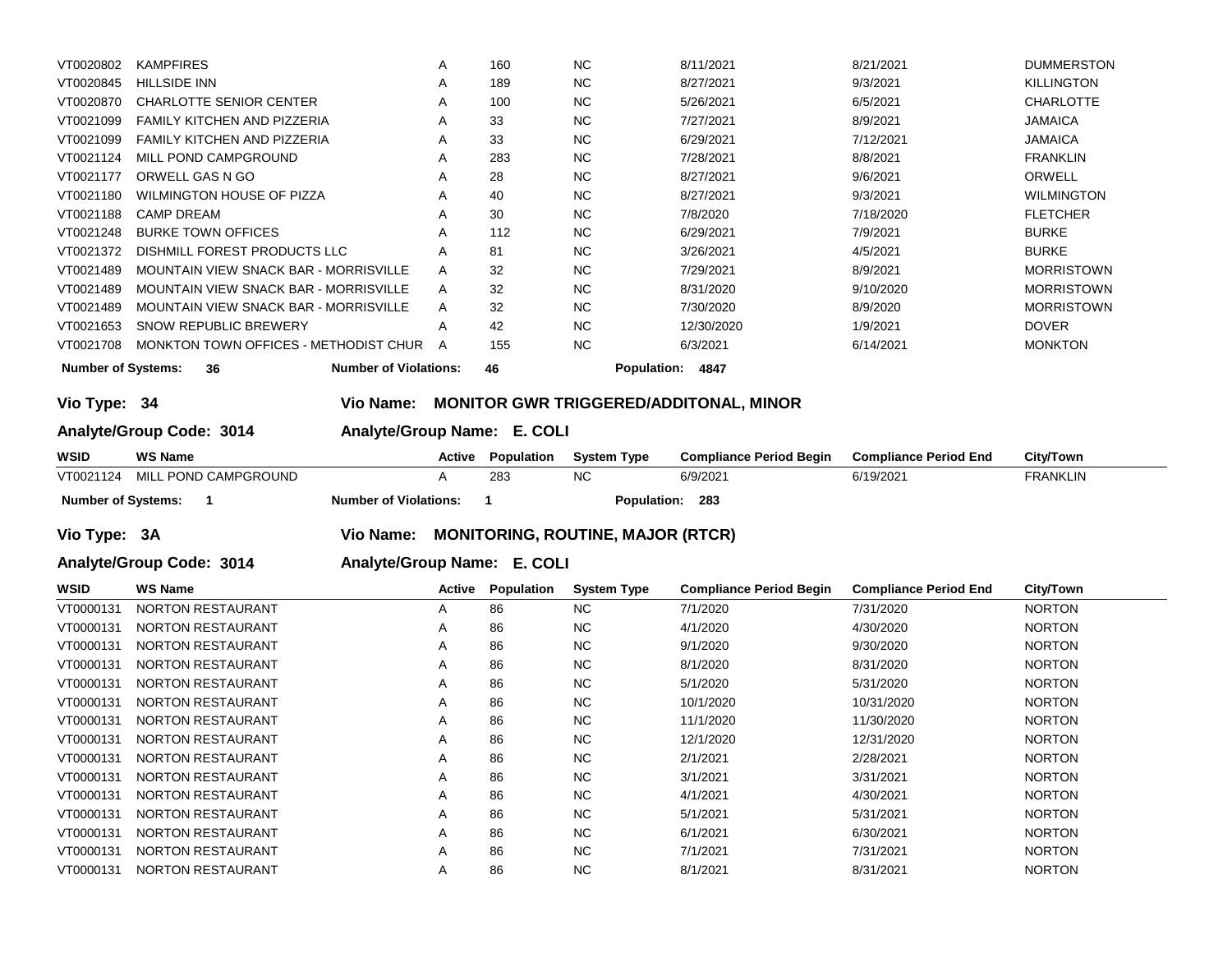| VT0000131 | NORTON RESTAURANT                  | Α | 86  | <b>NC</b> | 1/1/2021  | 1/31/2021  | <b>NORTON</b>      |
|-----------|------------------------------------|---|-----|-----------|-----------|------------|--------------------|
| VT0000153 | OLYMPIA MOTOR LODGE                | Α | 91  | <b>NC</b> | 10/1/2020 | 12/31/2020 | <b>MANCHESTER</b>  |
| VT0000160 | <b>INNSBRUCK MOTOR INN</b>         | Α | 83  | <b>NC</b> | 3/1/2021  | 3/31/2021  | <b>STOWE</b>       |
| VT0000160 | <b>INNSBRUCK MOTOR INN</b>         | Α | 83  | <b>NC</b> | 8/1/2021  | 8/31/2021  | <b>STOWE</b>       |
| VT0000160 | <b>INNSBRUCK MOTOR INN</b>         | Α | 83  | <b>NC</b> | 12/1/2020 | 12/31/2020 | <b>STOWE</b>       |
| VT0000160 | <b>INNSBRUCK MOTOR INN</b>         | Α | 83  | <b>NC</b> | 2/1/2021  | 2/28/2021  | <b>STOWE</b>       |
| VT0000160 | <b>INNSBRUCK MOTOR INN</b>         | Α | 83  | <b>NC</b> | 11/1/2020 | 11/30/2020 | <b>STOWE</b>       |
| VT0000160 | <b>INNSBRUCK MOTOR INN</b>         | Α | 83  | <b>NC</b> | 10/1/2020 | 10/31/2020 | <b>STOWE</b>       |
| VT0000160 | <b>INNSBRUCK MOTOR INN</b>         | Α | 83  | <b>NC</b> | 5/1/2021  | 5/31/2021  | <b>STOWE</b>       |
| VT0000160 | <b>INNSBRUCK MOTOR INN</b>         | Α | 83  | <b>NC</b> | 5/1/2020  | 5/31/2020  | <b>STOWE</b>       |
| VT0000160 | <b>INNSBRUCK MOTOR INN</b>         | Α | 83  | <b>NC</b> | 4/1/2020  | 4/30/2020  | <b>STOWE</b>       |
| VT0000160 | <b>INNSBRUCK MOTOR INN</b>         | Α | 83  | <b>NC</b> | 4/1/2021  | 4/30/2021  | <b>STOWE</b>       |
| VT0000160 | <b>INNSBRUCK MOTOR INN</b>         | Α | 83  | <b>NC</b> | 6/1/2021  | 6/30/2021  | <b>STOWE</b>       |
| VT0000160 | <b>INNSBRUCK MOTOR INN</b>         | Α | 83  | <b>NC</b> | 1/1/2021  | 1/31/2021  | <b>STOWE</b>       |
| VT0000160 | <b>INNSBRUCK MOTOR INN</b>         | Α | 83  | <b>NC</b> | 7/1/2021  | 7/31/2021  | <b>STOWE</b>       |
| VT0000160 | <b>INNSBRUCK MOTOR INN</b>         | Α | 83  | <b>NC</b> | 9/1/2020  | 9/30/2020  | <b>STOWE</b>       |
| VT0000160 | <b>INNSBRUCK MOTOR INN</b>         | Α | 83  | <b>NC</b> | 9/1/2021  | 9/30/2021  | <b>STOWE</b>       |
| VT0000160 | <b>INNSBRUCK MOTOR INN</b>         | Α | 83  | <b>NC</b> | 7/1/2020  | 7/31/2020  | <b>STOWE</b>       |
| VT0000160 | <b>INNSBRUCK MOTOR INN</b>         | Α | 83  | NC        | 8/1/2020  | 8/31/2020  | <b>STOWE</b>       |
| VT0000165 | <b>BACK BEHIND STEAK SALOON</b>    | Α | 115 | <b>NC</b> | 10/1/2020 | 12/31/2020 | <b>BRIDGEWATER</b> |
| VT0000170 | MOUNTAIN VIEW SNACK BAR - STOWE    | Α | 50  | <b>NC</b> | 8/1/2020  | 8/31/2020  | <b>STOWE</b>       |
| VT0000170 | MOUNTAIN VIEW SNACK BAR - STOWE    | Α | 50  | <b>NC</b> | 9/1/2020  | 9/30/2020  | <b>STOWE</b>       |
| VT0000196 | CORTINA INN RESORT                 | Α | 237 | С         | 11/1/2020 | 11/30/2020 | <b>MENDON</b>      |
| VT0000196 | <b>CORTINA INN RESORT</b>          | Α | 237 | С         | 12/1/2020 | 12/31/2020 | <b>MENDON</b>      |
| VT0000196 | <b>CORTINA INN RESORT</b>          | Α | 237 | С         | 10/1/2020 | 10/31/2020 | <b>MENDON</b>      |
| VT0000208 | CHINESE GOURMET SUSHI YOSHI        | Α | 124 | <b>NC</b> | 4/1/2021  | 6/30/2021  | <b>KILLINGTON</b>  |
| VT0000237 | SANDYS DRIVE IN                    | Α | 29  | <b>NC</b> | 5/1/2020  | 5/31/2020  | <b>SHARON</b>      |
| VT0000237 | SANDYS DRIVE IN                    | Α | 29  | <b>NC</b> | 7/1/2020  | 7/31/2020  | <b>SHARON</b>      |
| VT0000237 | SANDYS DRIVE IN                    | Α | 29  | <b>NC</b> | 8/1/2020  | 8/31/2020  | <b>SHARON</b>      |
| VT0000237 | SANDYS DRIVE IN                    | Α | 29  | <b>NC</b> | 6/1/2021  | 6/30/2021  | <b>SHARON</b>      |
| VT0000237 | SANDYS DRIVE IN                    | Α | 29  | <b>NC</b> | 9/1/2020  | 9/30/2020  | <b>SHARON</b>      |
| VT0000237 | SANDYS DRIVE IN                    | Α | 29  | <b>NC</b> | 8/1/2021  | 8/31/2021  | <b>SHARON</b>      |
| VT0000282 | <b>COOPER HILL INN</b>             | Α | 34  | <b>NC</b> | 9/1/2021  | 9/30/2021  | <b>DOVER</b>       |
| VT0000372 | WHEEL INN RESTAURANT               | Α | 35  | <b>NC</b> | 4/1/2021  | 6/30/2021  | <b>BENSON</b>      |
| VT0000372 | WHEEL INN RESTAURANT               | Α | 35  | <b>NC</b> | 10/1/2020 | 12/31/2020 | <b>BENSON</b>      |
| VT0000372 | WHEEL INN RESTAURANT               | Α | 35  | <b>NC</b> | 7/1/2021  | 9/30/2021  | <b>BENSON</b>      |
| VT0000408 | CATTAILS RESTAURANT INC            |   | 80  | <b>NC</b> | 10/1/2020 | 12/31/2020 | BRANDON            |
| VT0000408 | CATTAILS RESTAURANT INC            |   | 80  | <b>NC</b> | 1/1/2021  | 3/31/2021  | <b>BRANDON</b>     |
| VT0000502 | FRONT ROW FLATS LLC                | A | 60  | <b>NC</b> | 7/1/2020  | 7/31/2020  | <b>BETHEL</b>      |
| VT0000502 | FRONT ROW FLATS LLC                | A | 60  | <b>NC</b> | 9/1/2021  | 9/30/2021  | <b>BETHEL</b>      |
| VT0000560 | PORKYS BACKYARD BBQ AND SMOKEHOUSE | A | 39  | <b>NC</b> | 8/1/2020  | 8/31/2020  | <b>NEW HAVEN</b>   |
| VT0000560 | PORKYS BACKYARD BBQ AND SMOKEHOUSE | A | 39  | <b>NC</b> | 9/1/2020  | 9/30/2020  | <b>NEW HAVEN</b>   |
| VT0000560 | PORKYS BACKYARD BBQ AND SMOKEHOUSE | A | 39  | <b>NC</b> | 6/1/2021  | 6/30/2021  | <b>NEW HAVEN</b>   |
| VT0000560 | PORKYS BACKYARD BBQ AND SMOKEHOUSE | A | 39  | <b>NC</b> | 7/1/2021  | 7/31/2021  | <b>NEW HAVEN</b>   |
| VT0000560 | PORKYS BACKYARD BBQ AND SMOKEHOUSE | Α | 39  | <b>NC</b> | 4/1/2021  | 4/30/2021  | <b>NEW HAVEN</b>   |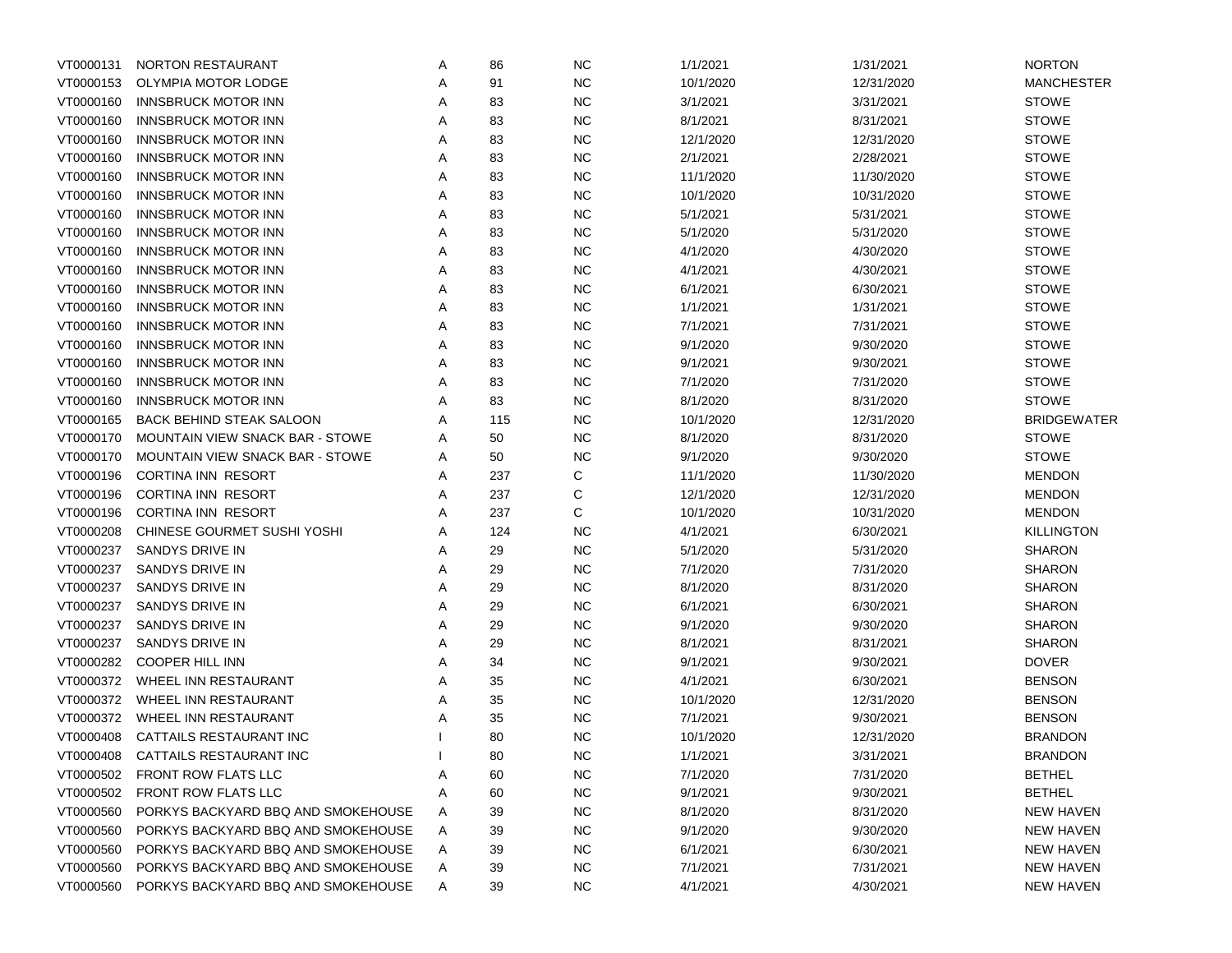| VT0000560 | PORKYS BACKYARD BBQ AND SMOKEHOUSE | A | 39  | <b>NC</b>  | 4/1/2020  | 4/30/2020  | <b>NEW HAVEN</b>  |
|-----------|------------------------------------|---|-----|------------|-----------|------------|-------------------|
| VT0000560 | PORKYS BACKYARD BBQ AND SMOKEHOUSE | Α | 39  | <b>NC</b>  | 8/1/2021  | 8/31/2021  | <b>NEW HAVEN</b>  |
| VT0000560 | PORKYS BACKYARD BBQ AND SMOKEHOUSE | Α | 39  | <b>NC</b>  | 9/1/2021  | 9/30/2021  | <b>NEW HAVEN</b>  |
| VT0000560 | PORKYS BACKYARD BBQ AND SMOKEHOUSE | Α | 39  | <b>NC</b>  | 5/1/2021  | 5/31/2021  | <b>NEW HAVEN</b>  |
| VT0000560 | PORKYS BACKYARD BBQ AND SMOKEHOUSE | Α | 39  | <b>NC</b>  | 3/1/2021  | 3/31/2021  | <b>NEW HAVEN</b>  |
| VT0000560 | PORKYS BACKYARD BBQ AND SMOKEHOUSE | Α | 39  | <b>NC</b>  | 2/1/2021  | 2/28/2021  | <b>NEW HAVEN</b>  |
| VT0000560 | PORKYS BACKYARD BBQ AND SMOKEHOUSE | Α | 39  | <b>NC</b>  | 1/1/2021  | 1/31/2021  | <b>NEW HAVEN</b>  |
| VT0000560 | PORKYS BACKYARD BBQ AND SMOKEHOUSE | Α | 39  | <b>NC</b>  | 12/1/2020 | 12/31/2020 | <b>NEW HAVEN</b>  |
| VT0000560 | PORKYS BACKYARD BBQ AND SMOKEHOUSE | Α | 39  | <b>NC</b>  | 10/1/2020 | 10/31/2020 | <b>NEW HAVEN</b>  |
| VT0000783 | QUECHEE INN AT MARSHLAND           | Α | 150 | <b>NC</b>  | 3/1/2021  | 3/31/2021  | <b>HARTFORD</b>   |
| VT0000783 | QUECHEE INN AT MARSHLAND           | Α | 150 | <b>NC</b>  | 6/1/2021  | 6/30/2021  | <b>HARTFORD</b>   |
| VT0000783 | QUECHEE INN AT MARSHLAND           | Α | 150 | <b>NC</b>  | 5/1/2021  | 5/31/2021  | <b>HARTFORD</b>   |
| VT0000783 | QUECHEE INN AT MARSHLAND           | Α | 150 | <b>NC</b>  | 4/1/2021  | 4/30/2021  | <b>HARTFORD</b>   |
| VT0000783 | QUECHEE INN AT MARSHLAND           | Α | 150 | <b>NC</b>  | 8/1/2021  | 8/31/2021  | <b>HARTFORD</b>   |
| VT0000783 | QUECHEE INN AT MARSHLAND           | Α | 150 | <b>NC</b>  | 2/1/2021  | 2/28/2021  | <b>HARTFORD</b>   |
| VT0000783 | QUECHEE INN AT MARSHLAND           | Α | 150 | <b>NC</b>  | 1/1/2021  | 1/31/2021  | <b>HARTFORD</b>   |
| VT0000783 | QUECHEE INN AT MARSHLAND           | Α | 150 | <b>NC</b>  | 12/1/2020 | 12/31/2020 | <b>HARTFORD</b>   |
| VT0000783 | QUECHEE INN AT MARSHLAND           | Α | 150 | <b>NC</b>  | 9/1/2020  | 9/30/2020  | <b>HARTFORD</b>   |
| VT0000783 | QUECHEE INN AT MARSHLAND           | Α | 150 | <b>NC</b>  | 9/1/2021  | 9/30/2021  | <b>HARTFORD</b>   |
| VT0000783 | QUECHEE INN AT MARSHLAND           | Α | 150 | <b>NC</b>  | 11/1/2020 | 11/30/2020 | <b>HARTFORD</b>   |
| VT0000963 | <b>CHARITYS</b>                    | Α | 134 | <b>NC</b>  | 8/1/2021  | 8/31/2021  | <b>KILLINGTON</b> |
| VT0000963 | <b>CHARITYS</b>                    | Α | 134 | <b>NC</b>  | 7/1/2021  | 7/31/2021  | <b>KILLINGTON</b> |
| VT0000963 | <b>CHARITYS</b>                    | Α | 134 | <b>NC</b>  | 5/1/2021  | 5/31/2021  | <b>KILLINGTON</b> |
| VT0000963 | <b>CHARITYS</b>                    | Α | 134 | <b>NC</b>  | 12/1/2020 | 12/31/2020 | <b>KILLINGTON</b> |
| VT0001089 | <b>QUIMBY COUNTRY</b>              | Α | 135 | <b>NC</b>  | 7/1/2021  | 7/31/2021  | <b>AVERILL</b>    |
| VT0001102 | <b>HYDE AWAY</b>                   | Α | 131 | <b>NC</b>  | 1/1/2021  | 3/31/2021  | <b>FAYSTON</b>    |
| VT0001213 | ABBEY PUB RESTAURANT               | Α | 180 | <b>NC</b>  | 10/1/2020 | 12/31/2020 | SHELDON           |
| VT0001228 | <b>16 MAIN STREET</b>              |   | 54  | <b>NC</b>  | 8/1/2020  | 8/31/2020  | <b>ROCKINGHAM</b> |
| VT0001228 | <b>16 MAIN STREET</b>              |   | 54  | <b>NC</b>  | 7/1/2020  | 7/31/2020  | <b>ROCKINGHAM</b> |
| VT0001228 | <b>16 MAIN STREET</b>              |   | 54  | <b>NC</b>  | 9/1/2020  | 9/30/2020  | <b>ROCKINGHAM</b> |
| VT0001244 | DOVER FORGE RESTAURANT             | Α | 261 | <b>NC</b>  | 2/1/2021  | 2/28/2021  | <b>DOVER</b>      |
| VT0001260 | MCKEE'S ISLAND PUB AND PIZZA       | Α | 57  | <b>NC</b>  | 8/1/2020  | 8/31/2020  | <b>SOUTH HERO</b> |
| VT0001260 | MCKEE'S ISLAND PUB AND PIZZA       | Α | 57  | <b>NC</b>  | 9/1/2020  | 9/30/2020  | <b>SOUTH HERO</b> |
| VT0001260 | MCKEE'S ISLAND PUB AND PIZZA       | Α | 57  | <b>NC</b>  | 7/1/2020  | 7/31/2020  | <b>SOUTH HERO</b> |
| VT0001260 | MCKEE'S ISLAND PUB AND PIZZA       | Α | 57  | <b>NC</b>  | 5/1/2021  | 5/31/2021  | <b>SOUTH HERO</b> |
| VT0001260 | MCKEE'S ISLAND PUB AND PIZZA       | Α | 57  | <b>NC</b>  | 11/1/2020 | 11/30/2020 | <b>SOUTH HERO</b> |
| VT0001260 | MCKEE'S ISLAND PUB AND PIZZA       | Α | 57  | <b>NC</b>  | 10/1/2020 | 10/31/2020 | <b>SOUTH HERO</b> |
| VT0001425 | THE NUTMEG                         | A | 32  | $NC$       | 1/1/2021  | 1/31/2021  | <b>WILMINGTON</b> |
| VT0001425 | THE NUTMEG                         | Α | 32  | <b>NC</b>  | 2/1/2021  | 2/28/2021  | <b>WILMINGTON</b> |
| VT0001511 | SUICIDE SIX SKI AREA               | Α | 339 | <b>NC</b>  | 11/1/2020 | 11/30/2020 | <b>POMFRET</b>    |
| VT0001554 | NORTHFIELD COUNTRY CLUB            | Α | 50  | <b>NC</b>  | 10/1/2020 | 10/31/2020 | NORTHFIELD        |
| VT0001554 | NORTHFIELD COUNTRY CLUB            | Α | 50  | <b>NC</b>  | 8/1/2020  | 8/31/2020  | NORTHFIELD        |
| VT0001554 | NORTHFIELD COUNTRY CLUB            | Α | 50  | <b>NC</b>  | 5/1/2021  | 5/31/2021  | NORTHFIELD        |
| VT0001554 | NORTHFIELD COUNTRY CLUB            | Α | 50  | ${\sf NC}$ | 9/1/2021  | 9/30/2021  | NORTHFIELD        |
| VT0001554 | NORTHFIELD COUNTRY CLUB            | Α | 50  | <b>NC</b>  | 9/1/2020  | 9/30/2020  | NORTHFIELD        |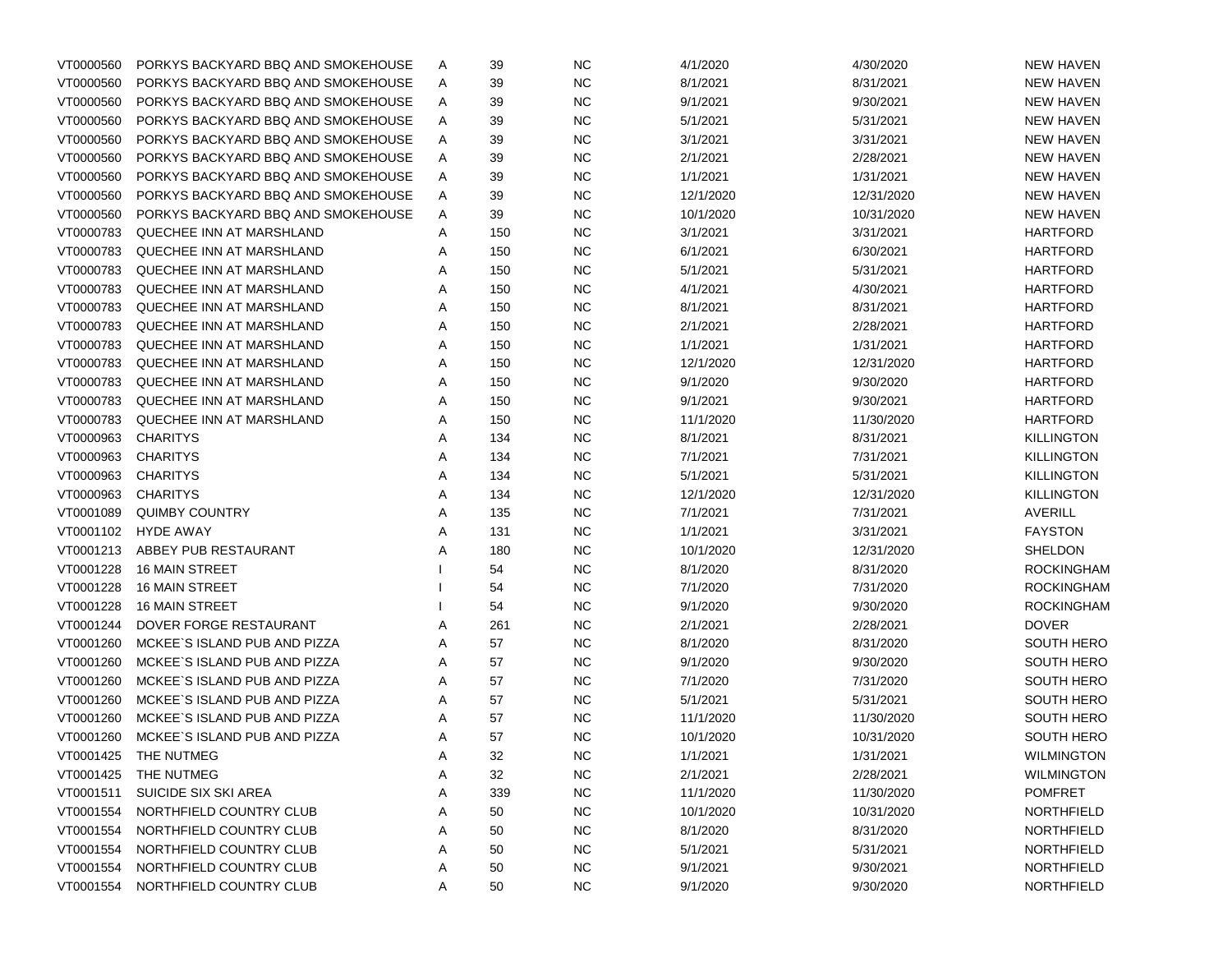| VT0001626 | <b>VIKING NORDIC CENTER</b>            | Α | 32  | <b>NC</b> | 1/1/2021  | 1/31/2021  | LONDONDERRY        |
|-----------|----------------------------------------|---|-----|-----------|-----------|------------|--------------------|
| VT0001649 | KNAPP STATE AIRPORT SAMBELS RESTAURAN  | A | 40  | <b>NC</b> | 4/1/2021  | 6/30/2021  | <b>BERLIN</b>      |
| VT0001649 | KNAPP STATE AIRPORT SAMBELS RESTAURAN  | A | 40  | <b>NC</b> | 1/1/2021  | 3/31/2021  | <b>BERLIN</b>      |
| VT0001724 | KILLINGTON PICO MOTOR INN              | Α | 113 | <b>NC</b> | 9/1/2020  | 9/30/2020  | <b>MENDON</b>      |
| VT0001728 | <b>MANCHESTER COUNTRY CLUB</b>         | Α | 166 | <b>NC</b> | 9/1/2020  | 9/30/2020  | <b>MANCHESTER</b>  |
| VT0001728 | <b>MANCHESTER COUNTRY CLUB</b>         | Α | 166 | <b>NC</b> | 8/1/2020  | 8/31/2020  | <b>MANCHESTER</b>  |
| VT0001728 | MANCHESTER COUNTRY CLUB                | Α | 166 | <b>NC</b> | 10/1/2020 | 10/31/2020 | <b>MANCHESTER</b>  |
| VT0001728 | MANCHESTER COUNTRY CLUB                | Α | 166 | <b>NC</b> | 7/1/2020  | 7/31/2020  | <b>MANCHESTER</b>  |
| VT0001728 | MANCHESTER COUNTRY CLUB                | Α | 166 | <b>NC</b> | 11/1/2020 | 11/30/2020 | <b>MANCHESTER</b>  |
| VT0001728 | MANCHESTER COUNTRY CLUB                | Α | 166 | <b>NC</b> | 9/1/2021  | 9/30/2021  | <b>MANCHESTER</b>  |
| VT0001728 | <b>MANCHESTER COUNTRY CLUB</b>         | Α | 166 | <b>NC</b> | 12/1/2020 | 12/31/2020 | <b>MANCHESTER</b>  |
| VT0001728 | <b>MANCHESTER COUNTRY CLUB</b>         | Α | 166 | <b>NC</b> | 1/1/2021  | 1/31/2021  | <b>MANCHESTER</b>  |
| VT0001728 | MANCHESTER COUNTRY CLUB                | Α | 166 | <b>NC</b> | 2/1/2021  | 2/28/2021  | <b>MANCHESTER</b>  |
| VT0001728 | MANCHESTER COUNTRY CLUB                | Α | 166 | <b>NC</b> | 3/1/2021  | 3/31/2021  | <b>MANCHESTER</b>  |
| VT0001728 | MANCHESTER COUNTRY CLUB                | Α | 166 | <b>NC</b> | 5/1/2021  | 5/31/2021  | <b>MANCHESTER</b>  |
| VT0001728 | MANCHESTER COUNTRY CLUB                | Α | 166 | <b>NC</b> | 7/1/2021  | 7/31/2021  | <b>MANCHESTER</b>  |
| VT0001750 | <b>FLANNELS RESTAURANT LLC</b>         | Α | 100 | <b>NC</b> | 10/1/2020 | 12/31/2020 | <b>MENDON</b>      |
| VT0001750 | <b>FLANNELS RESTAURANT LLC</b>         | Α | 100 | <b>NC</b> | 4/1/2021  | 6/30/2021  | <b>MENDON</b>      |
| VT0001783 | <b>GARDEN CAFE &amp; GALLERY</b>       | Α | 50  | <b>NC</b> | 4/1/2021  | 4/30/2021  | LONDONDERRY        |
| VT0001783 | <b>GARDEN CAFE &amp; GALLERY</b>       | Α | 50  | <b>NC</b> | 7/1/2021  | 7/31/2021  | LONDONDERRY        |
| VT0001783 | <b>GARDEN CAFE &amp; GALLERY</b>       | Α | 50  | <b>NC</b> | 1/1/2021  | 1/31/2021  | LONDONDERRY        |
| VT0001783 | <b>GARDEN CAFE &amp; GALLERY</b>       | Α | 50  | <b>NC</b> | 3/1/2021  | 3/31/2021  | <b>LONDONDERRY</b> |
| VT0001783 | <b>GARDEN CAFE &amp; GALLERY</b>       | Α | 50  | <b>NC</b> | 2/1/2021  | 2/28/2021  | LONDONDERRY        |
| VT0001783 | <b>GARDEN CAFE &amp; GALLERY</b>       | Α | 50  | <b>NC</b> | 5/1/2021  | 5/31/2021  | LONDONDERRY        |
| VT0001783 | <b>GARDEN CAFE &amp; GALLERY</b>       | Α | 50  | <b>NC</b> | 6/1/2021  | 6/30/2021  | LONDONDERRY        |
| VT0001783 | <b>GARDEN CAFE &amp; GALLERY</b>       | Α | 50  | <b>NC</b> | 9/1/2021  | 9/30/2021  | LONDONDERRY        |
| VT0001783 | <b>GARDEN CAFE &amp; GALLERY</b>       | Α | 50  | <b>NC</b> | 8/1/2021  | 8/31/2021  | LONDONDERRY        |
| VT0001805 | <b>WAITSFIELD INN</b>                  | Α | 130 | <b>NC</b> | 10/1/2020 | 12/31/2020 | <b>WAITSFIELD</b>  |
| VT0001852 | FOX AND HARROW RESTAURANT              | Α | 61  | <b>NC</b> | 1/1/2021  | 3/31/2021  | <b>ROYALTON</b>    |
| VT0001852 | FOX AND HARROW RESTAURANT              | Α | 61  | <b>NC</b> | 7/1/2021  | 9/30/2021  | <b>ROYALTON</b>    |
| VT0001852 | FOX AND HARROW RESTAURANT              | Α | 61  | <b>NC</b> | 10/1/2020 | 12/31/2020 | <b>ROYALTON</b>    |
| VT0001900 | <b>GREEN RIVER INN</b>                 | Α | 34  | <b>NC</b> | 5/1/2021  | 5/31/2021  | SANDGATE           |
| VT0001900 | <b>GREEN RIVER INN</b>                 | Α | 34  | <b>NC</b> | 7/1/2021  | 7/31/2021  | SANDGATE           |
| VT0001930 | BLUSH HILL COUNTRY CLUB THE CLUB HOUSE | Α | 110 | <b>NC</b> | 5/1/2021  | 5/31/2021  | <b>WATERBURY</b>   |
| VT0001944 | <b>WHITE HOUSE</b>                     | Α | 166 | <b>NC</b> | 4/1/2021  | 6/30/2021  | <b>WILMINGTON</b>  |
| VT0001984 | <b>RICKS TAVERN</b>                    | Α | 52  | <b>NC</b> | 10/1/2020 | 12/31/2020 | <b>NEWFANE</b>     |
| VT0001984 | <b>RICKS TAVERN</b>                    | Α | 52  | <b>NC</b> | 7/1/2021  | 9/30/2021  | <b>NEWFANE</b>     |
| VT0001984 | <b>RICKS TAVERN</b>                    | A | 52  | <b>NC</b> | 1/1/2021  | 3/31/2021  | <b>NEWFANE</b>     |
| VT0001984 | <b>RICKS TAVERN</b>                    | A | 52  | <b>NC</b> | 4/1/2021  | 6/30/2021  | <b>NEWFANE</b>     |
| VT0001991 | ORLEANS COUNTRY CLUB                   | Α | 140 | <b>NC</b> | 7/1/2021  | 7/31/2021  | <b>BARTON</b>      |
| VT0001991 | ORLEANS COUNTRY CLUB                   | Α | 140 | <b>NC</b> | 10/1/2020 | 10/31/2020 | <b>BARTON</b>      |
| VT0002055 | MOOGS JOINT                            | A | 99  | <b>NC</b> | 7/1/2020  | 7/31/2020  | <b>JOHNSON</b>     |
| VT0002055 | MOOGS JOINT                            | Α | 99  | <b>NC</b> | 12/1/2020 | 12/31/2020 | <b>JOHNSON</b>     |
| VT0002060 | SITZMARK LODGE                         | Α | 325 | <b>NC</b> | 1/1/2021  | 3/31/2021  | <b>WILMINGTON</b>  |
| VT0002060 | SITZMARK LODGE                         | Α | 325 | <b>NC</b> | 4/1/2021  | 6/30/2021  | <b>WILMINGTON</b>  |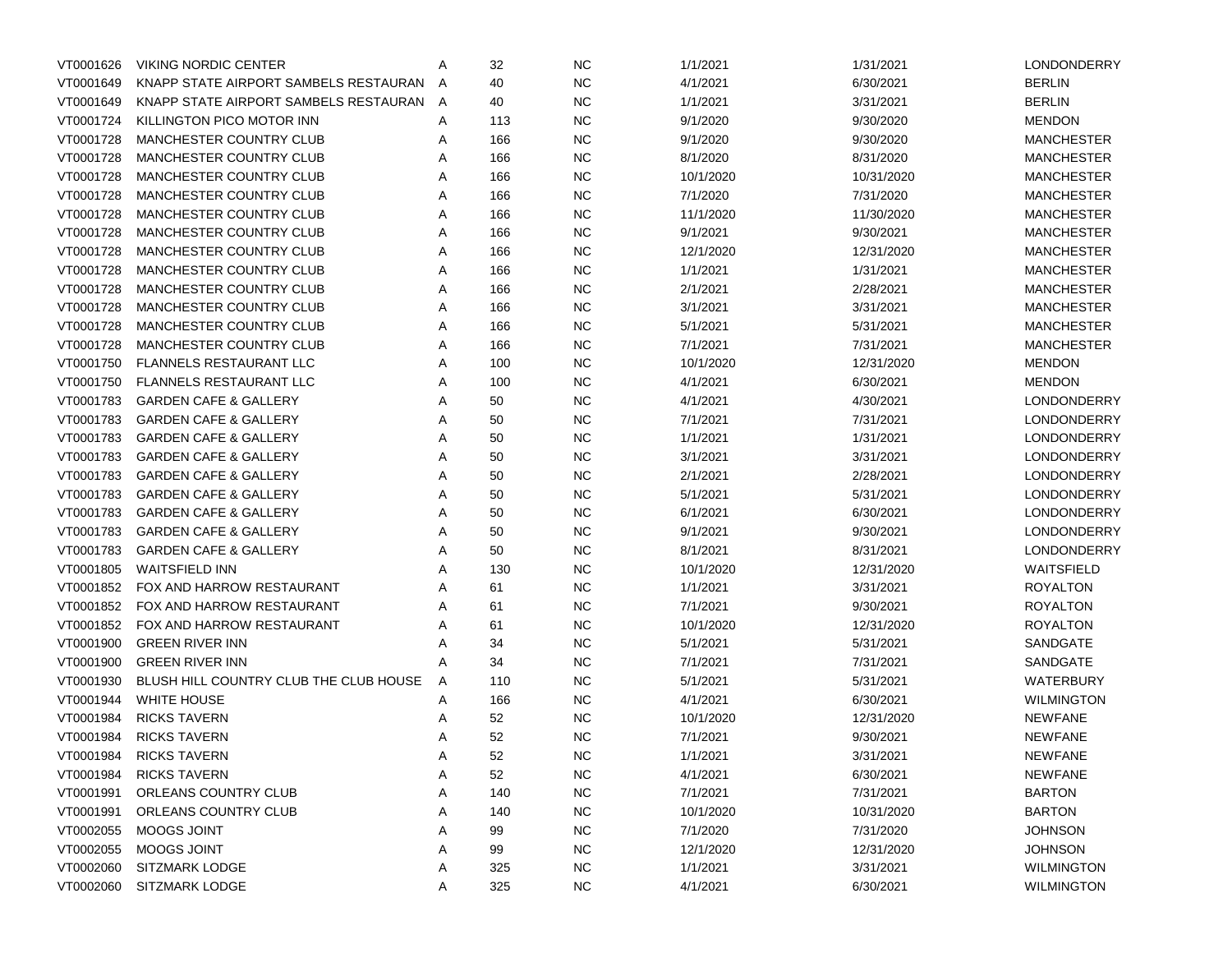| VT0002060 | <b>SITZMARK LODGE</b>                  | Α | 325 | <b>NC</b> | 7/1/2021  | 9/30/2021  | <b>WILMINGTON</b>    |
|-----------|----------------------------------------|---|-----|-----------|-----------|------------|----------------------|
| VT0002115 | <b>BAYSIDE PAVILION</b>                | A | 78  | $NC$      | 9/1/2020  | 9/30/2020  | ST. ALBANS TOWN      |
| VT0002115 | <b>BAYSIDE PAVILION</b>                | Α | 78  | <b>NC</b> | 3/1/2021  | 3/31/2021  | ST. ALBANS TOWN      |
| VT0002116 | LANDGROVE INN                          | Α | 87  | <b>NC</b> | 9/1/2021  | 9/30/2021  | LANDGROVE            |
| VT0002116 | LANDGROVE INN                          | Α | 87  | <b>NC</b> | 8/1/2020  | 8/31/2020  | LANDGROVE            |
| VT0002116 | LANDGROVE INN                          | Α | 87  | <b>NC</b> | 5/1/2020  | 5/31/2020  | LANDGROVE            |
| VT0002116 | LANDGROVE INN                          | Α | 87  | <b>NC</b> | 10/1/2020 | 10/31/2020 | LANDGROVE            |
| VT0002116 | <b>LANDGROVE INN</b>                   | Α | 87  | <b>NC</b> | 7/1/2020  | 7/31/2020  | LANDGROVE            |
| VT0002116 | LANDGROVE INN                          | Α | 87  | <b>NC</b> | 11/1/2020 | 11/30/2020 | LANDGROVE            |
| VT0002116 | <b>LANDGROVE INN</b>                   | Α | 87  | <b>NC</b> | 4/1/2020  | 4/30/2020  | LANDGROVE            |
| VT0002116 | <b>LANDGROVE INN</b>                   | Α | 87  | <b>NC</b> | 12/1/2020 | 12/31/2020 | LANDGROVE            |
| VT0002116 | <b>LANDGROVE INN</b>                   | Α | 87  | <b>NC</b> | 2/1/2021  | 2/28/2021  | LANDGROVE            |
| VT0002159 | RUTHCLIFFE LODGE RESORT                | Α | 45  | <b>NC</b> | 5/1/2020  | 5/31/2020  | <b>ISLE LA MOTTE</b> |
| VT0002190 | MAPLEWOOD LODGE                        | Α | 120 | <b>NC</b> | 6/1/2021  | 6/30/2021  | <b>LYNDON</b>        |
| VT0002190 | MAPLEWOOD LODGE                        | Α | 120 | <b>NC</b> | 8/1/2020  | 8/31/2020  | <b>LYNDON</b>        |
| VT0002190 | MAPLEWOOD LODGE                        | Α | 120 | <b>NC</b> | 10/1/2020 | 10/31/2020 | <b>LYNDON</b>        |
| VT0002190 | MAPLEWOOD LODGE                        | Α | 120 | <b>NC</b> | 11/1/2020 | 11/30/2020 | <b>LYNDON</b>        |
| VT0002190 | MAPLEWOOD LODGE                        | Α | 120 | <b>NC</b> | 12/1/2020 | 12/31/2020 | <b>LYNDON</b>        |
| VT0002190 | MAPLEWOOD LODGE                        | Α | 120 | <b>NC</b> | 1/1/2021  | 1/31/2021  | <b>LYNDON</b>        |
| VT0002190 | MAPLEWOOD LODGE                        | Α | 120 | <b>NC</b> | 5/1/2021  | 5/31/2021  | <b>LYNDON</b>        |
| VT0002190 | MAPLEWOOD LODGE                        | Α | 120 | <b>NC</b> | 8/1/2021  | 8/31/2021  | <b>LYNDON</b>        |
| VT0002190 | MAPLEWOOD LODGE                        | Α | 120 | <b>NC</b> | 9/1/2021  | 9/30/2021  | <b>LYNDON</b>        |
| VT0002190 | MAPLEWOOD LODGE                        | Α | 120 | <b>NC</b> | 2/1/2021  | 2/28/2021  | <b>LYNDON</b>        |
| VT0002218 | INN AT WEATHERSFIELD                   | Α | 71  | <b>NC</b> | 4/1/2021  | 6/30/2021  | WEATHERSFIELD        |
| VT0002386 | <b>CANDLELIGHT MOTEL</b>               | Α | 66  | <b>NC</b> | 10/1/2020 | 12/31/2020 | ARLINGTON            |
| VT0002386 | <b>CANDLELIGHT MOTEL</b>               | Α | 66  | <b>NC</b> | 1/1/2021  | 3/31/2021  | <b>ARLINGTON</b>     |
| VT0002433 | RICHFORD COUNTRY CLUB                  | Α | 49  | <b>NC</b> | 5/1/2020  | 5/31/2020  | <b>RICHFORD</b>      |
| VT0002974 | <b>GARLIC RESTAURANT</b>               | Α | 166 | <b>NC</b> | 10/1/2020 | 12/31/2020 | <b>KILLINGTON</b>    |
| VT0002978 | VERMONT HOME BAKERY OLD HANCOCK HOTE A |   | 62  | $NC$      | 4/1/2021  | 6/30/2021  | <b>HANCOCK</b>       |
| VT0003064 | BAKERSFIELD COUNTRY CLUB               | Α | 165 | <b>NC</b> | 7/1/2021  | 7/31/2021  | <b>BAKERSFIELD</b>   |
| VT0003064 | <b>BAKERSFIELD COUNTRY CLUB</b>        | A | 165 | <b>NC</b> | 5/1/2021  | 5/31/2021  | <b>BAKERSFIELD</b>   |
| VT0003064 | <b>BAKERSFIELD COUNTRY CLUB</b>        | Α | 165 | <b>NC</b> | 10/1/2020 | 10/31/2020 | <b>BAKERSFIELD</b>   |
| VT0003118 | WILLOUGHVALE INN                       | Α | 100 | <b>NC</b> | 10/1/2020 | 12/31/2020 | <b>WESTMORE</b>      |
| VT0004062 | JACKSONS LODGE                         | Α | 66  | <b>NC</b> | 7/1/2020  | 7/31/2020  | CANAAN               |
| VT0004062 | JACKSONS LODGE                         | Α | 66  | <b>NC</b> | 7/1/2021  | 7/31/2021  | CANAAN               |
| VT0004313 | <b>WINDSOR MOTEL</b>                   | Α | 36  | <b>NC</b> | 10/1/2020 | 12/31/2020 | WEATHERSFIELD        |
|           | VT0004313 WINDSOR MOTEL                | A | 36  | <b>NC</b> | 1/1/2021  | 3/31/2021  | WEATHERSFIELD        |
| VT0004333 | <b>BRITTANY MOTEL</b>                  | A | 32  | <b>NC</b> | 5/1/2020  | 5/31/2020  | <b>MANCHESTER</b>    |
| VT0004333 | <b>BRITTANY MOTEL</b>                  | A | 32  | <b>NC</b> | 9/1/2021  | 9/30/2021  | <b>MANCHESTER</b>    |
| VT0004333 | <b>BRITTANY MOTEL</b>                  | A | 32  | <b>NC</b> | 7/1/2021  | 7/31/2021  | <b>MANCHESTER</b>    |
| VT0004333 | <b>BRITTANY MOTEL</b>                  | Α | 32  | <b>NC</b> | 6/1/2021  | 6/30/2021  | <b>MANCHESTER</b>    |
| VT0004333 | <b>BRITTANY MOTEL</b>                  | A | 32  | <b>NC</b> | 5/1/2021  | 5/31/2021  | <b>MANCHESTER</b>    |
| VT0004333 | <b>BRITTANY MOTEL</b>                  | Α | 32  | <b>NC</b> | 2/1/2021  | 2/28/2021  | <b>MANCHESTER</b>    |
| VT0004333 | <b>BRITTANY MOTEL</b>                  | Α | 32  | <b>NC</b> | 1/1/2021  | 1/31/2021  | <b>MANCHESTER</b>    |
| VT0004333 | <b>BRITTANY MOTEL</b>                  | Α | 32  | <b>NC</b> | 12/1/2020 | 12/31/2020 | <b>MANCHESTER</b>    |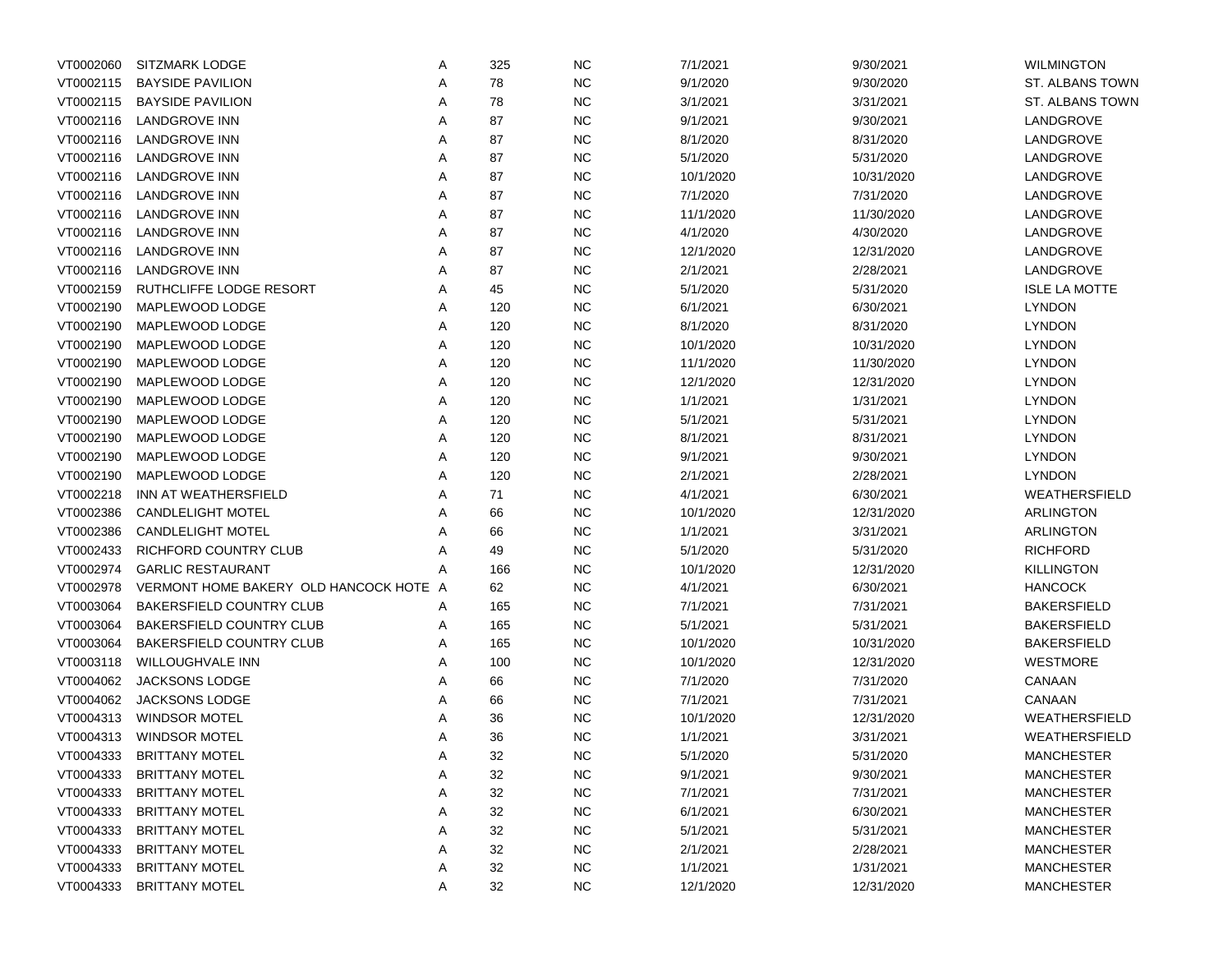| VT0004333 | <b>BRITTANY MOTEL</b>               | Α | 32  | <b>NC</b> | 10/1/2020 | 10/31/2020 | <b>MANCHESTER</b> |
|-----------|-------------------------------------|---|-----|-----------|-----------|------------|-------------------|
| VT0004333 | <b>BRITTANY MOTEL</b>               | Α | 32  | NC        | 4/1/2020  | 4/30/2020  | <b>MANCHESTER</b> |
| VT0004333 | <b>BRITTANY MOTEL</b>               | Α | 32  | NC        | 9/1/2020  | 9/30/2020  | <b>MANCHESTER</b> |
| VT0004333 | <b>BRITTANY MOTEL</b>               | Α | 32  | NC        | 8/1/2020  | 8/31/2020  | <b>MANCHESTER</b> |
| VT0004333 | <b>BRITTANY MOTEL</b>               | Α | 32  | NC        | 7/1/2020  | 7/31/2020  | <b>MANCHESTER</b> |
| VT0004333 | <b>BRITTANY MOTEL</b>               | Α | 32  | NC        | 11/1/2020 | 11/30/2020 | <b>MANCHESTER</b> |
| VT0004508 | UPPER PASS LODGE                    | Α | 150 | NC        | 10/1/2020 | 12/31/2020 | LONDONDERRY       |
| VT0004547 | <b>SUNSET LODGE</b>                 | Α | 70  | NC        | 10/1/2020 | 10/31/2020 | <b>SALISBURY</b>  |
| VT0004547 | <b>SUNSET LODGE</b>                 | Α | 70  | NC        | 5/1/2020  | 5/31/2020  | <b>SALISBURY</b>  |
| VT0004547 | SUNSET LODGE                        | Α | 70  | NC        | 9/1/2020  | 9/30/2020  | <b>SALISBURY</b>  |
| VT0004547 | SUNSET LODGE                        | Α | 70  | NC        | 8/1/2020  | 8/31/2020  | SALISBURY         |
| VT0004547 | SUNSET LODGE                        | Α | 70  | NC        | 7/1/2020  | 7/31/2020  | SALISBURY         |
| VT0004560 | MIDDLEBURY SWEETS MOTEL             | Α | 44  | NC        | 1/1/2021  | 1/31/2021  | <b>MIDDLEBURY</b> |
| VT0004691 | <b>BRANDON MOTOR LODGE</b>          | Α | 172 | NC        | 4/1/2021  | 6/30/2021  | <b>BRANDON</b>    |
| VT0004708 | VAL ROC MOTEL                       | Α | 96  | NC        | 12/1/2020 | 12/31/2020 | <b>KILLINGTON</b> |
| VT0004708 | VAL ROC MOTEL                       | Α | 96  | NC        | 4/1/2021  | 4/30/2021  | <b>KILLINGTON</b> |
| VT0004708 | VAL ROC MOTEL                       | Α | 96  | NC        | 7/1/2020  | 7/31/2020  | <b>KILLINGTON</b> |
| VT0004708 | <b>VAL ROC MOTEL</b>                | Α | 96  | NC        | 8/1/2020  | 8/31/2020  | <b>KILLINGTON</b> |
| VT0004708 | <b>VAL ROC MOTEL</b>                | Α | 96  | NC        | 9/1/2020  | 9/30/2020  | <b>KILLINGTON</b> |
| VT0004708 | VAL ROC MOTEL                       | Α | 96  | NC        | 4/1/2020  | 4/30/2020  | <b>KILLINGTON</b> |
| VT0004708 | VAL ROC MOTEL                       | Α | 96  | NC        | 5/1/2020  | 5/31/2020  | <b>KILLINGTON</b> |
| VT0004708 | VAL ROC MOTEL                       | Α | 96  | NC        | 10/1/2020 | 10/31/2020 | <b>KILLINGTON</b> |
| VT0004708 | VAL ROC MOTEL                       | Α | 96  | NC        | 11/1/2020 | 11/30/2020 | <b>KILLINGTON</b> |
| VT0004708 | VAL ROC MOTEL                       | Α | 96  | NC        | 2/1/2021  | 2/28/2021  | <b>KILLINGTON</b> |
| VT0004708 | VAL ROC MOTEL                       | Α | 96  | NC        | 3/1/2021  | 3/31/2021  | <b>KILLINGTON</b> |
| VT0004708 | VAL ROC MOTEL                       | Α | 96  | NC        | 5/1/2021  | 5/31/2021  | <b>KILLINGTON</b> |
| VT0004708 | VAL ROC MOTEL                       | Α | 96  | NC        | 6/1/2021  | 6/30/2021  | <b>KILLINGTON</b> |
| VT0004708 | VAL ROC MOTEL                       | Α | 96  | NC        | 7/1/2021  | 7/31/2021  | <b>KILLINGTON</b> |
| VT0004708 | VAL ROC MOTEL                       | Α | 96  | NC        | 8/1/2021  | 8/31/2021  | <b>KILLINGTON</b> |
| VT0004708 | VAL ROC MOTEL                       | Α | 96  | NC        | 9/1/2021  | 9/30/2021  | <b>KILLINGTON</b> |
| VT0004708 | VAL ROC MOTEL                       | Α | 96  | NC        | 1/1/2021  | 1/31/2021  | <b>KILLINGTON</b> |
| VT0004811 | <b>REST</b>                         | Α | 35  | NC        | 1/1/2021  | 3/31/2021  | <b>MANCHESTER</b> |
| VT0004811 | <b>REST</b>                         | Α | 35  | NC        | 7/1/2021  | 9/30/2021  | <b>MANCHESTER</b> |
| VT0004905 | <b>GOVERNORS ROCK MOTEL</b>         | Α | 32  | <b>NC</b> | 10/1/2020 | 12/31/2020 | <b>SHAFTSBURY</b> |
| VT0004916 | SLEEP WOODSTOCK MOTEL               | Α | 43  | NC        | 10/1/2020 | 12/31/2020 | <b>WOODSTOCK</b>  |
| VT0005005 | STARKSBORO VILLAGE WATER COOP       | Α | 350 | C         | 7/1/2020  | 7/31/2020  | <b>STARKSBORO</b> |
| VT0005007 | <b>LAZY BROOK MHP</b>               | A | 205 | C         | 9/1/2020  | 9/30/2020  | <b>STARKSBORO</b> |
| VT0005165 | MOUNTAINSIDE RESORT                 | A | 240 | C         | 11/1/2020 | 11/30/2020 | <b>STOWE</b>      |
| VT0005248 | <b>GRANITEVILLE FIRE DISTRICT 4</b> | A | 700 | C         | 11/1/2020 | 11/30/2020 | <b>BARRE TOWN</b> |
| VT0005262 | <b>EAST CALAIS FIRE DISTRICT 1</b>  | A | 200 | C         | 11/1/2020 | 11/30/2020 | CALAIS            |
| VT0005262 | <b>EAST CALAIS FIRE DISTRICT 1</b>  | A | 200 | C         | 7/1/2020  | 7/31/2020  | CALAIS            |
| VT0005325 | OKEMO TRAILSIDE CONDOMINIUM         | A | 540 | C         | 12/1/2020 | 12/31/2020 | <b>LUDLOW</b>     |
| VT0005381 | SHEFFIELD FIRE DISTRICT 1           | A | 50  | C         | 7/1/2020  | 7/31/2020  | <b>SHEFFIELD</b>  |
| VT0005382 | <b>EDGEMONT CONDOMINIUMS</b>        | A | 108 | C         | 10/1/2020 | 10/31/2020 | <b>KILLINGTON</b> |
| VT0005382 | <b>EDGEMONT CONDOMINIUMS</b>        | Α | 108 | C         | 7/1/2020  | 7/31/2020  | <b>KILLINGTON</b> |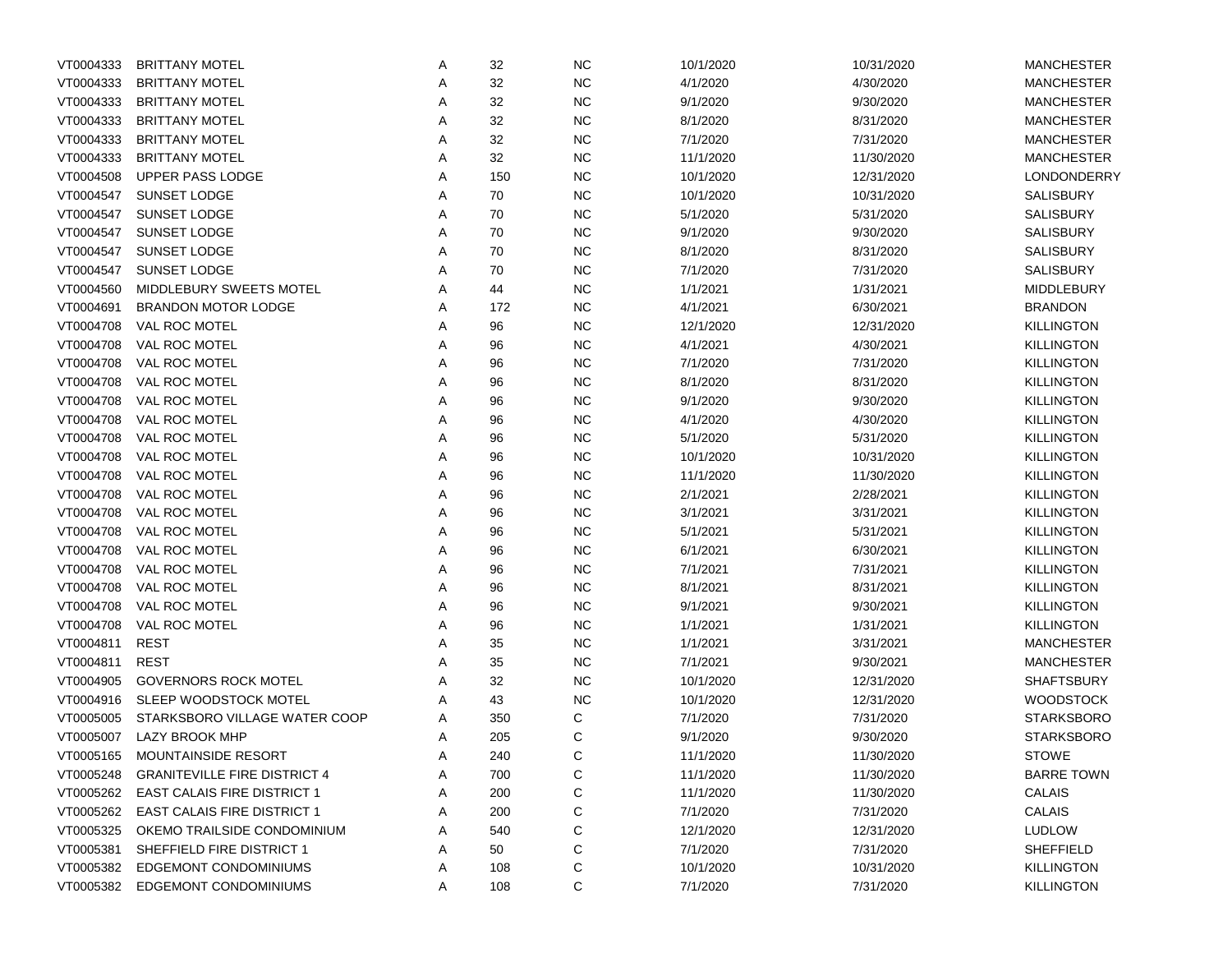| VT0005530 | UNION HOUSE NURSING HOME        | Α | 56  | C           | 12/1/2020 | 12/31/2020 | <b>GLOVER</b>     |
|-----------|---------------------------------|---|-----|-------------|-----------|------------|-------------------|
| VT0005570 | <b>BENSON HEIGHTS</b>           | A | 40  | С           | 7/1/2020  | 7/31/2020  | <b>BENSON</b>     |
| VT0005603 | WINTERGREEN AT KILLINGTON       | Α | 50  | C           | 11/1/2020 | 11/30/2020 | <b>PITTSFIELD</b> |
| VT0006008 | POINT COUNTERPOINT              | Α | 50  | <b>NC</b>   | 8/1/2021  | 8/31/2021  | <b>LEICESTER</b>  |
| VT0006409 | <b>FARWELL CAMP</b>             | Α | 167 | <b>NC</b>   | 6/1/2021  | 6/30/2021  | <b>NEWBURY</b>    |
| VT0006452 | <b>COUTTS MORIARTY CAMP</b>     | Α | 96  | <b>NC</b>   | 10/1/2020 | 10/31/2020 | <b>DERBY</b>      |
| VT0006508 | KEHOE GRN MTN CONSERVATION CAMP | A | 150 | <b>NC</b>   | 5/1/2021  | 5/31/2021  | CASTLETON         |
| VT0006722 | SOAR LEARNING CENTER            | A | 160 | <b>NTNC</b> | 10/1/2020 | 12/31/2020 | ST. ALBANS TOWN   |
| VT0008109 | CHAMPLAIN VALLEY CAMPGROUND     | A | 354 | <b>NC</b>   | 5/1/2020  | 5/31/2020  | <b>SWANTON</b>    |
| VT0008109 | CHAMPLAIN VALLEY CAMPGROUND     | A | 354 | <b>NC</b>   | 9/1/2020  | 9/30/2020  | <b>SWANTON</b>    |
| VT0008112 | LAKE DUNMORE KAMPERS            | A | 475 | <b>NC</b>   | 4/1/2021  | 4/30/2021  | <b>SALISBURY</b>  |
| VT0008112 | LAKE DUNMORE KAMPERS            | A | 475 | <b>NC</b>   | 3/1/2021  | 3/31/2021  | <b>SALISBURY</b>  |
| VT0008112 | LAKE DUNMORE KAMPERS            | Α | 475 | <b>NC</b>   | 5/1/2021  | 5/31/2021  | <b>SALISBURY</b>  |
| VT0008112 | LAKE DUNMORE KAMPERS            | Α | 475 | <b>NC</b>   | 6/1/2021  | 6/30/2021  | <b>SALISBURY</b>  |
| VT0008112 | LAKE DUNMORE KAMPERS            | Α | 475 | <b>NC</b>   | 7/1/2021  | 7/31/2021  | <b>SALISBURY</b>  |
| VT0008112 | LAKE DUNMORE KAMPERS            | Α | 475 | <b>NC</b>   | 9/1/2021  | 9/30/2021  | <b>SALISBURY</b>  |
| VT0008112 | LAKE DUNMORE KAMPERS            | Α | 475 | <b>NC</b>   | 8/1/2021  | 8/31/2021  | <b>SALISBURY</b>  |
| VT0008112 | LAKE DUNMORE KAMPERS            | Α | 475 | <b>NC</b>   | 8/1/2020  | 8/31/2020  | <b>SALISBURY</b>  |
| VT0008112 | LAKE DUNMORE KAMPERS            | Α | 475 | <b>NC</b>   | 1/1/2021  | 1/31/2021  | <b>SALISBURY</b>  |
| VT0008112 | LAKE DUNMORE KAMPERS            | Α | 475 | <b>NC</b>   | 12/1/2020 | 12/31/2020 | <b>SALISBURY</b>  |
| VT0008112 | LAKE DUNMORE KAMPERS            | Α | 475 | <b>NC</b>   | 10/1/2020 | 10/31/2020 | <b>SALISBURY</b>  |
| VT0008112 | LAKE DUNMORE KAMPERS            | Α | 475 | <b>NC</b>   | 11/1/2020 | 11/30/2020 | <b>SALISBURY</b>  |
| VT0008112 | LAKE DUNMORE KAMPERS            | Α | 475 | <b>NC</b>   | 5/1/2020  | 5/31/2020  | <b>SALISBURY</b>  |
| VT0008112 | LAKE DUNMORE KAMPERS            | Α | 475 | <b>NC</b>   | 9/1/2020  | 9/30/2020  | <b>SALISBURY</b>  |
| VT0008112 | LAKE DUNMORE KAMPERS            | Α | 475 | <b>NC</b>   | 7/1/2020  | 7/31/2020  | <b>SALISBURY</b>  |
| VT0008112 | LAKE DUNMORE KAMPERS            | Α | 475 | <b>NC</b>   | 2/1/2021  | 2/28/2021  | <b>SALISBURY</b>  |
| VT0008113 | PLEASANT VALLEY CAMP            | Α | 220 | <b>NC</b>   | 8/1/2020  | 8/31/2020  | <b>RYEGATE</b>    |
| VT0008125 | <b>REST N NEST CAMPGROUND</b>   | Α | 92  | <b>NC</b>   | 9/1/2021  | 9/30/2021  | <b>THETFORD</b>   |
| VT0008126 | <b>CHAR BO CAMPGROUND</b>       | Α | 176 | <b>NC</b>   | 10/1/2020 | 10/31/2020 | <b>DERBY</b>      |
| VT0008126 | <b>CHAR BO CAMPGROUND</b>       | Α | 176 | <b>NC</b>   | 8/1/2020  | 8/31/2020  | <b>DERBY</b>      |
| VT0008126 | <b>CHAR BO CAMPGROUND</b>       | Α | 176 | <b>NC</b>   | 9/1/2020  | 9/30/2020  | <b>DERBY</b>      |
| VT0008130 | LAKE BOMOSEEN CAMPGROUND        | Α | 596 | <b>NC</b>   | 6/1/2021  | 6/30/2021  | <b>HUBBARDTON</b> |
| VT0008131 | OTTER CREEK CAMPGROUND          | A | 154 | <b>NC</b>   | 2/1/2021  | 2/28/2021  | <b>DANBY</b>      |
| VT0008131 | OTTER CREEK CAMPGROUND          | A | 154 | <b>NC</b>   | 9/1/2021  | 9/30/2021  | <b>DANBY</b>      |
| VT0008131 | OTTER CREEK CAMPGROUND          | A | 154 | <b>NC</b>   | 7/1/2021  | 7/31/2021  | <b>DANBY</b>      |
| VT0008131 | OTTER CREEK CAMPGROUND          | A | 154 | <b>NC</b>   | 3/1/2021  | 3/31/2021  | <b>DANBY</b>      |
| VT0008131 | OTTER CREEK CAMPGROUND          | A | 154 | <b>NC</b>   | 6/1/2021  | 6/30/2021  | <b>DANBY</b>      |
| VT0008131 | OTTER CREEK CAMPGROUND          | A | 154 | <b>NC</b>   | 8/1/2020  | 8/31/2020  | <b>DANBY</b>      |
| VT0008131 | OTTER CREEK CAMPGROUND          | A | 154 | <b>NC</b>   | 10/1/2020 | 10/31/2020 | <b>DANBY</b>      |
| VT0008131 | OTTER CREEK CAMPGROUND          | A | 154 | <b>NC</b>   | 1/1/2021  | 1/31/2021  | <b>DANBY</b>      |
| VT0008131 | OTTER CREEK CAMPGROUND          | A | 154 | <b>NC</b>   | 11/1/2020 | 11/30/2020 | <b>DANBY</b>      |
| VT0008131 | OTTER CREEK CAMPGROUND          | A | 154 | <b>NC</b>   | 12/1/2020 | 12/31/2020 | <b>DANBY</b>      |
| VT0008131 | OTTER CREEK CAMPGROUND          | A | 154 | <b>NC</b>   | 9/1/2020  | 9/30/2020  | <b>DANBY</b>      |
| VT0008131 | OTTER CREEK CAMPGROUND          | A | 154 | <b>NC</b>   | 5/1/2021  | 5/31/2021  | <b>DANBY</b>      |
| VT0008131 | OTTER CREEK CAMPGROUND          | Α | 154 | ${\sf NC}$  | 4/1/2021  | 4/30/2021  | <b>DANBY</b>      |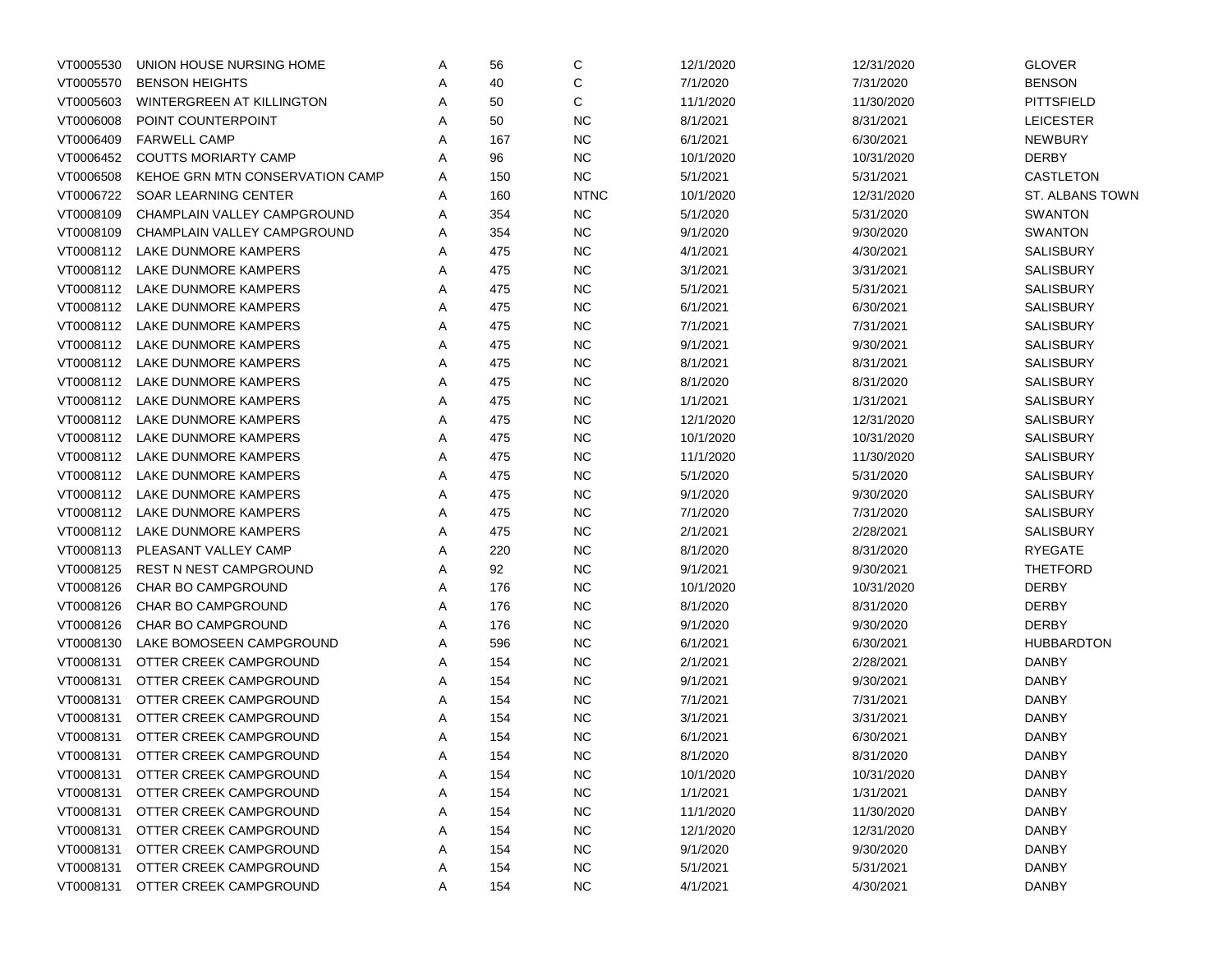| VT0008136 | ONION RIVER CAMPGROUND                   | Α | 112 | <b>NC</b>   | 5/1/2021  | 5/31/2021  | MARSHFIELD          |
|-----------|------------------------------------------|---|-----|-------------|-----------|------------|---------------------|
| VT0008140 | LAKEWOOD CAMPGROUND                      | Α | 998 | <b>NC</b>   | 9/1/2020  | 9/30/2020  | <b>SWANTON</b>      |
| VT0008140 | LAKEWOOD CAMPGROUND                      | Α | 998 | <b>NC</b>   | 8/1/2021  | 8/31/2021  | <b>SWANTON</b>      |
| VT0008140 | LAKEWOOD CAMPGROUND                      | Α | 998 | <b>NC</b>   | 5/1/2020  | 5/31/2020  | <b>SWANTON</b>      |
| VT0008149 | <b>GOLD BROOK CAMPGROUND</b>             | Α | 316 | <b>NC</b>   | 5/1/2020  | 5/31/2020  | <b>STOWE</b>        |
| VT0008159 | MARYVILLE CAMPGROUND                     | Α | 100 | <b>NC</b>   | 7/1/2021  | 7/31/2021  | <b>DORSET</b>       |
| VT0008164 | SMOKE RISE FAMILY CAMP                   | Α | 125 | <b>NC</b>   | 10/1/2020 | 10/31/2020 | <b>BRANDON</b>      |
| VT0008201 | CHIPMAN POINT MARINA                     | Α | 75  | <b>NC</b>   | 8/1/2021  | 8/31/2021  | ORWELL              |
| VT0008201 | CHIPMAN POINT MARINA                     | Α | 75  | <b>NC</b>   | 9/1/2021  | 9/30/2021  | ORWELL              |
| VT0008201 | CHIPMAN POINT MARINA                     | Α | 75  | <b>NC</b>   | 7/1/2021  | 7/31/2021  | ORWELL              |
| VT0008201 | CHIPMAN POINT MARINA                     | A | 75  | <b>NC</b>   | 8/1/2020  | 8/31/2020  | ORWELL              |
| VT0008201 | <b>CHIPMAN POINT MARINA</b>              | A | 75  | <b>NC</b>   | 7/1/2020  | 7/31/2020  | ORWELL              |
| VT0008206 | NORTHEAST KINGDOM INTERNATIONAL AIRPOR A |   | 603 | <b>NC</b>   | 4/1/2021  | 6/30/2021  | <b>COVENTRY</b>     |
| VT0008206 | NORTHEAST KINGDOM INTERNATIONAL AIRPOR A |   | 603 | <b>NC</b>   | 1/1/2021  | 3/31/2021  | <b>COVENTRY</b>     |
| VT0008243 | HAPGOOD POND CAMPGROUND                  | A | 754 | <b>NC</b>   | 9/1/2021  | 9/30/2021  | PERU                |
| VT0008243 | HAPGOOD POND CAMPGROUND                  | Α | 754 | <b>NC</b>   | 8/1/2021  | 8/31/2021  | PERU                |
| VT0008248 | MOOSALAMOO CAMPGROUND                    | A | 76  | <b>NC</b>   | 10/1/2020 | 10/31/2020 | <b>GOSHEN</b>       |
| VT0020135 | <b>FARMS AT CLUB SUGARBUSH</b>           | Α | 48  | С           | 11/1/2020 | 11/30/2020 | WARREN              |
| VT0020215 | PAULS SUGAR HOUSE                        | Α | 50  | <b>NC</b>   | 9/1/2021  | 9/30/2021  | <b>DERBY</b>        |
| VT0020215 | PAULS SUGAR HOUSE                        | Α | 50  | <b>NC</b>   | 8/1/2021  | 8/31/2021  | <b>DERBY</b>        |
| VT0020215 | PAULS SUGAR HOUSE                        | Α | 50  | <b>NC</b>   | 7/1/2021  | 7/31/2021  | <b>DERBY</b>        |
| VT0020247 | <b>NEWFANE STORE</b>                     | Α | 33  | <b>NC</b>   | 7/1/2021  | 9/30/2021  | <b>NEWFANE</b>      |
| VT0020247 | <b>NEWFANE STORE</b>                     | Α | 33  | <b>NC</b>   | 4/1/2021  | 6/30/2021  | <b>NEWFANE</b>      |
| VT0020338 | MKT GRAFTON AND BARRETT HOUSE            | Α | 25  | <b>NC</b>   | 7/1/2021  | 9/30/2021  | <b>GRAFTON</b>      |
| VT0020466 | <b>WESTBURY PARK</b>                     | Α | 663 | С           | 9/1/2020  | 9/30/2020  | <b>COLCHESTER</b>   |
| VT0020472 | <b>WALDEN SCHOOL</b>                     | Α | 160 | <b>NTNC</b> | 8/1/2020  | 8/31/2020  | WALDEN              |
| VT0020510 | RUTLAND STATE AIRPORT                    | Α | 75  | <b>NC</b>   | 10/1/2020 | 12/31/2020 | <b>RUTLAND TOWN</b> |
| VT0020510 | RUTLAND STATE AIRPORT                    | Α | 75  | <b>NC</b>   | 1/1/2021  | 3/31/2021  | <b>RUTLAND TOWN</b> |
| VT0020510 | RUTLAND STATE AIRPORT                    | Α | 75  | <b>NC</b>   | 4/1/2021  | 6/30/2021  | <b>RUTLAND TOWN</b> |
| VT0020516 | MOOSELOOK DINER                          | Α | 45  | <b>NC</b>   | 4/1/2021  | 6/30/2021  | <b>CONCORD</b>      |
| VT0020524 | SMORE FAMILY FUN                         | Α | 243 | <b>NC</b>   | 5/1/2021  | 5/31/2021  | <b>HYDE PARK</b>    |
| VT0020524 | SMORE FAMILY FUN                         | Α | 243 | <b>NC</b>   | 6/1/2021  | 6/30/2021  | <b>HYDE PARK</b>    |
| VT0020524 | SMORE FAMILY FUN                         | Α | 243 | <b>NC</b>   | 8/1/2021  | 8/31/2021  | <b>HYDE PARK</b>    |
| VT0020524 | <b>SMORE FAMILY FUN</b>                  | Α | 243 | <b>NC</b>   | 8/1/2020  | 8/31/2020  | <b>HYDE PARK</b>    |
| VT0020524 | SMORE FAMILY FUN                         | Α | 243 | <b>NC</b>   | 9/1/2020  | 9/30/2020  | <b>HYDE PARK</b>    |
| VT0020524 | SMORE FAMILY FUN                         | Α | 243 | <b>NC</b>   | 9/1/2021  | 9/30/2021  | <b>HYDE PARK</b>    |
| VT0020524 | SMORE FAMILY FUN                         | Α | 243 | <b>NC</b>   | 7/1/2020  | 7/31/2020  | <b>HYDE PARK</b>    |
| VT0020594 | POINT COMFORT COTTAGES                   | A | 97  | <b>NC</b>   | 6/1/2021  | 6/30/2021  | <b>DANVILLE</b>     |
| VT0020600 | POND VIEW LLC - JOES POND                | Α | 50  | <b>NC</b>   | 7/1/2020  | 7/31/2020  | <b>DANVILLE</b>     |
| VT0020600 | POND VIEW LLC - JOES POND                | Α | 50  | <b>NC</b>   | 9/1/2021  | 9/30/2021  | <b>DANVILLE</b>     |
| VT0020600 | POND VIEW LLC - JOES POND                | Α | 50  | <b>NC</b>   | 5/1/2020  | 5/31/2020  | <b>DANVILLE</b>     |
| VT0020600 | POND VIEW LLC - JOES POND                | Α | 50  | <b>NC</b>   | 8/1/2020  | 8/31/2020  | <b>DANVILLE</b>     |
| VT0020600 | POND VIEW LLC - JOES POND                | Α | 50  | <b>NC</b>   | 5/1/2021  | 5/31/2021  | <b>DANVILLE</b>     |
| VT0020616 | <b>MENDON MOUNTAIN ORCHARDS</b>          |   | 34  | <b>NC</b>   | 8/1/2020  | 8/31/2020  | <b>MENDON</b>       |
| VT0020616 | MENDON MOUNTAIN ORCHARDS                 |   | 34  | <b>NC</b>   | 9/1/2020  | 9/30/2020  | <b>MENDON</b>       |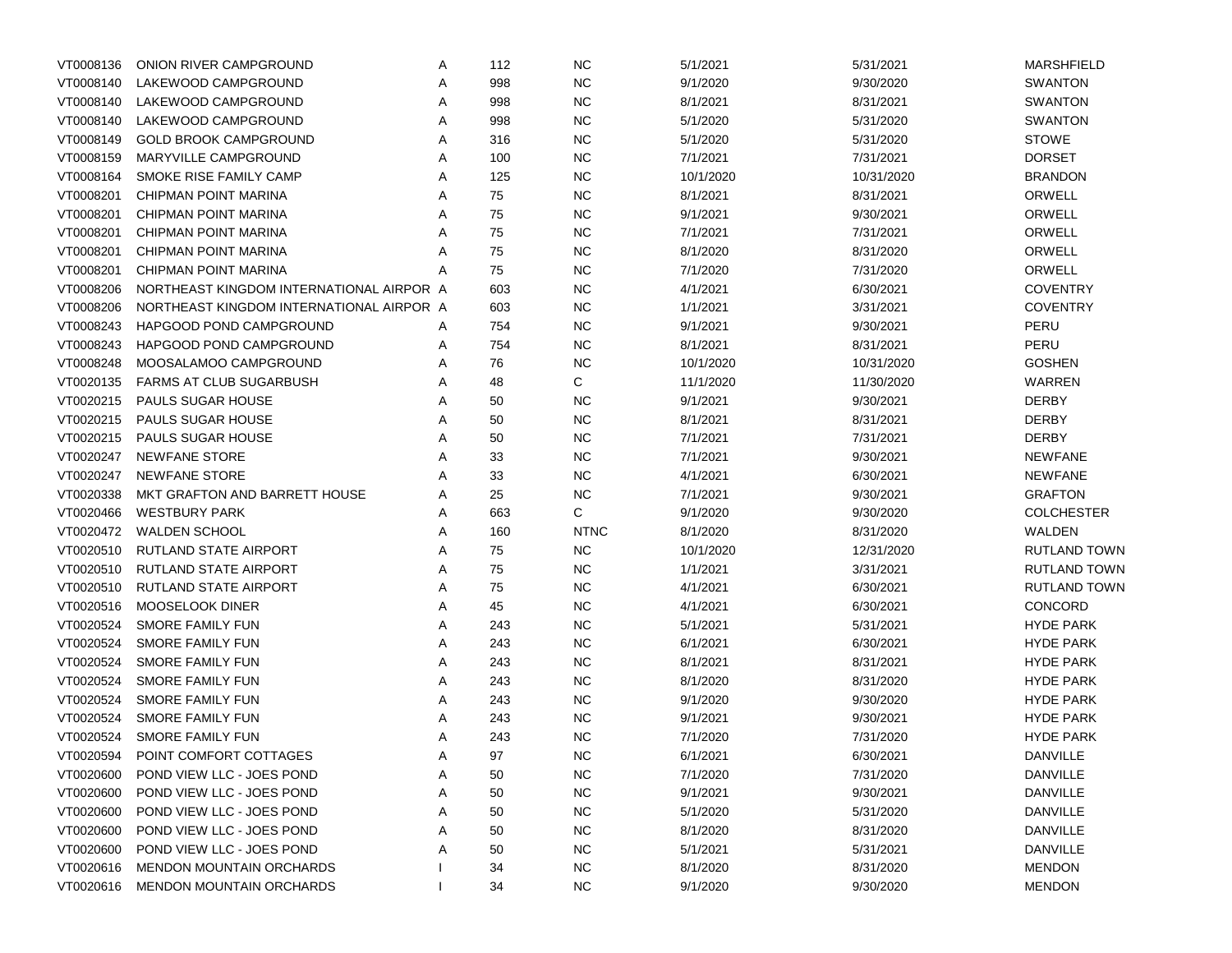| VT0020616 | <b>MENDON MOUNTAIN ORCHARDS</b>            |   | 34   | <b>NC</b>   | 7/1/2020  | 7/31/2020  | <b>MENDON</b>        |
|-----------|--------------------------------------------|---|------|-------------|-----------|------------|----------------------|
| VT0020642 | <b>VILLAGERS RESTAURANT</b>                | Α | 40   | <b>NC</b>   | 8/1/2021  | 8/31/2021  | <b>WEATHERSFIELD</b> |
| VT0020646 | RYDER BROOK GOLF CLUB                      | Α | 45   | <b>NC</b>   | 2/1/2021  | 2/28/2021  | <b>MORRISTOWN</b>    |
| VT0020649 | <b>GREEN MOUNTAIN NATIONAL GOLF COURSE</b> | Α | 694  | <b>NC</b>   | 7/1/2020  | 7/31/2020  | <b>KILLINGTON</b>    |
| VT0020681 | CAJUNS SNACK BAR                           | Α | 30   | <b>NC</b>   | 9/1/2021  | 9/30/2021  | <b>LOWELL</b>        |
| VT0020681 | CAJUNS SNACK BAR                           | Α | 30   | <b>NC</b>   | 8/1/2020  | 8/31/2020  | LOWELL               |
| VT0020681 | CAJUNS SNACK BAR                           | А | 30   | <b>NC</b>   | 7/1/2020  | 7/31/2020  | <b>LOWELL</b>        |
| VT0020681 | CAJUNS SNACK BAR                           | А | 30   | <b>NC</b>   | 9/1/2020  | 9/30/2020  | LOWELL               |
| VT0020681 | CAJUNS SNACK BAR                           | А | 30   | <b>NC</b>   | 7/1/2021  | 7/31/2021  | LOWELL               |
| VT0020689 | <b>BRATTLEBORO COUNTRY CLUB</b>            | Α | 114  | <b>NC</b>   | 7/1/2021  | 9/30/2021  | <b>BRATTLEBORO</b>   |
| VT0020760 | <b>EAST MOUNTAIN MHP</b>                   | Α | 76   | С           | 7/1/2020  | 7/31/2020  | <b>BENNINGTON</b>    |
| VT0020796 | <b>CHAMBERS MOBILE HOME VILLAGE</b>        | Α | 150  | С           | 11/1/2020 | 11/30/2020 | <b>HARTFORD</b>      |
| VT0020796 | CHAMBERS MOBILE HOME VILLAGE               | Α | 150  | С           | 9/1/2020  | 9/30/2020  | <b>HARTFORD</b>      |
| VT0020826 | KILLINGTON SNOWMOBILE TOURS                | Α | 31   | <b>NC</b>   | 4/1/2021  | 6/30/2021  | PLYMOUTH             |
| VT0020831 | <b>VALLEY CENTER COMPLEX</b>               | Α | 252  | <b>NTNC</b> | 12/1/2020 | 12/31/2020 | <b>DOVER</b>         |
| VT0020837 | ORIGINAL GENERAL STORE LLC                 | Α | 44   | <b>NC</b>   | 8/1/2021  | 8/31/2021  | <b>PITTSFIELD</b>    |
| VT0020837 | ORIGINAL GENERAL STORE LLC                 | Α | 44   | <b>NC</b>   | 9/1/2021  | 9/30/2021  | <b>PITTSFIELD</b>    |
| VT0020844 | BARREWOOD CAMPGROUND                       | Α | 102  | <b>NC</b>   | 7/1/2020  | 7/31/2020  | WESTFIELD            |
| VT0020844 | BARREWOOD CAMPGROUND                       | Α | 102  | <b>NC</b>   | 5/1/2020  | 5/31/2020  | WESTFIELD            |
| VT0020844 | BARREWOOD CAMPGROUND                       | Α | 102  | <b>NC</b>   | 9/1/2021  | 9/30/2021  | WESTFIELD            |
| VT0020844 | BARREWOOD CAMPGROUND                       | Α | 102  | <b>NC</b>   | 10/1/2020 | 10/31/2020 | WESTFIELD            |
| VT0020845 | <b>HILLSIDE INN</b>                        | Α | 189  | <b>NC</b>   | 4/1/2020  | 4/30/2020  | <b>KILLINGTON</b>    |
| VT0020845 | <b>HILLSIDE INN</b>                        | Α | 189  | <b>NC</b>   | 9/1/2021  | 9/30/2021  | <b>KILLINGTON</b>    |
| VT0020879 | NEW HOPE BIBLE CHURCH                      | А | 399  | <b>NC</b>   | 8/1/2021  | 8/31/2021  | <b>IRASBURG</b>      |
| VT0020879 | NEW HOPE BIBLE CHURCH                      | А | 399  | <b>NC</b>   | 6/1/2021  | 6/30/2021  | <b>IRASBURG</b>      |
| VT0020879 | NEW HOPE BIBLE CHURCH                      | Α | 399  | <b>NC</b>   | 1/1/2021  | 1/31/2021  | <b>IRASBURG</b>      |
| VT0020890 | KILLINGTON VILLAGE PROPERTIES INC          | Α | 30   | <b>NC</b>   | 12/1/2020 | 12/31/2020 | <b>KILLINGTON</b>    |
| VT0020890 | KILLINGTON VILLAGE PROPERTIES INC          | Α | 30   | <b>NC</b>   | 10/1/2020 | 10/31/2020 | <b>KILLINGTON</b>    |
| VT0020890 | KILLINGTON VILLAGE PROPERTIES INC          | Α | 30   | <b>NC</b>   | 3/1/2021  | 3/31/2021  | <b>KILLINGTON</b>    |
| VT0020890 | KILLINGTON VILLAGE PROPERTIES INC          | Α | 30   | <b>NC</b>   | 8/1/2020  | 8/31/2020  | <b>KILLINGTON</b>    |
| VT0020890 | KILLINGTON VILLAGE PROPERTIES INC          | Α | 30   | <b>NC</b>   | 7/1/2021  | 7/31/2021  | <b>KILLINGTON</b>    |
| VT0020890 | KILLINGTON VILLAGE PROPERTIES INC          | Α | 30   | <b>NC</b>   | 11/1/2020 | 11/30/2020 | <b>KILLINGTON</b>    |
| VT0020890 | KILLINGTON VILLAGE PROPERTIES INC          | Α | 30   | <b>NC</b>   | 8/1/2021  | 8/31/2021  | <b>KILLINGTON</b>    |
| VT0020890 | KILLINGTON VILLAGE PROPERTIES INC          | Α | 30   | <b>NC</b>   | 7/1/2020  | 7/31/2020  | KILLINGTON           |
| VT0020890 | KILLINGTON VILLAGE PROPERTIES INC          | Α | 30   | <b>NC</b>   | 2/1/2021  | 2/28/2021  | KILLINGTON           |
| VT0020890 | KILLINGTON VILLAGE PROPERTIES INC          | Α | 30   | <b>NC</b>   | 9/1/2021  | 9/30/2021  | KILLINGTON           |
| VT0020922 | <b>SPRING HILL SCHOOL</b>                  | Α | 30   | <b>NTNC</b> | 7/1/2020  | 7/31/2020  | WAITSFIELD           |
| VT0020922 | SPRING HILL SCHOOL                         | A | 30   | <b>NTNC</b> | 8/1/2020  | 8/31/2020  | WAITSFIELD           |
| VT0020982 | DUMMERSTON HIGHWAY GARAGE AOT              | A | 36   | <b>NC</b>   | 8/1/2021  | 8/31/2021  | <b>DUMMERSTON</b>    |
| VT0020982 | DUMMERSTON HIGHWAY GARAGE AOT              | A | 36   | $NC$        | 9/1/2021  | 9/30/2021  | <b>DUMMERSTON</b>    |
| VT0021030 | JACKSONVILLE GENERAL STORE                 |   | 37   | ${\sf NC}$  | 4/1/2021  | 6/30/2021  | WHITINGHAM           |
| VT0021037 | VA MEDICAL CENTER                          | A | 1225 | <b>NTNC</b> | 10/1/2020 | 10/31/2020 | <b>HARTFORD</b>      |
| VT0021078 | <b>HYDE PARK VFW</b>                       | A | 175  | <b>NC</b>   | 1/1/2021  | 3/31/2021  | <b>HYDE PARK</b>     |
| VT0021078 | <b>HYDE PARK VFW</b>                       | A | 175  | NC          | 7/1/2021  | 9/30/2021  | <b>HYDE PARK</b>     |
| VT0021078 | <b>HYDE PARK VFW</b>                       | A | 175  | NC          | 10/1/2020 | 12/31/2020 | <b>HYDE PARK</b>     |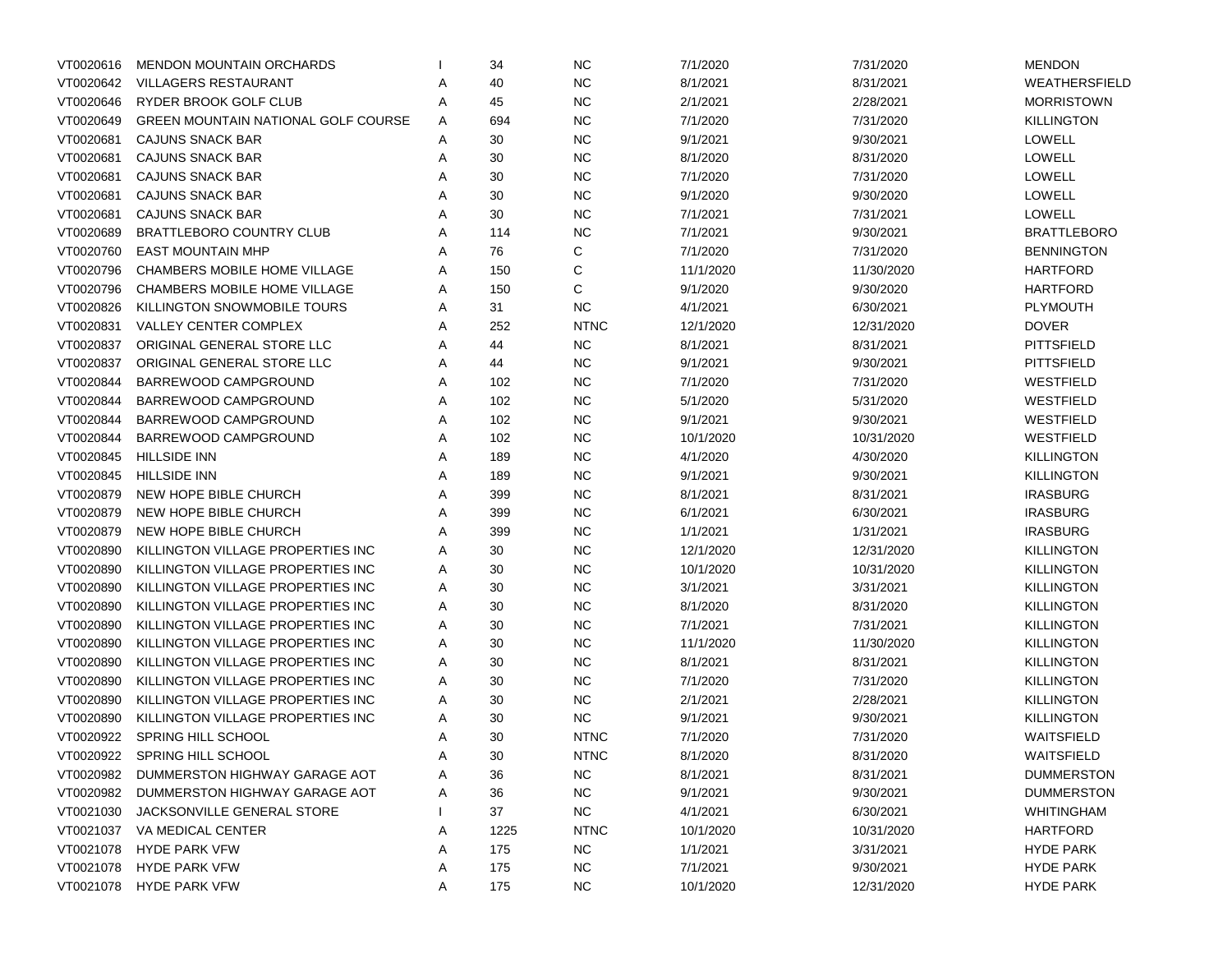| VT0021081 | <b>WESTMORE WATER WORKS</b>           | Α | 40  | <b>NC</b>   | 7/1/2021  | 9/30/2021  | <b>WESTMORE</b>    |
|-----------|---------------------------------------|---|-----|-------------|-----------|------------|--------------------|
| VT0021081 | <b>WESTMORE WATER WORKS</b>           | Α | 40  | ${\sf NC}$  | 10/1/2020 | 12/31/2020 | <b>WESTMORE</b>    |
| VT0021085 | NORTH COUNTRY CAREER CENTER LAND LAB  | A | 80  | <b>NTNC</b> | 8/1/2020  | 8/31/2020  | <b>DERBY</b>       |
| VT0021112 | WAYNES FAMILY RESTAURANT              | A | 80  | <b>NC</b>   | 4/1/2021  | 6/30/2021  | NEWPORT TOWN       |
| VT0021124 | MILL POND CAMPGROUND                  | A | 283 | <b>NC</b>   | 8/1/2021  | 8/31/2021  | <b>FRANKLIN</b>    |
| VT0021124 | MILL POND CAMPGROUND                  | A | 283 | <b>NC</b>   | 9/1/2021  | 9/30/2021  | <b>FRANKLIN</b>    |
| VT0021157 | <b>CRAFTSBURY GENERAL STORE</b>       | A | 45  | <b>NC</b>   | 7/1/2021  | 9/30/2021  | <b>CRAFTSBURY</b>  |
| VT0021188 | <b>CAMP DREAM</b>                     | A | 30  | <b>NC</b>   | 9/1/2021  | 9/30/2021  | <b>FLETCHER</b>    |
| VT0021192 | SUNRAY PEACE VILLAGE                  | A | 264 | <b>NC</b>   | 9/1/2021  | 9/30/2021  | <b>LINCOLN</b>     |
| VT0021192 | SUNRAY PEACE VILLAGE                  | A | 264 | <b>NC</b>   | 10/1/2020 | 12/31/2020 | <b>LINCOLN</b>     |
| VT0021192 | SUNRAY PEACE VILLAGE                  | A | 264 | <b>NC</b>   | 8/1/2021  | 8/31/2021  | <b>LINCOLN</b>     |
| VT0021205 | <b>TANGUAY HOMES</b>                  | Α | 25  | <b>NC</b>   | 1/1/2021  | 3/31/2021  | <b>COVENTRY</b>    |
| VT0021210 | BELVIDERE COMMUNITY CLUB              | Α | 230 | <b>NC</b>   | 6/1/2021  | 6/30/2021  | <b>BELVIDERE</b>   |
| VT0021228 | ALPINE VALLEY RV PARK                 | A | 282 | <b>NC</b>   | 10/1/2020 | 12/31/2020 | <b>CONCORD</b>     |
| VT0021228 | ALPINE VALLEY RV PARK                 | A | 282 | <b>NC</b>   | 4/1/2021  | 6/30/2021  | <b>CONCORD</b>     |
| VT0021237 | 7 ELEVEN STORE NO 32511               | A | 30  | <b>NC</b>   | 10/1/2020 | 12/31/2020 | WINHALL            |
| VT0021248 | <b>BURKE TOWN OFFICES</b>             | A | 112 | <b>NC</b>   | 1/1/2021  | 3/31/2021  | <b>BURKE</b>       |
|           | VT0021272 SOUTH FACE VILLAGE AT OKEMO | A | 70  | C           | 12/1/2020 | 12/31/2020 | <b>LUDLOW</b>      |
| VT0021292 | AMEE FARM                             | A | 68  | <b>NC</b>   | 9/1/2021  | 9/30/2021  | <b>PITTSFIELD</b>  |
| VT0021292 | AMEE FARM                             | A | 68  | <b>NC</b>   | 8/1/2021  | 8/31/2021  | <b>PITTSFIELD</b>  |
| VT0021296 | <b>MAXFIELD SPORTS FIELDS</b>         | A | 942 | <b>NC</b>   | 9/1/2021  | 9/30/2021  | <b>HARTFORD</b>    |
| VT0021307 | <b>GEORGIA MARKET</b>                 | Α | 27  | <b>NC</b>   | 10/1/2020 | 12/31/2020 | <b>GEORGIA</b>     |
| VT0021308 | <b>HAMMONDSVILLE TAVERN</b>           |   | 50  | <b>NC</b>   | 7/1/2021  | 9/30/2021  | <b>READING</b>     |
| VT0021315 | <b>PARKER PIE</b>                     | A | 89  | <b>NC</b>   | 10/1/2020 | 10/31/2020 | <b>GLOVER</b>      |
| VT0021317 | <b>FAIRFAX COMMONS</b>                | A | 49  | <b>NC</b>   | 7/1/2020  | 7/31/2020  | <b>FAIRFAX</b>     |
| VT0021317 | <b>FAIRFAX COMMONS</b>                | A | 49  | <b>NC</b>   | 8/1/2020  | 8/31/2020  | <b>FAIRFAX</b>     |
| VT0021317 | <b>FAIRFAX COMMONS</b>                | A | 49  | <b>NC</b>   | 9/1/2020  | 9/30/2020  | <b>FAIRFAX</b>     |
| VT0021317 | <b>FAIRFAX COMMONS</b>                | A | 49  | <b>NC</b>   | 2/1/2021  | 2/28/2021  | <b>FAIRFAX</b>     |
| VT0021317 | <b>FAIRFAX COMMONS</b>                | A | 49  | <b>NC</b>   | 5/1/2020  | 5/31/2020  | <b>FAIRFAX</b>     |
| VT0021317 | <b>FAIRFAX COMMONS</b>                | A | 49  | <b>NC</b>   | 10/1/2020 | 10/31/2020 | <b>FAIRFAX</b>     |
| VT0021317 | <b>FAIRFAX COMMONS</b>                | A | 49  | <b>NC</b>   | 11/1/2020 | 11/30/2020 | <b>FAIRFAX</b>     |
| VT0021317 | <b>FAIRFAX COMMONS</b>                | A | 49  | <b>NC</b>   | 12/1/2020 | 12/31/2020 | <b>FAIRFAX</b>     |
| VT0021317 | <b>FAIRFAX COMMONS</b>                | A | 49  | <b>NC</b>   | 1/1/2021  | 1/31/2021  | <b>FAIRFAX</b>     |
| VT0021317 | <b>FAIRFAX COMMONS</b>                | A | 49  | ${\sf NC}$  | 4/1/2020  | 4/30/2020  | <b>FAIRFAX</b>     |
| VT0021367 | ALLEN BROTHERS INC                    | Α | 36  | <b>NC</b>   | 10/1/2020 | 12/31/2020 | <b>WESTMINSTER</b> |
| VT0021372 | DISHMILL FOREST PRODUCTS LLC          | Α | 81  | <b>NC</b>   | 10/1/2020 | 12/31/2020 | <b>BURKE</b>       |
|           | VT0021373 LIONS GATE INN              |   | 34  | NC.         | 7/1/2020  | 7/31/2020  | <b>HUNTINGTON</b>  |
|           | VT0021373 LIONS GATE INN              |   | 34  | NC          | 8/1/2020  | 8/31/2020  | <b>HUNTINGTON</b>  |
| VT0021373 | LIONS GATE INN                        |   | 34  | <b>NC</b>   | 9/1/2020  | 9/30/2020  | <b>HUNTINGTON</b>  |
| VT0021386 | WEST ENOSBURG COUNTRY STORE           | A | 31  | ${\sf NC}$  | 4/1/2021  | 6/30/2021  | <b>ENOSBURG</b>    |
| VT0021392 | PHOENIX HOUSE                         | Α | 25  | <b>NC</b>   | 6/1/2021  | 6/30/2021  | <b>BERKSHIRE</b>   |
| VT0021392 | PHOENIX HOUSE                         | Α | 25  | <b>NC</b>   | 4/1/2021  | 4/30/2021  | <b>BERKSHIRE</b>   |
| VT0021392 | PHOENIX HOUSE                         | Α | 25  | <b>NC</b>   | 2/1/2021  | 2/28/2021  | <b>BERKSHIRE</b>   |
| VT0021392 | PHOENIX HOUSE                         | Α | 25  | <b>NC</b>   | 8/1/2021  | 8/31/2021  | <b>BERKSHIRE</b>   |
| VT0021392 | PHOENIX HOUSE                         | Α | 25  | <b>NC</b>   | 7/1/2021  | 7/31/2021  | <b>BERKSHIRE</b>   |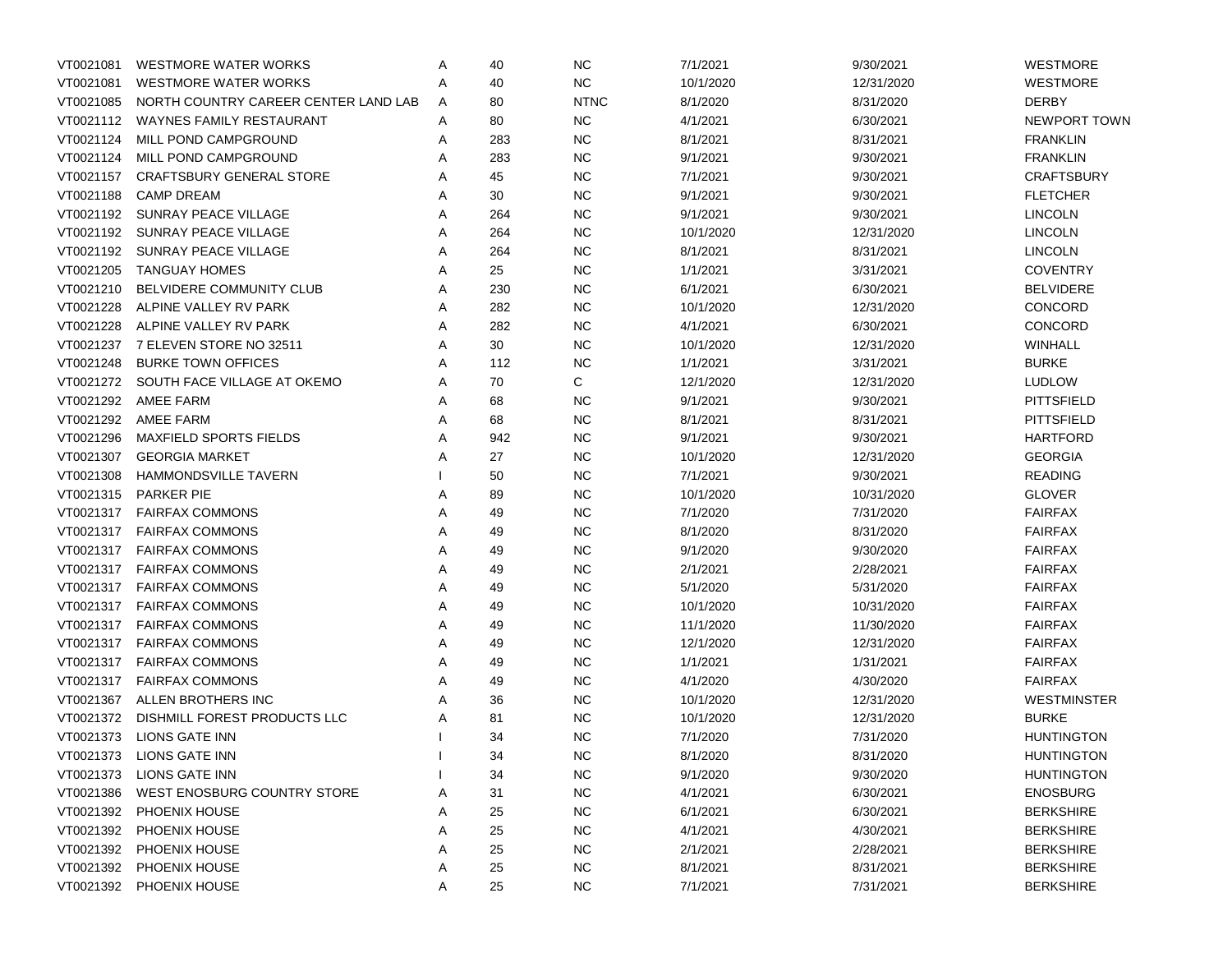| VT0021402                 | STOWE FAMILY DENTISTRY                                  | Α | 110                      | <b>NC</b>                                   | 1/1/2021                       | 3/31/2021                    | <b>STOWE</b>           |
|---------------------------|---------------------------------------------------------|---|--------------------------|---------------------------------------------|--------------------------------|------------------------------|------------------------|
| VT0021411                 | <b>SUNRISE ORCHARDS</b>                                 | Α | 42                       | NC                                          | 10/1/2020                      | 10/31/2020                   | <b>CORNWALL</b>        |
| VT0021411                 | <b>SUNRISE ORCHARDS</b>                                 | A | 42                       | <b>NC</b>                                   | 9/1/2020                       | 9/30/2020                    | <b>CORNWALL</b>        |
| VT0021411                 | <b>SUNRISE ORCHARDS</b>                                 | A | 42                       | <b>NC</b>                                   | 8/1/2020                       | 8/31/2020                    | CORNWALL               |
| VT0021415                 | <b>KAMPERSVILLE SNACK BAR</b>                           | A | 25                       | <b>NC</b>                                   | 9/1/2020                       | 9/30/2020                    | SALISBURY              |
| VT0021415                 | KAMPERSVILLE SNACK BAR                                  | Α | 25                       | <b>NC</b>                                   | 7/1/2020                       | 7/31/2020                    | <b>SALISBURY</b>       |
| VT0021415                 | KAMPERSVILLE SNACK BAR                                  | A | 25                       | <b>NC</b>                                   | 8/1/2020                       | 8/31/2020                    | <b>SALISBURY</b>       |
| VT0021415                 | KAMPERSVILLE SNACK BAR                                  | Α | 25                       | <b>NC</b>                                   | 5/1/2020                       | 5/31/2020                    | <b>SALISBURY</b>       |
| VT0021415                 | KAMPERSVILLE SNACK BAR                                  | A | 25                       | <b>NC</b>                                   | 6/1/2021                       | 6/30/2021                    | <b>SALISBURY</b>       |
| VT0021415                 | KAMPERSVILLE SNACK BAR                                  | A | 25                       | <b>NC</b>                                   | 7/1/2021                       | 7/31/2021                    | <b>SALISBURY</b>       |
| VT0021415                 | KAMPERSVILLE SNACK BAR                                  | A | 25                       | <b>NC</b>                                   | 8/1/2021                       | 8/31/2021                    | <b>SALISBURY</b>       |
| VT0021415                 | KAMPERSVILLE SNACK BAR                                  | A | 25                       | <b>NC</b>                                   | 9/1/2021                       | 9/30/2021                    | <b>SALISBURY</b>       |
| VT0021415                 | KAMPERSVILLE SNACK BAR                                  | Α | 25                       | <b>NC</b>                                   | 5/1/2021                       | 5/31/2021                    | <b>SALISBURY</b>       |
| VT0021489                 | MOUNTAIN VIEW SNACK BAR - MORRISVILLE                   | A | 32                       | <b>NC</b>                                   | 9/1/2021                       | 9/30/2021                    | <b>MORRISTOWN</b>      |
| VT0021514                 | <b>MOUNTAIN ROAD RESORT</b>                             |   | 64                       | <b>NC</b>                                   | 8/1/2020                       | 8/31/2020                    | <b>STOWE</b>           |
| VT0021514                 | <b>MOUNTAIN ROAD RESORT</b>                             |   | 64                       | <b>NC</b>                                   | 7/1/2020                       | 7/31/2020                    | <b>STOWE</b>           |
| VT0021514                 | <b>MOUNTAIN ROAD RESORT</b>                             |   | 64                       | <b>NC</b>                                   | 9/1/2020                       | 9/30/2020                    | <b>STOWE</b>           |
| VT0021515                 | NORTHWOODS VILLAGE APARTMENTS                           | A | 130                      | C                                           | 12/1/2020                      | 12/31/2020                   | <b>EAST MONTPELIER</b> |
| VT0021515                 | NORTHWOODS VILLAGE APARTMENTS                           | Α | 130                      | C                                           | 11/1/2020                      | 11/30/2020                   | <b>EAST MONTPELIER</b> |
| VT0021515                 | NORTHWOODS VILLAGE APARTMENTS                           | A | 130                      | $\mathsf{C}$                                | 8/1/2020                       | 8/31/2020                    | <b>EAST MONTPELIER</b> |
| VT0021515                 | NORTHWOODS VILLAGE APARTMENTS                           | Α | 130                      | $\mathsf{C}$                                | 10/1/2020                      | 10/31/2020                   | <b>EAST MONTPELIER</b> |
| VT0021515                 | NORTHWOODS VILLAGE APARTMENTS                           | A | 130                      | C                                           | 9/1/2020                       | 9/30/2020                    | <b>EAST MONTPELIER</b> |
| VT0021515                 | NORTHWOODS VILLAGE APARTMENTS                           | A | 130                      | C                                           | 7/1/2020                       | 7/31/2020                    | <b>EAST MONTPELIER</b> |
| VT0021524                 | <b>GARVEY NISSAN</b>                                    | A | 50                       | <b>NC</b>                                   | 1/1/2021                       | 3/31/2021                    | CLARENDON              |
| VT0021571                 | NORTHSIDE BAPTIST CHURCH                                | A | 360                      | <b>NC</b>                                   | 4/1/2021                       | 6/30/2021                    | <b>ST. ALBANS CITY</b> |
| VT0021571                 | NORTHSIDE BAPTIST CHURCH                                | Α | 360                      | <b>NC</b>                                   | 10/1/2020                      | 12/31/2020                   | ST. ALBANS CITY        |
| VT0021626                 | MANCHESTER COUNTRY CLUB BATHHOUSE                       | A | 50                       | <b>NC</b>                                   | 9/1/2021                       | 9/30/2021                    | <b>MANCHESTER</b>      |
| VT0021626                 | MANCHESTER COUNTRY CLUB BATHHOUSE                       | Α | 50                       | <b>NC</b>                                   | 7/1/2021                       | 7/31/2021                    | <b>MANCHESTER</b>      |
| VT0021626                 | MANCHESTER COUNTRY CLUB BATHHOUSE                       | A | 50                       | <b>NC</b>                                   | 5/1/2021                       | 5/31/2021                    | <b>MANCHESTER</b>      |
| VT0021637                 | ARROWHEAD GOLF COURSE                                   | Α | 73                       | <b>NC</b>                                   | 9/1/2021                       | 9/30/2021                    | <b>MILTON</b>          |
| VT0021637                 | ARROWHEAD GOLF COURSE                                   | A | 73                       | <b>NC</b>                                   | 5/1/2020                       | 5/31/2020                    | <b>MILTON</b>          |
| VT0021653                 | SNOW REPUBLIC BREWERY                                   | A | 42                       | <b>NC</b>                                   | 7/1/2021                       | 7/31/2021                    | <b>DOVER</b>           |
| VT0021653                 | <b>SNOW REPUBLIC BREWERY</b>                            | A | 42                       | <b>NC</b>                                   | 9/1/2021                       | 9/30/2021                    | <b>DOVER</b>           |
| VT0021653                 | <b>SNOW REPUBLIC BREWERY</b>                            | A | 42                       | <b>NC</b>                                   | 5/1/2021                       | 5/31/2021                    | <b>DOVER</b>           |
| <b>Number of Systems:</b> | 159<br><b>Number of Violations:</b>                     |   | 454                      |                                             | Population: 23580              |                              |                        |
| Vio Type: 3A              |                                                         |   |                          | Vio Name: MONITORING, ROUTINE, MINOR (RTCR) |                                |                              |                        |
|                           | Analyte/Group Name: E. COLI<br>Analyte/Group Code: 3014 |   |                          |                                             |                                |                              |                        |
| <b>WSID</b>               | <b>WS Name</b>                                          |   | <b>Active Population</b> | <b>System Type</b>                          | <b>Compliance Period Begin</b> | <b>Compliance Period End</b> | <b>City/Town</b>       |
| VT0020731                 | <b>MOUNTAIN PARK</b>                                    | Α | 679                      | <b>NTNC</b>                                 | 10/1/2020                      | 10/31/2020                   | <b>DOVER</b>           |
| VT0021124                 | MILL POND CAMPGROUND                                    | A | 283                      | <b>NC</b>                                   | 5/1/2020                       | 5/31/2020                    | <b>FRANKLIN</b>        |

**Number of Systems: 2 Number of Violations: 2 Population: 962**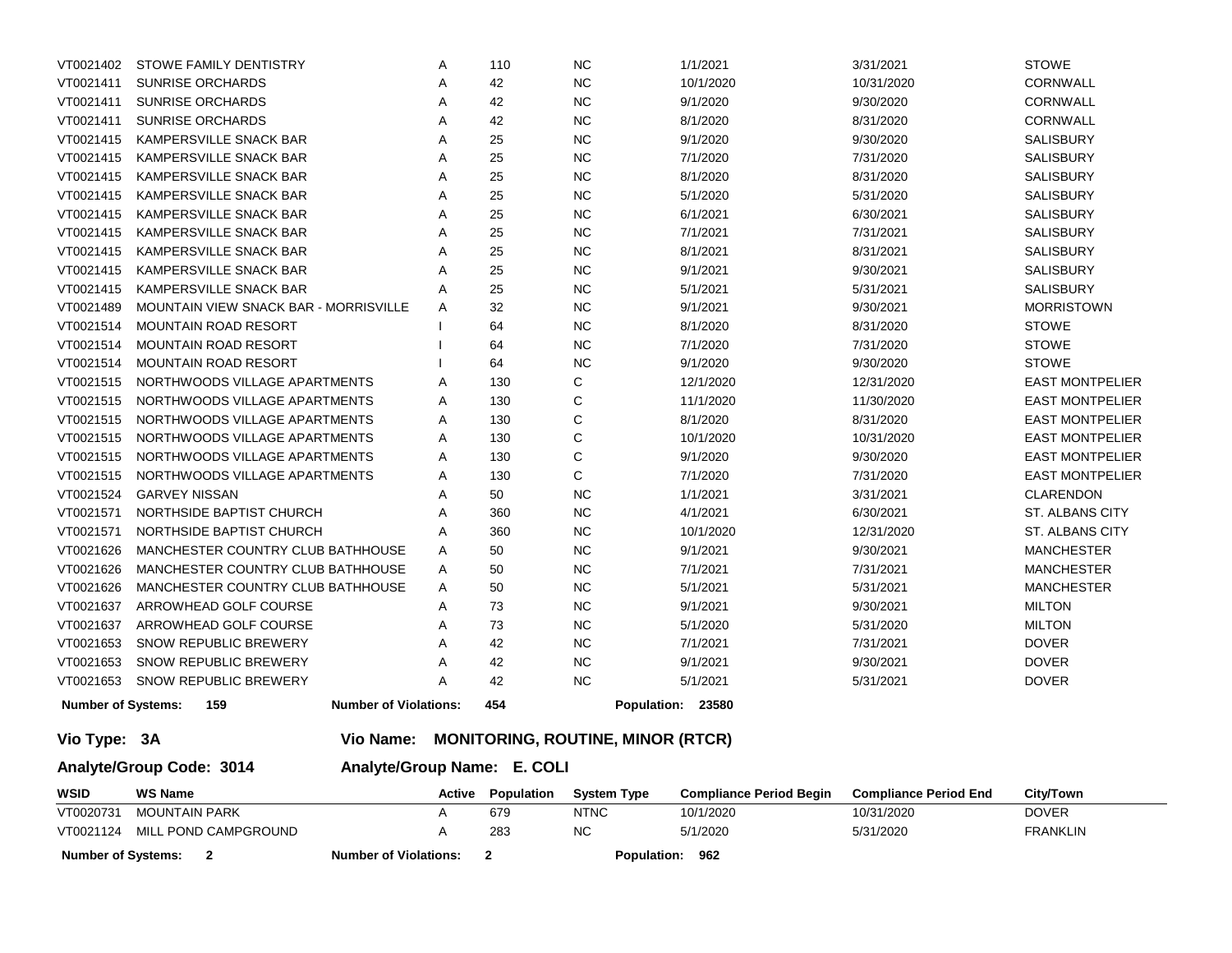### **Vio Type: 3B Vio Name: MONITORING, ADD. ROUTINE, MAJOR (RTCR)**

### **Analyte/Group Code: 3014 Analyte/Group Name: E. COLI**

| <b>WSID</b>                                                                               | <b>WS Name</b>                        | Active | Population | <b>System Type</b> | <b>Compliance Period Begin</b> | <b>Compliance Period End</b> | City/Town         |
|-------------------------------------------------------------------------------------------|---------------------------------------|--------|------------|--------------------|--------------------------------|------------------------------|-------------------|
| VT0000736                                                                                 | <b>CUP N SAUCER</b>                   |        | 49         | <b>NC</b>          | 7/1/2020                       | 7/31/2020                    | <b>WILMINGTON</b> |
| VT0020049                                                                                 | <b>BREWSKIS PUB</b>                   |        | 66         | <b>NC</b>          | 1/1/2021                       | 1/31/2021                    | <b>IRASBURG</b>   |
| VT0020384                                                                                 | PUTNEY INN                            |        | 360        | NC.                | 8/1/2020                       | 8/31/2020                    | <b>PUTNEY</b>     |
| VT0020397                                                                                 | CATAMOUNT CHARLOTTE                   | А      | 74         | <b>NTNC</b>        | 12/1/2020                      | 12/31/2020                   | <b>CHARLOTTE</b>  |
| VT0021099                                                                                 | FAMILY KITCHEN AND PIZZERIA           |        | 33         | <b>NC</b>          | 8/1/2021                       | 8/31/2021                    | <b>JAMAICA</b>    |
| VT0021177                                                                                 | ORWELL GAS N GO                       | А      | 28         | <b>NC</b>          | 9/1/2021                       | 9/30/2021                    | ORWELL            |
| VT0021422                                                                                 | RED ONION CAFE                        |        | 37         | <b>NC</b>          | 4/1/2021                       | 4/30/2021                    | <b>CHARLOTTE</b>  |
| VT0021708                                                                                 | MONKTON TOWN OFFICES - METHODIST CHUR | A      | 155        | <b>NC</b>          | 7/1/2021                       | 7/31/2021                    | <b>MONKTON</b>    |
| <b>Number of Systems:</b><br><b>Number of Violations:</b><br>Population:<br>802<br>8<br>8 |                                       |        |            |                    |                                |                              |                   |

**Vio Type: 3B Vio Name: MONITORING, ADD. ROUTINE, MINOR (RTCR)**

# **Analyte/Group Code: 3014 Analyte/Group Name: E. COLI**

| <b>WSID</b>        | WS Name |                                        |                              | Active | <b>Population</b> | <b>System Type</b> | <b>Compliance Period Begin</b> | <b>Compliance Period End</b> | <b>City/Town</b> |
|--------------------|---------|----------------------------------------|------------------------------|--------|-------------------|--------------------|--------------------------------|------------------------------|------------------|
| VT0021248          |         | BURKE TOWN OFFICES                     |                              |        |                   | NC.                | 7/1/2021                       | 7/31/2021                    | <b>BURKE</b>     |
|                    |         | VT0021372 DISHMILL FOREST PRODUCTS LLC |                              |        | 81                | NC.                | 4/1/2021                       | 4/30/2021                    | <b>BURKE</b>     |
| Number of Systems: |         |                                        | <b>Number of Violations:</b> |        |                   | Population: 193    |                                |                              |                  |

### **Vio Type: 45 Vio Name: FAILURE ADDRESS DEFICIENCY (GWR)**

### **Analyte/Group Code: 0700 Analyte/Group Name: GROUNDWATER RULE**

| <b>WSID</b> | WS Name                                                                | Active | Population | <b>System Type</b> | <b>Compliance Period Begin</b> | <b>Compliance Period End</b> | <b>City/Town</b> |
|-------------|------------------------------------------------------------------------|--------|------------|--------------------|--------------------------------|------------------------------|------------------|
| VT0005038   | <b>EAST HARDWICK FIRE DISTRICT 1</b>                                   |        | 350        |                    | 10/12/2021                     |                              | <b>HARDWICK</b>  |
| VT0005291   | MOUNT SNOW VILLAGE ASSOCIATION                                         |        | 123        |                    | 12/21/2021                     |                              | <b>DOVER</b>     |
| VT0020731   | MOUNTAIN PARK                                                          |        | 679        | <b>NTNC</b>        | 5/5/2021                       |                              | <b>DOVER</b>     |
|             | VT0020855 COLONIAL ESTATES HOMEOWNERS ASSN                             |        | 79         |                    | 1/1/2021                       |                              | <b>FAIRFAX</b>   |
|             | <b>Number of Violations:</b><br>Population: 1231<br>Number of Systems: |        |            |                    |                                |                              |                  |

# **Vio Type: 4C Vio Name: REPORT STARTUP PROCEDURES CERT FORM RTCR**

# **Analyte/Group Code: 8000 Analyte/Group Name: REVISED TOTAL COLIFORM RULE (RTCR)**

| <b>WSID</b> | <b>WS Name</b>           | Active | Population | <b>System Type</b> | <b>Compliance Period Begin</b> | <b>Compliance Period End</b> | <b>City/Town</b>   |
|-------------|--------------------------|--------|------------|--------------------|--------------------------------|------------------------------|--------------------|
| VT0000237   | SANDYS DRIVE IN          |        | 29         | <b>NC</b>          | 6/11/2021                      | 9/2/2021                     | <b>SHARON</b>      |
| VT0001226   | TOZIERS RESTAURANT       |        | 136        | <b>NC</b>          | 5/11/2021                      | 7/12/2021                    | <b>BETHEL</b>      |
| VT0001554   | NORTHFIELD COUNTRY CLUB  |        | 50         | <b>NC</b>          | 5/11/2021                      | 7/26/2021                    | <b>NORTHFIELD</b>  |
| VT0002042   | PINE CONE SNACK BAR      |        | 33         | <b>NC</b>          | 5/11/2021                      | 6/15/2021                    | <b>BERKSHIRE</b>   |
| VT0002141   | <b>TCS RESTAURANT</b>    |        | 87         | <b>NC</b>          | 12/11/2021                     |                              | <b>DOVER</b>       |
| VT0003064   | BAKERSFIELD COUNTRY CLUB |        | 165        | <b>NC</b>          | 5/11/2021                      | 6/24/2021                    | <b>BAKERSFIELD</b> |
| VT0008125   | REST N NEST CAMPGROUND   |        | 92         | <b>NC</b>          | 5/11/2021                      |                              | THETFORD           |
| VT0008137   | BRATTLEBORO NORTH KOA    |        | 198        | <b>NC</b>          | 5/11/2021                      |                              | <b>PUTNEY</b>      |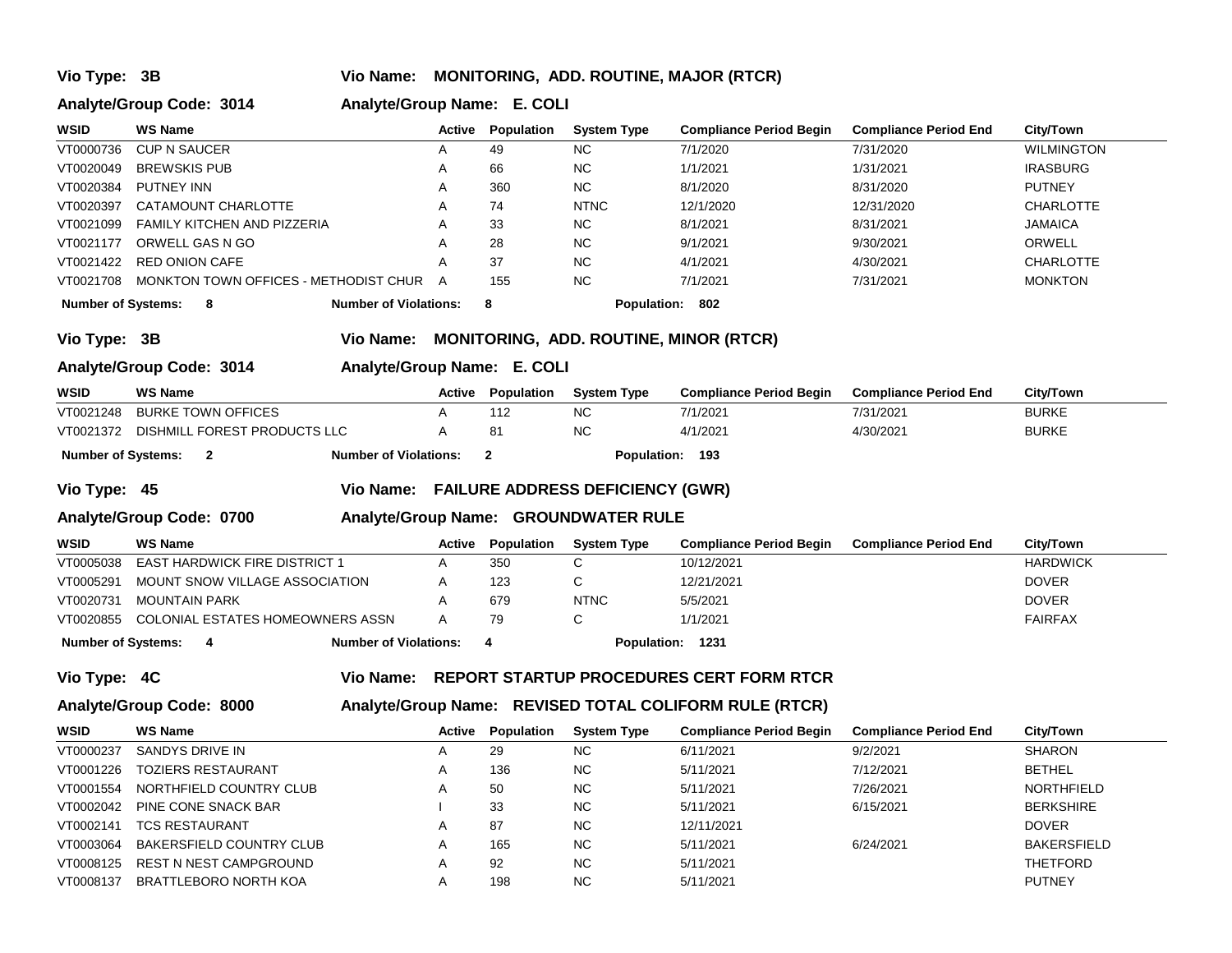| <b>Number of Systems:</b> | - 15                   | <b>Number of Violations:</b> | 15  |           | Population: 1385 |           |                    |
|---------------------------|------------------------|------------------------------|-----|-----------|------------------|-----------|--------------------|
| VT0021415                 | KAMPERSVILLE SNACK BAR | A                            | 25  | <b>NC</b> | 6/11/2021        |           | <b>SALISBURY</b>   |
| VT0021397                 | HARLOW FARM STAND      | A                            | -31 | <b>NC</b> | 6/11/2021        | 8/3/2021  | <b>WESTMINSTER</b> |
| VT0021297                 | MEADOWCREST CAMPGROUND | A                            | 68  | <b>NC</b> | 6/11/2021        | 8/5/2021  | MARSHFIELD         |
| VT0021192                 | SUNRAY PEACE VILLAGE   | A                            | 264 | <b>NC</b> | 7/11/2021        |           | <b>LINCOLN</b>     |
| VT0020844                 | BARREWOOD CAMPGROUND   | A                            | 102 | <b>NC</b> | 6/11/2021        | 8/24/2021 | WESTFIELD          |
| VT0020681                 | CAJUNS SNACK BAR       | A                            | 30  | <b>NC</b> | 5/11/2021        |           | <b>LOWELL</b>      |
| VT0008201                 | CHIPMAN POINT MARINA   | A                            | 75  | <b>NC</b> | 6/11/2021        | 8/6/2021  | ORWELL             |
|                           |                        |                              |     |           |                  |           |                    |

**Vio Type: 51 Vio Name: INITIAL TAP SAMPLING (LCR)**

# **Analyte/Group Code: 5000 Analyte/Group Name: LEAD & COPPER RULE**

| <b>WSID</b>               | <b>WS Name</b>              | Active                       | Population | <b>System Type</b> | <b>Compliance Period Begin</b> | <b>Compliance Period End</b> | <b>City/Town</b>  |
|---------------------------|-----------------------------|------------------------------|------------|--------------------|--------------------------------|------------------------------|-------------------|
| VT0020760                 | EAST MOUNTAIN MHP           |                              | 76         |                    | 1/1/2021                       | 6/30/2021                    | <b>BENNINGTON</b> |
|                           | VT0020760 EAST MOUNTAIN MHP |                              | 76.        |                    | 7/1/2020                       | 12/31/2020                   | <b>BENNINGTON</b> |
| <b>Number of Systems:</b> |                             | <b>Number of Violations:</b> |            | <b>Population:</b> | 76                             |                              |                   |

**Vio Type: 52 Vio Name: FOLLOW-UP OR ROUTINE TAP M/R (LCR)**

# **Analyte/Group Code: 5000 Analyte/Group Name: LEAD & COPPER RULE**

|                                     |                |        |             |                    |                                | City/Town                    |
|-------------------------------------|----------------|--------|-------------|--------------------|--------------------------------|------------------------------|
| <b>HUNTINGTON FIRE DISTRICT 1</b>   | A              | 120    | С           | 1/1/2020           | 12/31/2022                     | <b>HUNTINGTON</b>            |
| <b>RIVERVIEW COMMONS</b>            | A              | 388    | C           | 1/1/2019           | 12/31/2021                     | <b>RICHMOND</b>              |
| <b>LIVINGSTON MHP</b>               | A              | 50     | C           | 1/1/2021           | 12/31/2021                     | <b>SHELBURNE</b>             |
| <b>SOUTH GEORGIA FIRE DISTRICT</b>  | A              | 500    | C           | 1/1/2019           | 12/31/2021                     | <b>GEORGIA</b>               |
| <b>CRAFTSBURY FIRE DISTRICT 2</b>   | Α              | 420    | С           | 7/1/2020           | 12/31/2020                     | <b>CRAFTSBURY</b>            |
| <b>HEMLOCK RIDGE CONDOMINIUM</b>    | Α              | 63     | С           | 7/1/2020           | 12/31/2020                     | <b>KILLINGTON</b>            |
| <b>SANDY PINES MHP</b>              | A              | 100    | C           | 1/1/2019           | 12/31/2021                     | <b>EAST MONTPELIER</b>       |
| MAGIC VILLAGE WATER COOP            | A              | 308    | C           | 1/1/2019           | 12/31/2021                     | LONDONDERRY                  |
| <b>RHODESIDE ACRES</b>              | A              | 65     | C           | 1/1/2020           | 12/31/2022                     | <b>GEORGIA</b>               |
| TIMBERLINE CONDOMINIUM ASSOCIATION  | Α              | 50     | С           | 1/1/2019           | 12/31/2021                     | <b>WARREN</b>                |
| <b>JERICHO FIRE DISTRICT 1</b>      | A              | 190    | С           | 1/1/2019           | 12/31/2021                     | <b>JERICHO</b>               |
| <b>COLONIAL ESTATES WATER CORP</b>  | Α              | 300    | С           | 1/1/2020           | 12/31/2022                     | <b>RUTLAND TOWN</b>          |
| <b>COLONIAL ESTATES WATER CORP</b>  | A              | 300    | C           | 1/1/2021           | 12/31/2023                     | <b>RUTLAND TOWN</b>          |
| <b>BLAKE HILL</b>                   | A              | 69     | C           | 1/1/2019           | 12/31/2021                     | <b>WOODSTOCK</b>             |
| <b>BREWSTER PIERCE SCHOOL</b>       | A              | 149    | <b>NTNC</b> | 1/1/2019           | 12/31/2021                     | <b>HUNTINGTON</b>            |
| HARTLAND ELEMENTARY SCHOOL          | A              | 400    | <b>NTNC</b> | 1/1/2019           | 12/31/2021                     | <b>HARTLAND</b>              |
| <b>VERNON ELEMENTARY SCHOOL</b>     | Α              | 348    | <b>NTNC</b> | 1/1/2019           | 12/31/2021                     | <b>VERNON</b>                |
| STAMFORD ELEMENTARY SCHOOL          | Α              | 115    | <b>NTNC</b> | 1/1/2019           | 12/31/2021                     | <b>STAMFORD</b>              |
| <b>RUNAMOK MAPLE FACILITY</b>       | A              | 40     | <b>NTNC</b> | 1/1/2021           | 12/31/2021                     | <b>FAIRFAX</b>               |
| <b>WAKE ROBIN CORP</b>              | Α              | 519    | C           | 7/1/2020           | 12/31/2020                     | <b>SHELBURNE</b>             |
| <b>BLACK MOUNTAIN PARK</b>          | A              | 50     | С           | 7/1/2020           | 12/31/2020                     | <b>BRATTLEBORO</b>           |
| <b>CHAMBERS MOBILE HOME VILLAGE</b> | A              | 150    | C           | 1/1/2021           | 6/30/2021                      | <b>HARTFORD</b>              |
| <b>CHAMBERS MOBILE HOME VILLAGE</b> | A              | 150    | C           | 7/1/2020           | 12/31/2020                     | <b>HARTFORD</b>              |
|                                     | <b>WS Name</b> | Active | Population  | <b>System Type</b> | <b>Compliance Period Begin</b> | <b>Compliance Period End</b> |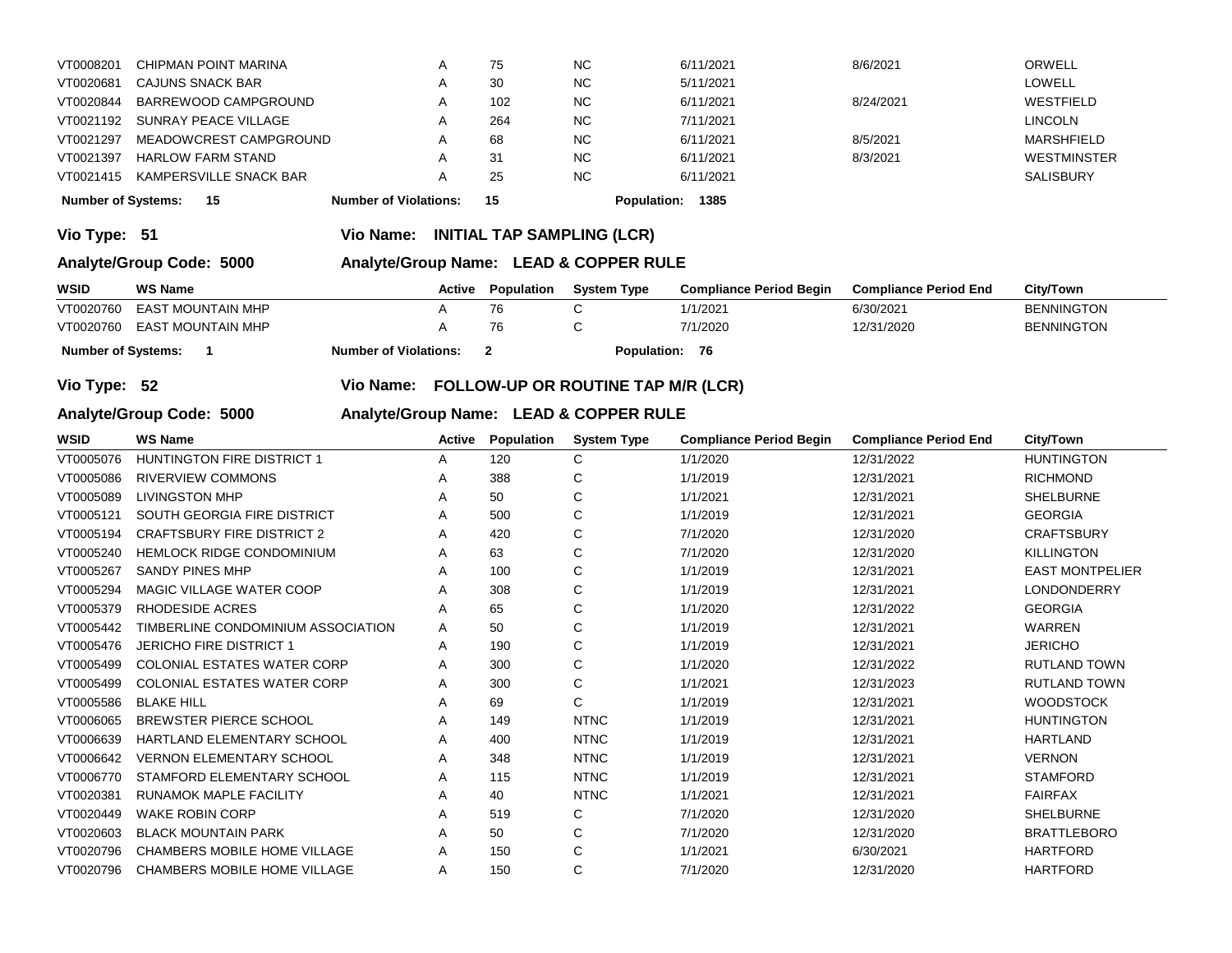| VT0020867                                                                       | OAK HILL ESTATES WATER SYSTEM                                            |                               | A      | 52                | С                                       | 7/1/2020                                    | 12/31/2020                   | <b>WILLISTON</b>       |  |  |  |
|---------------------------------------------------------------------------------|--------------------------------------------------------------------------|-------------------------------|--------|-------------------|-----------------------------------------|---------------------------------------------|------------------------------|------------------------|--|--|--|
| VT0021085                                                                       | NORTH COUNTRY CAREER CENTER LAND LAB                                     |                               | Α      | 80                | <b>NTNC</b>                             | 1/1/2020                                    | 12/31/2022                   | <b>DERBY</b>           |  |  |  |
| VT0021384                                                                       | CONCORD ESTATES MHP, LLC.                                                |                               | Α      | 60                | C                                       | 1/1/2020                                    | 12/31/2022                   | CONCORD                |  |  |  |
| VT0021515                                                                       | NORTHWOODS VILLAGE APARTMENTS                                            |                               | Α      | 130               | $\mathbf C$                             | 7/1/2020                                    | 12/31/2020                   | <b>EAST MONTPELIER</b> |  |  |  |
| <b>Number of Systems:</b>                                                       | 25                                                                       | <b>Number of Violations:</b>  |        | 27                |                                         | Population: 4716                            |                              |                        |  |  |  |
| Vio Type: SM                                                                    |                                                                          | Vio Name:                     |        |                   |                                         | <b>STATE MONITORING/REPORTING VIOLATION</b> |                              |                        |  |  |  |
|                                                                                 | Analyte/Group Code: 1028<br><b>Analyte/Group Name: IRON</b>              |                               |        |                   |                                         |                                             |                              |                        |  |  |  |
| <b>WSID</b>                                                                     | <b>WS Name</b>                                                           |                               | Active | <b>Population</b> | <b>System Type</b>                      | <b>Compliance Period Begin</b>              | <b>Compliance Period End</b> | <b>City/Town</b>       |  |  |  |
| VT0005155                                                                       | <b>MOUNTAIN VIEW MHP</b>                                                 |                               | A      | 75                | $\mathsf{C}$                            | 4/1/2021                                    | 6/30/2021                    | <b>JOHNSON</b>         |  |  |  |
| <b>Number of Systems:</b>                                                       | $\mathbf{1}$                                                             | <b>Number of Violations:</b>  |        | $\mathbf{1}$      | Population: 75                          |                                             |                              |                        |  |  |  |
|                                                                                 | Vio Type: SM<br><b>STATE MONITORING/REPORTING VIOLATION</b><br>Vio Name: |                               |        |                   |                                         |                                             |                              |                        |  |  |  |
|                                                                                 | Analyte/Group Code: 1032                                                 | Analyte/Group Name: MANGANESE |        |                   |                                         |                                             |                              |                        |  |  |  |
| <b>WSID</b>                                                                     | <b>WS Name</b>                                                           |                               | Active | <b>Population</b> | <b>System Type</b>                      | <b>Compliance Period Begin</b>              | <b>Compliance Period End</b> | City/Town              |  |  |  |
| VT0000918                                                                       | <b>FOUNDRY</b>                                                           |                               | A      | 200               | NC                                      | 7/1/2020                                    | 9/30/2020                    | <b>KILLINGTON</b>      |  |  |  |
| VT0000918                                                                       | <b>FOUNDRY</b>                                                           |                               | A      | 200               | <b>NC</b>                               | 1/1/2021                                    | 3/31/2021                    | <b>KILLINGTON</b>      |  |  |  |
| VT0020381                                                                       | RUNAMOK MAPLE FACILITY                                                   |                               | A      | 40                | <b>NTNC</b>                             | 1/1/2021                                    | 3/31/2021                    | <b>FAIRFAX</b>         |  |  |  |
| <b>Number of Systems:</b>                                                       | $\mathbf{2}$                                                             | <b>Number of Violations:</b>  |        | 3                 |                                         | Population: 240                             |                              |                        |  |  |  |
| <b>STATE MONITORING/REPORTING VIOLATION</b><br>Vio Type: SM<br><b>Vio Name:</b> |                                                                          |                               |        |                   |                                         |                                             |                              |                        |  |  |  |
|                                                                                 |                                                                          |                               |        |                   |                                         |                                             |                              |                        |  |  |  |
|                                                                                 | <b>Analyte/Group Code: CIOS</b>                                          |                               |        |                   | Analyte/Group Name: CDS FOR SECONDARIES |                                             |                              |                        |  |  |  |
| <b>WSID</b>                                                                     | <b>WS Name</b>                                                           |                               | Active | Population        | <b>System Type</b>                      | <b>Compliance Period Begin</b>              | <b>Compliance Period End</b> | <b>City/Town</b>       |  |  |  |
| VT0005289                                                                       | <b>WORCESTER FIRE DISTRICT 1</b>                                         |                               | A      | 350               | $\mathsf{C}$                            | 1/1/2021                                    | 3/31/2021                    | <b>WORCESTER</b>       |  |  |  |
| VT0005317                                                                       | CAVENDISH TOWN WATER SYSTEM                                              |                               | Α      | 950               | $\mathsf{C}$                            | 1/1/2021                                    | 3/31/2021                    | <b>CAVENDISH</b>       |  |  |  |
| VT0005319                                                                       | HARTFORD WATER DEPT                                                      |                               | Α      | 7600              | $\mathsf{C}$                            | 10/1/2020                                   | 12/31/2020                   | <b>HARTFORD</b>        |  |  |  |
| VT0005589                                                                       | CHRISTMAS TREE - SUNDOWN CONDOMINIUM                                     |                               | A      | 110               | C                                       | 7/1/2020                                    | 9/30/2020                    | <b>WARREN</b>          |  |  |  |
| VT0005598                                                                       | <b>LEDGES SYSTEM 1</b>                                                   |                               | A      | 252               | $\mathsf{C}$                            | 1/1/2021                                    | 3/31/2021                    | <b>PLYMOUTH</b>        |  |  |  |
| VT0005647                                                                       | <b>FALL LINE TOWN HOUSES</b>                                             |                               | A      | 116               | Ċ                                       | 1/1/2021                                    | 3/31/2021                    | <b>KILLINGTON</b>      |  |  |  |
| VT0006660                                                                       | PEACHAM ELEMENTARY SCHOOL                                                |                               | A      | 74                | <b>NTNC</b>                             | 1/1/2021                                    | 3/31/2021                    | <b>PEACHAM</b>         |  |  |  |
| VT0008333                                                                       | <b>NORTHERNSHIRE</b>                                                     |                               | A      | 139               | <b>NTNC</b>                             | 4/1/2021                                    | 6/30/2021                    | <b>UNDERHILL</b>       |  |  |  |
| VT0020748                                                                       | <b>ORVIS COMPANY</b>                                                     |                               | A      | 175               | <b>NTNC</b>                             | 7/1/2020                                    | 9/30/2020                    | <b>SUNDERLAND</b>      |  |  |  |
| <b>Number of Systems:</b>                                                       | 9                                                                        | <b>Number of Violations:</b>  |        | 9                 |                                         | Population: 9766                            |                              |                        |  |  |  |
| Vio Type: SM                                                                    |                                                                          | Vio Name:                     |        |                   |                                         | STATE MONITORING/REPORTING VIOLATION        |                              |                        |  |  |  |
|                                                                                 | <b>Analyte/Group Code: CMN</b>                                           |                               |        |                   | Analyte/Group Name: CDS FOR MANGANESE   |                                             |                              |                        |  |  |  |
| <b>WSID</b>                                                                     | <b>WS Name</b>                                                           |                               | Active | Population        | <b>System Type</b>                      | <b>Compliance Period Begin</b>              | <b>Compliance Period End</b> | <b>City/Town</b>       |  |  |  |
| VT0000918                                                                       | <b>FOUNDRY</b>                                                           |                               | Α      | 200               | <b>NC</b>                               | 4/1/2021                                    | 6/30/2021                    | <b>KILLINGTON</b>      |  |  |  |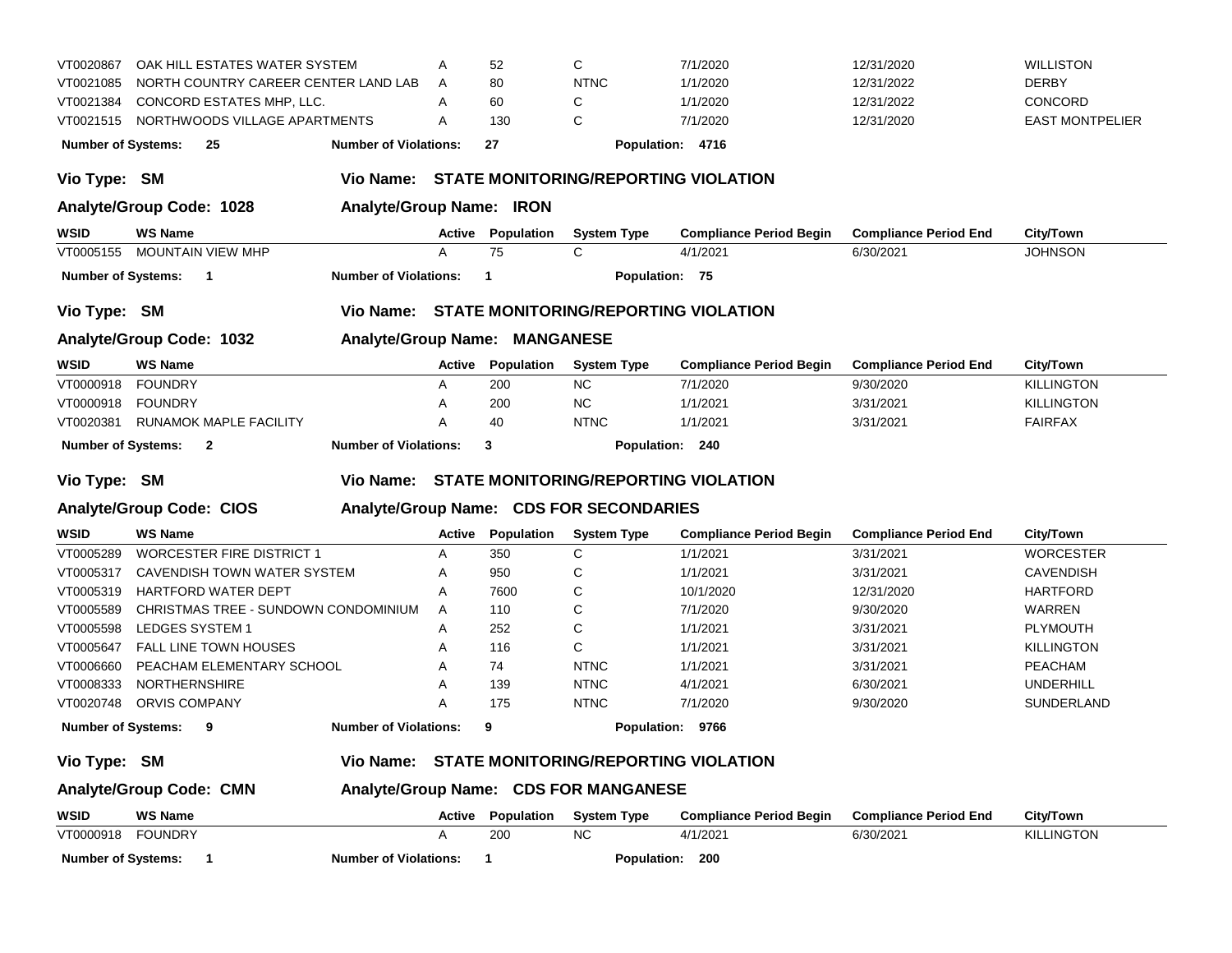# **Vio Type: SM Vio Name: STATE MONITORING/REPORTING VIOLATION**

# **Analyte/Group Code: PFA5 Analyte/Group Name: PFAS - VT 5 SUM**

| <b>WSID</b>               | <b>WS Name</b>                      | Active | Population | <b>System Type</b> | <b>Compliance Period Begin</b> | <b>Compliance Period End</b> | <b>City/Town</b>       |
|---------------------------|-------------------------------------|--------|------------|--------------------|--------------------------------|------------------------------|------------------------|
| VT0000756                 | KVI 2500                            | Α      | 198        | <b>NC</b>          | 4/1/2021                       | 6/30/2021                    | <b>KILLINGTON</b>      |
| VT0005043                 | <b>RYEGATE FIRE DISTRICT 2</b>      | Α      | 131        | С                  | 10/1/2020                      | 12/31/2020                   | <b>RYEGATE</b>         |
| VT0005118                 | <b>FAIRFAX HEIGHTS WATER CO</b>     | Α      | 100        | C                  | 10/1/2020                      | 12/31/2020                   | <b>FAIRFAX</b>         |
| VT0005139                 | <b>GRAND ISLE FIRE DISTRICT 4</b>   | Α      | 1078       | C                  | 10/1/2020                      | 12/31/2020                   | <b>GRAND ISLE</b>      |
| VT0005176                 | WELLS RIVER WATER SYSTEM            | Α      | 490        | C                  | 10/1/2020                      | 12/31/2020                   | <b>NEWBURY</b>         |
| VT0005244                 | <b>WEST RUTLAND TOWN</b>            | Α      | 2400       | C                  | 10/1/2020                      | 12/31/2020                   | <b>WEST RUTLAND</b>    |
| VT0005244                 | <b>WEST RUTLAND TOWN</b>            | Α      | 2400       | $\mathsf C$        | 10/1/2020                      | 12/31/2020                   | <b>WEST RUTLAND</b>    |
| VT0005247                 | <b>WEBSTERVILLE WATER SYSTEM</b>    | Α      | 367        | C                  | 10/1/2020                      | 12/31/2020                   | <b>BARRE TOWN</b>      |
| VT0005255                 | BERLIN WATER CO INC                 | Α      | 139        | C                  | 10/1/2020                      | 12/31/2020                   | <b>BERLIN</b>          |
| VT0005264                 | <b>CRYSTAL SPRINGS WATER SYSTEM</b> | Α      | 300        | C                  | 10/1/2020                      | 12/31/2020                   | <b>EAST MONTPELIER</b> |
| VT0005277                 | PLAINFIELD WATER SYSTEM             | Α      | 985        | C                  | 10/1/2020                      | 12/31/2020                   | <b>PLAINFIELD</b>      |
| VT0005277                 | PLAINFIELD WATER SYSTEM             | Α      | 985        | C                  | 10/1/2020                      | 12/31/2020                   | PLAINFIELD             |
| VT0005322                 | NORTH HARTLAND WATER COOP           | Α      | 262        | $\mathsf C$        | 10/1/2020                      | 12/31/2020                   | <b>HARTLAND</b>        |
| VT0005379                 | <b>RHODESIDE ACRES</b>              | Α      | 65         | $\mathsf C$        | 10/1/2020                      | 12/31/2020                   | <b>GEORGIA</b>         |
| VT0005419                 | <b>BRIDGEWATER MILL</b>             | Α      | 108        | $\mathsf C$        | 10/1/2020                      | 12/31/2020                   | <b>BRIDGEWATER</b>     |
| VT0005499                 | <b>COLONIAL ESTATES WATER CORP</b>  | Α      | 300        | $\mathsf{C}$       | 10/1/2020                      | 12/31/2020                   | <b>RUTLAND TOWN</b>    |
| VT0005530                 | UNION HOUSE NURSING HOME            | Α      | 56         | C                  | 10/1/2020                      | 12/31/2020                   | <b>GLOVER</b>          |
| VT0005598                 | <b>LEDGES SYSTEM 1</b>              | Α      | 252        | $\mathsf{C}$       | 10/1/2020                      | 12/31/2020                   | PLYMOUTH               |
| VT0006617                 | CLARENDON ELEMENTARY SCHOOL         | Α      | 300        | <b>NTNC</b>        | 7/1/2020                       | 9/30/2020                    | <b>CLARENDON</b>       |
| VT0006628                 | TUNBRIDGE CENTRAL SCHOOL            | Α      | 185        | <b>NTNC</b>        | 7/1/2020                       | 9/30/2020                    | <b>TUNBRIDGE</b>       |
| VT0006642                 | <b>VERNON ELEMENTARY SCHOOL</b>     | Α      | 348        | <b>NTNC</b>        | 7/1/2020                       | 9/30/2020                    | <b>VERNON</b>          |
| VT0006669                 | WOODBURY ELEMENTARY WATER SYSTEM    | Α      | 61         | <b>NTNC</b>        | 4/1/2021                       | 6/30/2021                    | <b>WOODBURY</b>        |
| VT0006697                 | <b>MILLERS RUN SCHOOL</b>           | Α      | 275        | <b>NTNC</b>        | 7/1/2020                       | 9/30/2020                    | <b>SHEFFIELD</b>       |
| VT0006722                 | <b>SOAR LEARNING CENTER</b>         | Α      | 160        | <b>NTNC</b>        | 7/1/2020                       | 9/30/2020                    | ST. ALBANS TOWN        |
| VT0006735                 | <b>WELLS VILLAGE SCHOOL</b>         | Α      | 120        | <b>NTNC</b>        | 7/1/2020                       | 9/30/2020                    | <b>WELLS</b>           |
| VT0020385                 | <b>FORMULA FORD</b>                 | Α      | 45         | <b>NTNC</b>        | 7/1/2020                       | 9/30/2020                    | <b>RUTLAND TOWN</b>    |
| VT0020463                 | SAXTONS RIVER MONTESSORI SCHOOL INC | Α      | 25         | <b>NTNC</b>        | 7/1/2020                       | 9/30/2020                    | <b>ROCKINGHAM</b>      |
| VT0020506                 | WATERVILLE ELEMENTARY SCHOOL        | Α      | 102        | <b>NTNC</b>        | 7/1/2020                       | 9/30/2020                    | WATERVILLE             |
| VT0020821                 | <b>CLARA MARTIN CENTER</b>          | Α      | 28         | <b>NTNC</b>        | 7/1/2020                       | 9/30/2020                    | <b>RANDOLPH</b>        |
| VT0020951                 | POMPANOOSUC MILLS                   | Α      | 120        | <b>NTNC</b>        | 7/1/2020                       | 9/30/2020                    | <b>THETFORD</b>        |
| VT0021057                 | <b>OUTLOOK AT MOUNT SNOW</b>        | А      | 96         | C                  | 10/1/2020                      | 12/31/2020                   | <b>DOVER</b>           |
| <b>Number of Systems:</b> | 29<br><b>Number of Violations:</b>  |        | 31         | <b>Population:</b> | 9096                           |                              |                        |

### **Vio Type: WO Vio Name: WSR VIO. - NO OPERATOR**

### **Analyte/Group Code: N/A Analyte/Group Name: N/A**

| WSID      | <b>WS Name</b>               | Active | <b>Population</b> | <b>System Type</b> | <b>Compliance Period Begin</b> | <b>Compliance Period End</b> | City/Town       |
|-----------|------------------------------|--------|-------------------|--------------------|--------------------------------|------------------------------|-----------------|
| VT0000268 | BREWSTER RIVER PUB & BREWERY |        | 103               | <b>NC</b>          | 10/14/2021                     |                              | CAMBRIDGE       |
| VT0000637 | SALT ASH INN                 |        | 96                | <b>NC</b>          | 10/14/2021                     |                              | <b>PLYMOUTH</b> |
| VT0000782 | <b>CREEK HOUSE</b>           |        | $4^{\prime}$      | <b>NC</b>          | 10/14/2021                     |                              | BETHEL          |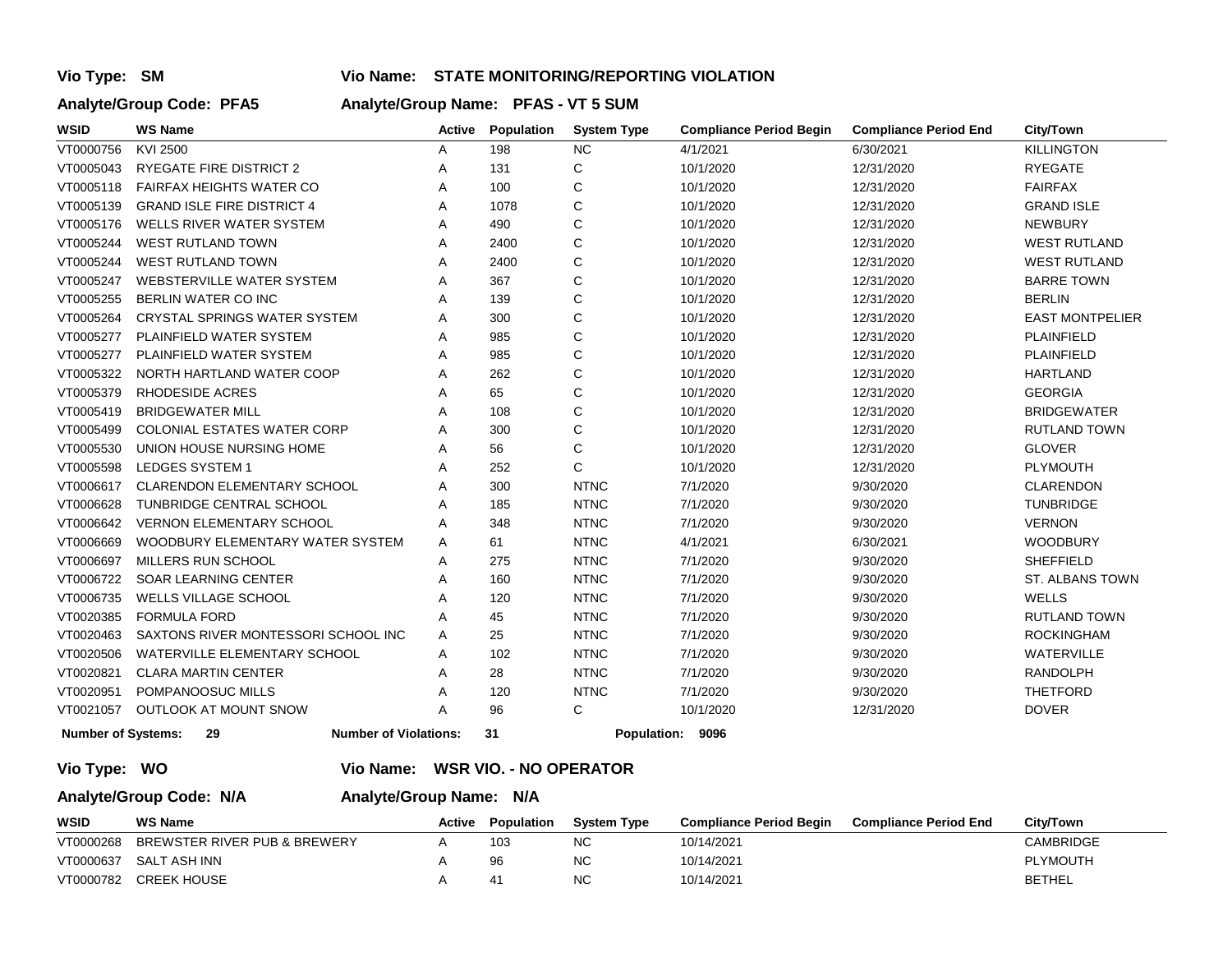| VT0001102                 | HYDE AWAY                        | Α                            | 131 | <b>NC</b>   | 10/14/2021       | 12/17/2021 | <b>FAYSTON</b>      |
|---------------------------|----------------------------------|------------------------------|-----|-------------|------------------|------------|---------------------|
| VT0001128                 | <b>FATHERS RESTAURANT</b>        | A                            | 47  | <b>NC</b>   | 10/14/2021       |            | <b>WESTMINSTER</b>  |
| VT0001291                 | <b>LAST CHAIR</b>                | Α                            | 125 | <b>NC</b>   | 10/14/2021       |            | <b>DOVER</b>        |
| VT0001554                 | NORTHFIELD COUNTRY CLUB          | A                            | 50  | <b>NC</b>   | 10/14/2021       | 11/9/2021  | <b>NORTHFIELD</b>   |
| VT0001706                 | MIKE & TAMMYS MAIN STREET MARKET | Α                            | 71  | <b>NC</b>   | 10/14/2021       |            | <b>LONDONDERRY</b>  |
| VT0001724                 | KILLINGTON PICO MOTOR INN        | A                            | 113 | <b>NC</b>   | 10/14/2021       | 11/2/2021  | <b>MENDON</b>       |
| VT0001783                 | <b>GARDEN CAFE &amp; GALLERY</b> | A                            | 50  | <b>NC</b>   | 10/14/2021       |            | <b>LONDONDERRY</b>  |
| VT0001892                 | FOUR WINDS COUNTRY MOTEL         | A                            | 71  | <b>NC</b>   | 10/14/2021       |            | <b>MANCHESTER</b>   |
| VT0002004                 | <b>SUNSET GRILL</b>              | Α                            | 88  | <b>NC</b>   | 10/14/2021       |            | <b>STOWE</b>        |
| VT0002033                 | <b>TOWNSHEND DAM DINER</b>       | A                            | 59  | <b>NC</b>   | 10/14/2021       |            | <b>TOWNSHEND</b>    |
| VT0002060                 | SITZMARK LODGE                   | Α                            | 325 | <b>NC</b>   | 10/14/2021       |            | <b>WILMINGTON</b>   |
| VT0002386                 | <b>CANDLELIGHT MOTEL</b>         | Α                            | 66  | <b>NC</b>   | 10/14/2021       |            | <b>ARLINGTON</b>    |
| VT0003064                 | BAKERSFIELD COUNTRY CLUB         | A                            | 165 | <b>NC</b>   | 10/14/2021       |            | <b>BAKERSFIELD</b>  |
| VT0004547                 | SUNSET LODGE                     | Α                            | 70  | $NC$        | 10/14/2021       |            | SALISBURY           |
| VT0004837                 | CEDAR BROOK MOTOR INN            | A                            | 78  | <b>NC</b>   | 10/14/2021       |            | <b>KILLINGTON</b>   |
| VT0005339                 | <b>ASCUTNEY FD#2</b>             | A                            | 485 | С           | 12/1/2021        |            | WEATHERSFIELD       |
| VT0005499                 | COLONIAL ESTATES WATER CORP      | Α                            | 300 | $\mathsf C$ | 10/14/2021       |            | RUTLAND TOWN        |
| VT0005584                 | PARSONS HILL PARTNERSHIP         | Α                            | 32  | $\mathsf C$ | 10/14/2021       |            | CASTLETON           |
| VT0006089                 | READING ELEMENTARY SCHOOL        | A                            | 47  | <b>NTNC</b> | 10/14/2021       | 10/27/2021 | <b>READING</b>      |
| VT0006731                 | HIGHGATE ELEMENTARY SCHOOL       | A                            | 410 | <b>NTNC</b> | 10/14/2021       | 11/9/2021  | <b>HIGHGATE</b>     |
| VT0008112                 | LAKE DUNMORE KAMPERS             | A                            | 475 | <b>NC</b>   | 10/14/2021       |            | <b>SALISBURY</b>    |
| VT0008136                 | ONION RIVER CAMPGROUND           | Α                            | 112 | <b>NC</b>   | 10/14/2021       |            | <b>MARSHFIELD</b>   |
| VT0008140                 | LAKEWOOD CAMPGROUND              | A                            | 998 | <b>NC</b>   | 10/14/2021       | 12/10/2021 | <b>SWANTON</b>      |
| VT0008201                 | <b>CHIPMAN POINT MARINA</b>      | Α                            | 75  | <b>NC</b>   | 10/14/2021       |            | ORWELL              |
| VT0008257                 | ALBURG RV RESORT                 | A                            | 860 | <b>NC</b>   | 10/14/2021       |            | <b>ALBURG</b>       |
| VT0009010                 | <b>NORTH STAR LODGE</b>          | A                            | 143 | <b>NC</b>   | 10/14/2021       |            | <b>KILLINGTON</b>   |
| VT0020356                 | <b>GMP - RUTLAND DISTRICT</b>    | A                            | 35  | <b>NTNC</b> | 10/14/2021       |            | RUTLAND TOWN        |
| VT0020732                 | <b>CW MULHOLLAND WELL 3</b>      | Α                            | 75  | <b>NC</b>   | 10/14/2021       | 12/14/2021 | CASTLETON           |
| VT0020796                 | CHAMBERS MOBILE HOME VILLAGE     | Α                            | 150 | C           | 12/1/2021        |            | <b>HARTFORD</b>     |
| VT0020837                 | ORIGINAL GENERAL STORE LLC       | Α                            | 44  | <b>NC</b>   | 10/14/2021       | 10/26/2021 | <b>PITTSFIELD</b>   |
| VT0020844                 | BARREWOOD CAMPGROUND             | Α                            | 102 | <b>NC</b>   | 10/14/2021       |            | WESTFIELD           |
| VT0020845                 | <b>HILLSIDE INN</b>              | A                            | 189 | <b>NC</b>   | 10/14/2021       | 11/5/2021  | <b>KILLINGTON</b>   |
| VT0020885                 | RUTLAND TOWN FIRE DISTRICT 4     | Α                            | 136 | C           | 10/14/2021       |            | <b>RUTLAND TOWN</b> |
| VT0020893                 | <b>SHARON ACADEMY</b>            | A                            | 142 | <b>NTNC</b> | 10/14/2021       | 11/5/2021  | <b>SHARON</b>       |
| VT0021078                 | <b>HYDE PARK VFW</b>             | Α                            | 175 | <b>NC</b>   | 10/14/2021       |            | <b>HYDE PARK</b>    |
| VT0021098                 | STAMFORD VALLEY GOLF COURSE      | A                            | 130 | <b>NC</b>   | 10/14/2021       | 10/28/2021 | <b>STAMFORD</b>     |
| VT0021228                 | ALPINE VALLEY RV PARK            | Α                            | 282 | <b>NC</b>   | 10/14/2021       |            | CONCORD             |
| VT0021292                 | <b>AMEE FARM</b>                 | Α                            | 68  | <b>NC</b>   | 10/14/2021       | 10/25/2021 | PITTSFIELD          |
| VT0021317                 | <b>FAIRFAX COMMONS</b>           | A                            | 49  | <b>NC</b>   | 10/14/2021       | 10/27/2021 | <b>FAIRFAX</b>      |
| <b>Number of Systems:</b> | 42                               | <b>Number of Violations:</b> | 42  |             | Population: 7263 |            |                     |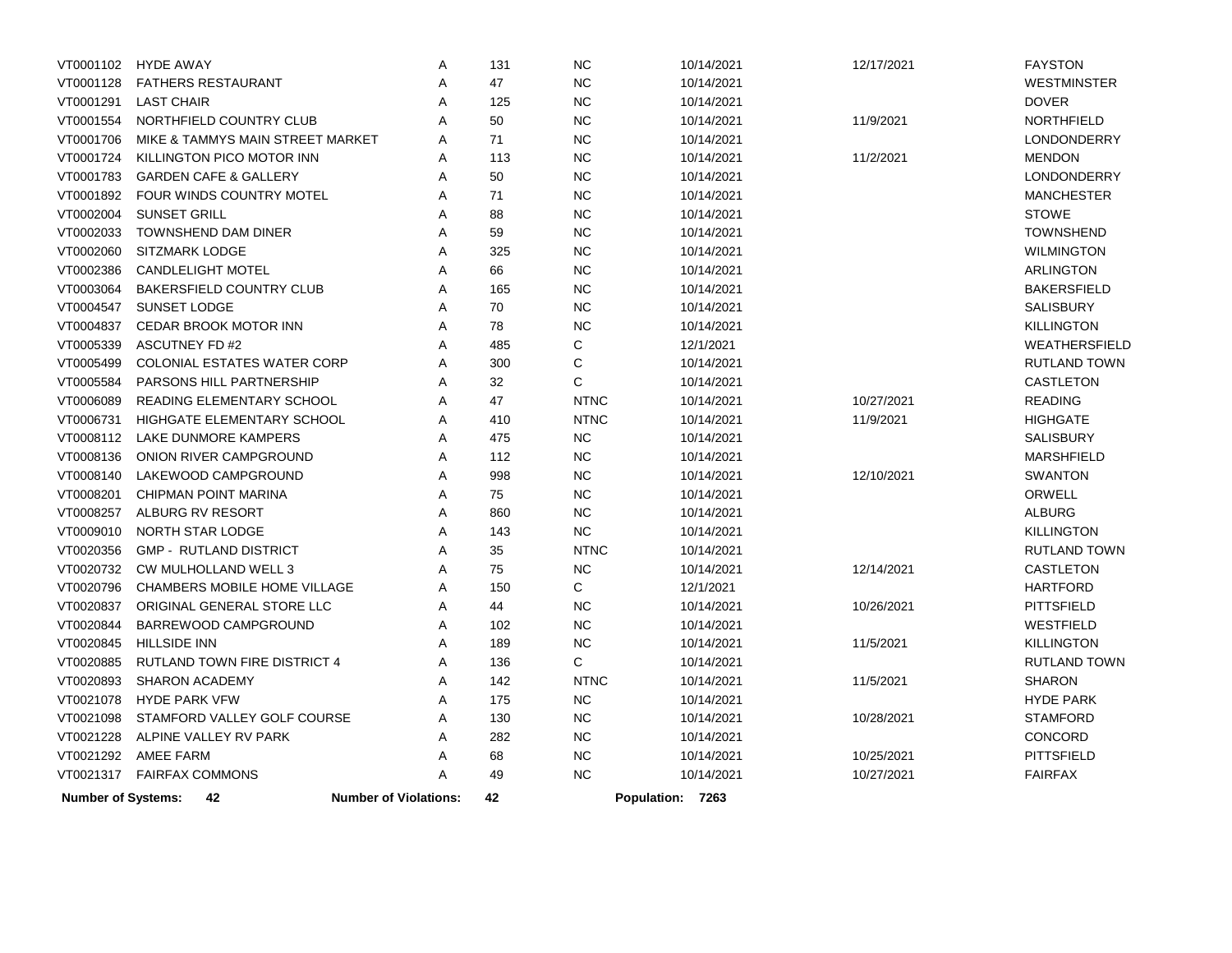# **Vio Type: WS Vio Name: WATER SUPPLY RULE VIOLATIONS**

# **Analyte/Group Code: N/A Analyte/Group Name: N/A**

| WSID                      | <b>WS Name</b>                     | Active | Population                 | <b>System Type</b> | <b>Compliance Period Begin</b> | <b>Compliance Period End</b> | City/Town              |
|---------------------------|------------------------------------|--------|----------------------------|--------------------|--------------------------------|------------------------------|------------------------|
| VT0002396                 | KILLINGTON MOUNTAIN SCHOOL         | A      | 125                        | <b>NTNC</b>        | 5/26/2021                      |                              | <b>KILLINGTON</b>      |
| VT0005095                 | ST GEORGE COMMUNITY COOPERATIVE    | A      | 420                        | C                  | 2/18/2021                      |                              | ST. GEORGE             |
| VT0005095                 | ST GEORGE COMMUNITY COOPERATIVE    | A      | 420                        | С                  | 12/8/2021                      |                              | ST. GEORGE             |
| VT0005291                 | MOUNT SNOW VILLAGE ASSOCIATION     | A      | 123                        | С                  | 12/21/2021                     |                              | <b>DOVER</b>           |
| VT0005322                 | NORTH HARTLAND WATER COOP          | A      | 262                        | С                  | 8/23/2021                      |                              | <b>HARTLAND</b>        |
| VT0005524                 | SNOWSIDE CONDOMINIUM               | A      | 63                         | С                  | 3/24/2021                      |                              | <b>FAYSTON</b>         |
| VT0005596                 | FLY IN WATER SYSTEM                | A      | 37                         | C                  | 4/6/2021                       |                              | <b>WAITSFIELD</b>      |
| VT0006075                 | <b>MOUNT HOLLY SCHOOL</b>          | A      | 120                        | <b>NTNC</b>        | 1/25/2021                      |                              | <b>MOUNT HOLLY</b>     |
| VT0020618                 | <b>BLACK RIVER OVERLOOK</b>        | A      | 66                         | C                  | 2/17/2021                      |                              | <b>LUDLOW</b>          |
| VT0020656                 | JAY VILLAGE INN AND RESTAURANT     | A      | 94                         | NC.                | 8/3/2021                       |                              | <b>JAY</b>             |
| VT0020731                 | <b>MOUNTAIN PARK</b>               | A      | 679                        | <b>NTNC</b>        | 5/5/2021                       |                              | <b>DOVER</b>           |
| VT0020855                 | COLONIAL ESTATES HOMEOWNERS ASSN   | A      | 79                         | С                  | 9/14/2021                      |                              | <b>FAIRFAX</b>         |
| VT0021020                 | EASTFIELD CONDOMINIUM ASSN INC     | A      | 63                         | С                  | 8/20/2021                      | 9/7/2021                     | <b>FAIRFAX</b>         |
| VT0021515                 | NORTHWOODS VILLAGE APARTMENTS      | A      | 130                        | C                  | 5/13/2021                      |                              | <b>EAST MONTPELIER</b> |
| <b>Number of Systems:</b> | <b>Number of Violations:</b><br>13 | 14     | <b>Population:</b><br>2261 |                    |                                |                              |                        |

**Vio Type: WS Vio Name: WATER SUPPLY RULE VIOLATIONS**

**Analyte/Group Code: PFA5 Analyte/Group Name: PFAS - VT 5 SUM** 

| <b>WSID</b> | <b>WS Name</b>                    | Active | Population | <b>System Type</b> | <b>Compliance Period Begin</b> | <b>Compliance Period End</b> | <b>City/Town</b>  |
|-------------|-----------------------------------|--------|------------|--------------------|--------------------------------|------------------------------|-------------------|
| VT0000402   | <b>CHALET KILLINGTON</b>          | Α      | 205        | NC.                | 7/1/2021                       | 9/30/2021                    | <b>KILLINGTON</b> |
| VT0000402   | <b>CHALET KILLINGTON</b>          | Α      | 205        | NC.                | 4/1/2021                       | 6/30/2021                    | <b>KILLINGTON</b> |
| VT0000402   | <b>CHALET KILLINGTON</b>          | A      | 205        | NC.                | 1/1/2021                       | 3/31/2021                    | <b>KILLINGTON</b> |
| VT0000402   | <b>CHALET KILLINGTON</b>          | A      | 205        | NC.                | 10/1/2020                      | 12/31/2020                   | <b>KILLINGTON</b> |
| VT0000756   | KVI 2500                          | A      | 198        | NC.                | 10/1/2020                      | 12/31/2020                   | <b>KILLINGTON</b> |
| VT0000756   | KVI 2500                          | Α      | 198        | NC.                | 1/1/2021                       | 3/31/2021                    | <b>KILLINGTON</b> |
| VT0000918   | <b>FOUNDRY</b>                    | Α      | 200        | NC.                | 4/1/2021                       | 6/30/2021                    | <b>KILLINGTON</b> |
| VT0001436   | SUMMIT LODGE AT KILLINGTON        | A      | 330        | NC.                | 1/1/2021                       | 3/31/2021                    | <b>KILLINGTON</b> |
| VT0001436   | SUMMIT LODGE AT KILLINGTON        | A      | 330        | NC.                | 7/1/2021                       | 9/30/2021                    | <b>KILLINGTON</b> |
| VT0001436   | SUMMIT LODGE AT KILLINGTON        | A      | 330        | NC.                | 4/1/2021                       | 6/30/2021                    | <b>KILLINGTON</b> |
| VT0002396   | KILLINGTON MOUNTAIN SCHOOL        | Α      | 125        | <b>NTNC</b>        | 4/1/2021                       | 6/30/2021                    | <b>KILLINGTON</b> |
| VT0002396   | KILLINGTON MOUNTAIN SCHOOL        | A      | 125        | <b>NTNC</b>        | 1/1/2021                       | 3/31/2021                    | <b>KILLINGTON</b> |
| VT0002396   | KILLINGTON MOUNTAIN SCHOOL        | A      | 125        | <b>NTNC</b>        | 10/1/2020                      | 12/31/2020                   | <b>KILLINGTON</b> |
| VT0002603   | <b>BUTTERNUT PROPERTIES</b>       | A      | 36         | NC.                | 4/1/2021                       | 6/30/2021                    | <b>KILLINGTON</b> |
| VT0002603   | <b>BUTTERNUT PROPERTIES</b>       | Α      | 36         | NC.                | 7/1/2021                       | 9/30/2021                    | <b>KILLINGTON</b> |
| VT0005194   | <b>CRAFTSBURY FIRE DISTRICT 2</b> | Α      | 420        | С                  | 10/1/2021                      | 12/31/2021                   | <b>CRAFTSBURY</b> |
| VT0005504   | FIDDLEHEAD CONDOMINIUMS           | Α      | 60         | С                  | 7/1/2021                       | 9/30/2021                    | <b>FAYSTON</b>    |
| VT0005504   | FIDDLEHEAD CONDOMINIUMS           | Α      | 60         | С                  | 10/1/2020                      | 12/31/2020                   | <b>FAYSTON</b>    |
| VT0005504   | FIDDLEHEAD CONDOMINIUMS           | Α      | 60         | C                  | 1/1/2021                       | 3/31/2021                    | <b>FAYSTON</b>    |
| VT0005504   | FIDDLEHEAD CONDOMINIUMS           | A      | 60         | С                  | 4/1/2021                       | 6/30/2021                    | <b>FAYSTON</b>    |